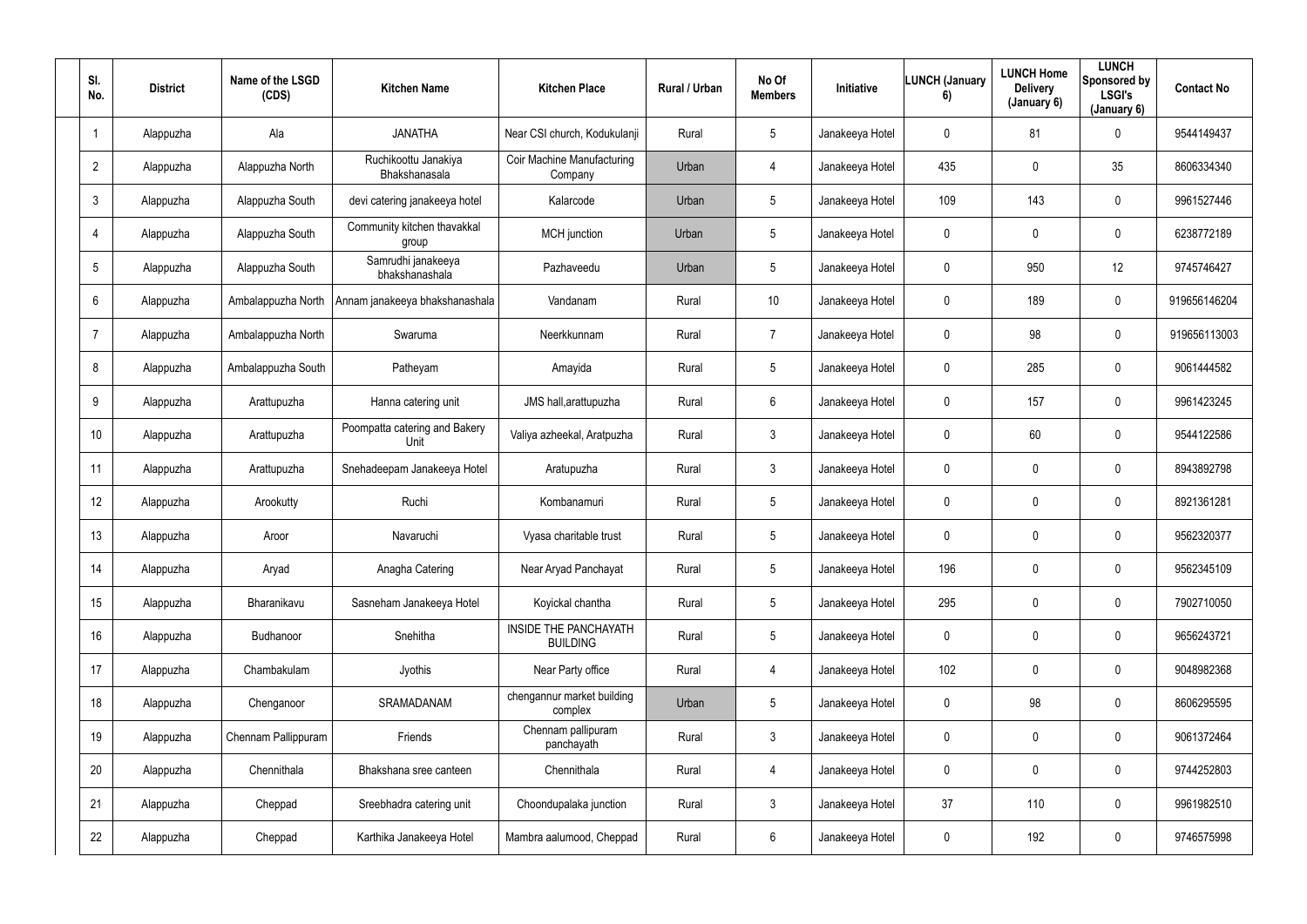|           | SI.<br>No.      | <b>District</b> | Name of the LSGD<br>(CDS) | <b>Kitchen Name</b>                     | <b>Kitchen Place</b>                           | Rural / Urban | No Of<br><b>Members</b> | <b>Initiative</b> | <b>LUNCH (January</b><br>6) | <b>LUNCH Home</b><br><b>Delivery</b><br>(January 6) | <b>LUNCH</b><br>Sponsored by<br>LSGI's<br>(January 6) | <b>Contact No</b> |
|-----------|-----------------|-----------------|---------------------------|-----------------------------------------|------------------------------------------------|---------------|-------------------------|-------------------|-----------------------------|-----------------------------------------------------|-------------------------------------------------------|-------------------|
|           | 23              | Alappuzha       | Cheriyanad                | <b>DARSANA</b>                          | <b>Near GOLDEN PALACE</b><br><b>AUDITORIUM</b> | Rural         | 5                       | Janakeeya Hotel   | $\mathbf 0$                 | 103                                                 | $\mathbf 0$                                           | 9747958424        |
|           | 24              | Alappuzha       | Cherthala Municipality    | Santwanam                               | Ward 10                                        | Urban         | $5\overline{)}$         | Janakeeya Hotel   | $\mathbf 0$                 | 0                                                   | $\overline{0}$                                        | 8848178001        |
|           | 25              | Alappuzha       | Cherthala Municipality    | <b>NULM</b> canteen                     | Cherthala Municipality                         | Urban         | 5                       | Janakeeya Hotel   | $\boldsymbol{0}$            | 0                                                   | $\mathbf 0$                                           | 6282870356        |
|           | 26              | Alappuzha       | Cherthala South           | Kashinandana                            | Cherthala S                                    | Rural         | 10                      | Janakeeya Hotel   | $\mathbf 0$                 | 0                                                   | $\mathbf 0$                                           | 9745940057        |
|           | 27              | Alappuzha       | Cheruthana                | Sreedurga janakeeya hotel               | Near govt HSS aayaparambu                      | Rural         | 4                       | Janakeeya Hotel   | 175                         | 0                                                   | $\mathbf 0$                                           | 9961178936        |
|           | 28              | Alappuzha       | Chettikulangara           | SREE VINAYAKA JANAKEEYA<br><b>HOTEL</b> | <b>KARIPUZHA</b>                               | Rural         | $\mathbf{3}$            | Janakeeya Hotel   | 164                         | 0                                                   | $\mathbf 0$                                           | 9656810109        |
|           | 29              | Alappuzha       | Chingoli                  | souhridam unit                          | karthikappally I p school                      | Rural         | $\mathbf{3}$            | Janakeeya Hotel   | 92                          | 106                                                 | $\mathbf 0$                                           | 7559808470        |
|           | 30 <sup>°</sup> | Alappuzha       | Chunakkara                | Vanitha Canteen                         | Chunakkara                                     | Rural         | $\mathbf{3}$            | Janakeeya Hotel   | 194                         | 0                                                   | $\mathbf 0$                                           | 9400509985        |
|           | 31              | Alappuzha       | Devikulangara             | Thripthi                                | Buds school, devikulangara                     | Rural         | 4                       | Janakeeya Hotel   | $\overline{0}$              | 80                                                  | $\mathbf 0$                                           | 9746712528        |
|           | 32              | Alappuzha       | Edathua                   | Theertham                               | Edathua market                                 | Rural         | $\mathfrak{Z}$          | Janakeeya Hotel   | 98                          | 0                                                   | $\mathbf 0$                                           | 9544351169        |
|           | 33              | Alappuzha       | Ezhupunna                 | Neethipeedam                            | Eramalloor                                     | Rural         | 8                       | Janakeeya Hotel   | $\overline{0}$              | 0                                                   | $\overline{0}$                                        | 9946790986        |
|           | 34              | Alappuzha       | Harippad                  | Swad                                    | A private Hotel's Kitchen                      | Urban         | 4                       | Janakeeya Hotel   | 162                         | 0                                                   | $\mathbf 0$                                           | 9562373933        |
|           | 35              | Alappuzha       | Kadakkarappally           | Soorya                                  | Kandamangalam temple<br>auditorium             | Rural         | 5                       | Janakeeya Hotel   | $\mathbf 0$                 | 0                                                   | $\overline{0}$                                        | 9895266763        |
|           | 36              | Alappuzha       | Kainakary                 | Sivakashi                               | Near Panchayath                                | Rural         | $5\phantom{.0}$         | Janakeeya Hotel   | $\mathbf 0$                 | $\mathbf 0$                                         | $\mathbf 0$                                           | 8111821552        |
|           | 37              | Alappuzha       | Kandalloor                | Annapoorna Hotel                        | Near Velanchira junction                       | Rural         | $\overline{4}$          | Janakeeya Hotel   | $\mathbf 0$                 | 110                                                 | $\overline{0}$                                        | -9747600181       |
|           | 38              | Alappuzha       | Kanjikuzhy                | Santhwanam                              | Opposite NSS college                           | Rural         | 5                       | Janakeeya Hotel   | $\mathbf 0$                 | 0                                                   | $\mathbf 0$                                           | 9605307328        |
|           | 39              | Alappuzha       | Karthikappally            | Ruchi                                   | Community hall                                 | Rural         | $6\overline{6}$         | Janakeeya Hotel   | 398                         | $\mathbf 0$                                         | $\mathbf 0$                                           | 9747607478        |
|           | 40              | Alappuzha       | Karuvatta                 | Karunya janakeeya hotel                 | Near Aashramam junction                        | Rural         | 6                       | Janakeeya Hotel   | $\mathbf 0$                 | 0                                                   | $\mathbf 0$                                           | 916282508791      |
|           | 41              | Alappuzha       | Kavalam                   | Koottukari Janakeeya Hotel              | <b>Near Permanent Outlet</b>                   | Rural         | 5                       | Janakeeya Hotel   | $\mathbf 0$                 | 0                                                   | $\overline{0}$                                        | 9744173219        |
|           | 42              | Alappuzha       | Kayamkulam West           | palazhy catering unit                   | Kallummood junction                            | Urban         | 5                       | Janakeeya Hotel   | $\mathbf 0$                 | 144                                                 | $\mathbf 0$                                           | 9388819110        |
|           | 43              | Alappuzha       | Kodamthurath              | <b>MATRUSAKTHI</b>                      | <b>KUTHIYATHODE</b>                            | Rural         | 5                       | Janakeeya Hotel   | $\mathbf 0$                 | $\pmb{0}$                                           | $\mathbf 0$                                           | 8281687439        |
| <b>RR</b> | 44              | Alappuzha       | Krishnapuram              | Kanivu catering unit                    | Near SCB, kappil                               | Rural         | $\overline{4}$          | Janakeeya Hotel   | $\mathbf 0$                 | 175                                                 | $\overline{0}$                                        | 9544047480        |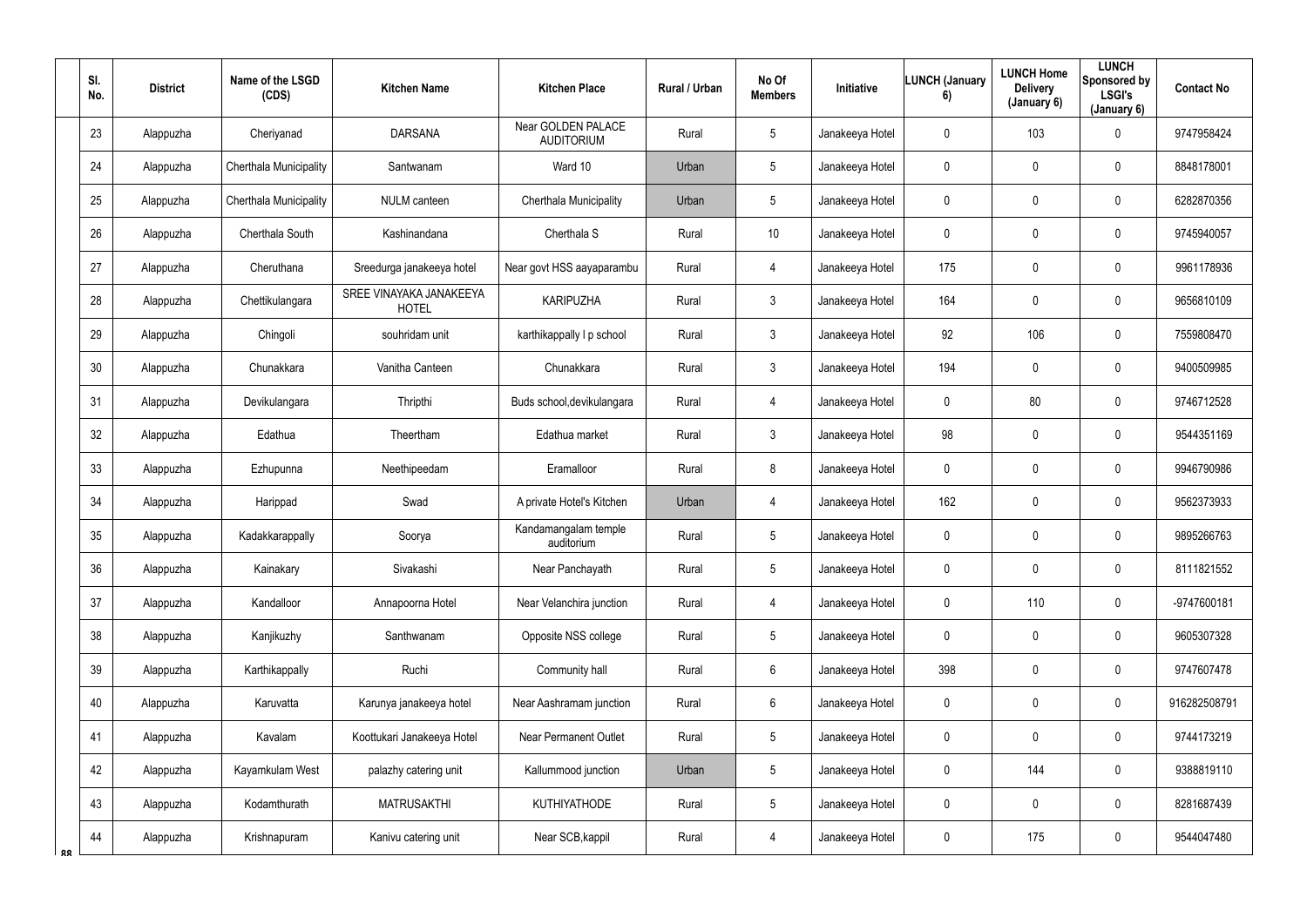| ŌŎ | SI.<br>No. | <b>District</b> | Name of the LSGD<br>(CDS)   | <b>Kitchen Name</b>                | <b>Kitchen Place</b>                        | Rural / Urban | No Of<br><b>Members</b> | Initiative      | <b>LUNCH (January</b><br>6) | <b>LUNCH Home</b><br><b>Delivery</b><br>(January 6) | <b>LUNCH</b><br>Sponsored by<br>LSGI's<br>(January 6) | <b>Contact No</b> |
|----|------------|-----------------|-----------------------------|------------------------------------|---------------------------------------------|---------------|-------------------------|-----------------|-----------------------------|-----------------------------------------------------|-------------------------------------------------------|-------------------|
|    | 45         | Alappuzha       | Kumarapuram                 | Mahadeva jankeeya hotel            | Near kavarattu temple                       | Rural         | $\mathbf{3}$            | Janakeeya Hotel | 634                         | $\mathbf 0$                                         | $\mathbf 0$                                           | 918606736168      |
|    | 46         | Alappuzha       | Kumarapuram                 | Navodhaya janakeeya hotel          | Kumarapuram                                 | Rural         | $\mathbf{3}$            | Janakeeya Hotel | 307                         | $\mathbf 0$                                         | $\overline{0}$                                        | 9037499871        |
|    | 47         | Alappuzha       | Kuthiyathode                | Ruchi Janakeeya Hotel              | Near kuthiyathode panchayath<br>office      | Rural         | 5                       | Janakeeya Hotel | $\mathbf 0$                 | $\mathbf 0$                                         | $\mathbf 0$                                           | 9249269374        |
|    | 48         | Alappuzha       | Mannanchery                 | Snehitha                           | Panchayat building                          | Rural         | 4                       | Janakeeya Hotel | 43                          | 47                                                  | $\overline{0}$                                        | 9544461740        |
|    | 49         | Alappuzha       | Mannar                      | Snehadhara                         | Kunnathur devasom                           | Rural         | $5\phantom{.0}$         | Janakeeya Hotel | $\overline{0}$              | $\mathbf 0$                                         | $\mathbf 0$                                           | 9567853570        |
|    | 50         | Alappuzha       | Mararikulam South           | Snehasparsham                      | Kattoor                                     | Rural         | 4                       | Janakeeya Hotel | $\overline{0}$              | 10                                                  | $\mathbf 0$                                           | 9747881642        |
|    | 51         | Alappuzha       | Mavelikara<br>Municipality  | Ruchi janakeeya hotel              | Municipality building                       | Urban         | 10                      | Janakeeya Hotel | $\mathbf 0$                 | $\mathbf 0$                                         | $\mathbf 0$                                           | 8289996136        |
|    | 52         | Alappuzha       | Mavelikkara<br>Thamarakulam | Thripthi Catering                  | Thamarakulam                                | Rural         | 5                       | Janakeeya Hotel | 129                         | $\mathbf 0$                                         | $\overline{0}$                                        | 8281558036        |
|    | 53         | Alappuzha       | Mavelikkara<br>Thekkekara   | Bhai catering                      | Pallarimangalam                             | Rural         | 5                       | Janakeeya Hotel | $\mathbf 0$                 | $\mathbf 0$                                         | $\overline{0}$                                        | 9539851155        |
|    | 54         | Alappuzha       | Mavelikkara<br>Thekkekara   | Snehatheeram                       | Kurathikkadu                                | Rural         | 5                       | Janakeeya Hotel | $\mathbf 0$                 | $\mathbf 0$                                         | $\overline{0}$                                        | 9656960190        |
|    | 55         | Alappuzha       | Muhamma                     | <b>SNV Catering</b>                | <b>Near Community Health</b><br>Centre      | Rural         | $5\overline{)}$         | Janakeeya Hotel | 180                         | $\mathbf 0$                                         | $\mathbf 0$                                           | 9605388763        |
|    | 56         | Alappuzha       | Mulakkuzha                  | Snehathanal                        | Mulakkuzha                                  | Rural         | 5                       | Janakeeya Hotel | $\mathbf 0$                 | $\mathbf 0$                                         | $\overline{0}$                                        | 9037085079        |
|    | 57         | Alappuzha       | Muttar                      | Ruchi Catering Unit                | Panchayat Building                          | Rural         |                         | Janakeeya Hotel | $\mathbf 0$                 | $\mathbf 0$                                         | $\overline{0}$                                        | 9072276826        |
|    | 58         | Alappuzha       | Nedumudy                    | Oruma                              | Champakulam                                 | Rural         | 5                       | Janakeeya Hotel | $\mathbf 0$                 | $\pmb{0}$                                           | $\mathbf 0$                                           | 9188536147        |
|    | 59         | Alappuzha       | Neelamperoor                | Amrutha Janakeeya<br>Bhakshanasala | Panchayat Building                          | Rural         | $\mathbf{3}$            | Janakeeya Hotel | $\mathbf 0$                 | 0                                                   | $\mathbf 0$                                           | 9656167060        |
|    | 60         | Alappuzha       | Nooranad                    | Amma Canteen                       | Inside market place, Noornad                | Rural         | $5\phantom{.0}$         | Janakeeya Hotel | 210                         | $\pmb{0}$                                           | $\mathbf 0$                                           | 7034377340        |
|    | 61         | Alappuzha       | Palamel                     | Arogya Canteen                     | Panchayat office compound                   | Rural         | $\overline{4}$          | Janakeeya Hotel | 319                         | $\mathbf 0$                                         | $\mathbf 0$                                           | 9497107651        |
|    | 62         | Alappuzha       | Pallippad                   | Annapoorneswari catering unit      | Irattakulangara junction                    | Rural         | 5                       | Janakeeya Hotel | 161                         | 0                                                   | $\mathbf 0$                                           | 9562318624        |
|    | 63         | Alappuzha       | Panavally                   | Harikrishnan                       | near nalpatheneswaram<br>temple             | Rural         | 1                       | Janakeeya Hotel | $\mathbf 0$                 | $\pmb{0}$                                           | $\mathbf 0$                                           | 9961774363        |
|    | 64         | Alappuzha       | Pandanad                    | Sreebhadra                         | Muthavazhi                                  | Rural         | $5\phantom{.0}$         | Janakeeya Hotel | $\mathbf 0$                 | 60                                                  | $\overline{0}$                                        | 9947120239        |
|    | 65         | Alappuzha       | Pathiyoor                   | Dakshina catering unit             | Mahalekshmi auditorium,<br>kareelakulangara | Rural         | $5\phantom{.0}$         | Janakeeya Hotel | 110                         | 55                                                  | $\mathbf 0$                                           | 9048200655        |
|    | 66         | Alappuzha       | Pattanakkad                 | Aparna                             | Opposite of pattanakkad<br>gramapanchayath  | Rural         | $5\phantom{.0}$         | Janakeeya Hotel | $\mathbf 0$                 | 0                                                   | $\overline{0}$                                        | 9037450634        |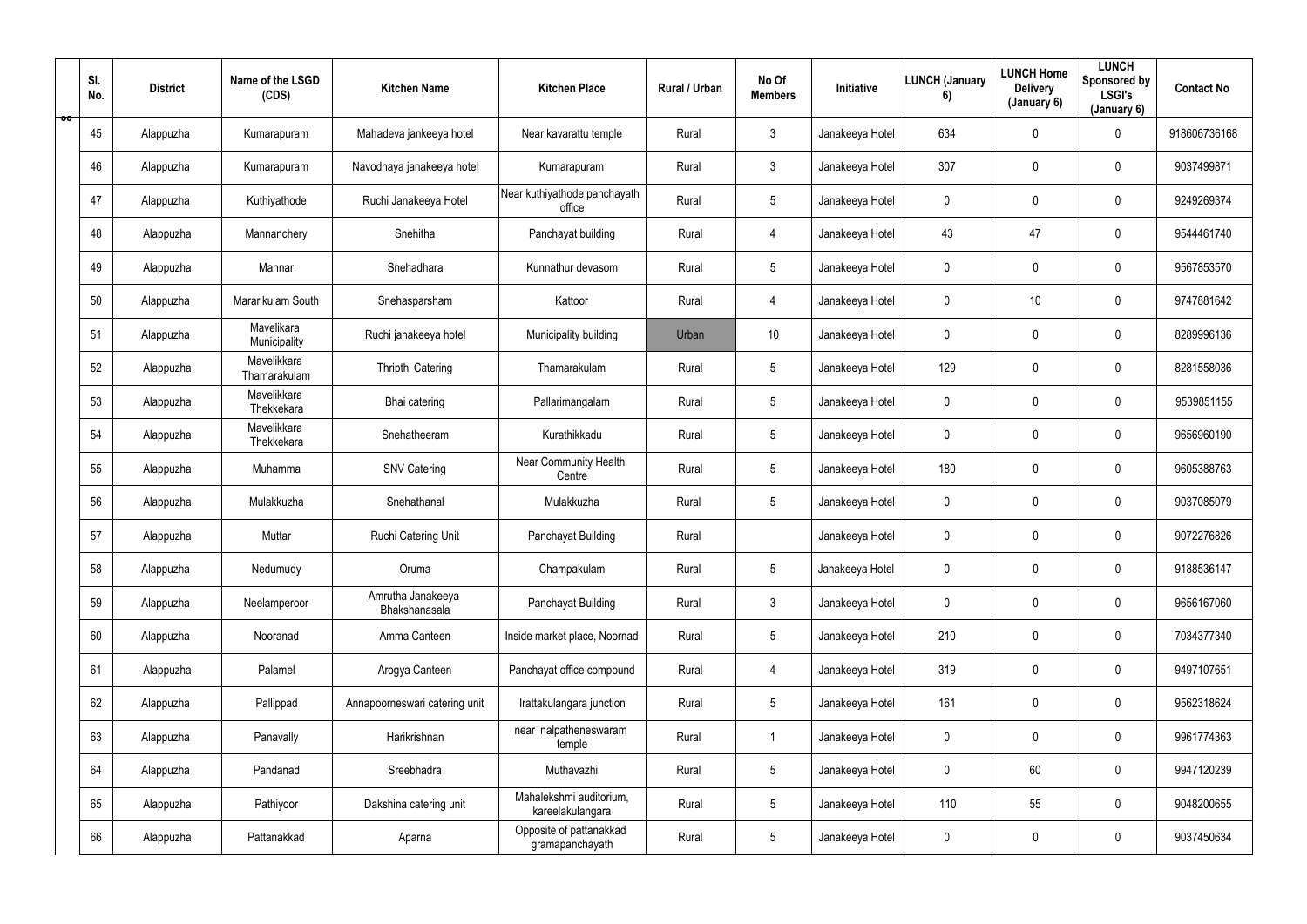| SI.<br>No. | <b>District</b> | Name of the LSGD<br>(CDS) | <b>Kitchen Name</b>         | <b>Kitchen Place</b>                                        | Rural / Urban | No Of<br><b>Members</b> | Initiative      | <b>LUNCH (January</b><br>6) | <b>LUNCH Home</b><br><b>Delivery</b><br>(January 6) | <b>LUNCH</b><br>Sponsored by<br><b>LSGI's</b><br>(January 6) | <b>Contact No</b> |
|------------|-----------------|---------------------------|-----------------------------|-------------------------------------------------------------|---------------|-------------------------|-----------------|-----------------------------|-----------------------------------------------------|--------------------------------------------------------------|-------------------|
| 67         | Alappuzha       | Perumbalam                | Amritham                    | Near by govt hospital                                       | Rural         | 4                       | Janakeeya Hotel | $\mathbf 0$                 | $\mathbf 0$                                         | $\mathbf 0$                                                  | 8592809257        |
| 68         | Alappuzha       | Pulincunnu                | Nanma Janakeeya Hotel       | Near Krishi Bhavan                                          | Rural         | $5\phantom{.0}$         | Janakeeya Hotel | $\mathbf 0$                 | $\mathbf 0$                                         | $\mathbf 0$                                                  | 9544752465        |
| 69         | Alappuzha       | Puliyoor                  | <b>UPPUM MULAKUM</b>        | <b>INSIDE PANCHAYATH</b><br><b>COMPOUND</b>                 | Rural         | 5                       | Janakeeya Hotel | $\mathbf 0$                 | 115                                                 | $\mathbf 0$                                                  | 6238836314        |
| 70         | Alappuzha       | Punnapra North            | Annapoorneshwary            | Janajagrithi                                                | Rural         | 4                       | Janakeeya Hotel | $\overline{0}$              | $\mathbf 0$                                         | $\overline{0}$                                               | 8129450136        |
| 71         | Alappuzha       | Punnapra South            | Thripthy janakeeya hotel    | Punnapra south                                              | Rural         | 9                       | Janakeeya Hotel | $\overline{0}$              | 110                                                 | $\mathbf 0$                                                  | 9846179646        |
| 72         | Alappuzha       | Purakad                   | Pulari                      | Purakkad gp                                                 | Rural         | 5                       | Janakeeya Hotel | $\overline{0}$              | 75                                                  | $\mathbf 0$                                                  | 7034494313        |
| 73         | Alappuzha       | Purakad                   | Thiruvonam catering service | Thottappally                                                | Rural         | 4                       | Janakeeya Hotel | $\overline{0}$              | 165                                                 | $\mathbf 0$                                                  |                   |
| 74         | Alappuzha       | Ramankary                 | Kudumbashree Vanitha Hotel  | Ramankary Town, Opposite<br>Judicial First Class Magistrate | Rural         | 4                       | Janakeeya Hotel | $\mathbf 0$                 | $\mathbf 0$                                         | $\mathbf 0$                                                  | 8281314746        |
| 75         | Alappuzha       | Thaicattussery            | Unarv                       | Thyakattusheri junction                                     | Rural         | 4                       | Janakeeya Hotel | $\mathbf 0$                 | $\mathbf 0$                                         | $\overline{0}$                                               | 9605897567        |
| 76         | Alappuzha       | Thakazhy                  | Thripthi Thakazhy           | <b>GBHSS Thakazhy</b>                                       | Rural         | 6                       | Janakeeya Hotel | $\mathbf 0$                 | $\mathbf 0$                                         | $\overline{0}$                                               | 9747405368        |
| 77         | Alappuzha       | Thalavady                 | Sakthi                      | Panayanbnoorkavu Temple<br>Auditorium                       | Rural         | $5\phantom{.0}$         | Janakeeya Hotel | $\mathbf 0$                 | $\mathbf 0$                                         | $\overline{0}$                                               |                   |
| 78         | Alappuzha       | Thannermukkom             | Patheyam                    | Panchayath office                                           | Rural         | 4                       | Janakeeya Hotel | $\overline{0}$              | $\mathbf 0$                                         | $\mathbf 0$                                                  | 9633933288        |
| 79         | Alappuzha       | Thazhakkara               | Akshaya catering            | Building at glassfactory<br>junction                        | Rural         | 5                       | Janakeeya Hotel | $\overline{0}$              | $\mathbf 0$                                         | $\overline{0}$                                               | 9847177930        |
| 80         | Alappuzha       | Thiruvanvandoor           | <b>SREE KRISHNA</b>         | Near pravinkoodu junction,                                  | Rural         | 5                       | Janakeeya Hotel | $\mathbf 0$                 | 116                                                 | $\mathbf 0$                                                  | 9446627175        |
| 81         | Alappuzha       | Thrikkunnappuzha          | Akshara janakeeya hotel     | KV jetty road                                               | Rural         | $5\phantom{.0}$         | Janakeeya Hotel | 353                         | $\mathbf 0$                                         | $\mathbf 0$                                                  | 918891921223      |
| 82         | Alappuzha       | Thuravoor                 | RUCHI JANAKEEYA HOTEL       | Near alakkaparambu                                          | Rural         | $5\phantom{.0}$         | Janakeeya Hotel | $\mathbf 0$                 | $\pmb{0}$                                           | $\mathbf 0$                                                  | 8157934346        |
| 83         | Alappuzha       | Vallikunnam               | Samthripthi                 | Padayanivattom temple<br>Auditorium                         | Rural         | $\overline{4}$          | Janakeeya Hotel | 86                          | $\mathbf 0$                                         | $\mathbf 0$                                                  | 8078962129        |
| 84         | Alappuzha       | Vayalar                   | Five star                   | Near Nagamkulangara Market                                  | Rural         | $5\phantom{.0}$         | Janakeeya Hotel | $\mathbf 0$                 | $\pmb{0}$                                           | $\mathbf 0$                                                  | 8606081847        |
| 85         | Alappuzha       | Veeyapuram                | Swad 2                      | Veeyapuram jn                                               | Rural         | 5                       | Janakeeya Hotel | 336                         | $\pmb{0}$                                           | $\mathbf 0$                                                  |                   |
| 86         | Alappuzha       | Veeyapuram                | Karuthal                    | Payippad LPS                                                | Rural         | $5\phantom{.0}$         | Janakeeya Hotel | $\mathbf 0$                 | $\pmb{0}$                                           | $\mathbf 0$                                                  | 8606846513        |
| 87         | Alappuzha       | Veliyanad                 | Manus Janakeeya Hotel       | Kurishmoodu, Near Veliyanadu<br>Grama Panchayat             | Rural         | $\mathbf{3}$            | Janakeeya Hotel | $\mathbf 0$                 | $\pmb{0}$                                           | $\mathbf 0$                                                  | 8086782924        |
| 88         | Alappuzha       | Venmoney                  | Annapoorna                  | Poyka                                                       | Rural         | $5\phantom{.0}$         | Janakeeya Hotel | $\mathbf 0$                 | 180                                                 | $\mathbf 0$                                                  |                   |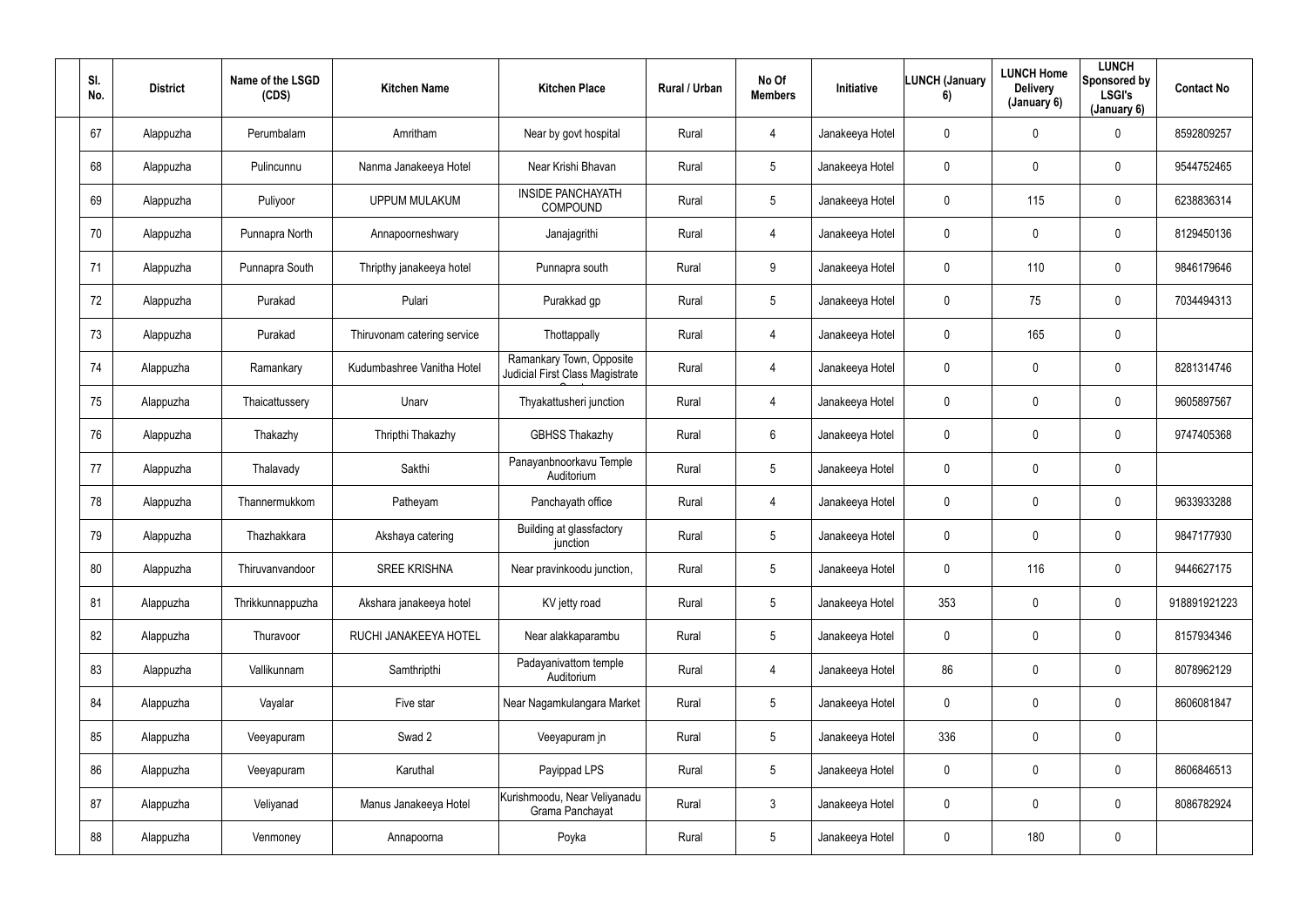|    | SI.<br>No.     | <b>District</b> | Name of the LSGD<br>(CDS) | <b>Kitchen Name</b>              | <b>Kitchen Place</b>         | Rural / Urban | No Of<br><b>Members</b> | Initiative      | <b>LUNCH (January</b><br>6) | <b>LUNCH Home</b><br><b>Delivery</b><br>(January 6) | <b>LUNCH</b><br>Sponsored by<br><b>LSGI's</b><br>(January 6) | <b>Contact No</b> |
|----|----------------|-----------------|---------------------------|----------------------------------|------------------------------|---------------|-------------------------|-----------------|-----------------------------|-----------------------------------------------------|--------------------------------------------------------------|-------------------|
| 86 |                |                 |                           |                                  |                              |               | 418                     |                 | 5325                        | 4014                                                | 47                                                           |                   |
|    | -1             | Ernakulam       | Aikkaranad                | Subiksha Janakeeya Hotel         | Kolancherry                  | Rural         | 4                       | Janakeeya Hotel | 491                         | $\mathbf 0$                                         | $\mathbf 0$                                                  | 9074033529        |
|    | $\overline{2}$ | Ernakulam       | Alengade                  | Kasthurba kitchen                | Neerikkode                   | Rural         | $\mathfrak{Z}$          | Janakeeya Hotel | 115                         | $\mathbf 0$                                         | $\mathbf 0$                                                  | 9388462558        |
|    | $\mathbf{3}$   | Ernakulam       | Alengade                  | Thanima foods                    | Koduvazhanga                 | Rural         | $\mathbf{3}$            | Janakeeya Hotel | 72                          | $\mathbf 0$                                         | $\mathbf 0$                                                  | 9349013322        |
|    | 4              | Ernakulam       | Alengade                  | Mr.Bakers                        | Malikam peedika              | Rural         | $\mathbf{3}$            | Janakeeya Hotel | 22                          | $\mathbf 0$                                         | $\mathbf 0$                                                  | 9633887779        |
|    | 5              | Ernakulam       | Aluva                     | Ruchi janakeeya hotel            | Aluva                        | Urban         | 4                       | Janakeeya Hotel | $\mathbf 0$                 | 128                                                 | $\mathbf 0$                                                  | 9947236080        |
|    | 6              | Ernakulam       | Amballoor                 | Dhanshree catering               | St.ignatius schools Amballur | Rural         | $5\phantom{.0}$         | Janakeeya Hotel | $\overline{0}$              | $\mathbf 0$                                         | $\overline{0}$                                               | 8330081552        |
|    | $\overline{7}$ | Ernakulam       | Angamaly                  | Cafe Shree Canteen               | Municipality Canteen         | Urban         | $5\phantom{.0}$         | Janakeeya Hotel | 518                         | $\mathbf 0$                                         | $\mathbf 0$                                                  | 9656619614        |
|    | 8              | Ernakulam       | Angamaly                  | Cafe Kudumbashree                | T B Junction                 | Urban         | 3                       | Janakeeya Hotel | 164                         | $\mathbf 0$                                         | $\mathbf 0$                                                  | 9447924974        |
|    | 9              | Ernakulam       | Arakuzha                  | Ruchi Janakeeya hotel, Arakkuzha | Pandappilly                  | Rural         | $5\phantom{.0}$         | Janakeeya Hotel | 145                         | $\mathbf 0$                                         | $\mathbf 0$                                                  | 9744864225        |
|    | 10             | Ernakulam       | Assamannoor               | New Life kudumbasree Hotel       | Cherukunnam                  | Rural         | $\mathbf{3}$            | Janakeeya Hotel | $\mathbf 0$                 | $\mathbf 0$                                         | $\mathbf 0$                                                  | 9656729450        |
|    | 11             | Ernakulam       | Avoly                     | Janakeeya Hotel, Avoli           | Hostel Junction, Avoli       | Rural         | 3 <sup>1</sup>          | Janakeeya Hotel | 256                         | $\mathbf 0$                                         | $\mathbf 0$                                                  | 9847983621        |
|    | 12             | Ernakulam       | Ayavana                   | Keralashree Janakeeya hotel      | Ayavana                      | Rural         | $5\phantom{.0}$         | Janakeeya Hotel | 57                          | $\mathbf 0$                                         | $\mathbf 0$                                                  | 9744864210        |
|    | 13             | Ernakulam       | Ayyampuzha                | Sneha Janakeeya Hotel            | Ayyamppuzha                  | Rural         | $\overline{4}$          | Janakeeya Hotel | 313                         | $\pmb{0}$                                           | $\overline{0}$                                               | 8590753551        |
|    | 14             | Ernakulam       | Ayyampuzha                | Five Star Hotel and Catering     | Panchayat Junction           | Rural         | 4                       | Janakeeya Hotel | 98                          | 0                                                   | $\overline{0}$                                               | 9744836324        |
|    | 15             | Ernakulam       | Chendamangalam            | Anugraha Kudumbashree hotel      | Vadakkumpuram                | Rural         | $5\phantom{.0}$         | Janakeeya Hotel | 170                         | $\pmb{0}$                                           | $\overline{0}$                                               | 9061419729        |
|    | 16             | Ernakulam       | Chengamanade              | Mythri janakeeya hotel           | Purayar                      | Rural         | $5\phantom{.0}$         | Janakeeya Hotel | $\mathbf 0$                 | 197                                                 | $\overline{0}$                                               | 9496818865        |
|    | 17             | Ernakulam       | Cheranalloor              | Chaithanya Janakeeya hotel       | Vishnupuram                  | Rural         | $5\phantom{.0}$         | Janakeeya Hotel | 60                          | 0                                                   | $\overline{0}$                                               | 9747411465        |
|    | 18             | Ernakulam       | Cheranalloor              | Adukkala                         | Chittoor                     | Rural         | $5\phantom{.0}$         | Janakeeya Hotel | $\mathbf 0$                 | $\pmb{0}$                                           | $\overline{0}$                                               | 9846423001        |
|    | 19             | Ernakulam       | Chittattukara             | Swadh Janakeeya Hotel            | Neendoor                     | Rural         | $5\phantom{.0}$         | Janakeeya Hotel | 187                         | $\pmb{0}$                                           | $\overline{0}$                                               | 9447812788        |
|    | 20             | Ernakulam       | Choornikkara              | Metro hotel                      | Ambattukavu                  | Rural         | $\mathbf{3}$            | Janakeeya Hotel | 312                         | 0                                                   | $\overline{0}$                                               | 9605319455        |
|    | 21             | Ernakulam       | Chottanikkara             | Ahalya Cafe                      | Kottayatthupara              | Rural         | 6                       | Janakeeya Hotel | 209                         | 0                                                   | $\overline{0}$                                               | 9567512337        |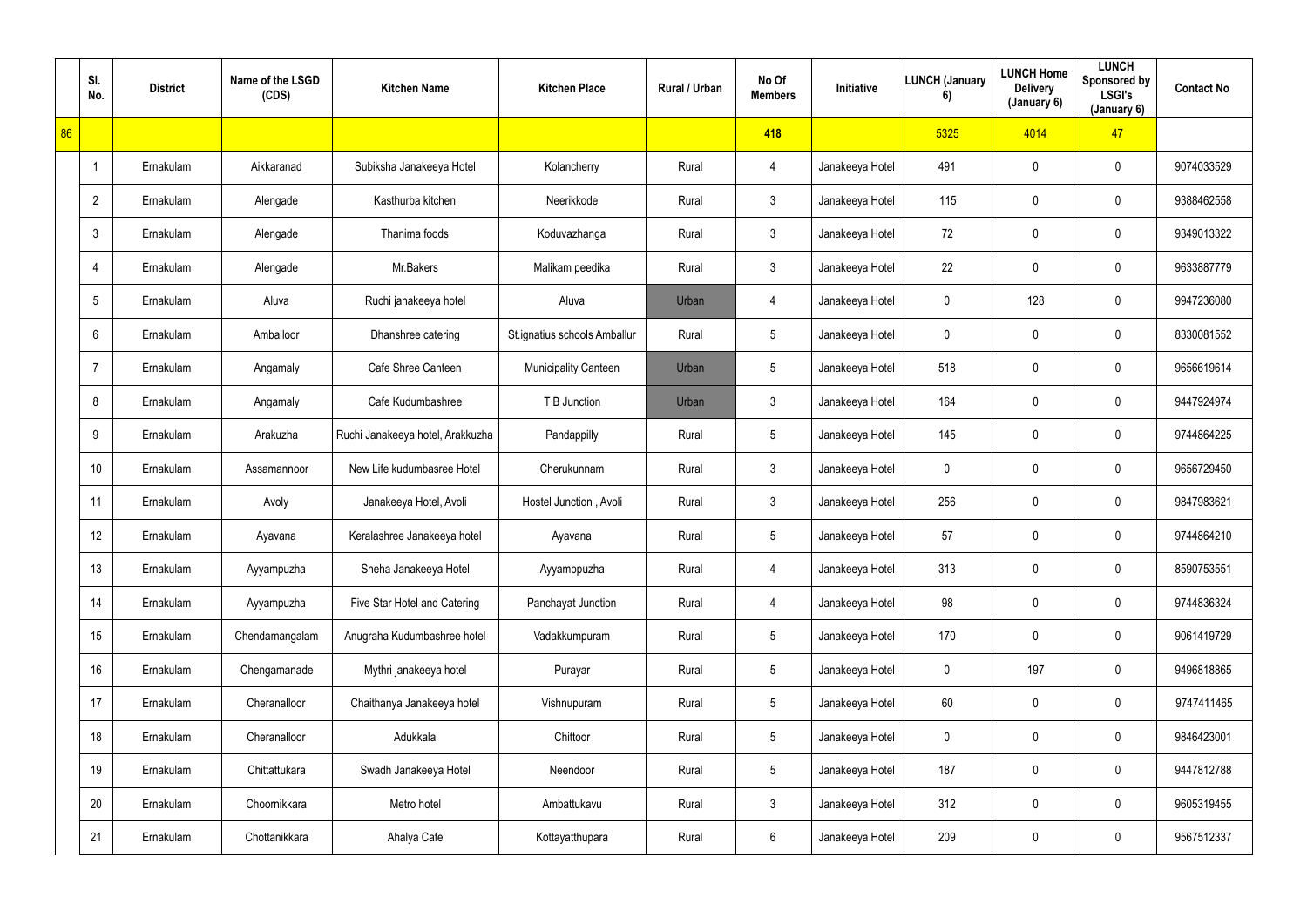| SI.<br>No. | <b>District</b> | Name of the LSGD<br>(CDS) | <b>Kitchen Name</b>                   | <b>Kitchen Place</b>                 | Rural / Urban | No Of<br><b>Members</b> | Initiative      | <b>LUNCH (January</b><br>6) | <b>LUNCH Home</b><br><b>Delivery</b><br>(January 6) | <b>LUNCH</b><br>Sponsored by<br><b>LSGI's</b><br>(January 6) | <b>Contact No</b> |
|------------|-----------------|---------------------------|---------------------------------------|--------------------------------------|---------------|-------------------------|-----------------|-----------------------------|-----------------------------------------------------|--------------------------------------------------------------|-------------------|
| 22         | Ernakulam       | Edakkattuvayal            | SANDHVANAM JANAKEEYA<br><b>HOTEL</b>  | PEPPATHI                             | Rural         | $\mathbf{3}$            | Janakeeya Hotel | 35                          | $\mathbf 0$                                         | $\mathbf 0$                                                  | 9447047980        |
| 23         | Ernakulam       | Edathala                  | Souhridam Kudumbashree canteen        | Edathala                             | Rural         | $\mathbf{3}$            | Janakeeya Hotel | 289                         | 0                                                   | $\overline{0}$                                               | 7593057378        |
| 24         | Ernakulam       | Edathala                  | Veetiloru oonne                       | Manalimukke                          | Rural         | $\mathbf{3}$            | Janakeeya Hotel | 264                         | 0                                                   | $\mathbf 0$                                                  |                   |
| 25         | Ernakulam       | Edavanakkad               | Royal Hotel                           | Edavanakad                           | Rural         | $\mathbf{3}$            | Janakeeya Hotel | 65                          | 0                                                   | $\overline{0}$                                               | 9446742863        |
| 26         | Ernakulam       | Elanji                    | janakiya hotel elanji                 | elanji punjayathu junction           | Rural         | $5\overline{)}$         | Janakeeya Hotel | 35                          | 0                                                   | $\mathbf{3}$                                                 | 8921266850        |
| 27         | Ernakulam       | Eloor                     | Nalanandhana janakeeya hotel          | Eloor                                | Urban         | $\mathbf{3}$            | Janakeeya Hotel | 120                         | 0                                                   | $\mathbf 0$                                                  | 8848524108        |
| 28         | Ernakulam       | Ezhikkara                 | Sree Rajarajeswari Janakeeya<br>Hotel | Ezhikkara                            | Rural         | $5\phantom{.0}$         | Janakeeya Hotel | 113                         | 0                                                   | $\mathbf 0$                                                  | 7558020438        |
| 29         | Ernakulam       | Kadungalloor              | Snehitha janakeeya hotel              | Kadungalloor                         | Rural         | $\mathbf{3}$            | Janakeeya Hotel | 200                         | 0                                                   | $\overline{0}$                                               | 9.20E+11          |
| 30         | Ernakulam       | Kalady                    | Jyothi Vanitha Canteen                | Kalady                               | Rural         | $5\phantom{.0}$         | Janakeeya Hotel | 368                         | 0                                                   | $\overline{0}$                                               | 9544624439        |
| 31         | Ernakulam       | <b>Kalamassery East</b>   | Nanma janakeeya hotel                 | HMT, kalammassery                    | Urban         | $\mathbf{3}$            | Janakeeya Hotel | 343                         | 0                                                   | $\overline{0}$                                               | 9061986861        |
| 32         | Ernakulam       | Kalamassery East          | Thanima Janakeeya Hotel               | Kangarappady Medical college<br>Road | Urban         | $\mathbf{3}$            | Janakeeya Hotel | 318                         | 0                                                   | $\mathbf 0$                                                  | 9745481742        |
| 33         | Ernakulam       | Kalamassery West          | Pulari janakeeya hotel                | Kunamthai                            | Urban         | $\mathbf{3}$            | Janakeeya Hotel | 437                         | $\mathbf 0$                                         | $\mathbf 0$                                                  | 7736594305        |
| 34         | Ernakulam       | Kalamassery West          | Kismath janakeeya hotel               | Vattekkunnam                         | Urban         | $\mathbf{3}$            | Janakeeya Hotel | 215                         | 0                                                   | $\overline{0}$                                               | 9895049873        |
| 35         | Ernakulam       | Kalloorkkad               | Puthuma Janakeeya Hotel               | Kallorkkad                           | Rural         | $\mathbf{3}$            | Janakeeya Hotel | 190                         | 0                                                   | $\mathbf 0$                                                  | 7558091353        |
| 36         | Ernakulam       | Kanjoor                   | Ammachiyude Adukkala                  | Parappuram                           | Rural         | $\mathbf{3}$            | Janakeeya Hotel | 148                         | 0                                                   | $\mathbf 0$                                                  | 8547064578        |
| 37         | Ernakulam       | Karukutty                 | Anugraha Janakeeya Hotel              | Pallissery                           | Rural         | $5\overline{)}$         | Janakeeya Hotel | 120                         | 0                                                   | $\mathbf 0$                                                  | 8943838295        |
| 38         | Ernakulam       | Karumalloor               | Koottayma janakeeya hotel             | Kariyachira                          | Rural         | $\overline{4}$          | Janakeeya Hotel | $\pmb{0}$                   | $\mathbf 0$                                         | $\mathbf 0$                                                  | 8281548828        |
| 39         | Ernakulam       | Kavalangad                | Five star Janakeeya Hotel             | Nellimattom                          | Rural         | $5\phantom{.0}$         | Janakeeya Hotel | 320                         | 0                                                   | $\mathbf 0$                                                  | 9744705648        |
| 40         | Ernakulam       | Keerampara                | Abhaya Janakeeya Hotel                | Punnekkad                            | Rural         | $\overline{4}$          | Janakeeya Hotel | 107                         | $\mathbf 0$                                         | $\mathbf 0$                                                  | 9074528135        |
| 41         | Ernakulam       | Keezhmad                  | Sadyalayam janakeeya hotel            | Keezhmad                             | Rural         | $5\phantom{.0}$         | Janakeeya Hotel | 95                          | 0                                                   | $\mathbf 0$                                                  | 7012778281        |
| 42         | Ernakulam       | Kochi East                | ANNAPOORNA JANAKEEYA<br><b>HOTEL</b>  | ALINCHUVADU                          | Urban         | $5\phantom{.0}$         | Janakeeya Hotel | $\pmb{0}$                   | 0                                                   | $\mathbf 0$                                                  | 9567529849        |
| 43         | Ernakulam       | Kochi East                | YUMMEES KITCHEN                       | VADUTHALA                            | Urban         | $5\overline{)}$         | Janakeeya Hotel | 134                         | 25                                                  | $\overline{0}$                                               | 9497680558        |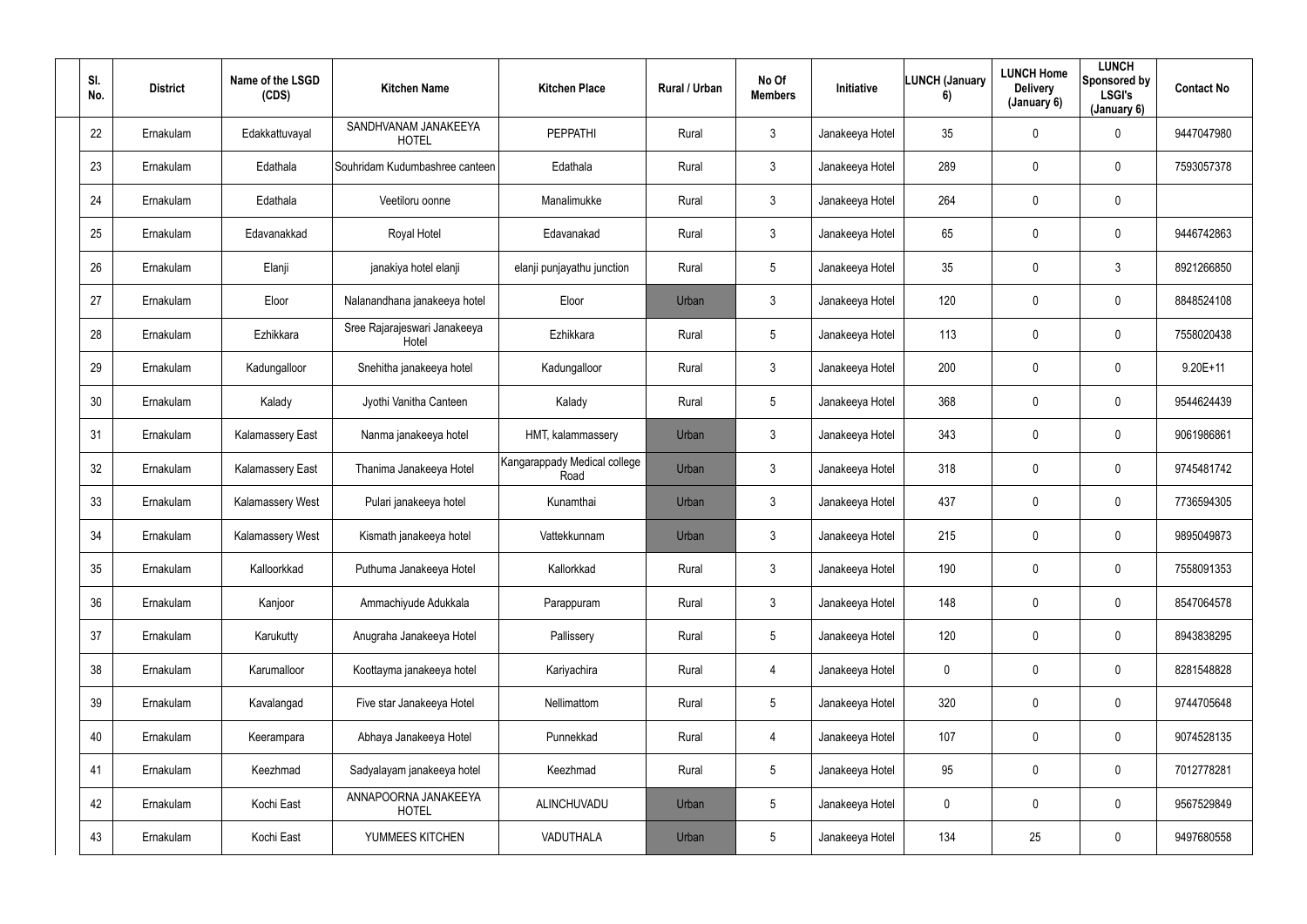|     | SI.<br>No. | <b>District</b> | Name of the LSGD<br>(CDS) | <b>Kitchen Name</b>                       | <b>Kitchen Place</b>                      | Rural / Urban | No Of<br><b>Members</b> | Initiative      | <b>LUNCH (January</b><br>6) | <b>LUNCH Home</b><br><b>Delivery</b><br>(January 6) | <b>LUNCH</b><br>Sponsored by<br><b>LSGI's</b><br>(January 6) | <b>Contact No</b> |
|-----|------------|-----------------|---------------------------|-------------------------------------------|-------------------------------------------|---------------|-------------------------|-----------------|-----------------------------|-----------------------------------------------------|--------------------------------------------------------------|-------------------|
|     | 44         | Ernakulam       | Kochi East                | <b>ORUMA KITCHEN</b>                      | <b>PACHALAM</b>                           | Urban         | $\mathfrak{Z}$          | Janakeeya Hotel | 286                         | $\mathbf 0$                                         | $\overline{2}$                                               | 9497680558        |
|     | 45         | Ernakulam       | Kochi East                | <b>PONPULARI</b>                          | <b>KEERHI NAGAR,</b><br><b>ELAMAKKARA</b> | Urban         | $\mathfrak{Z}$          | Janakeeya Hotel | 333                         | $\mathbf 0$                                         | 4                                                            | 9446607548        |
|     | 46         | Ernakulam       | Kochi East                | <b>RUCHI CATERING</b>                     | <b>PUNNACKAL</b>                          | Urban         | $5\phantom{.0}$         | Janakeeya Hotel | 378                         | $\mathbf 0$                                         | $\mathbf 0$                                                  | 9947080022        |
|     | 47         | Ernakulam       | Kochi East                | Samrudhi @ Kochi                          | Ernakulam North                           | Urban         | 14                      | Janakeeya Hotel | 2002                        | 1075                                                | $\mathbf 0$                                                  | 9048609615        |
|     | 48         | Ernakulam       | Kochi South               | <b>AMMAS KITCHEN</b>                      | <b>THEVARA</b>                            | Urban         | $\overline{4}$          | Janakeeya Hotel | 590                         | $\mathbf 0$                                         | $\mathbf 0$                                                  | 8547855284        |
|     | 49         | Ernakulam       | Kochi South               | <b>NEW AKSHAYA HOTEL</b>                  | <b>PONNURUNNI</b>                         | Urban         | $5\phantom{.0}$         | Janakeeya Hotel | $\mathbf 0$                 | $\mathbf 0$                                         | $\mathbf 0$                                                  | 8547855284        |
|     | 50         | Ernakulam       | Kochi South               | <b>FRIENDS</b>                            | <b>MINI PARK</b>                          | Urban         | $5\phantom{.0}$         | Janakeeya Hotel | $\overline{0}$              | $\mathbf 0$                                         | $\mathbf 0$                                                  | 9567127064        |
|     | 51         | Ernakulam       | Kochi West                | <b>USHUS KUDUMBASHREE</b><br><b>HOTEL</b> | <b>FORT KOCHI</b>                         | Urban         | $\overline{4}$          | Janakeeya Hotel | 438                         | $\mathbf 0$                                         | $\mathbf 0$                                                  | 9847866090        |
|     | 52         | Ernakulam       | Kochi West                | PUTHUMA KUDUMBASHREE<br><b>HOTEL</b>      | PALLURUTHY NADA                           | Urban         | 5                       | Janakeeya Hotel | 280                         | $\mathbf 0$                                         | $\bf{0}$                                                     | 9496025576        |
|     | 53         | Ernakulam       | Kochi West                | NAMMUDE ADUKKALA                          | ERAVELI COLONY                            | Urban         | $5\phantom{.0}$         | Janakeeya Hotel | 695                         | $\mathbf 0$                                         | $\mathbf 0$                                                  | 9496025576        |
|     | 54         | Ernakulam       | Koothattukulam            | Niravu janakeeya hotel                    | Near ksrtc bus stand<br>koothattukulam    | Urban         | $\mathbf{3}$            | Janakeeya Hotel | 247                         | $\mathbf 0$                                         | $\mathbf 0$                                                  | 9656619614        |
|     | 55         | Ernakulam       | Koovappady                | Kaipunyam Janakeeya hotel                 | Koovappady                                | Rural         | $5\phantom{.0}$         | Janakeeya Hotel | 113                         | $\mathbf 0$                                         | $\mathbf 0$                                                  | 9526628158        |
|     | 56         | Ernakulam       | Kothamangalam             | P.K Janakeeya hotel                       | Kothamangalam                             | Urban         | $\mathbf{3}$            | Janakeeya Hotel | 310                         | $\mathbf 0$                                         | $\mathbf 0$                                                  | 8156869114        |
|     | 57         | Ernakulam       | Kothamangalam             | Thanima catering unit                     | Kothamangalam                             | Urban         | 3                       | Janakeeya Hotel | 56                          | 0                                                   | $\mathbf 0$                                                  | 9846664377        |
| 114 | 58         | Ernakulam       | Kottapady                 | Janakeeya Hotel                           | Kottappady junction                       | Rural         | $\mathbf{3}$            | Janakeeya Hotel | 185                         | 0                                                   | $\overline{0}$                                               | 9497406993        |
|     | 59         | Ernakulam       | Kottuvally                | Amritha Janakeeya Hotel                   | kottuvally                                | Rural         | $5\phantom{.0}$         | Janakeeya Hotel | 102                         | 0                                                   | $\overline{0}$                                               | 8590034196        |
|     | 60         | Ernakulam       | Kumbalam                  | JANAKEEYA HOTEL KUMBALAM                  | <b>MADAVANA</b>                           | Rural         | $5\phantom{.0}$         | Janakeeya Hotel | 297                         | 0                                                   | $\overline{0}$                                               | 9746652717        |
|     | 61         | Ernakulam       | Kumbalangy                | St Antoneys kudumbashree                  | OLD POST OFFICE                           | Rural         | $\mathbf{3}$            | Janakeeya Hotel | $\mathbf 0$                 | 0                                                   | $\overline{0}$                                               | 8138860764        |
|     | 62         | Ernakulam       | Kunnathunad               | Thripthi Janakeeya Hotel                  | Pallikkara                                | Rural         | $6\phantom{.}6$         | Janakeeya Hotel | 93                          | 0                                                   | $\overline{0}$                                               | 9744561425        |
|     | 63         | Ernakulam       | Kunnukara                 | Greenchilly cafe                          | Kunnukara                                 | Rural         | $\mathfrak{Z}$          | Janakeeya Hotel | $\mathbf 0$                 | 64                                                  | $\overline{0}$                                               | 9496852989        |
|     | 64         | Ernakulam       | Kunnukara                 | Thanima canteen                           | North aduvassery                          | Rural         | $5\overline{)}$         | Janakeeya Hotel | $\mathbf 0$                 | 55                                                  | $\overline{0}$                                               | 9744200583        |
|     | 65         | Ernakulam       | Kuttampuzha               | Nila kudumbashree janakiya hotel          | Mini stadium, vadattupara                 | Rural         | 6                       | Janakeeya Hotel | $\overline{0}$              | 0                                                   | $\overline{0}$                                               | 9496754018        |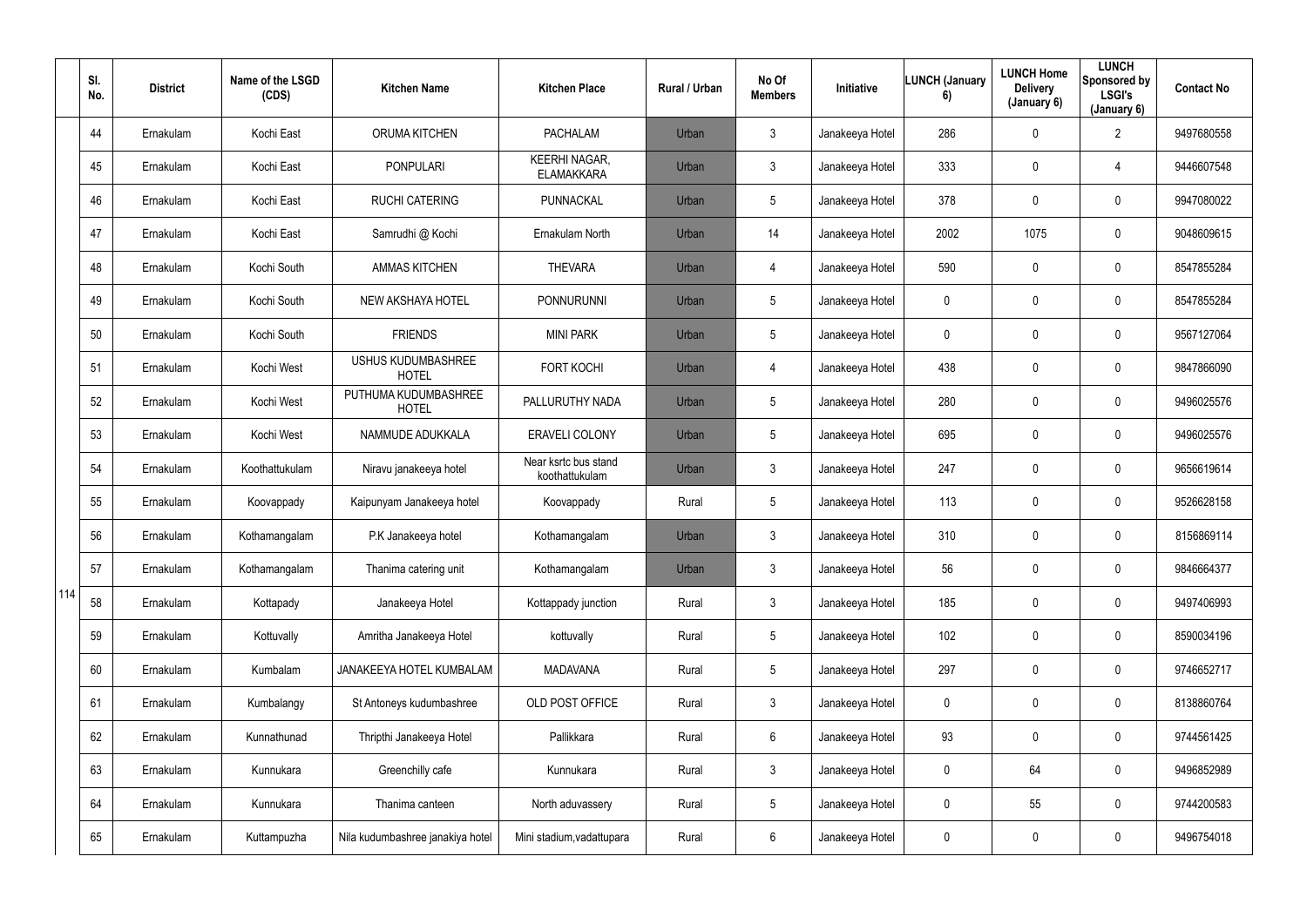| SI.<br>No. | <b>District</b> | Name of the LSGD<br>(CDS) | <b>Kitchen Name</b>            | <b>Kitchen Place</b>        | Rural / Urban | No Of<br><b>Members</b> | Initiative      | <b>LUNCH (January</b><br>6) | <b>LUNCH Home</b><br><b>Delivery</b><br>(January 6) | <b>LUNCH</b><br>Sponsored by<br><b>LSGI's</b><br>(January 6) | <b>Contact No</b> |
|------------|-----------------|---------------------------|--------------------------------|-----------------------------|---------------|-------------------------|-----------------|-----------------------------|-----------------------------------------------------|--------------------------------------------------------------|-------------------|
| 66         | Ernakulam       | Kuzhippilly               | Janakeeya hotel                | Kuzhupilli                  | Rural         | $\mathbf 0$             | Janakeeya Hotel | $\mathbf 0$                 | $\mathbf 0$                                         | $\mathbf 0$                                                  | 9744631998        |
| 67         | Ernakulam       | Malayattoor               | Natturuchi Janakeeya Hotel     | Ettakkadavu                 | Rural         | $\mathbf{3}$            | Janakeeya Hotel | 308                         | 0                                                   | $\mathbf 0$                                                  | 9.75E+09          |
| 68         | Ernakulam       | Malayattoor               | Whats app Janakeeya Hotel      | Thottuva                    | Rural         | $\mathbf{3}$            | Janakeeya Hotel | 297                         | 0                                                   | $\mathbf 0$                                                  | 919447604578      |
| 69         | Ernakulam       | Maneed                    | Coral Island                   | Maneed                      | Rural         | $\overline{4}$          | Janakeeya Hotel | 173                         | 0                                                   | $\overline{0}$                                               | 7012652495        |
| 70         | Ernakulam       | Manjalloor                | Thanima Kudumbashree hotel     | Vazhakkulam                 | Rural         | $5\phantom{.0}$         | Janakeeya Hotel | 311                         | 0                                                   | $\mathbf 0$                                                  | 7306907918        |
| 71         | Ernakulam       | Manjapra                  | Sara's Kitchen                 | Puthenpalli                 | Rural         | $\mathbf{3}$            | Janakeeya Hotel | 247                         | 0                                                   | $\mathbf 0$                                                  | 8547392730        |
| 72         | Ernakulam       | Maradu                    | <b>VANITHA HOTEL</b>           | <b>KUNDANNOR JN</b>         | Urban         | $\overline{4}$          | Janakeeya Hotel | $\mathbf 0$                 | 0                                                   | $\mathbf 0$                                                  | 9349505008        |
| 73         | Ernakulam       | Marady                    | Janakeeya hotel, Marady        | Unnakkuppa                  | Rural         | $\overline{4}$          | Janakeeya Hotel | 50                          | 0                                                   | $\mathbf 0$                                                  | 9947943177        |
| 74         | Ernakulam       | Mazhuvannoor              | Sruthi Janakeeya Hotel         | Valayanchirangara           | Rural         | $\mathbf{3}$            | Janakeeya Hotel | 215                         | 0                                                   | $\overline{0}$                                               | 9747924485        |
| 75         | Ernakulam       | Mookkannoor               | Mammaks Kitchen                | Mookkannoor                 | Rural         | $\mathbf{3}$            | Janakeeya Hotel | 278                         | 0                                                   | $\overline{0}$                                               | 9.19E+11          |
| 76         | Ernakulam       | Mudakkuzha                | Janakeeya Hotel                | Mudakkuzha                  | Rural         | $\mathbf{3}$            | Janakeeya Hotel | $\mathbf 0$                 | 0                                                   | $\mathbf 0$                                                  | $9.19E + 11$      |
| 77         | Ernakulam       | Mulanthuruthy             | Sulabha                        | karikode, mulanthuruthy     | Rural         | $\mathbf 0$             | Janakeeya Hotel | 200                         | 0                                                   | $\mathbf 0$                                                  | 9633427553        |
| 78         | Ernakulam       | Mulavukad                 | Kudumbashree Veetile bakshanam | Mulavukad                   | Rural         | $5\phantom{.0}$         | Janakeeya Hotel | 123                         | 68                                                  | $\overline{0}$                                               | 9061339557        |
| 79         | Ernakulam       | Muvattupuzha              | Oottupura                      | Muvattupuzha                | Urban         | $\mathbf{3}$            | Janakeeya Hotel | 386                         | $\mathbf 0$                                         | $\mathbf 0$                                                  |                   |
| 80         | Ernakulam       | Nayarambalam              | Four star cafe                 | Nayarambalam                | Rural         | $\mathbf{3}$            | Janakeeya Hotel | 94                          | 0                                                   | $\mathbf 0$                                                  | 8891755948        |
| 81         | Ernakulam       | Nedumbassery              | Thani Nadan                    | Athani                      | Rural         | $5\phantom{.0}$         | Janakeeya Hotel | $\pmb{0}$                   | 231                                                 | $\mathbf 0$                                                  | 8138917514        |
| 82         | Ernakulam       | Nellikuzhy                | Janakeeya Hotel                | Nellikkuzhi                 | Rural         | $\mathbf{3}$            | Janakeeya Hotel | 314                         | $\mathbf 0$                                         | $\mathbf 0$                                                  | 9562713076        |
| 83         | Ernakulam       | Njarakkal                 | Kripa Catering Unit            | Njarakkal                   | Rural         | $\mathbf{3}$            | Janakeeya Hotel | 43                          | 0                                                   | $\mathbf 0$                                                  | 9567534006        |
| 84         | Ernakulam       | Okkal                     | Manna Janakeeya Hotel          | Edavoor                     | Rural         | $\overline{4}$          | Janakeeya Hotel | 60                          | 0                                                   | $\mathbf 0$                                                  | 9539507674        |
| 85         | Ernakulam       | Paingottoor               | Janakeeya hotel                | Paingottoor                 | Rural         | $\overline{7}$          | Janakeeya Hotel | 75                          | 0                                                   | $\mathbf 0$                                                  | 9656855730        |
| 86         | Ernakulam       | Paipra                    | Nanma Janakeeya Hotel          | Pezhakkappilly              | Rural         | $\mathbf{3}$            | Janakeeya Hotel | 190                         | 0                                                   | $\mathbf 0$                                                  | 9567747725        |
| 87         | Ernakulam       | Pallarimangalam           | Janakeeya Hotel                | Janakeeya Hotel, Koovalloor | Rural         | $\overline{4}$          | Janakeeya Hotel | 276                         | 0                                                   | $\mathbf 0$                                                  | 7025992310        |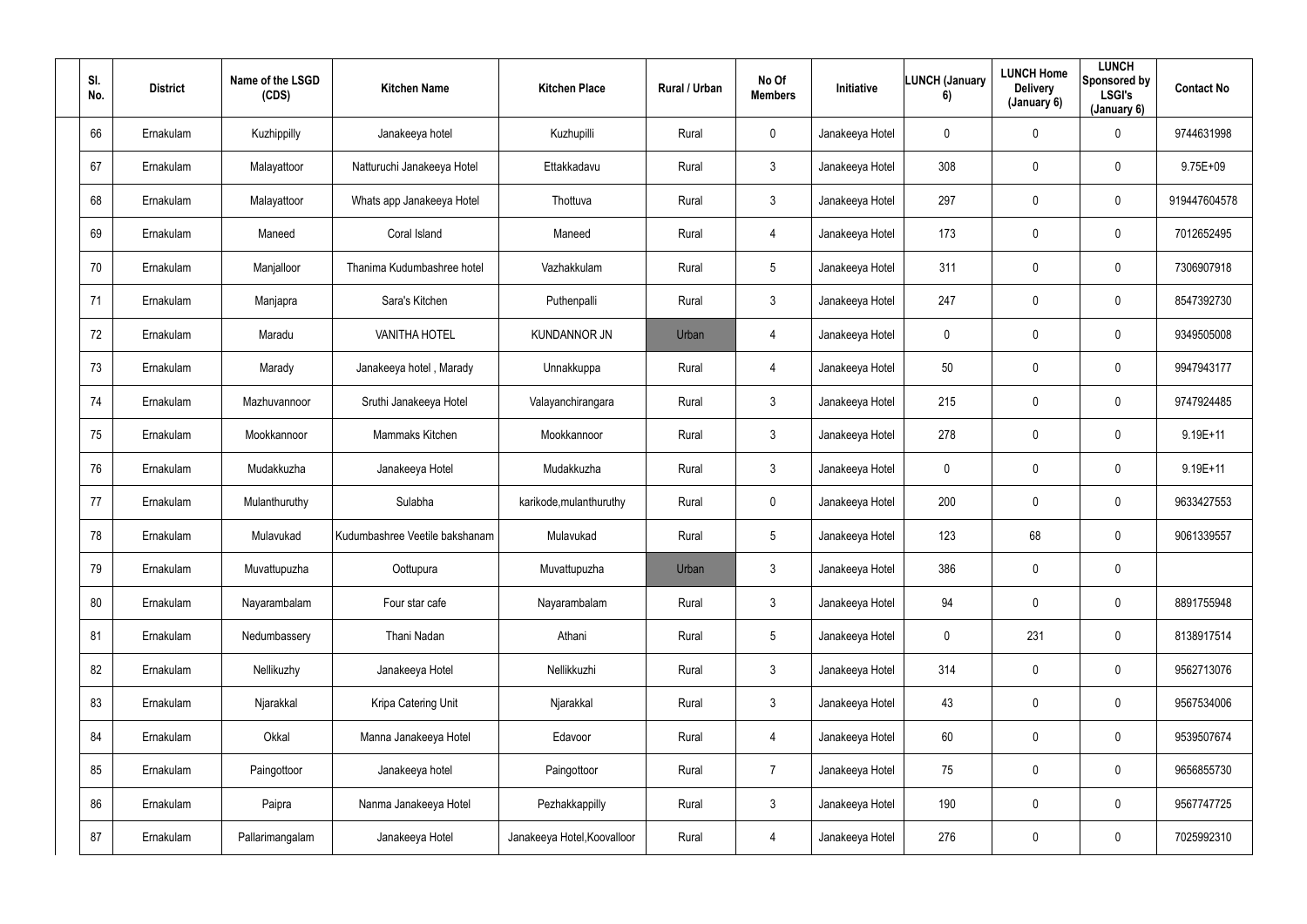| SI.<br>No. | <b>District</b> | Name of the LSGD<br>(CDS) | <b>Kitchen Name</b>                                             | <b>Kitchen Place</b>                        | Rural / Urban | No Of<br><b>Members</b> | Initiative      | <b>LUNCH (January</b><br>6) | <b>LUNCH Home</b><br><b>Delivery</b><br>(January 6) | <b>LUNCH</b><br>Sponsored by<br><b>LSGI's</b><br>(January 6) | <b>Contact No</b> |
|------------|-----------------|---------------------------|-----------------------------------------------------------------|---------------------------------------------|---------------|-------------------------|-----------------|-----------------------------|-----------------------------------------------------|--------------------------------------------------------------|-------------------|
| 88         | Ernakulam       | Pallipuram                | SANTHWANAM Janakeeyahotel                                       | Pothen valav                                | Rural         | $5\overline{)}$         | Janakeeya Hotel | 245                         | $\mathbf 0$                                         | $\mathbf 0$                                                  | 9747525176        |
| 89         | Ernakulam       | Pambakkuda                | viswastha catering unit                                         | pambakkuda block punjayathu<br>building     | Rural         | $\overline{4}$          | Janakeeya Hotel | 48                          | 0                                                   | $\overline{0}$                                               | 9946404045        |
| 90         | Ernakulam       | Parakkadave               | Thejus catering unit                                            | Moozhikkulam                                | Rural         | 10                      | Janakeeya Hotel | $\mathbf 0$                 | 87                                                  | $\overline{0}$                                               | 9847936303        |
| 91         | Ernakulam       | Paravoor                  | sree vigneswara sc cafe                                         | Govt.boys' HSS, N.Paravur                   | Urban         | 4                       | Janakeeya Hotel | 89                          | 0                                                   | $\mathbf 0$                                                  |                   |
| 92         | Ernakulam       | Perumbavoor               | Janakeeya Hotel                                                 | Kanjirakkad pallippady                      | Urban         | $\mathbf{3}$            | Janakeeya Hotel | 431                         | 0                                                   | $\mathbf 0$                                                  | 9847015470        |
| 93         | Ernakulam       | Perumbavoor               | <b>JANAKEEYA HOTEL MINI CIVIL</b><br><b>STATION PERUMBAVOOR</b> | <b>CIVIL STATION</b>                        | Urban         | $\mathbf{3}$            | Janakeeya Hotel | 419                         | 0                                                   | $\mathbf 0$                                                  | 9847008734        |
| 94         | Ernakulam       | Perumbavoor               | Swath kudumbashree canteen                                      | Perumbavoor                                 | Urban         | 3                       | Janakeeya Hotel | 304                         | 0                                                   | $\mathbf 0$                                                  | 9847015470        |
| 95         | Ernakulam       | Pindimana                 | Janakeeya hotel                                                 | Muthamkuzhi                                 | Rural         | 4                       | Janakeeya Hotel | 102                         | 0                                                   | $\mathbf 0$                                                  | 9656297799        |
| 96         | Ernakulam       | Piravam                   | sneha canteen                                                   | municipality building base floor<br>piravom | Urban         | 4                       | Janakeeya Hotel | $\mathbf 0$                 | 0                                                   | $\mathbf 0$                                                  | 8075376906        |
| 97         | Ernakulam       | Pootrikka                 | <b>GRANDMA JANAKEEYA HOTEL</b>                                  | <b>CHOONDI</b>                              | Rural         | $\mathbf{3}$            | Janakeeya Hotel | $\mathbf 0$                 | 0                                                   | $\mathbf 0$                                                  | 9400550287        |
| 98         | Ernakulam       | Pothanikkad               | Taj hotel                                                       | Pothanikkad                                 | Rural         | $3\phantom{.0}$         | Janakeeya Hotel | 148                         | $\mathbf 0$                                         | $\mathbf 0$                                                  | 9645079573        |
| 99         | Ernakulam       | Puthanvelikkara           | Panjami cafe kudumbashree                                       | Near panjayath office                       | Rural         | $5\phantom{.0}$         | Janakeeya Hotel | $\mathbf 0$                 | 97                                                  | $\mathbf 0$                                                  | 9645530669        |
| 100        | Ernakulam       | Ramamangalam              | Kalavara janakeeya hotel                                        | ramamngalam                                 | Rural         | 4                       | Janakeeya Hotel | 249                         | 0                                                   | $\overline{0}$                                               | 9961344346        |
| 101        | Ernakulam       | Rayamangalam              | Arya canteen                                                    | Kuruppampady                                | Rural         | $\mathbf{3}$            | Janakeeya Hotel | 136                         | 0                                                   | $\mathbf 0$                                                  | 8281825730        |
| 102        | Ernakulam       | Thirumarady               | janakiya hotel thirumarady                                      | edappara jn.                                | Rural         | 3 <sup>1</sup>          | Janakeeya Hotel | $\pmb{0}$                   | 0                                                   | $\mathbf 0$                                                  | 7594811868        |
| 103        | Ernakulam       | Thiruvaniyoor             | Thanima                                                         | Thiruvaniyoor                               | Rural         | $\mathbf 0$             | Janakeeya Hotel | $\boldsymbol{0}$            | 119                                                 | $\mathbf 0$                                                  | 9061239698        |
| 104        | Ernakulam       | Thrikkakkara East         | Thanima Janakeeya Hotel                                         | Kakkanad                                    | Urban         | 8                       | Janakeeya Hotel | $\mathbf 0$                 | 0                                                   | $\mathbf 0$                                                  | 9207134763        |
| 105        | Ernakulam       | Thrikkakkara west         | Janakeeya hotel                                                 | Chembumukku                                 | Urban         | $5\overline{)}$         | Janakeeya Hotel | 98                          | 0                                                   | $\mathbf 0$                                                  | 9496530576        |
| 106        | Ernakulam       | Thuravoor                 | e-grill Janakeeya Hotel                                         | Yudapuram                                   | Rural         | $\overline{4}$          | Janakeeya Hotel | 541                         | 0                                                   | $\mathbf 0$                                                  | 9526845935        |
| 107        | Ernakulam       | Tripunithura              | Janakeeya Hotel Tripunithura                                    | Eroor                                       | Urban         | $\mathbf{3}$            | Janakeeya Hotel | 126                         | 0                                                   | $\mathbf 0$                                                  | 8137977644        |
| 108        | Ernakulam       | Vadakkekkara              | vadakkekkara kudumbasree<br>janakeeya hotel                     | Madaplathuruth                              | Rural         | $\overline{4}$          | Janakeeya Hotel | 153                         | 0                                                   | $\mathbf 0$                                                  | 8301806778        |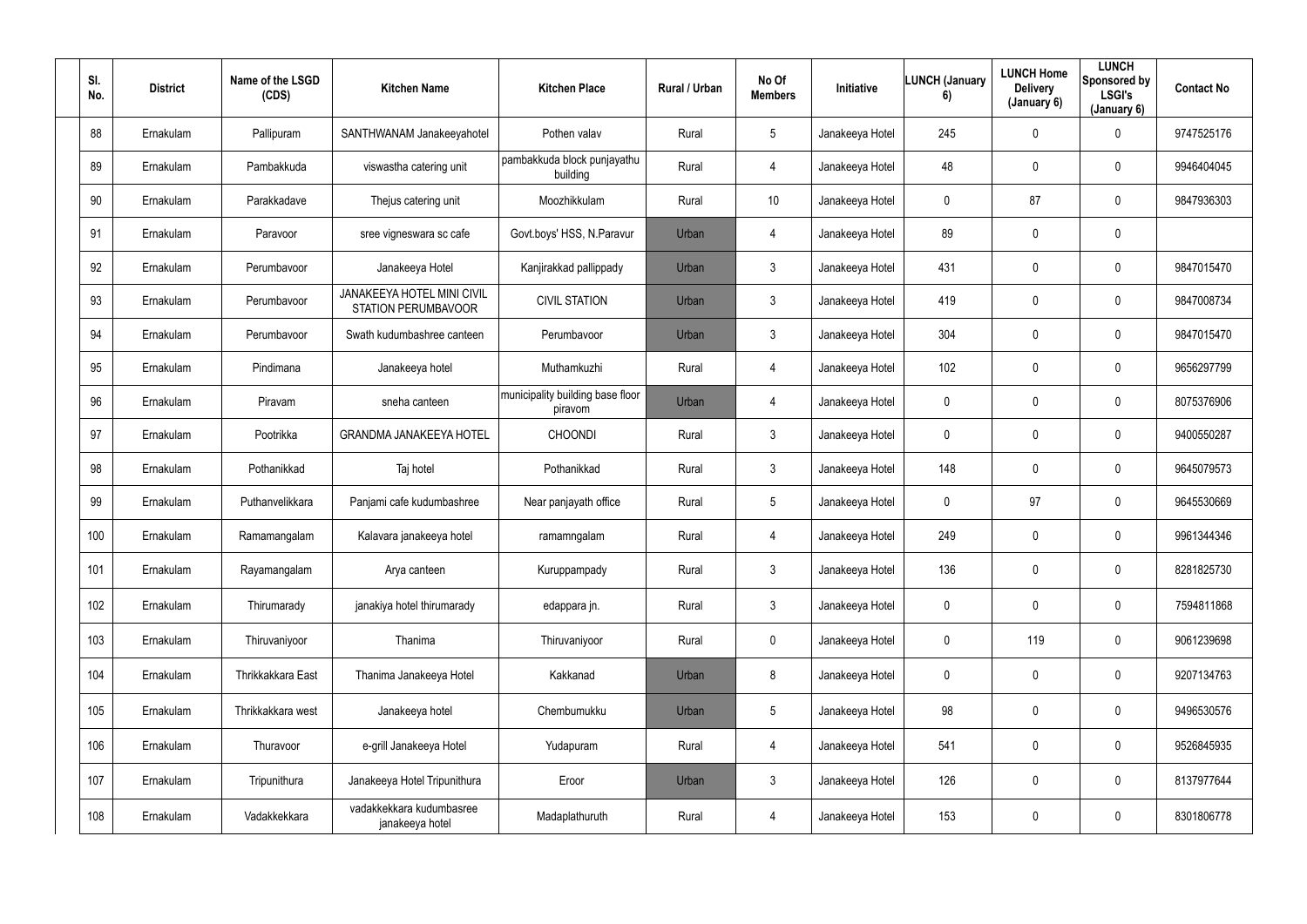|     | SI.<br>No.      | <b>District</b> | Name of the LSGD<br>(CDS) | <b>Kitchen Name</b>          | <b>Kitchen Place</b>                              | Rural / Urban | No Of<br><b>Members</b> | Initiative      | <b>LUNCH (January</b><br>6) | <b>LUNCH Home</b><br><b>Delivery</b><br>(January 6) | <b>LUNCH</b><br>Sponsored by<br><b>LSGI's</b><br>(January 6) | <b>Contact No</b> |
|-----|-----------------|-----------------|---------------------------|------------------------------|---------------------------------------------------|---------------|-------------------------|-----------------|-----------------------------|-----------------------------------------------------|--------------------------------------------------------------|-------------------|
|     | 109             | Ernakulam       | Vadavukode<br>Puthancruz  | <b>JANAKEEYA HOTEL</b>       | Puthencruz                                        | Rural         | 3 <sup>1</sup>          | Janakeeya Hotel | $\mathbf 0$                 | 0                                                   | $\pmb{0}$                                                    | $9.19E + 11$      |
|     | 110             | Ernakulam       | Valakom                   | Ruchi                        | Valakom                                           | Rural         | $5\phantom{.0}$         | Janakeeya Hotel | $\mathbf{0}$                | $\mathbf 0$                                         | $\pmb{0}$                                                    | 9074232700        |
|     | 111             | Ernakulam       | Varapuzha                 | <b>DURGA ACTIVITY</b>        | CHETTIBHAGAM                                      | Rural         | 8                       | Janakeeya Hotel | 135                         | 0                                                   |                                                              | 9496160074        |
|     | 112             | Ernakulam       | Vazhakulam                | Three Star Hotel             | Marampally                                        | Rural         | $\mathfrak{Z}$          | Janakeeya Hotel | 288                         | 0                                                   | $\mathbf 0$                                                  | 6282644893        |
|     | 113             | Ernakulam       | Vengola                   | Janakeeya Hotel              | Pathipalam                                        | Rural         | 5                       | Janakeeya Hotel | 91                          | $\mathbf 0$                                         | $\mathbf 0$                                                  | 8137887455        |
|     | 114             | Ernakulam       | Vengoor                   | <b>JANAKEEYA HOTEL</b>       | Choorathod                                        | Rural         | 4                       | Janakeeya Hotel | $\mathbf 0$                 | 0                                                   | $\mathbf 0$                                                  | 9656904682        |
| 114 |                 |                 |                           |                              |                                                   |               | 449                     |                 | 20753                       | 2146                                                | 10 <sub>1</sub>                                              |                   |
|     |                 | Idukki          | Adimaly                   | Friends Janakeeya Hotel      | Adimaly                                           | Rural         | 4                       | Janakeeya Hotel | 185                         | 0                                                   | $\mathbf 0$                                                  | 9961635779        |
|     | $\overline{2}$  | Idukki          | Alackode                  | Five Star Canteen            | Elamdesham Block<br>Panchayath Building, Alakode  | Rural         | $5\phantom{.0}$         | Janakeeya Hotel | 32                          | 0                                                   | $\pmb{0}$                                                    | 9961482164        |
|     | -3              | Idukki          | Arakkulam                 | Sabhalyam                    | Moolamattom                                       | Rural         | 4                       | Janakeeya Hotel | 244                         | 0                                                   | $\mathbf 0$                                                  | 8848124921        |
|     |                 | Idukki          | Ayyappancovil             | Maria Janakeeya Hotel        | Parappu                                           | Rural         | $\mathfrak{Z}$          | Janakeeya Hotel | 137                         | $\mathbf 0$                                         | $\mathbf 0$                                                  | 9544622096        |
|     | 5               | Idukki          | <b>Bysonvalley</b>        | Famous Janakiya Hotel        | Pottankad                                         | Rural         | 4                       | Janakeeya Hotel | 83                          | $\mathbf 0$                                         | $\mathbf 0$                                                  | 9744566398        |
|     | 6               | Idukki          | Chakkupallam              | Vanithasree Janakeeya Hotel  | Anakkara                                          | Rural         | $\mathfrak{Z}$          | Janakeeya Hotel | 329                         | 0                                                   | $\pmb{0}$                                                    | 8075143547        |
|     |                 | Idukki          | Devikulam                 | Kudumbashree Janakeeya Hotel | Echo point                                        | Rural         | $\mathfrak{Z}$          | Janakeeya Hotel | 123                         | $\mathbf 0$                                         | $\overline{0}$                                               | 8281640208        |
|     | 8               | Idukki          | Edavetty                  | Kudumbashree Janakeeya Hotel | Edavetty                                          | Rural         | $\mathfrak{Z}$          | Janakeeya Hotel | $\mathbf 0$                 | $\pmb{0}$                                           | $\overline{0}$                                               | 6238694173        |
|     | 9               | Idukki          | Erattayar                 | Vanitha Janakeeya Hotel      | Erattayar                                         | Rural         | $\overline{4}$          | Janakeeya Hotel | 118                         | $\pmb{0}$                                           | $\overline{0}$                                               | 9188166929        |
|     | 10 <sup>°</sup> | Idukki          | Kamakshi                  | Kripa Catering               | Thankamani                                        | Rural         | 5 <sup>5</sup>          | Janakeeya Hotel | 320                         | 0                                                   | $\overline{0}$                                               | 9544021398        |
|     | 11              | Idukki          | Kanchiyar                 | Swadh Janakeeya Hotel        | Kanchiyar                                         | Rural         | $5\overline{)}$         | Janakeeya Hotel | 102                         | 0                                                   | $\overline{0}$                                               | 8606856496        |
|     | 12              | Idukki          | Kanjikkuzhi               | Samarppanam                  | Kanjikkuzhi                                       | Rural         | 4                       | Janakeeya Hotel | 187                         | $\mathbf 0$                                         | $\mathbf{1}$                                                 | 9447169262        |
|     | 13              | Idukki          | Kanthaloor                | Morningstar Janakeeya Hotel  | Sahayagiri complex, near<br>Kanthalloor Bus stand | Rural         | 4                       | Janakeeya Hotel | 123                         | 0                                                   | $\overline{0}$                                               | 9447941632        |
|     | 14              | Idukki          | Karimannoor               | Rujiya Catering Unit         | Karimannoor                                       | Rural         | 5 <sub>5</sub>          | Janakeeya Hotel | 61                          | 0                                                   | $\overline{0}$                                               | 9497454952        |
|     | 15              | Idukki          | Karunapuram               | Karuna Hotel                 | Panchayathu complex                               | Rural         | 4                       | Janakeeya Hotel | 208                         | 0                                                   | $\overline{0}$                                               | 9961152820        |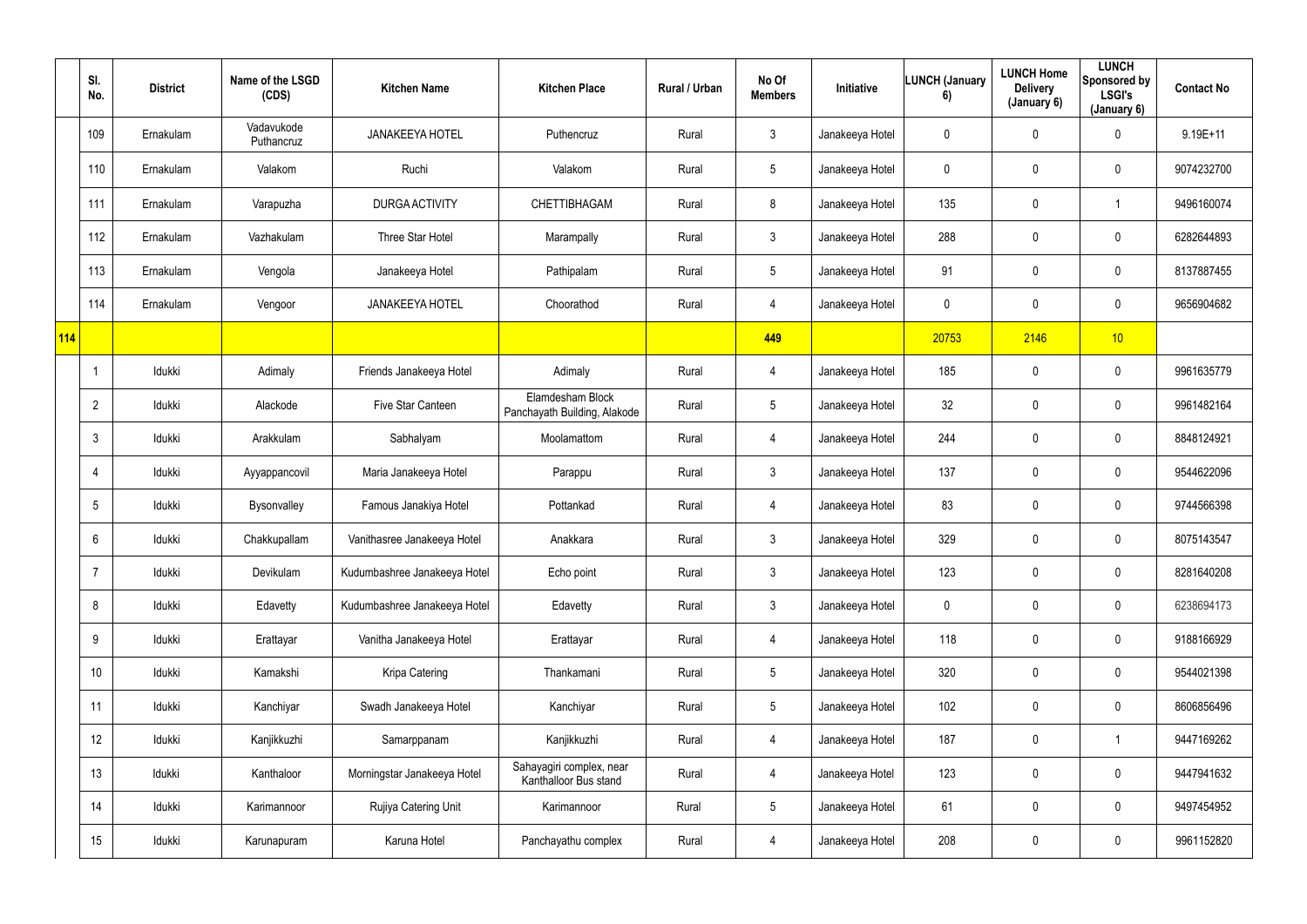|    | SI.<br>No. | <b>District</b> | Name of the LSGD<br>(CDS) | <b>Kitchen Name</b>                   | <b>Kitchen Place</b>          | Rural / Urban | No Of<br><b>Members</b> | <b>Initiative</b> | <b>LUNCH (January</b><br>6) | <b>LUNCH Home</b><br><b>Delivery</b><br>(January 6) | <b>LUNCH</b><br>Sponsored by<br>LSGI's<br>(January 6) | <b>Contact No</b> |
|----|------------|-----------------|---------------------------|---------------------------------------|-------------------------------|---------------|-------------------------|-------------------|-----------------------------|-----------------------------------------------------|-------------------------------------------------------|-------------------|
|    | 16         | Idukki          | Kattappana                | Karunya Janakeeya Hotel               | Kattappana                    | Urban         | $5\phantom{.0}$         | Janakeeya Hotel   | 285                         | 0                                                   | $\mathbf 0$                                           | 9497684477        |
|    | 17         | Idukki          | Kodikkulam                | Kulirma Janakiya Hotel                | Kodikkulam                    | Rural         | $6^{\circ}$             | Janakeeya Hotel   | 39                          | 0                                                   | $\mathbf 0$                                           | 9605111852        |
|    | 18         | Idukki          | Kokkayar                  | Sevana Janakeeya hotel                | 35th Mile                     | Rural         | $3\phantom{.0}$         | Janakeeya Hotel   | 25                          | 0                                                   | $\mathbf 0$                                           | 9562067674        |
|    | 19         | Idukki          | Konnathadi                | Friends Janakeeya Hotel               | Panickankudi                  | Rural         | $6^{\circ}$             | Janakeeya Hotel   | 62                          | 0                                                   | $\mathbf 0$                                           | 9544048878        |
|    | 20         | Idukki          | Konnathadi                | Janapriya Janakeeya Hotel             | Konnathadi                    | Rural         | $3\phantom{.0}$         | Janakeeya Hotel   | 190                         | 0                                                   | $\mathbf 0$                                           | 9895147074        |
|    | 21         | Idukki          | Kudayathoor               | Kudumbashree Janakeeya Hotel          | Kanjar                        | Rural         | $\mathbf{3}$            | Janakeeya Hotel   | 120                         | 0                                                   | $\mathbf 0$                                           | 9526762560        |
|    | 22         | Idukki          | Kumaramangalam            | Kumaramangalam Janakeeya<br>Hotel     | Kumaramangalam                | Rural         | 4                       | Janakeeya Hotel   | 140                         | 0                                                   | $\mathbf 0$                                           | 9745633509        |
|    | 23         | Idukki          | Kumili                    | Ruchi Hotel                           | Kumili                        | Rural         | 4                       | Janakeeya Hotel   | 203                         | 0                                                   | $\mathbf 0$                                           | 9447980637        |
|    | 24         | Idukki          | Manakkadu                 | Vanitha Hotel                         | Chittoor                      | Rural         | $3\phantom{.0}$         | Janakeeya Hotel   | 48                          | 0                                                   | $\mathbf 0$                                           | 8330097933        |
|    | 25         | Idukki          | Mankulam                  | Jeevanam Catering Janakeeya<br>Hotel  | Panchayathu Building          | Rural         | 4                       | Janakeeya Hotel   | 70                          | 0                                                   | $\overline{0}$                                        | 9495060505        |
| 51 | 26         | Idukki          | Mankulam                  | Happy Janakéeya Hotel                 | Aanakkulam                    | Rural         | $\mathbf{3}$            | Janakeeya Hotel   | 70                          | 0                                                   | $\mathbf 0$                                           | 9496251027        |
|    | 27         | Idukki          | Marayoor                  | Malabar food court Janakeeya<br>Hotel | Marayoor Near IDCB bank       | Rural         | 4                       | Janakeeya Hotel   | 118                         | 0                                                   | $\mathbf 0$                                           | 9446925610        |
|    | 28         | Idukki          | Mariyapuram               | Anaswara Hotel & Catering             | Idukki                        | Rural         | 4                       | Janakeeya Hotel   | $\mathbf 0$                 | 0                                                   | $\overline{0}$                                        | 9526329438        |
|    | 29         | Idukki          | Munnar                    | Annapoorna catering                   | Lorry stand, old munnar       | Rural         | $5\phantom{.0}$         | Janakeeya Hotel   | 218                         | $\mathbf 0$                                         | $\mathbf 0$                                           | 8281009478        |
|    | 30         | Idukki          | Muttom                    | Nila Janakeeya Hotel                  | Muttom                        | Rural         | $\mathfrak{Z}$          | Janakeeya hotel   | 255                         | $\mathbf 0$                                         | $\overline{0}$                                        | 9961104818        |
|    | 31         | Idukki          | Nedumkandam               | Annus catering                        | Nedumkandam<br>Kizhakkekavala | Rural         | $\overline{4}$          | Janakeeya Hotel   | 198                         | $\pmb{0}$                                           | $\mathbf 0$                                           | 9747458576        |
|    | 32         | Idukki          | Pallivasal                | <b>Blessing Janakeeya Hotel</b>       | Pallivasal                    | Rural         | $\overline{4}$          | Janakeeya Hotel   | 171                         | $\mathbf 0$                                         | $\mathbf 0$                                           | 9947981574        |
|    | 33         | Idukki          | Pampadumpara              | Thripthy Janakeeya Hotel              | Pampadumpara                  | Rural         | 3 <sup>1</sup>          | Janakeeya Hotel   | 163                         | 0                                                   | $\mathbf 0$                                           | 9207150558        |
|    | 34         | Idukki          | Peermedu                  | Thripthy Janakeeya Hotel              | Peermedu                      | Rural         | 3 <sup>1</sup>          | Janakeeya Hotel   | 127                         | $\mathbf 0$                                         | $\overline{0}$                                        | 9633311267        |
|    | 35         | Idukki          | Peruvanthanam             | Janakeeya Hotel                       | Peruvanthanam                 | Rural         | 5 <sub>5</sub>          | Janakeeya Hotel   | 45                          | $\pmb{0}$                                           | $\mathbf 0$                                           | 9562274720        |
|    | 36         | Idukki          | Purappuzha                | Ammas Janakeeya Hotel                 | Purappuzha                    | Rural         | $\mathfrak{Z}$          | Janakeeya Hotel   | 60                          | 0                                                   | $\mathbf 0$                                           | 9744954032        |
|    | 37         | Idukki          | Rajakkadu                 | Janakeeya Hotel                       | Rajakkadu Town                | Rural         | 3 <sup>1</sup>          | Janakeeya Hotel   | 446                         | 0                                                   | $\overline{0}$                                        | 9446766999        |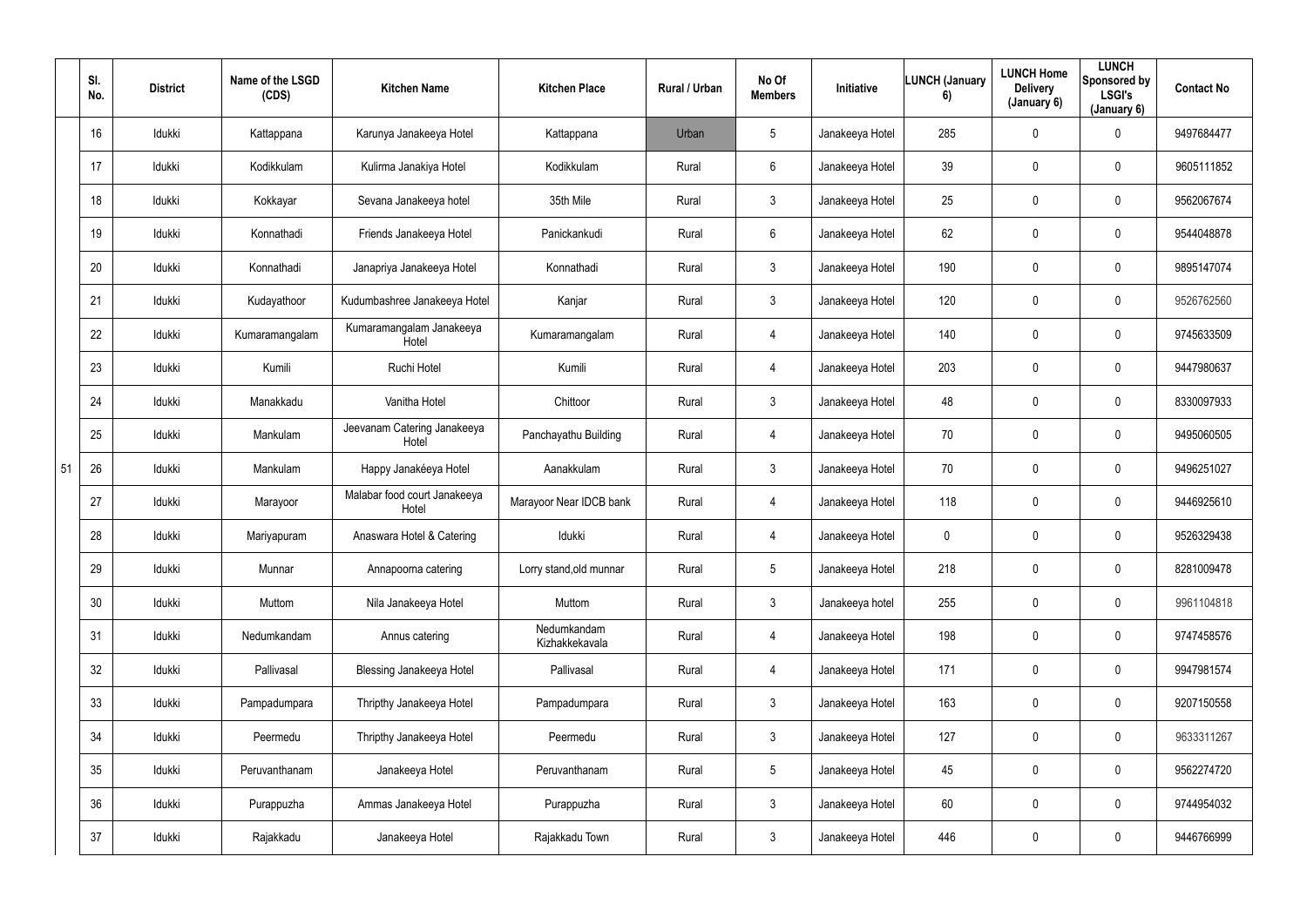|    | SI.<br>No.     | <b>District</b> | Name of the LSGD<br>(CDS) | <b>Kitchen Name</b>                       | <b>Kitchen Place</b>                      | Rural / Urban | No Of<br><b>Members</b> | <b>Initiative</b> | LUNCH (January<br>6) | <b>LUNCH Home</b><br><b>Delivery</b><br>(January 6) | <b>LUNCH</b><br>Sponsored by<br><b>LSGI's</b><br>(January 6) | <b>Contact No</b> |
|----|----------------|-----------------|---------------------------|-------------------------------------------|-------------------------------------------|---------------|-------------------------|-------------------|----------------------|-----------------------------------------------------|--------------------------------------------------------------|-------------------|
|    | 38             | Idukki          | Rajakumari                | Aiswarya Vanitha Restaurent               | Rajakumari South                          | Rural         | 4                       | Janakeeya Hotel   | 315                  | $\mathbf 0$                                         | $\mathbf 0$                                                  | 9526570410        |
|    | 39             | Idukki          | Santhanpara               | Janakeeya Hotel                           | Santhanpara                               | Rural         | 4                       | Janakeeya Hotel   | 175                  | $\overline{0}$                                      | $\mathbf 0$                                                  | 9526174553        |
|    | 40             | Idukki          | Senapathy                 | Ammoose Hotel                             | Mangathotty                               | Rural         | $\mathbf{3}$            | Janakeeya Hotel   | $\mathbf 0$          | $\mathbf 0$                                         | $\overline{0}$                                               | 9539396626        |
|    | 41             | Idukki          | Udumbannoor               | Kudumbashree Janakeeya Hotel              | Udumbannor                                | Rural         | 3                       | Janakeeya Hotel   | 180                  | $\mathbf 0$                                         | $\pmb{0}$                                                    | 9633678438        |
|    | 42             | Idukki          | Upputhara                 | Samarppitha Janakeeya hotel               | Upputhara                                 | Rural         | 5                       | Janakeeya Hotel   | 122                  | $\mathbf 0$                                         | $\mathbf 0$                                                  | 9526590710        |
|    | 43             | Idukki          | Vandanmedu                | Dharshana Janakeeya Hotel                 | Vandanmedu                                | Rural         | 4                       | Janakeeya Hotel   | 176                  | $\mathbf 0$                                         | $\pmb{0}$                                                    | 9744038737        |
|    | 44             | Idukki          | Vandiperiyar              | Vandiperiyar Janakeeya Hotel              | Vandiperiyar                              | Rural         | $5\phantom{.0}$         | Janakeeya Hotel   | 238                  | $\mathbf 0$                                         | $\overline{0}$                                               | 8086863254        |
|    | 45             | Idukki          | Vannappuram               | Souhrudham Janakeeya Hotel                | Vannappuram                               | Rural         | 5                       | Janakeeya Hotel   | 34                   | $\mathbf 0$                                         | $\mathbf 0$                                                  | 8113054492        |
|    | 46             | Idukki          | Vathikudy                 | Karthika                                  | Thopramkudi                               | Rural         | 4                       | Janakeeya Hotel   | $\mathbf 0$          | $\mathbf 0$                                         | $\pmb{0}$                                                    | 9947636989        |
|    | 47             | Idukki          | Vathikudy                 | Mahima                                    | Murickassery                              | Rural         | 3                       | Janakeeya Hotel   | 255                  | $\mathbf 0$                                         | $\pmb{0}$                                                    | 8289945652        |
|    | 48             | Idukki          | Vattavada                 | Vattavada Kudumbashree<br>Janakeeya Hotel | Keekkara, Kovilur                         | Rural         | 4                       | Janakeeya Hotel   | 144                  | $\overline{0}$                                      | $\pmb{0}$                                                    | 9497790469        |
|    | 49             | Idukki          | Vazhathoppu               | Grahalakshmi Hotel & Catering             | Cheruthoni                                | Rural         | 4                       | Janakeeya Hotel   | 180                  | $\mathbf 0$                                         | 1                                                            | 9496178884        |
|    | 50             | Idukki          | Vellathooval              | Flowers Janakeeya Hotel                   | Vellathooval                              | Rural         | 4                       | Janakeeya Hotel   | 52                   | $\mathbf 0$                                         | $\pmb{0}$                                                    | 9961419892        |
|    | 51             | Idukki          | Velliyamattam             | Padhayam Kudumbashree<br>Janakeeya Hotel  | Velliyamattam                             | Rural         | 4                       | Janakeeya Hotel   | 75                   | $\mathbf 0$                                         | $\overline{0}$                                               | 7902854627        |
| 51 |                |                 |                           |                                           |                                           |               | 201                     |                   | 7251                 | $\overline{\mathbf{0}}$                             | 2 <sup>7</sup>                                               |                   |
|    | -1             | Kannur          | Maloor                    | Maloor Janakeeya Hotel                    | Thrikandaripoyil, PO-<br>Thrikandaripoyil | Rural         | $\mathbf{3}$            | Janakeeya Hotel   | 155                  | $\mathbf 0$                                         | $\overline{0}$                                               | 9656132294        |
|    | $\overline{2}$ | Kannur          | Kolachery                 | Janakeeya Hotel                           | Kolachery Paramba, PO-<br>Kolacheri       | Rural         | $5\phantom{.0}$         | Janakeeya Hotel   | 200                  | $\mathbf 0$                                         | $\overline{2}$                                               | 9895324699        |
|    | 3              | Kannur          | Pinarayi                  | Janakeeya hotel, Pinarayi                 | Pinarayi                                  | Rural         | $6\phantom{.0}$         | Janakeeya Hotel   | 207                  | $\pmb{0}$                                           | $\overline{0}$                                               | 9447215211        |
|    | $\overline{4}$ | Kannur          | Muzhakunnu                | Thripthy Janakeeya Hotel                  | Kakkayangad, Muzhakkunnu                  | Rural         | $5\phantom{.0}$         | Janakeeya Hotel   | 295                  | $\mathbf 0$                                         | $\overline{2}$                                               | 9526047538        |
|    | 5              | Kannur          | Chapparappadavu           | Kudumbasree janakeeya hotel               | Near village office,<br>Chapparappadav    | Rural         | 3 <sup>1</sup>          | Janakeeya Hotel   | 230                  | $\pmb{0}$                                           | $\overline{0}$                                               | 9605413324        |
|    | 6              | Kannur          | Iritty                    | Roopasree Kudumbashree hotel              | Koolichembra                              | Urban         | 8                       | Janakeeya Hotel   | 533                  | $\mathbf 0$                                         | $\overline{0}$                                               | 8589921533        |
|    |                | Kannur          | Dharmadam                 | Dharmadam Janakeeya hotel                 | Near Andalloor kav,<br>Dharmadam          | Rural         | $3\phantom{.0}$         | Janakeeya Hotel   | 113                  | $\pmb{0}$                                           | $\pmb{0}$                                                    | 9526975778        |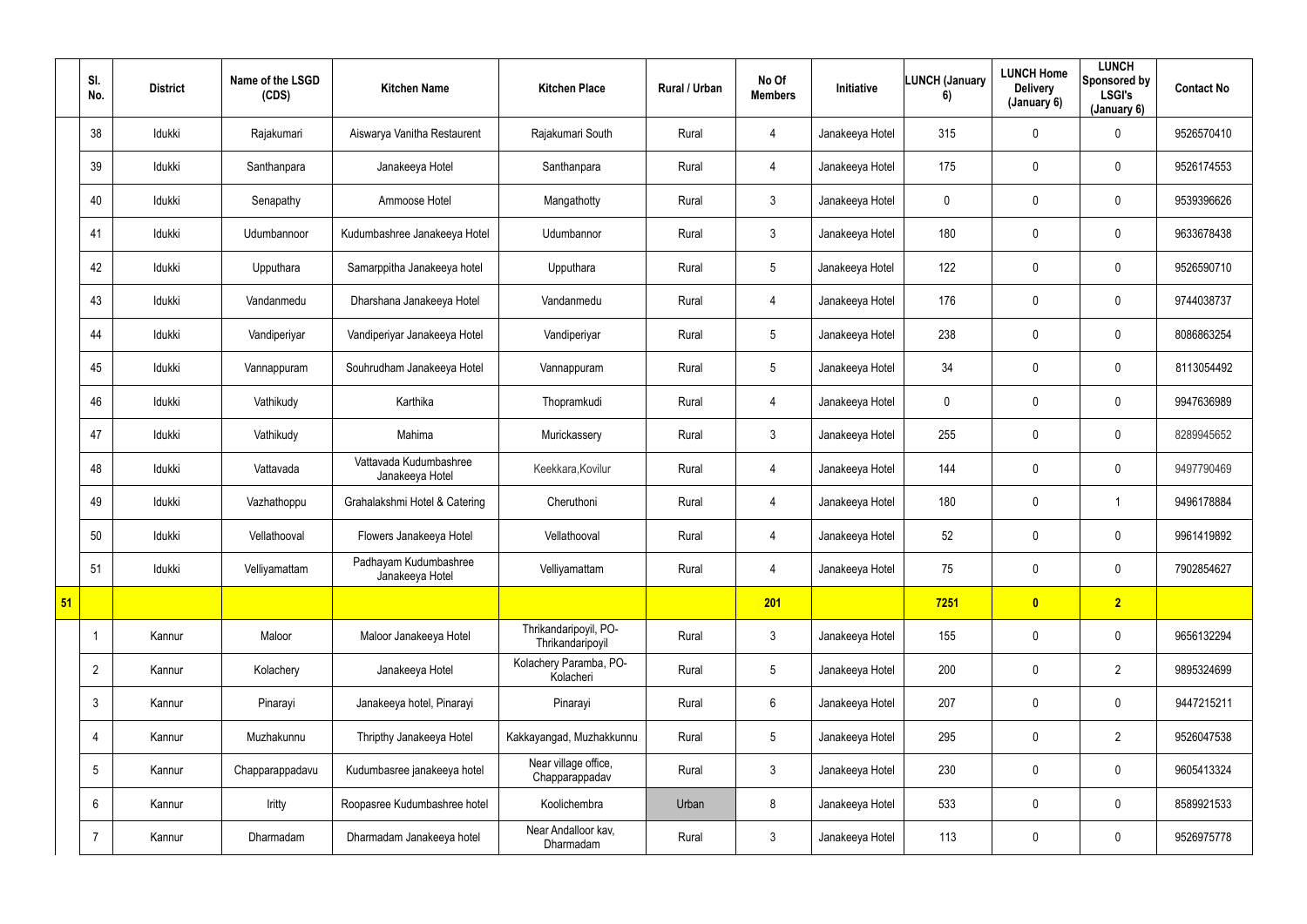| SI.<br>No.      | <b>District</b> | Name of the LSGD<br>(CDS)   | <b>Kitchen Name</b>                                | <b>Kitchen Place</b>                           | Rural / Urban | No Of<br><b>Members</b> | Initiative      | <b>LUNCH (January</b><br>6) | <b>LUNCH Home</b><br><b>Delivery</b><br>(January 6) | <b>LUNCH</b><br>Sponsored by<br><b>LSGI's</b><br>(January 6) | <b>Contact No</b> |
|-----------------|-----------------|-----------------------------|----------------------------------------------------|------------------------------------------------|---------------|-------------------------|-----------------|-----------------------------|-----------------------------------------------------|--------------------------------------------------------------|-------------------|
| 8               | Kannur          | Peralassery                 | Janakeeya Hotel                                    | Peralassery Town, PO -<br>Mundallur            | Rural         | 9                       | Janakeeya Hotel | 422                         | 0                                                   | $\mathbf 0$                                                  | 70256213909       |
| 9               | Kannur          | Kadannappalli<br>Panappuzha | Kudumbasree janakeeya hotel                        | Chanthappura                                   | Rural         | 4                       | Janakeeya Hotel | 122                         | 0                                                   | $\mathbf 0$                                                  | 9961089935        |
| 10 <sup>°</sup> | Kannur          | Anthur                      | Janakeeya hotel                                    | Dharmasala                                     | Urban         | $5\overline{)}$         | Janakeeya Hotel | 268                         | 0                                                   | $\mathbf 0$                                                  | 9544138650        |
| 11              | Kannur          | Cheruthazham                | Janakeeya Hotel (Thripthi<br>Kudumbashree Canteen) | Pilathara                                      | Rural         | $\mathfrak{Z}$          | Janakeeya Hotel | 232                         | 0                                                   | $\mathbf 0$                                                  | 9947540361        |
| 12              | Kannur          | Peravoor                    | Kudumbashree Janakeeya Hotel                       | Peravoor Bus stand, Peravoor<br>P <sub>O</sub> | Rural         | $\mathbf{3}$            | Janakeeya Hotel | 218                         | 0                                                   | $\mathbf 0$                                                  | 9947567857        |
| 13              | Kannur          | Kalliassery                 | Janakeeya Hotel                                    | Irinav Road, Payyattam, PO-<br>Irinav          | Rural         | 4                       | Janakeeya Hotel | 283                         | $\mathbf 0$                                         | $\mathbf 0$                                                  | 8848330570        |
| 14              | Kannur          | Panniyannur                 | Janakeeya Hotel                                    | Panoor Block office compound                   | Rural         | 6                       | Janakeeya Hotel | 354                         | 0                                                   | $\mathbf 0$                                                  | 9447449875        |
| 15              | Kannur          | Kannapuram                  | Janakeeya Hotel                                    | Chynaclay road, Kannapuram                     | Rural         | 5 <sup>5</sup>          | Janakeeya Hotel | 183                         | 0                                                   | $\overline{2}$                                               | 8089127045        |
| 16              | Kannur          | Sreekandapuram              | Janakeeya Hotel                                    | Sreekandapuram, near bus<br>stand              | Urban         | 5 <sup>5</sup>          | Janakeeya Hotel | 341                         | 0                                                   | $\mathbf 0$                                                  | 7591948757        |
| 17              | Kannur          | Thalasseri                  | Janakeeya Hotel                                    | New bus stand, Thalasseri                      | Urban         | 6                       | Janakeeya Hotel | 755                         | 0                                                   | $\mathbf 0$                                                  | 9446263864        |
| 18              | Kannur          | Chokli                      | Janakeeya Hotel                                    | Olavilam, Chokli                               | Rural         | 5 <sup>5</sup>          | Janakeeya Hotel | 115                         | 0                                                   | $\mathbf 0$                                                  | 9846892821        |
| 19              | Kannur          | Udayagiri                   | Janakeeya Hotel                                    | Karthikapuram                                  | Rural         | 4                       | Janakeeya Hotel | 301                         | $\mathbf 0$                                         | $\mathbf 0$                                                  | 9562375342        |
| 20              | Kannur          | Karivellur Peralam          | Janakeeya Hotel                                    | Panchayah building,<br>Onakkunnu               | Rural         | 4                       | Janakeeya Hotel | 343                         | 0                                                   | $\mathbf 0$                                                  | 7025519714        |
| 21              | Kannur          | Muzhappilangad              | Janakeeya Hotel                                    | Near FCI godown,<br>Muzhappilangad             | Rural         | $5\overline{)}$         | Janakeeya Hotel | 267                         | 0                                                   | $\mathbf 0$                                                  | 7306005267        |
| 22              | Kannur          | Narath                      | Janakeeya Hotel                                    | Janakeeya Hotel, Kambil,<br>Narath             | Rural         | $\overline{7}$          | Janakeeya Hotel | 163                         | 0                                                   |                                                              | 9747441162        |
| 23              | Kannur          | Payyannur                   | Janakeeya Hotel                                    | Municipality compoud,<br>Payyannur             | Urban         | 3 <sup>1</sup>          | Janakeeya Hotel | 310                         | 0                                                   | $\mathbf 0$                                                  | 9526620805        |
| 24              | Kannur          | Kangol Alappadamba          | Janakeeya Hotel                                    | Mathil, Near Kangol<br>Alappadamba Panchayath  | Rural         | $\overline{4}$          | Janakeeya Hotel | 132                         | 0                                                   | $\mathbf 0$                                                  | 9495296142        |
| 25              | Kannur          | Naduvil                     | Janakeeya Hotel                                    | Panchayath compound,<br>Naduvil town           | Rural         | $\overline{4}$          | Janakeeya Hotel | 162                         | 0                                                   | $\mathbf 0$                                                  | 7902902490        |
| 26              | Kannur          | Koothuparamba               | Janakeeya Hotel                                    | Manghad Vayal, Near HSS<br>Koothuparamba, PO-  | Urban         | 8                       | Janakeeya Hotel | 400                         | 0                                                   | $\mathbf 0$                                                  | 9645608253        |
| 27              | Kannur          | Kuttiatoor                  | Janakeeya Hotel                                    | Near Panchayath office,<br>Chattukappara       | Rural         | 5 <sub>5</sub>          | Janakeeya Hotel | 184                         | 0                                                   | $\mathbf 0$                                                  | 9544644195        |
| 28              | Kannur          | Kathirur                    | Janakeeya Hotel                                    | Panchayath office building,<br>Kathirur        | Rural         | $5\overline{)}$         | Janakeeya Hotel | 258                         | 0                                                   |                                                              | 8129404833        |
| 29              | Kannur          | Panoor                      | Janakeeya Hotel                                    | Elangode, Panoor                               | Urban         | $5\overline{)}$         | Janakeeya Hotel | 151                         | 0                                                   | $\overline{0}$                                               | 9605852157        |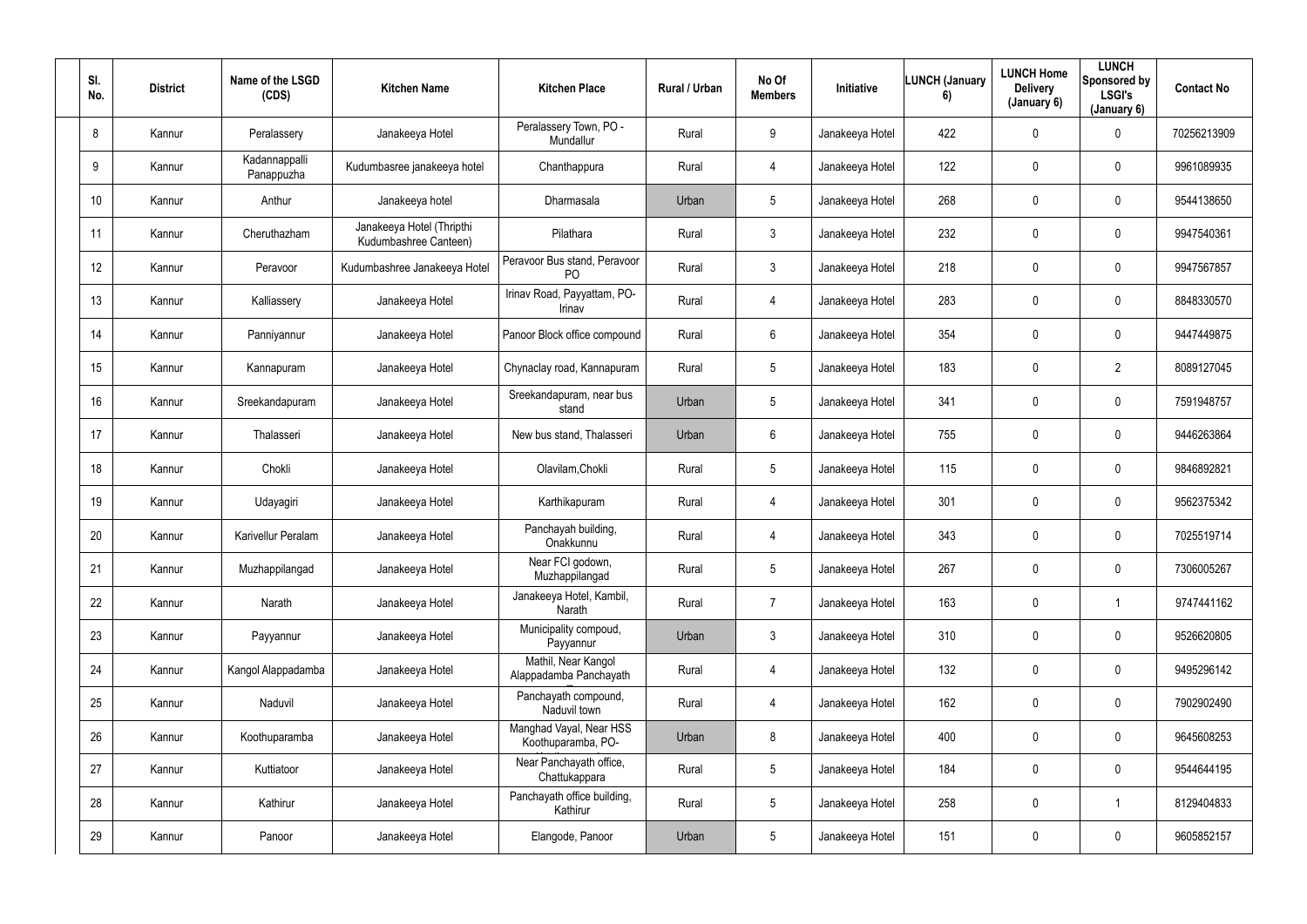|    | SI.<br>No. | <b>District</b> | Name of the LSGD<br>(CDS) | <b>Kitchen Name</b> | <b>Kitchen Place</b>                                           | Rural / Urban | No Of<br><b>Members</b> | Initiative      | <b>LUNCH (January</b><br>6) | <b>LUNCH Home</b><br><b>Delivery</b><br>(January 6) | <b>LUNCH</b><br>Sponsored by<br><b>LSGI's</b><br>(January 6) | <b>Contact No</b> |
|----|------------|-----------------|---------------------------|---------------------|----------------------------------------------------------------|---------------|-------------------------|-----------------|-----------------------------|-----------------------------------------------------|--------------------------------------------------------------|-------------------|
|    | 30         | Kannur          | Chirakkal                 | Janakeeya Hotel     | Chirakkal weavers,<br>Puthiyatheru                             | Rural         | $5\overline{)}$         | Janakeeya Hotel | 273                         | $\mathbf 0$                                         | $\mathbf 0$                                                  | 9895854873        |
|    | 31         | Kannur          | Eranjoli                  | Janakeeya Hotel     | Near Thalassery RTO office,<br>Chungam                         | Rural         | $5\overline{)}$         | Janakeeya Hotel | 246                         | 0                                                   | $\mathbf 0$                                                  | 9656368808        |
|    | 32         | Kannur          | Payam                     | Janakeeya Hotel     | Near Panchayath office,<br>Madathil                            | Rural         | 4                       | Janakeeya Hotel | 178                         | 0                                                   | $\overline{0}$                                               | 9496554678        |
|    | 33         | Kannur          | Eramam Kuttoor            | Janakeeya Hotel     | Mathamangalam, Near CDS<br>office                              | Rural         | 4                       | Janakeeya Hotel | 174                         | 0                                                   | $\mathbf 0$                                                  | 9562473576        |
|    | 34         | Kannur          | Ramanthally               | Janakeeya hotel     | Ramanthally                                                    | Rural         | 4                       | Janakeeya Hotel | 216                         | 0                                                   | $\overline{0}$                                               | 9496705429        |
|    | 35         | Kannur          | Thripangottur             | Janakeeya Hotel     | Kallikkandy, Thripangottur                                     | Rural         | 3                       | Janakeeya Hotel | 237                         | $\mathbf 0$                                         | $\overline{0}$                                               | 9495191659        |
|    | 36         | Kannur          | Madayi                    | Janakeeya Hotel     | Eripuram, Near Vrindhavan<br>Residency, PO Pazhayangadi        | Rural         | $\mathfrak{Z}$          | Janakeeya Hotel | 151                         | 0                                                   | $\pmb{0}$                                                    | 7561006271        |
|    | 37         | Kannur          | Kelakam                   | Janakeeya Hotel     | Kelakam PO                                                     | Rural         | 3 <sup>1</sup>          | Janakeeya Hotel | 122                         | 0                                                   | $\overline{0}$                                               | 8113866296        |
|    | 38         | Kannur          | Kurumathoor               | Janakeeya Hotel     | Near GVHSS, Kurumathoor                                        | Rural         | 3 <sup>1</sup>          | Janakeeya Hotel | 106                         | 0                                                   | $\overline{0}$                                               | 9633816470        |
|    | 39         | Kannur          | Peringome Vayakkara       | Janakeeya Hotel     | Peringome, Near Police station                                 | Rural         | 5 <sup>5</sup>          | Janakeeya Hotel | 115                         | 0                                                   | $\mathbf 0$                                                  | 9961413726        |
|    | 40         | Kannur          | Munderi                   | Janakeeya Hotel     | Kanjirode Karakkadu, Munderi                                   | Rural         | 4                       | Janakeeya Hotel | 336                         | 0                                                   | $\overline{0}$                                               | 8547609196        |
|    | 41         | Kannur          | Anjarakandy               | Janakeeya Hotel     | Panayatham Paramba,<br>Anjarankandy                            | Rural         | 4                       | Janakeeya Hotel | 170                         | 0                                                   | $\mathbf 0$                                                  | 9496900755        |
| 89 | 42         | Kannur          | Ayyankkunnu               | Janakeeya Hotel     | Ayyankunnu Panchayth<br>Anghadikkadavu                         | Rural         |                         | Janakeeya Hotel | 248                         | $\mathbf 0$                                         | $\boldsymbol{0}$                                             | 9946734976        |
|    | 43         | Kannur          | Padiyoor                  | Janakeeya Hotel     | Padiyoor PO                                                    | Rural         | 4                       | Janakeeya Hotel | 72                          | 0                                                   | $\overline{0}$                                               | 9539028498        |
|    | 44         | Kannur          | Ezhome                    | Janakeeya Hotel     | Pazhayangadi bus stand,<br>Ezhom                               | Rural         | $5\phantom{.0}$         | Janakeeya Hotel | 296                         | 0                                                   | $\overline{0}$                                               | 8086910862        |
|    | 45         | Kannur          | Koodali                   | Janakeeya Hotel     | Near Koodali Panchayath<br>Office, Kololam, PO -<br>Edavannoor | Rural         | 4                       | Janakeeya Hotel | 103                         | 0                                                   | $\overline{0}$                                               | 9526524230        |
|    | 46         | Kannur          | Pappinisseri              | Janakeeya Hotel     | Near EMS Smaraka Govt.<br>Higher secondary school,             | Rural         | 4                       | Janakeeya Hotel | 202                         | $\pmb{0}$                                           | $\overline{0}$                                               | 9605727307        |
|    | 47         | Kannur          | Mattannur                 | Janakeeya Hotel     | Near Municipality office,<br>Mattannur                         | Urban         | $5\phantom{.0}$         | Janakeeya Hotel | 250                         | 0                                                   | $\overline{0}$                                               | 7510706897        |
|    | 48         | Kannur          | Chenghalayi               | Janakeeya Hotel     | Valakai, Chenghalayi                                           | Rural         | 3 <sup>1</sup>          | Janakeeya Hotel | 150                         | 0                                                   | $\overline{0}$                                               | 8547696233        |
|    | 49         | Kannur          | Pattiam                   | Janakeeya Hotel     | Cheruvancheri PO,<br>Cheruvancheri                             | Rural         | $\overline{4}$          | Janakeeya Hotel | 198                         | 0                                                   | $\overline{0}$                                               | 7025025275        |
|    | 50         | Kannur          | Thaliparamba              | Janakeeya Hotel     | Municipality compoud,<br>Thaliparamba                          | Urban         | 4                       | Janakeeya Hotel | 182                         | $\pmb{0}$                                           | $\boldsymbol{0}$                                             | 8547849019        |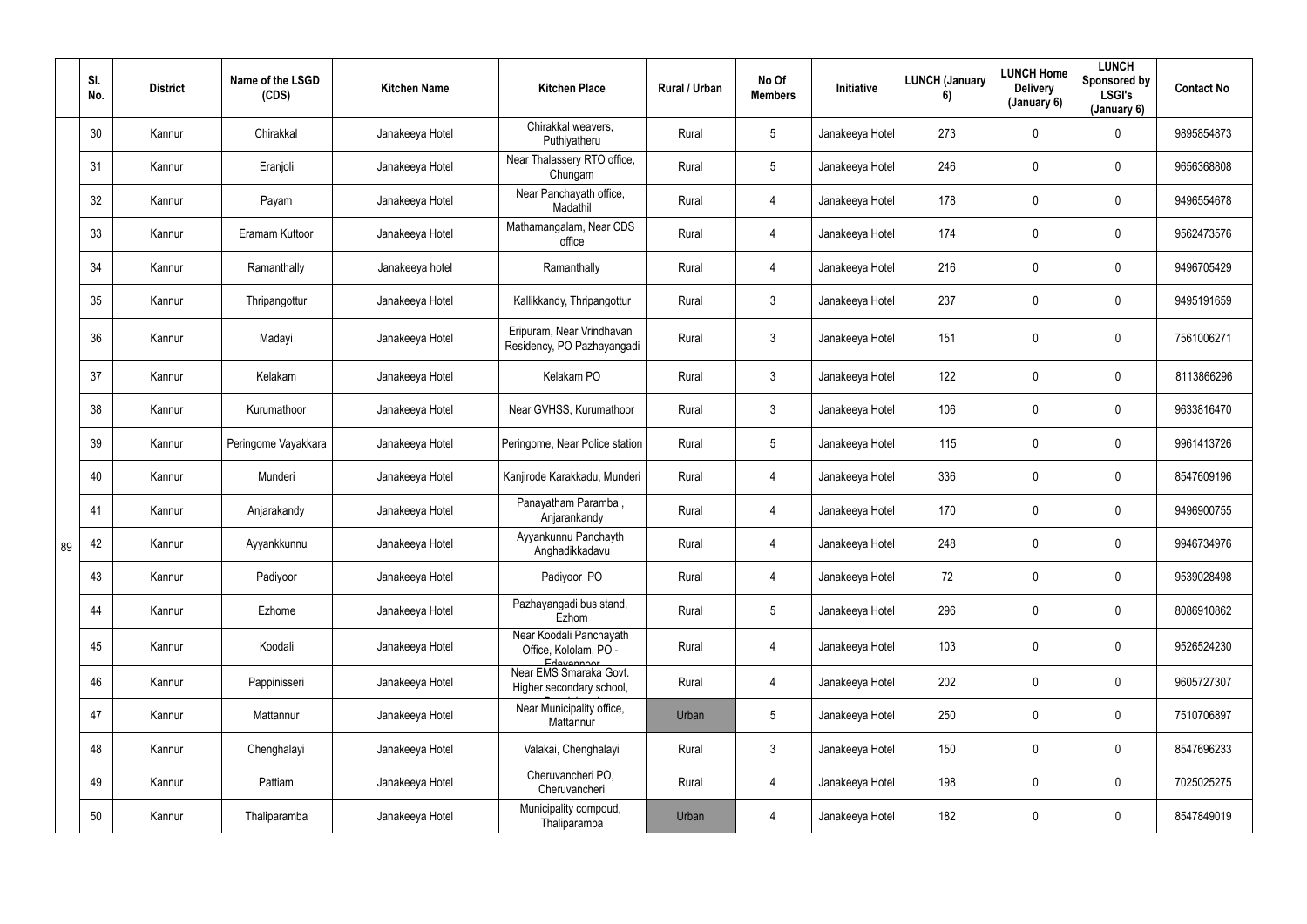| SI.<br>No. | <b>District</b> | Name of the LSGD<br>(CDS) | <b>Kitchen Name</b>                          | <b>Kitchen Place</b>                                    | Rural / Urban | No Of<br><b>Members</b> | Initiative      | <b>LUNCH (January</b><br>6) | <b>LUNCH Home</b><br><b>Delivery</b><br>(January 6) | <b>LUNCH</b><br>Sponsored by<br><b>LSGI's</b><br>(January 6) | <b>Contact No</b> |
|------------|-----------------|---------------------------|----------------------------------------------|---------------------------------------------------------|---------------|-------------------------|-----------------|-----------------------------|-----------------------------------------------------|--------------------------------------------------------------|-------------------|
| 51         | Kannur          | Payyavoor                 | Janakeeya Hotel                              | Payyavoor - PO, Payyavoor                               | Rural         | 5                       | Janakeeya Hotel | 275                         | 0                                                   | $\mathbf 0$                                                  | 9495311608        |
| 52         | Kannur          | Kottiyoor                 | Janakeeya Hotel                              | Neendunokki, Kottiyoor - PO                             | Rural         | 5                       | Janakeeya Hotel | 131                         | 0                                                   | $\mathbf 0$                                                  | 6282565854        |
| 53         | Kannur          | Kunnothparamba            | Janakeeya Hotel                              | Kunnothparamba PO,<br>Kunnothparamba                    | Rural         | $3\phantom{.0}$         | Janakeeya Hotel | 249                         | 0                                                   | $\mathbf 0$                                                  | 8156840487        |
| 54         | Kannur          | Pariyaram                 | Janakeeya Hotel                              | Near Panchayath Office,<br>Chithappile poyil, Pariyaram | Rural         | 4                       | Janakeeya Hotel | 137                         | 0                                                   | $\mathbf 0$                                                  | 9744385083        |
| 55         | Kannur          | Kunjimangalam             | Janakeeya Hotel                              | Old Post office building,<br>Andamkovil, Kunjimangalam  | Rural         | 4                       | Janakeeya Hotel | 137                         | 0                                                   | $\mathbf 0$                                                  | 9526981326        |
| 56         | Kannur          | Thillenkeri               | Janakeeya Hotel                              | Thekkam poyil, Near Uliyil<br>Town                      | Rural         | $\mathfrak{Z}$          | Janakeeya Hotel | 318                         | $\boldsymbol{0}$                                    | $\mathbf 0$                                                  | 9745059451        |
| 57         | Kannur          | Chittariparamba           | Janakeeya Hotel                              | Poovathinkeezhil, PO-<br>Chittariparamba                | Rural         | 6                       | Janakeeya Hotel | 155                         | 0                                                   | $\overline{0}$                                               | 8943506825        |
| 58         | Kannur          | Mayyil                    | Janakeeya Hotel                              | Near Mayyil Panchayath office,<br>Mayyil                | Rural         | 4                       | Janakeeya Hotel | 170                         | 0                                                   | $\mathbf 0$                                                  | 9526072638        |
| 59         | Kannur          | Cherukunnu                | Janakeeya Hotel                              | Pallichal, PO - Cherukunnu,<br>Pin-670301               | Rural         | 4                       | Janakeeya Hotel | 199                         | 0                                                   | $\overline{2}$                                               | 8547361298        |
| 60         | Kannur          | Aaralam                   | Janakeeya Hotel                              | Athikkal, PO - Keezhpally                               | Rural         | 5                       | Janakeeya Hotel | 282                         | 0                                                   | $\mathbf 0$                                                  | 9961285762        |
| 61         | Kannur          | Alakkode                  | Janakeeya Hotel                              | Therthally, Therthally PO,<br>Alakkode                  | Rural         | 5                       | Janakeeya Hotel | 215                         | 0                                                   | $\mathbf 0$                                                  | 8547045070        |
| 62         | Kannur          | Malappattam               | Janakeeya Hotel                              | Near Malappattam<br>panchayath, Malappattam             | Rural         | $\mathbf{3}$            | Janakeeya Hotel | 164                         | 0                                                   | $\mathbf 0$                                                  | 9400571842        |
| 63         | Kannur          | Kanichar                  | Janakeeya Hotel                              | Kanichar PO, Kanichar                                   | Rural         | 3                       | Janakeeya Hotel | 214                         | 0                                                   | $\pmb{0}$                                                    | 9526167667        |
| 64         | Kannur          | Mokeri                    | Kudumbashree Janakeeya Hotel,<br>Mokeri      | Vallangad, Mokeri                                       | Rural         | $5\phantom{.0}$         | Janakeeya Hotel | 330                         | $\overline{0}$                                      | $\mathbf 0$                                                  | 9947037223        |
| 65         | Kannur          | Anjarakandy 2             | Kudumbashree Janakeeya Hotel,<br>Anjarakandy | Kavinmoola, Anjarakandy                                 | Rural         | 5                       | Janakeeya Hotel | 233                         | 0                                                   | $\overline{0}$                                               | 9446657510        |
| 66         | Kannur          | Newmahi                   | Kudumbashree Janakeeya Hotel                 | Newmahi bridge, Newmahi                                 | Rural         | 3 <sup>1</sup>          | Janakeeya Hotel | 179\$                       | 0\$                                                 | 0\$                                                          | 9946056862        |
| 67         | Kannur          | Keezhallur                | Janakeeya Hotel                              | Kummanam, Elambara                                      | Rural         | $\mathfrak{Z}$          | Janakeeya Hotel | 257                         | $\pmb{0}$                                           | $\mathbf 0$                                                  | 9947648580        |
| 68         | Kannur          | Chembilode                | Janakeeya hotel                              | Chakkarakal bus stand,<br>mowanchery                    | Rural         | $5\phantom{.0}$         | Janakeeya Hotel | 530                         | $\pmb{0}$                                           | $\mathbf 0$                                                  | 9847951631        |
| 69         | Kannur          | vengad                    | Janakeeya hotel                              | mambaram                                                | Rural         | $6\overline{6}$         | Janakeeya Hotel | 174                         | $\pmb{0}$                                           | $\mathbf 0$                                                  | 7902970902        |
| 70         | Kannur          | Azhikode                  | Janakeeya hotel                              | vankulathvayayal                                        | Rural         | $\overline{4}$          | Janakeeya Hotel | 133                         | 0                                                   | $\mathbf 0$                                                  | 9895910633        |
| 71         | Kannur          | Kolayad                   | Janakeeya hotel                              | kolayad                                                 | rural         | $\mathfrak{Z}$          | janakeeya hotel | 150                         | 0                                                   | $\overline{0}$                                               | 8592065431        |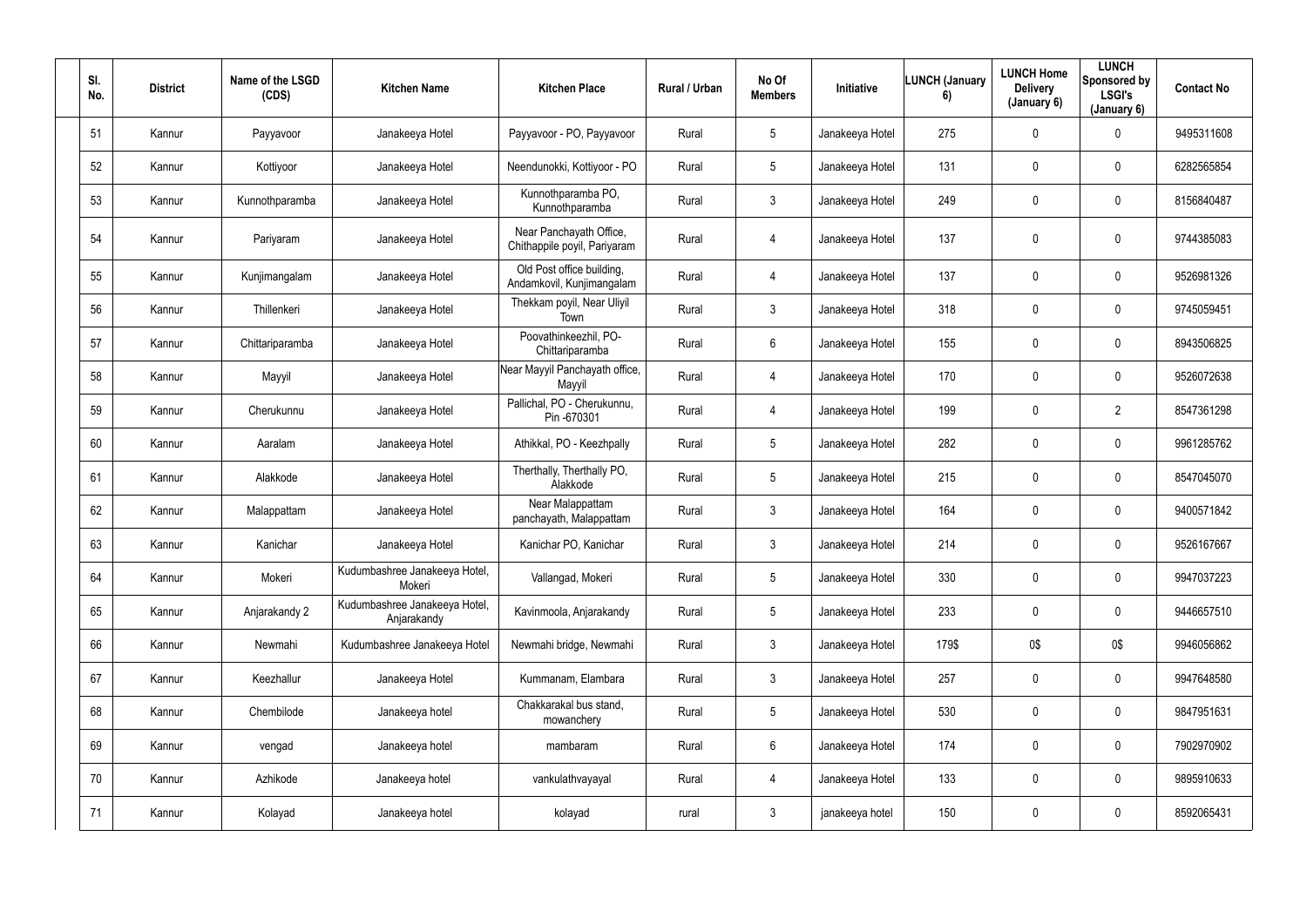|    | SI.<br>No.     | <b>District</b> | Name of the LSGD<br>(CDS) | <b>Kitchen Name</b>             | <b>Kitchen Place</b>                                        | Rural / Urban | No Of<br><b>Members</b> | Initiative      | <b>LUNCH (January</b><br>6) | <b>LUNCH Home</b><br><b>Delivery</b><br>(January 6) | <b>LUNCH</b><br>Sponsored by<br><b>LSGI's</b><br>(January 6) | <b>Contact No</b> |
|----|----------------|-----------------|---------------------------|---------------------------------|-------------------------------------------------------------|---------------|-------------------------|-----------------|-----------------------------|-----------------------------------------------------|--------------------------------------------------------------|-------------------|
|    | 72             | Kannur          | valapattanam              | janakeeya hotel                 | mill road, valapattanam                                     | rural         | $\mathbf{3}$            | janakeeya hotel | $\overline{0}$              | $\mathbf 0$                                         | $\mathbf 0$                                                  | 9061345312        |
|    | 73             | Kannur          | Anthur 2                  | annapoorna janakeeya hotel      | paliyath valapp, po morazha                                 | urban         | $\mathbf{3}$            | janakeeya hotel | 178                         | $\pmb{0}$                                           | $\overline{0}$                                               | 9526183004        |
|    | 74             | Kannur          | payyannur 2               | janakeeya hotel                 | kaniyeri, po vellur                                         | urban         | $\mathbf{3}$            | janakeeya hotel | 44                          | 0                                                   | $\mathbf 0$                                                  | 8301817232        |
|    | 75             | Kannur          | cherupuzha                | janakeeya hotel                 | near panjayath office,<br>cherupuzha, 670511                | rural         | 4                       | janakeeya hotel | 271                         | 0                                                   | $\overline{0}$                                               | 8547114024        |
|    | 76             | Kannur          | Eruvessy                  | Janakeeya hotel                 | Panchayath office road,<br>Chemberi                         | Rural         | 4                       | Janakeeya hotel | 277                         | $\pmb{0}$                                           | $\overline{0}$                                               | 9544893463        |
|    | 77             | Kannur          | Pattuvam                  | Janakeeya Hotel                 | Near Pattuvam panchayath<br>office, Pattuvam                | Rural         | $5\overline{)}$         | Janakeeya hotel | 163                         | $\mathbf 0$                                         | $\mathbf 0$                                                  | 9539731430        |
|    | 78             | Kannur          | Mangattidom               | Janakeeya Hotel                 | Kaitheri idam, Nirmalagiri PO,<br>Mangattidom               | Rural         | $\overline{7}$          | Janakeeya hotel | 171                         | $\mathbf 0$                                         | $\overline{0}$                                               | 9207253934        |
|    | 79             | Kannur          | Panoor                    | Janakeeya Hotel                 | Thundayi peedika, Pukkom,<br>Panoor PO                      | Urban         | 5 <sup>5</sup>          | Janakeeya hotel | 196                         | $\pmb{0}$                                           | $\overline{0}$                                               | 9605852157        |
|    | 80             | Kannur          | Kottayam                  | Janakeeya hotel                 | Kottayam malabar, Kottayam<br>panchayath building, Kottayam | Rural         | 5 <sup>5</sup>          | Janakeeya hotel | 137                         | 0                                                   | $\mathbf 0$                                                  | 9656672187        |
|    | 81             | Kannur          | Ulikkal                   | Janakeeya hotel                 | Vattiyam thodu (po) Mattara,<br><b>Ulikkal, 670705</b>      | Rural         | 5 <sup>5</sup>          | Janakeeya hotel | 62                          | $\pmb{0}$                                           | $\overline{0}$                                               | 8086777517        |
|    | 82             | Kannur          | Kadambur                  | Janakeeya hotel                 | Kadachira, Kadambur                                         | Rural         | 5 <sup>5</sup>          | Janakeeya hotel | 147                         | $\mathbf 0$                                         | $\mathbf 0$                                                  | 9847178332        |
|    | 83             | Kannur          | Irikkoor                  | Janakeeya hotel                 | Peruvalathuparambu, PO -<br>Irikkoor                        | Rural         | 4                       | Janakeeya hotel | 158                         | $\pmb{0}$                                           | $\overline{0}$                                               | 9746864255        |
|    | 84             | Kannur          | Mattool                   | Janakeeya hotel                 | Mattool central, Mattool                                    | Rural         | 5                       | Janakeeya hotel | 0                           | 0                                                   | $\mathbf 0$                                                  | 9895321842        |
|    | 85             | Kannur          | Thalasseri -2             | Janakeeya hotel                 | Thalayi harbour, Thalasseri                                 | Urban         | $5\overline{)}$         | Janakeeya hotel | 144                         | $\mathbf 0$                                         | $\mathbf 0$                                                  | 9605745402        |
|    | 86             | Kannur          | Kannur                    | Janakeeya hotel                 | Pallipoyil division, Kannur<br>corporation                  | Urban         | 3 <sup>1</sup>          | Janakeeya hotel | 224                         | 0                                                   | $\mathbf 0$                                                  | 9745243643        |
|    | 87             | Kannur          | Ulikkal                   | Janakeeya hotel                 | Manikkadavu PO,<br>Manikkadadavu - 670705                   | Rural         | 5 <sup>5</sup>          | Janakeeya hotel | 160                         | $\pmb{0}$                                           | $\mathbf 0$                                                  | 8547972988        |
|    | 88             | Kannur          | payam                     | Janakeeya hotel                 | vallithod, Kiliyanthara po<br>670706                        | Rural         | 5 <sup>5</sup>          | Janakeeya Hotel | 375                         | $\pmb{0}$                                           | $\overline{0}$                                               | 8848760234        |
|    | 89             | Kannur          | Naduvil                   | Janakeeya Hotel                 | karuvanchal                                                 | Rural         | $6\overline{6}$         | janakeeya hotel | 444                         | $\pmb{0}$                                           | $\mathbf 0$                                                  | 9495191934        |
| 89 |                |                 |                           |                                 |                                                             |               | 396                     |                 | 19505                       | $\mathbf 0$                                         | 10                                                           |                   |
|    |                | kasaragod       | kayyur cheemeni           | janakeeya hotel cheemeni        | cheemeni                                                    | Rural         | $\overline{4}$          | janakeeya hotel | 190                         |                                                     |                                                              |                   |
|    | $\overline{2}$ | Kasaragod       | Pilicode                  | Janakeeya Hotel, Pilicode       | Kalikkadavu                                                 | Rural         | $\overline{4}$          | Janakeeya Hotel | 203                         | $\pmb{0}$                                           | $\overline{0}$                                               | 9944087661        |
|    | $\mathbf{3}$   | Kasaragod       | Kodom belur               | janakeeya hotel kalichanadukkam | Kalichanadukkam                                             | Rural         | 4                       | Janakeeya Hotel | 109                         | $\pmb{0}$                                           | $\overline{0}$                                               | 9562820280        |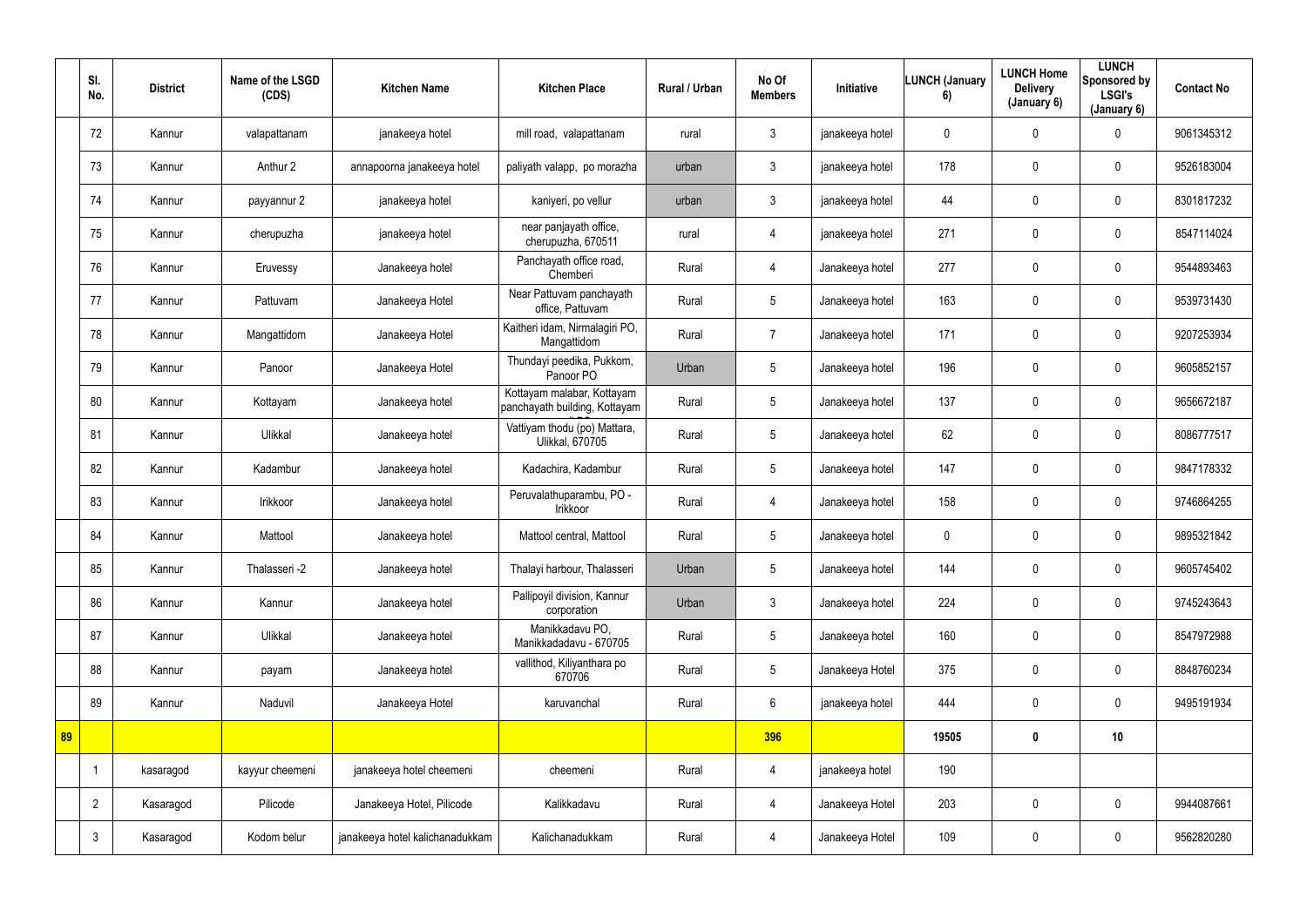| SI.<br>No.      | <b>District</b> | Name of the LSGD<br>(CDS) | <b>Kitchen Name</b>      | <b>Kitchen Place</b>  | Rural / Urban | No Of<br><b>Members</b> | Initiative      | <b>LUNCH (January</b><br>6) | <b>LUNCH Home</b><br><b>Delivery</b><br>(January 6) | <b>LUNCH</b><br>Sponsored by<br><b>LSGI's</b><br>(January 6) | <b>Contact No</b> |
|-----------------|-----------------|---------------------------|--------------------------|-----------------------|---------------|-------------------------|-----------------|-----------------------------|-----------------------------------------------------|--------------------------------------------------------------|-------------------|
| 4               | Kasaragod       | Chemnad                   | Oruma janakeeya hotel    | Koliyadkam            | Rural         | $5\overline{)}$         | Janakeeya Hotel | 265                         | $\mathbf 0$                                         | $\mathbf 0$                                                  | 9567660603        |
| $5\phantom{.0}$ | Kasaragod       | Trikarpur                 | Janakeeya Hotel          | Trikaripur            | Rural         | $5\overline{)}$         | Janakeeya Hotel | 210                         | $\mathbf 0$                                         | $\overline{0}$                                               | 8086392698        |
| $6\phantom{.}6$ | Kasaragod       | Panathady                 | janakeeya hotel panthoor | Panathoor             | Rural         | 4                       | Janakeeya Hotel | 103                         | $\mathbf 0$                                         | $\overline{0}$                                               | 8943109804        |
|                 | Kasaragod       | West eleri                | Thripthi Janakeeya hotel | Bheemanadi            | Rural         | 4                       | Janakeeya Hotel | 232                         | $\mathbf 0$                                         | $\overline{0}$                                               | 9497847040        |
| 8               | Kasaragod       | Madikai                   | Salkara Janakeeya hotel  | Madikai               | Rural         | $\mathbf{3}$            | Janakeeya Hotel | 107                         | $\mathbf 0$                                         | $\mathbf 0$                                                  | 8281850733        |
| 9               | Kasaragod       | Valiyaparamba             | Janakeeya hotel          | Valiyaparamba         | Rural         | 3 <sup>5</sup>          | Janakeeya Hotel | 54                          | $\mathbf 0$                                         | $\mathbf 0$                                                  | 9745962447        |
| 10              | Kasaragod       | Ajanur                    | Janakeeya hotel          | Vellikkoth            | Rural         | $\mathbf{3}$            | Janakeeya Hotel | 304                         | $\mathbf 0$                                         | $\overline{0}$                                               | 7558068272        |
| 11              | Kasaragod       | Badiadka                  | Janakeeya hotel          | Badiadka              | Rural         | $\overline{4}$          | Janakeeya Hotel | 74                          | $\mathbf 0$                                         | $\overline{0}$                                               | 9539359291        |
| 12              | Kasaragod       | Kuttikkol                 | Janakeeya hotel          | Kuttikkol             | Rural         | 4                       | Janakeeya Hotel | 128                         | $\mathbf 0$                                         | $\mathbf 0$                                                  | 8547062480        |
| 13              | Kasaragod       | Delampadi                 | Janakeeya hotel          | Delampadi             | Rural         | 4                       | Janakeeya hotel | 63                          | 0                                                   | $\mathbf 0$                                                  | 9496702505        |
| 14              | Kasaragod       | Meenja                    | Janakeeya hotel          | Miyapadav             | Rural         | 4                       | Janakeeya Hotel | 65                          | $\mathbf 0$                                         | $\overline{0}$                                               | 9497161960        |
| 15              | Kasaragod       | Puthige                   | Janakeeya hotel          | Puthige               | Rural         | 3 <sup>5</sup>          | Janakeeya hotel | 46                          | $\mathbf 0$                                         | $\overline{0}$                                               | 8592071686        |
| 16              | Kasaragod       | Bedaduka                  | Janakeeya hotel          | Kundamkuzhi           | Rural         | $\mathfrak{Z}$          | Janakeeya hotel | 95                          | $\mathbf 0$                                         | $\mathbf 0$                                                  | 8281092860        |
| 17              | Kasaragod       | muliyar                   | Janakeeya Hotel          | Bovikanam             | Rural         | 0.9                     | Janakeeya Hotel | 226                         | $\mathbf 0$                                         | $\overline{0}$                                               | 7034632654        |
| 18              | Kasaragod       | Pallikara                 | Janakeeya Hotel          | Pallikara             | Rural         | 4                       | Janakeeya Hotel | 210                         | $\pmb{0}$                                           | $\overline{0}$                                               | 7034016505        |
| 19              | Kasaragod       | Kinanoor karinthalam      | Janakeeya Hotel          | Parappa               | Rural         | $5\overline{)}$         | Janakeeya hotel | 201                         | $\boldsymbol{0}$                                    | $\overline{0}$                                               | 9526063885        |
| 20              | Kasaragod       | Nileswaram                | Janakeeya Hotel          | Nileswaram market     | Urban         | $5\overline{)}$         | Janakeeya hotel | 230                         | $\mathbf 0$                                         | $\overline{0}$                                               | 6235177323        |
| 21              | Kasaragod       | Kanhangad 1               | Janakeeya hotel          | Kanhangad town        | Urban         | $5\overline{)}$         | Janakeeya hotel | 458                         | $\mathbf 0$                                         | $\overline{0}$                                               | 8111858204        |
| 22              | Kasaragod       | Kanhangad 1               | Janakeeya hotel          | Nr.Mini civil station | Urban         | $\mathbf{3}$            | Janakeeya hotel | 145                         | 125                                                 | $\overline{0}$                                               | 9495561250        |
| 23              | Kasaragod       | Paivalige                 | Janakeeya hotel          | Paivalige             | Rural         | $\overline{4}$          | Janakeeya hotel | 90                          | $\mathbf 0$                                         | $\overline{0}$                                               | 7356491447        |
| 24              | Kasaragod       | Manjeswaram               | Janakeeya Hotel          | Manjeswaram           | Rural         | 4                       | Janakeeya Hotel | 87                          | $\boldsymbol{0}$                                    | $\overline{0}$                                               | 9562867549        |
| 25              | Kasaragod       | Kanhangad 2               | Janakeeya Hotel          | Kottrachal            | Urban         | 3 <sup>1</sup>          | Janakeeya Hotel | 154                         | $\boldsymbol{0}$                                    | $\overline{0}$                                               | 7025961094        |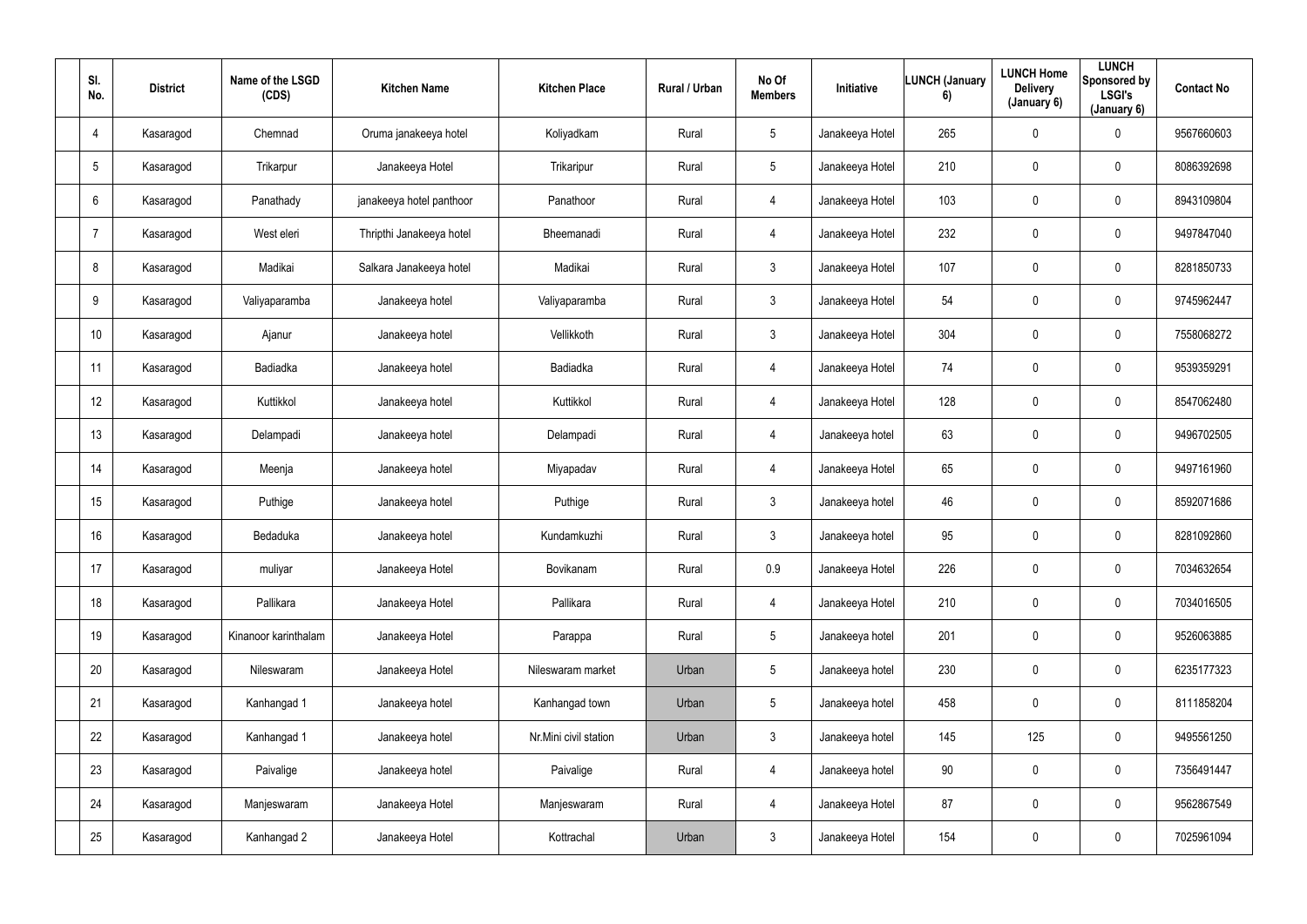|    | SI.<br>No.     | <b>District</b> | Name of the LSGD<br>(CDS) | <b>Kitchen Name</b>          | <b>Kitchen Place</b> | Rural / Urban | No Of<br><b>Members</b> | Initiative      | <b>LUNCH (January</b><br>6) | <b>LUNCH Home</b><br><b>Delivery</b><br>(January 6) | <b>LUNCH</b><br><b>Sponsored by</b><br><b>LSGI's</b><br>(January 6) | <b>Contact No</b> |
|----|----------------|-----------------|---------------------------|------------------------------|----------------------|---------------|-------------------------|-----------------|-----------------------------|-----------------------------------------------------|---------------------------------------------------------------------|-------------------|
|    | 26             | Kasaragod       | Cheruvathur               | Janakeeya hotel              | Kavumchira           | Rural         | $5\overline{)}$         | Janakeeya Hotel | 200                         | $\mathbf 0$                                         | $\mathbf 0$                                                         | 9562358039        |
|    | 27             | Kasaragod       | Padne                     | Janakeeya Hotel              | Nadakkavu            | Rural         | $\mathbf{3}$            | Janakeeya Hotel | 283                         | $\pmb{0}$                                           | $\overline{0}$                                                      | 9744087661        |
|    | 28             | Kasaragod       | Kasaragod                 | Janakeeya Hotel              | Kasaragod            | Urban         | 4                       | Janakeeya Hotel | 198                         | 0                                                   | $\mathbf 0$                                                         | 9633400269        |
|    | 29             | Kasarkode       | Pallikkara                | Janakeeya Hotel              | Perladukkam          | Rural         | 4                       | Janakeeya Hotel | 211                         | 0                                                   | $\mathbf 0$                                                         | 9544582935        |
|    | 30             | Kasargode       | Kumbala                   | Janakeeya Hotel              | Kumbala              | Rural         | 3 <sup>1</sup>          | Janakeeya Hotel | 50                          | $\pmb{0}$                                           | $\mathbf 0$                                                         | 7012142329        |
|    | 31             | Kasargode       | Karadka                   | Janakeeya Hotel              | Mulleria             | Rural         | $\overline{7}$          | Janakeeya Hotel | 120                         | $\mathbf 0$                                         | $\mathbf 0$                                                         | 8281395910        |
|    | 32             | Kasaragode      | Vorkady                   | Janakeeya Hotel              | Vorkady              | Rural         | 3 <sup>1</sup>          | Janakeeya Hotel | $\mathbf 0$                 | $\mathbf 0$                                         | $\mathbf 0$                                                         | 8547223339        |
|    | 33             | Kasaragode      | Balal                     | Janakeeya hotel              | Balal                | Rural         | 3 <sup>1</sup>          | Janakeeya hotel | 85                          | $\pmb{0}$                                           | $\mathbf 0$                                                         | 7510839676        |
|    | 34             | Kasaragod       | Nileswaram                | mahima janakeeya hotel       | kanichira            | urban         | 4                       | janakeeya hotel | 150                         | $\pmb{0}$                                           | $\overline{0}$                                                      | 8590121681        |
|    | 35             | Kasaragode      | Kallar                    | janakeeya hotel              | kallar               | rural         | 4                       | janakeeya hotel | 150                         | $\pmb{0}$                                           | $\mathbf 0$                                                         | 9562820280        |
|    | 36             | Kasaragode      | Mangalpady                | janakeeya hotel              | mangalpady           | rural         | 4                       | janakeeya hotel | 165                         | $\pmb{0}$                                           | $\overline{0}$                                                      | 9633488309        |
|    | 37             | kasaragod       | Uduma                     | granma janakeeya hotel       | palakkunnu           | Rural         | 4                       | janakeeya hotel | 346                         | $\pmb{0}$                                           | $\overline{0}$                                                      | 8129957159        |
|    | 38             | Kasaragod       | pullur periya             | Salkara Janakeeya hotel      | periya               | Rural         | 5                       | janakeeya hotel | 448                         | 0                                                   | $\mathbf 0$                                                         | 8547309266        |
|    | 39             | kasaragod       | kumbadaje                 | janakeeya hotel              | kumbadaje            | Rural         | 3 <sup>1</sup>          | janakeeya hotel | 35                          | $\mathbf 0$                                         | $\mathbf 0$                                                         | 8593848698        |
|    | 40             | Kasaragod       | Chengala                  | Janakeeya Hotel              | Cherkkala            | Rural         | 3 <sup>1</sup>          | Janakeeya Hotel | 201                         | $\mathbf 0$                                         | $\overline{0}$                                                      |                   |
|    | 41             | kasaragod       | East eleri                | janakeeya hotel              | east eleri           | Rural         | 3 <sup>7</sup>          | janakeeya hotel | 141                         | $\mathbf 0$                                         | $\overline{0}$                                                      |                   |
|    | 42             | kasaragod       | karadka                   | janakeeya hotel              | karmam thody         | Rural         | 10 <sup>°</sup>         | janakeeya hotel | 80                          | $\mathbf 0$                                         | $\overline{0}$                                                      |                   |
|    |                | kasargod        | madhur                    | janakeeya hotel              | madhur               | Rural         |                         | janakeeya hotel | 255                         |                                                     |                                                                     |                   |
| 42 |                |                 |                           |                              |                      |               | <b>166.9</b>            |                 | 7167                        | $\pmb{0}$                                           | $\mathbf 0$                                                         |                   |
|    |                | Kollam          | Chathannur                | Memsahib                     | Sheemaaty junction   | Rural         | 5 <sub>5</sub>          | Janakeeya Hotel | 337                         | $\mathbf 0$                                         | $\overline{0}$                                                      | 9446246685        |
|    | $\overline{2}$ | Kollam          | Melila                    | Atham Unit                   | Melila               | Rural         | $\overline{7}$          | Janakeeya Hotel | 176                         | $\pmb{0}$                                           | $\overline{0}$                                                      | 9961178040        |
|    | $\mathbf{3}$   | Kollam          | Kulakkada                 | Ruchi Snacks & Catering Unit | Poovattoor           | Rural         | $\overline{4}$          | Janakeeya Hotel | 190                         | $\mathbf 0$                                         | $\overline{0}$                                                      | 7907941183        |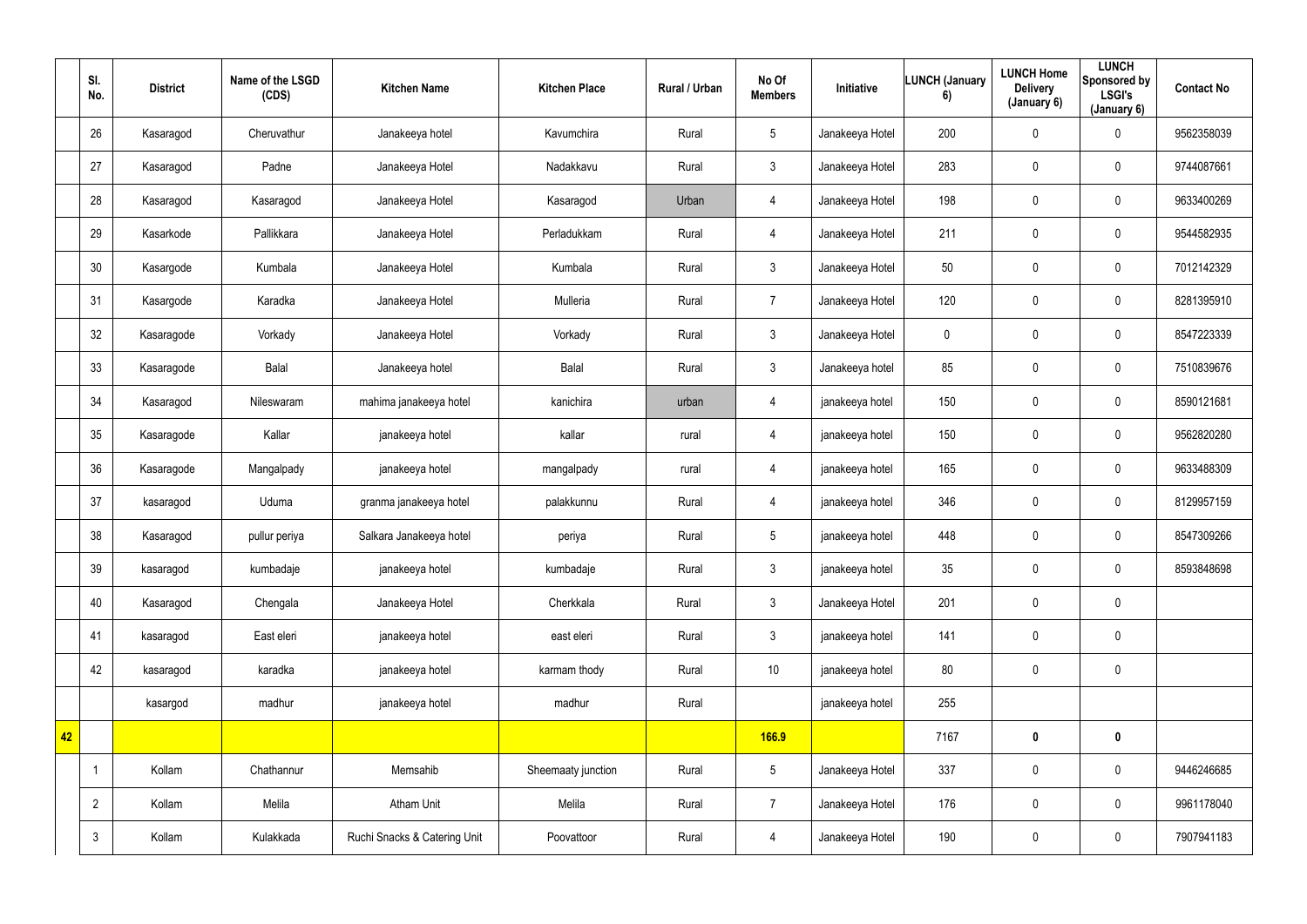| SI.<br>No.     | <b>District</b> | Name of the LSGD<br>(CDS) | <b>Kitchen Name</b>              | <b>Kitchen Place</b>                 | Rural / Urban | No Of<br><b>Members</b> | Initiative      | <b>LUNCH (January</b><br>6) | <b>LUNCH Home</b><br><b>Delivery</b><br>(January 6) | <b>LUNCH</b><br>Sponsored by<br><b>LSGI's</b><br>(January 6) | <b>Contact No</b> |
|----------------|-----------------|---------------------------|----------------------------------|--------------------------------------|---------------|-------------------------|-----------------|-----------------------------|-----------------------------------------------------|--------------------------------------------------------------|-------------------|
| $\overline{4}$ | Kollam          | Ittiva                    | Nanma Janakeeya hotel            | Kattampally                          | Rural         | 5 <sup>5</sup>          | Janakeeya Hotel | $\mathbf 0$                 | $\mathbf 0$                                         | $\mathbf 0$                                                  | 9809171887        |
| 5              | Kollam          | Sooranad North            | Nanma catering unit              | Sooranadu higher secondary<br>school | Rural         | 5 <sup>5</sup>          | Janakeeya Hotel | 268                         | 0                                                   | $\mathbf 0$                                                  | 9846082469        |
| 6              | Kollam          | Clappana                  | Bismi catering                   | Palakulangara                        | Rural         | 5 <sup>5</sup>          | Janakeeya Hotel | 75                          | 0                                                   | $\overline{0}$                                               | 9847901413        |
| $\overline{7}$ | Kollam          | Mayyanad                  | Krishnas Janakeeya hotel         | Eravipuram                           | Rural         | 3 <sup>1</sup>          | Janakeeya Hotel | 128                         | 0                                                   | $\mathbf 0$                                                  | 9656477455        |
| 8              | Kollam          | Mayyanad                  | Souhridha Janakeeya hotel        | Pattarumukku,                        | Rural         | 9                       | Janakeeya Hotel | 260                         | 0                                                   | $\mathbf 0$                                                  | 7902645448        |
| 9              | Kollam          | Kulasekharapuram          | adi sakthi                       | Puthentheruvu.                       | Rural         | 5 <sup>5</sup>          | Janakeeya Hotel | 187                         | 0                                                   | $\mathbf 0$                                                  | 9656890790        |
| 10             | Kollam          | Thekkumbhagam             | Krishna hotel                    | Nadakavu junction                    | Rural         | 4                       | Janakeeya Hotel | 42                          | 0                                                   | $\mathbf 0$                                                  | 9961070031        |
| 11             | Kollam          | Oachira                   | Parabhramam catering             | near oachira , ITI canteen,          | Rural         | 4                       | Janakeeya Hotel | $\mathbf 0$                 | 0                                                   | $\mathbf 0$                                                  | 9562283927        |
| 12             | Kollam          | Thodiyoor                 | Samridhi activity group          | Lpschool thodiyoor                   | Rural         | 5 <sup>5</sup>          | Janakeeya Hotel | 216                         | 0                                                   | $\mathbf 0$                                                  | 9895703572        |
| 13             | Kollam          | Thrikkovilvattom          | Murari catering, janakeeya hotel | Mukhathala                           | Rural         | 4                       | Janakeeya Hotel | 55                          | 0                                                   | $\mathbf 0$                                                  | 9847072544        |
| 14             | Kollam          | Sasthamcotta              | Sreedurgha catering              | Jemini hotel sasthamcotta            | Rural         | $\overline{7}$          | Janakeeya Hotel | 287                         | 0                                                   | $\mathbf 0$                                                  | 9744368496        |
| 15             | Kollam          | Kollam                    | Athulya catering                 | Thirumullavaram                      | Urban         | 4                       | Janakeeya Hotel | 185                         | 0                                                   | $\mathbf 0$                                                  | 9048646080        |
| 16             | Kollam          | West Kallada              | Keerthi catering                 | Karalimukku                          | Rural         | $5\phantom{.0}$         | Janakeeya Hotel | 239                         | 0                                                   | $\overline{0}$                                               | 9605206907        |
| 17             | Kollam          | Thazhava                  | Pavizham                         | Karutheri junction                   | Rural         | $5\overline{)}$         | Janakeeya Hotel | 215                         | 0                                                   | $\mathbf 0$                                                  | 8086704216        |
| 18             | Kollam          | Kollam                    | Niravu catering                  | Chinnakkada                          | Urban         | $5\overline{)}$         | Janakeeya Hotel | 264                         | 0                                                   | $\mathbf 0$                                                  | 9633073613        |
| 19             | Kollam          | Kundara                   | Ammu Catering unit               | Mulavana LP school                   | Rural         | $\overline{4}$          | Janakeeya Hotel | 153                         | 0                                                   | $\mathbf 0$                                                  | 9633518572        |
| 20             | Kollam          | Neduvathur                | Pooja hotel                      | Thevalappuram                        | Rural         | 3 <sup>1</sup>          | Janakeeya Hotel | 52                          | 0                                                   | $\mathbf 0$                                                  | 9745376675        |
| 21             | Kollam          | Punalur                   | Jyothi Catering                  | Punalur                              | Urban         | $\overline{4}$          | Janakeeya Hotel | 297                         | 0                                                   | $\mathbf 0$                                                  | 9961249345        |
| 22             | Kollam          | Punalur                   | Mahima Catering                  | Punalur                              | Urban         | $5\phantom{.0}$         | Janakeeya Hotel | 276                         | 0                                                   | $\mathbf 0$                                                  | 9496112957        |
| 23             | Kollam          | Punalur                   | Safalyam Catering                | Punalur                              | Urban         | 5 <sub>5</sub>          | Janakeeya Hotel | 324                         | 0                                                   | $\mathbf 0$                                                  | 9495476197        |
| 24             | Kollam          | Thrikkaruva               | Janakeeya Bhakshanashala         | <b>Thinavila Junction Kanjaveli</b>  | Rural         | $\overline{4}$          | Janakeeya Hotel | $\mathbf 0$                 | 0                                                   | $\mathbf 0$                                                  | 9645069880        |
| 25             | Kollam          | Chithara                  | AKG Janakeeya Hotel              | Kizhakkumbagom                       | Rural         | 5 <sub>5</sub>          | Janakeeya Hotel | 152                         | 0                                                   | $\overline{0}$                                               | 9495701987        |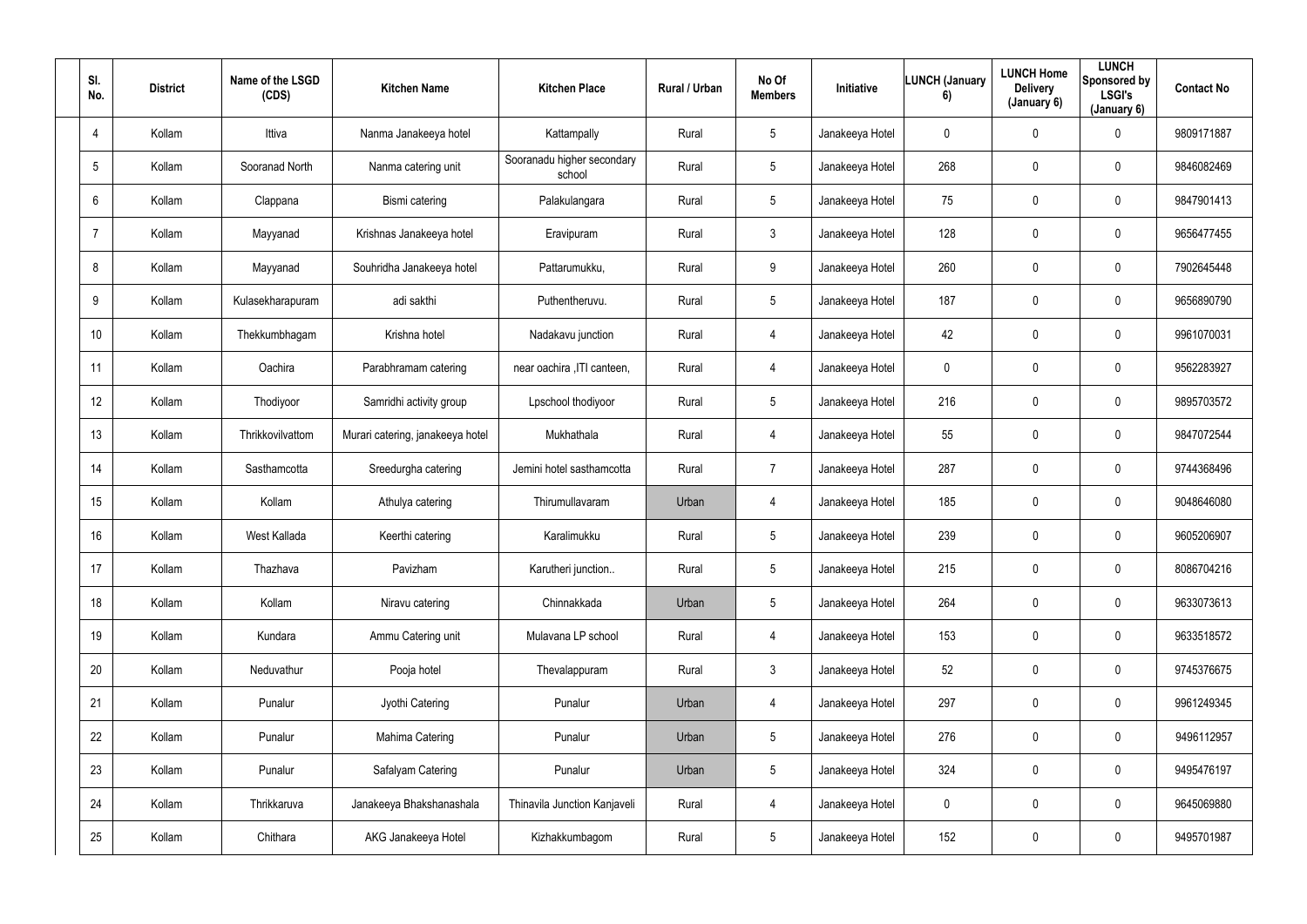|    | SI.<br>No. | <b>District</b> | Name of the LSGD<br>(CDS) | <b>Kitchen Name</b>         | <b>Kitchen Place</b>              | Rural / Urban | No Of<br><b>Members</b> | Initiative      | <b>LUNCH (January</b><br>6) | <b>LUNCH Home</b><br><b>Delivery</b><br>(January 6) | <b>LUNCH</b><br>Sponsored by<br><b>LSGI's</b><br>(January 6) | <b>Contact No</b> |
|----|------------|-----------------|---------------------------|-----------------------------|-----------------------------------|---------------|-------------------------|-----------------|-----------------------------|-----------------------------------------------------|--------------------------------------------------------------|-------------------|
|    | 26         | Kollam          | South Paravur             | Kshree janakeeya hotel      | Busstand , paravur                | Urban         | $5\phantom{.0}$         | Janakeeya Hotel | 162                         | $\mathbf 0$                                         | $5\overline{)}$                                              | 8606179380        |
|    | 27         | Kollam          | Mynagappally              | Anugraha hotel              | Kadappa                           | Rural         | $5\phantom{.0}$         | Janakeeya Hotel | 197                         | $\mathbf 0$                                         | $\mathbf 0$                                                  | 9995085705        |
|    | 28         | Kollam          | Mandrothuruthu            | Janakeeya Bhakshanashala    | Thoombummukham                    | Rural         | 4                       | Janakeeya Hotel | 83                          | $\mathbf 0$                                         | $\mathbf 0$                                                  | 9526648057        |
|    | 29         | Kollam          | Karungappally             | Bagya catering              | Muncipality                       | Urban         | 4                       | Janakeeya Hotel | $\mathbf 0$                 | $\mathbf 0$                                         | $\mathbf 0$                                                  | 9947702130        |
|    | 30         | Kollam          | Kollam East               | Bharathlekshmi              | Vadakkevila                       | Urban         | $\mathbf{3}$            | Janakeeya Hotel | 278                         | $\mathbf 0$                                         | $\mathbf 0$                                                  | 9744300901        |
|    | 31         | Kollam          | Chavara                   | Harisree janakeya hotel     | Panchayath                        | Rural         | $\mathbf{3}$            | Janakeeya Hotel | 52                          | 0                                                   | $\mathbf 0$                                                  | 9995166343        |
|    | 32         | Kollam          | Pavithreswaram            | Kairali                     | Pavithreswaram                    | Rural         | 4                       | Janakeeya Hotel | 207                         | $\mathbf 0$                                         | $\mathbf 0$                                                  | 9605836414        |
|    | 33         | Kollam          | Veliyam                   | Kantharees                  | Panchayathu building              | Rural         | $5\phantom{.0}$         | Janakeeya Hotel | 122                         | 0                                                   | $\mathbf 0$                                                  | 9562111715        |
|    | 34         | Kollam          | Velinalloor               | Quality Janakeeya hotel     | Alummod, Velinalloor              | Rural         | 4                       | Janakeeya Hotel | 108                         | 0                                                   | $\overline{0}$                                               | 9605896303        |
|    | 35         | Kollam          | Elamadu                   | Swaruma janakeeya hotel     | Near cooperative bank,<br>Elamadu | Rural         | $\mathbf{3}$            | Janakeeya Hotel | 188                         | $\mathbf 0$                                         | $\mathbf{3}$                                                 | 8129611321        |
|    | 36         | Kollam          | Kadakkal                  | Nanma janakeeya hotel       | Kadakkal                          | Rural         | 4                       | Janakeeya Hotel | 325                         | $\mathbf 0$                                         | $\mathbf 0$                                                  | 9847936390        |
|    | 37         | Kollam          | Perayam                   | Janakeeya hotel             | Onambalam                         | Rural         | 4                       | Janakeeya Hotel | $\overline{0}$              | $\mathbf 0$                                         | $\mathbf 0$                                                  | 9446855866        |
|    | 38         | Kollam          | Ezhukone                  | Ezhukone janakeeya hotel    | Near panchayathu office           | Rural         | $5\phantom{.0}$         | Janakeeya Hotel | 185                         | $\mathbf 0$                                         | $\mathbf 0$                                                  | 8086757275        |
| 80 | 39         | Kollam          | Adichanalloor             | Ruchikkoottu                | Mylakkaadu                        | Rural         | $\overline{4}$          | Janakeeya Hotel | 98                          | $\pmb{0}$                                           | $\mathbf 0$                                                  | 8136954461        |
|    | 40         | Kollam          | Poruvazhi                 | Amma janakeeya hotel        | Poruvaxhy                         | Rural         | $5\phantom{.0}$         | Janakeeya Hotel | 297                         | $\mathbf 0$                                         | $\overline{0}$                                               | 9656421272        |
|    | 41         | Kollam          | Nilamel                   | Vanitha Janakeeya Hotel     | Nilamel                           | Rural         | 4                       | Janakeeya Hotel | 145                         | $\pmb{0}$                                           | $\mathbf 0$                                                  | 9447407264        |
|    | 42         | Kollam          | Panmana                   | SV janakeeya hotel          | Kollaka CN junction               | Rural         | $\mathbf{3}$            | Janakeeya Hotel | 89                          | $\mathbf 0$                                         | $\overline{0}$                                               | 8113020216        |
|    | 43         | Kollam          | Ummannoor                 | Thanal                      | Nellikunnam                       | Rural         | $\overline{4}$          | Janakeeya Hotel | 194                         | 0                                                   | $\overline{0}$                                               | 9656194614        |
|    | 44         | Kollam          | Kulathupuzha              | Karunya Janakeeya Hotel     | Thinkal karikkam                  | Rural         | $\overline{4}$          | Janakeeya Hotel | 184                         | $\pmb{0}$                                           | $\overline{0}$                                               | 9048034267        |
|    | 45         | Kollam          | Kareepra                  | Kareepra janakeeya hotel    | Panchayathu office junction       | Rural         | $5\phantom{.0}$         | Janakeeya Hotel | 58                          | $\pmb{0}$                                           | $\overline{0}$                                               | 9656783244        |
|    | 46         | Kollam          | Piravanthur               | Thanima catering unit       | Piravanthoor                      | Rural         | $5\overline{)}$         | Janakeeya Hotel | 158                         | 0                                                   | $\mathbf 0$                                                  | 9207907284        |
|    | 47         | Kollam          | Karavaloor                | Sreelekshmi Janakeeya Hotel | Karavalur                         | Rural         | $5\phantom{.0}$         | Janakeeya Hotel | 150                         | $\boldsymbol{0}$                                    | $\overline{0}$                                               | 9745719860        |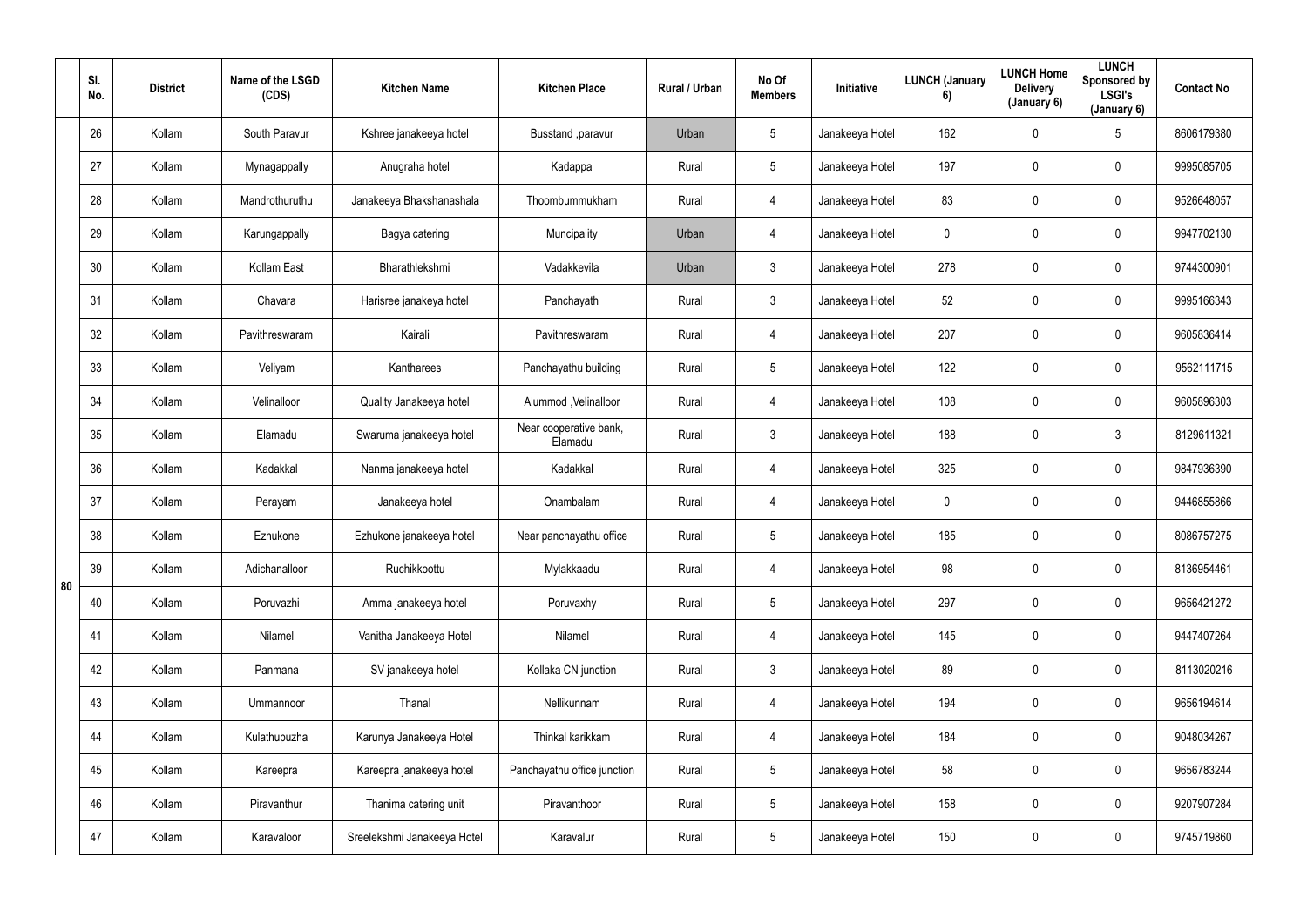| SI.<br>No. | <b>District</b> | Name of the LSGD<br>(CDS) | <b>Kitchen Name</b>                              | <b>Kitchen Place</b>                                 | Rural / Urban | No Of<br><b>Members</b> | Initiative      | <b>LUNCH (January</b><br>6) | <b>LUNCH Home</b><br><b>Delivery</b><br>(January 6) | <b>LUNCH</b><br>Sponsored by<br><b>LSGI's</b><br>(January 6) | <b>Contact No</b> |
|------------|-----------------|---------------------------|--------------------------------------------------|------------------------------------------------------|---------------|-------------------------|-----------------|-----------------------------|-----------------------------------------------------|--------------------------------------------------------------|-------------------|
| 48         | Kollam          | Kunnathur                 | Sneha janakeeya hotel                            | Bhoothakuzhi                                         | Rural         | $\mathbf{3}$            | Janakeeya Hotel | $\mathbf 0$                 | $\mathbf 0$                                         | $\mathbf 0$                                                  | 9061504141        |
| 49         | Kollam          | Alayaman                  | Sreelakam Janakeeya Hotel                        | Karukone                                             | Rural         | 4                       | Janakeeya Hotel | 203                         | 0                                                   | $\mathbf 0$                                                  | 8592858448        |
| $50\,$     | Kollam          | Kottarakkara              | Ruchi                                            | Kottarakkara christuraj hospital<br>hospital canteen | Urban         | $5\overline{)}$         | Janakeeya Hotel | 178                         | 0                                                   | $\mathbf 0$                                                  | 9447997809        |
| 51         | Kollam          | Chirakkara                | Bhoomika Jh                                      | Bhajanamadam mukku                                   | Rural         | 5 <sub>5</sub>          | Janakeeya Hotel | 195                         | 0                                                   | $\mathbf 0$                                                  | 9567024263        |
| 52         | Kollam          | Kalluvathukkal            | Deepam Jh                                        | Parippally                                           | Rural         | 4                       | Janakeeya Hotel | $\mathbf 0$                 | 0                                                   | $\mathbf 0$                                                  | 8593984144        |
| 53         | Kollam          | Chirakkara                | Niram Jh                                         | Vadakkemukku ,chirakkara                             | Rural         | 4                       | Janakeeya Hotel | 204                         | 0                                                   | $\mathbf 0$                                                  | 9847286593        |
| 54         | Kollam          | Velinalloor               | Mathrika janakeeya hotel                         | Govt PHC canteen                                     | Rural         | 4                       | Janakeeya Hotel | 140                         | 0                                                   | $\mathbf 0$                                                  | 7592859804        |
| 55         | Kollam          | East Kallada              | kudumbashree janakeeya hotel                     | marthandapuram                                       | Rural         | 5 <sub>5</sub>          | Janakeeya Hotel | 183                         | 0                                                   | $\mathbf 0$                                                  | 9746964557        |
| 56         | Kollam          | Anchal                    | Malu janakeeya hotel                             | Anchal, Town ward                                    | Rural         | 3 <sup>1</sup>          | Janakeeya Hotel | 295                         | 0                                                   | $\overline{0}$                                               | 9656920091        |
| 57         | Kollam          | Kummil                    | Sreebhadra janakeeya hotel                       | Thachonam                                            | Rural         | 3 <sup>1</sup>          | Janakeeya Hotel | 90                          | 0                                                   | $\overline{0}$                                               | 9846327312        |
| 58         | Kollam          | Yeroor                    | Oottupura janakeeya hotel                        | yeroor                                               | Rural         | $6\overline{6}$         | Janakeeya Hotel | 198                         | 0                                                   | $\mathbf 0$                                                  | 9526031467        |
| 59         | Kollam          | Nedumpana                 | Samthripthy janakeeya hotel                      | Pallimon                                             | Rural         | 4                       | Janakeeya Hotel | 30                          | 0                                                   | $\mathbf 0$                                                  | 9539780119        |
| 60         | Kollam          | Kollam                    | Ishwarya janakeeya hotel                         | Near collectorate, Thevally<br>division              | Urban         | $\mathfrak{Z}$          | Janakeeya Hotel | 274                         | 0                                                   | $\overline{0}$                                               | 8848893882        |
| 61         | Kollam          | Edamulakkal               | Sahya janakeeya hotel                            | Edamulackal                                          | Rural         | $\overline{4}$          | Janakeeya Hotel | 146                         | 0                                                   | $\mathbf 0$                                                  | 7025532998        |
| 62         | Kollam          | Mylom                     | Amrutha                                          | Inchakkadu                                           | Rural         | $5\overline{)}$         | Janakeeya Hotel | 155                         | $\mathbf 0$                                         | $\mathbf 0$                                                  | 9539780965        |
| 63         | Kollam          | Thevalakkara              | Kerala Janakeeya Hotel                           | Thevalakkara                                         | Rural         | $\mathfrak{Z}$          | Janakeeya Hotel | 88                          | 0                                                   | $\mathbf 0$                                                  | 9847291089        |
| 64         | Kollam          | Thalavoor                 | Kudumbasheree Nadan<br>Bhakshanashala            | Pidavoor                                             | Rural         | $\overline{4}$          | Janakeeya Hotel | 165                         | 0                                                   | $\mathbf 0$                                                  | 9747324839        |
| 65         | Kollam          | Vilakkudy                 | vadhanam                                         | <b>KUNNICODU</b>                                     | Rural         | $5\phantom{.0}$         | Janakeeya Hotel | 175                         | 0                                                   | $\mathbf 0$                                                  | 9526354689        |
| 66         | Kollam          | Poothakkulam              | Avani catering                                   | Poothakkulam gp                                      | Rural         | $\overline{4}$          | Janakeeya Hotel | $90\,$                      | 0                                                   | $\mathbf 0$                                                  | 9562782082        |
| 67         | Kollam          | Pathanapuram              | Pathanapuram Grama Panchayath<br>Janakeeya Hotel | Pathanapuram                                         | Rural         | $\overline{4}$          | Janakeeya Hotel | 97                          | 0                                                   | $\mathbf 0$                                                  | 9061291033        |
| 68         | Kollam          | Chadayamangalam           | Real janakeeya hotel                             | Chadayamangalam                                      | Rural         | $\mathbf{3}$            | Janakeeya Hotel | 60                          | 0                                                   | $\mathbf 0$                                                  | 9562123039        |
| 69         | Kollam          | Elampalloor               | Kalavara janakeeya hotel                         | Ashupathri mukku, Kundara                            | Rural         | 5 <sub>5</sub>          | Janakeeya Hotel | 273                         | 0                                                   | $\mathbf 0$                                                  | 8943182967        |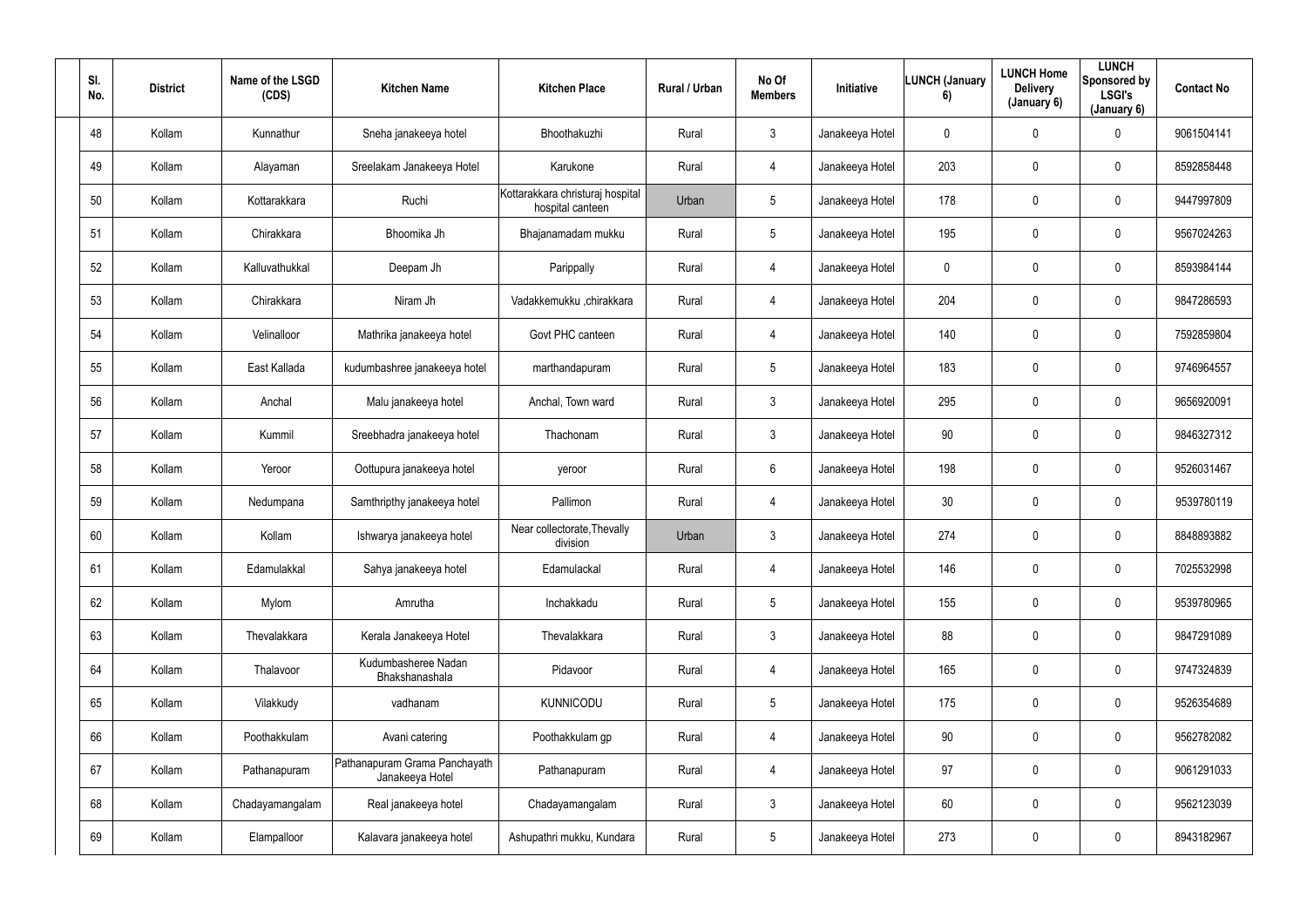|    | SI.<br>No.      | <b>District</b> | Name of the LSGD<br>(CDS) | <b>Kitchen Name</b>                | <b>Kitchen Place</b>      | Rural / Urban | No Of<br><b>Members</b> | Initiative      | LUNCH (January<br>6) | <b>LUNCH Home</b><br><b>Delivery</b><br>(January 6) | <b>LUNCH</b><br>Sponsored by<br><b>LSGI's</b><br>(January 6) | <b>Contact No</b> |
|----|-----------------|-----------------|---------------------------|------------------------------------|---------------------------|---------------|-------------------------|-----------------|----------------------|-----------------------------------------------------|--------------------------------------------------------------|-------------------|
|    | 70              | Kollam          | Kottamkara                | Ishwarya janakeeya hotel           | Keralapuram               | Rural         | $5\overline{)}$         | Janakeeya Hotel | $\mathbf 0$          | $\overline{0}$                                      | $\mathbf 0$                                                  | 9747765979        |
|    | 71              | Kollam          | Vettikavala               | Nanma                              | Vettikkavala              | Rural         | $\mathbf{3}$            | Janakeeya Hotel | 174                  | $\mathbf 0$                                         | $\overline{0}$                                               | 9645070430        |
|    | 72              | Kollam          | Pooyappally               | Anaswara janakeeya hotel           | Maruthamanpally           | Rural         | $5\phantom{.0}$         | Janakeeya Hotel | 190                  | $\mathbf 0$                                         | $\overline{0}$                                               | 9947289476        |
|    | 73              | Kollam          | Thenmala                  | Nanma janakeeya hotel              | Thennala                  | Rural         | $\overline{4}$          | Janakeeya Hotel | 300                  | $\overline{0}$                                      | $\pmb{0}$                                                    | 9446274943        |
|    | 74              | Kollam          | Pattazhi                  | Suprabhatham Catering Unit         | pattazhy                  | Rural         | $\overline{4}$          | Janakeeya Hotel | 84                   | $\mathbf 0$                                         | $\mathbf 0$                                                  | 9495195796        |
|    | 75              | Kollam          | Neendakara                | Darshana Janakeeya Hotel           | Puthenthura Junction      | Rural         | $\mathbf{3}$            | Janakeeya Hotel | 186                  | $\overline{0}$                                      | $\overline{0}$                                               | 9633106463        |
|    | 76              | Kollam          | Panayam                   | snehadeepam activity group         | Thanikkamukku             | Rural         | 4                       | Janakeeya Hotel | $\mathbf 0$          | $\mathbf 0$                                         | $\mathbf 0$                                                  | 8606117577        |
|    | 77              | Kollam          | Clappana                  | Vijayasree                         | Near alumpeedika junction | Rural         | $5\overline{)}$         | Janakeeya Hotel | 91                   | $\mathbf 0$                                         | $\overline{0}$                                               | 9567797660        |
|    | 78              | Kollam          | Sooranad South            | Akshaya janakeeya hotel            | Patharam                  | Rural         | 4                       | Janakeeya Hotel | $\mathbf 0$          | $\mathbf 0$                                         | $\pmb{0}$                                                    | 9746919825        |
|    | 79              | Kollam          | Edamulakkal               | Deepam janakeeya hotel             | Edamulackal               | Rural         | 3 <sup>1</sup>          | Janakeeya Hotel | 280                  | $\mathbf 0$                                         | $\pmb{0}$                                                    | 9400684494        |
|    | 80              | Kollam          | Aryankavu                 | Sevana janakeeya hotel             | Kazhuthurutty             | Rural         | 3 <sup>1</sup>          | Janakeeya Hotel | 163                  | $\overline{0}$                                      | $\mathbf 0$                                                  | 8921381398        |
|    | 81              | Kollam          | Pattazhi Vadakkekara      | Annapoorna                         | Kaduvathode               | Rural         | 4                       | Janakeeya Hotel | 98                   | $\overline{0}$                                      | $\mathbf 0$                                                  | 7561013776        |
|    | 82              | Kollam          | Kulasekharapuram          | Vinayaka                           | Puthiykavu                | Rural         | 4                       | Janakeeya Hotel | 209                  | $\mathbf 0$                                         | $\mathbf 0$                                                  | 9947499053        |
| 82 |                 |                 |                           |                                    |                           |               | 354                     |                 | 12672                | $\bullet$                                           | 8                                                            |                   |
|    | -1              | Kottayam        | Akalakkunnam              | Navaruchi                          | Chengalam                 | Rural         | $5\overline{)}$         | Janakeeya Hotel | 125                  | $\mathbf 0$                                         | $\overline{0}$                                               | 9188362235        |
|    | $\overline{2}$  | Kottayam        | Arpookkara                | Niravu                             | <b>Medical College</b>    | Rural         | 8                       | Janakeeya Hotel | 175                  | $\mathbf 0$                                         | $\overline{0}$                                               | 9744719092        |
|    | $\mathfrak{Z}$  | Kottayam        | Arpookkara                | Ruchi Janakeeya Hotel              | Kaippuzha mutt            | Rural         | 4                       | Janakeeya Hotel | 100                  | $\mathbf 0$                                         | $\mathbf 0$                                                  | 9847147156        |
|    | $\overline{4}$  | Kottayam        | Athirampuzha              | Hannas                             | Mannanam                  | Rural         | $\overline{4}$          | Janakeeya Hotel | 55                   | $\pmb{0}$                                           | $\mathbf 0$                                                  | 9496136682        |
|    | $5\phantom{.0}$ | Kottayam        | Ayarkunnam                | Panchami Unit                      | Near PHC Ayarkunnam       | Rural         | $5\phantom{.0}$         | Janakeeya Hotel | 42                   | $\pmb{0}$                                           | $\overline{0}$                                               | 9744560994        |
|    | $6\phantom{.}$  | Kottayam        | Aymanam                   | Bisiya                             | Aymanam panchayath hall   | Rural         | 3 <sup>1</sup>          | Janakeeya Hotel | $\overline{0}$       | $\mathbf 0$                                         | $\overline{0}$                                               | 9544560606        |
|    | $\overline{7}$  | Kottayam        | Bharananganam             | Kudumbshree nadan<br>bhakshanasala | Bharananganam             | Rural         | $\mathbf{3}$            | Janakeeya Hotel | 162                  | $\pmb{0}$                                           | $\overline{0}$                                               | 8113827680        |
|    | 8               | Kottayam        | Changanassery             | Janakeeya Hotel                    | Near Railway station      | Urban         | 3 <sup>1</sup>          | Janakeeya Hotel | 138                  | $\pmb{0}$                                           | $\pmb{0}$                                                    | 7560866821        |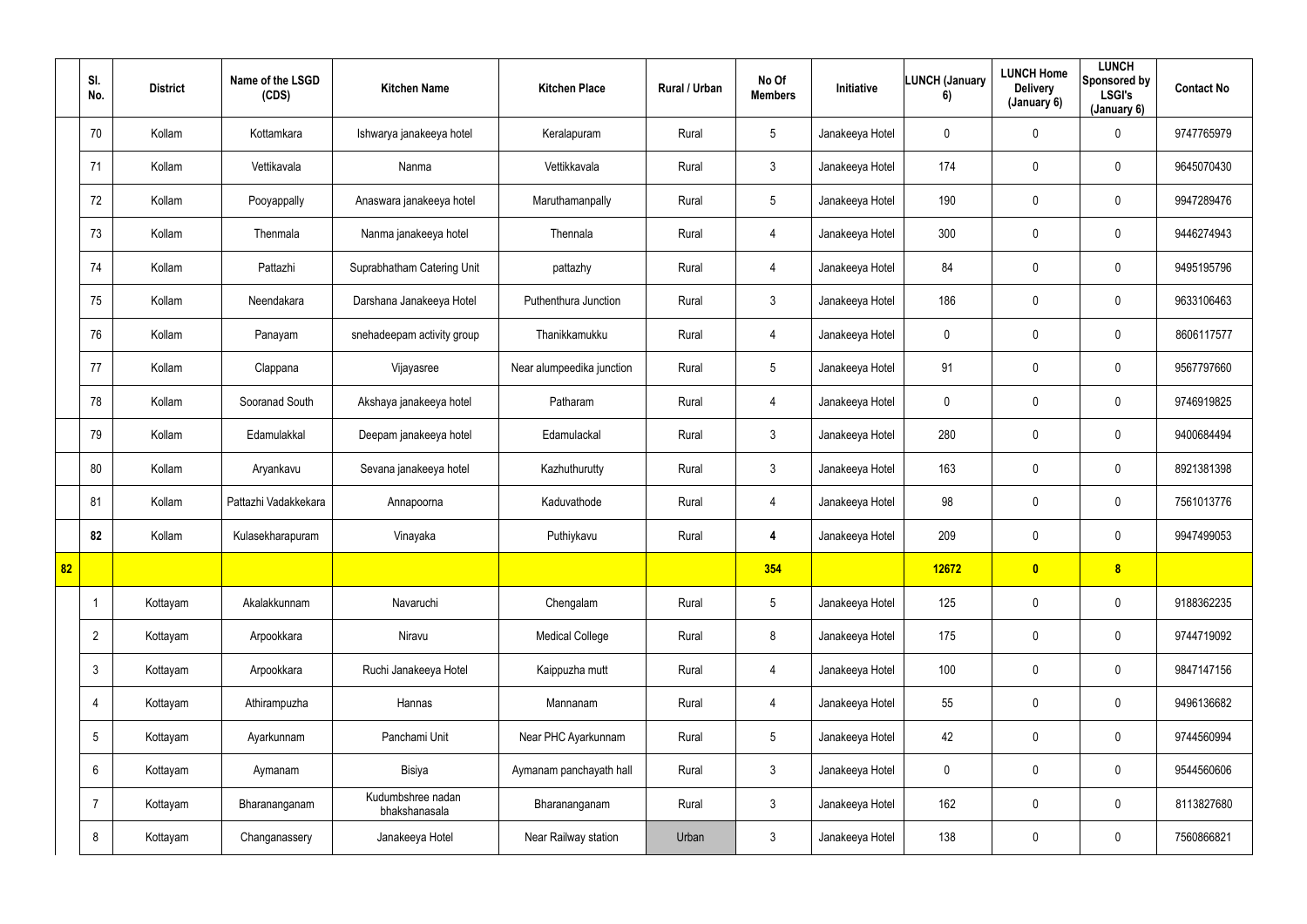| SI.<br>No.      | <b>District</b> | Name of the LSGD<br>(CDS) | <b>Kitchen Name</b>            | <b>Kitchen Place</b>                   | Rural / Urban | No Of<br><b>Members</b> | Initiative      | <b>LUNCH (January</b><br>6) | <b>LUNCH Home</b><br><b>Delivery</b><br>(January 6) | <b>LUNCH</b><br>Sponsored by<br><b>LSGI's</b><br>(January 6) | <b>Contact No</b> |
|-----------------|-----------------|---------------------------|--------------------------------|----------------------------------------|---------------|-------------------------|-----------------|-----------------------------|-----------------------------------------------------|--------------------------------------------------------------|-------------------|
| 9               | Kottayam        | Chemp                     | Thanima                        | Chemp                                  | Rural         | 4                       | Janakeeya Hotel | $\mathbf 0$                 | 0                                                   | $\mathbf 0$                                                  | 9809940907        |
| 10              | Kottayam        | Chirakkadav               | <b>Udaya Catering Unit</b>     | Mahatma Gandhi Town Hall,<br>Ponkunnam | Rural         | $5\phantom{.0}$         | Janakeeya Hotel | 118                         | 0                                                   | $\overline{0}$                                               | 6282479410        |
| 11              | Kottayam        | Chirakkadav               | Sargam                         | Thekkethu Kavala                       | Rural         | $\mathbf{3}$            | Janakeeya Hotel | 42                          | 0                                                   | $\overline{0}$                                               | 9656087110        |
| 12              | Kottayam        | Elikulam                  | Janakeeya Hotel Elikkulam      | Manchakuzhy                            | Rural         | $\mathbf{3}$            | Janakeeya Hotel | 44                          | 0                                                   | $\overline{0}$                                               | 9074768314        |
| 13              | Kottayam        | Ettumanoor                | Gramashree cafe kudumbasree    | Nandanam auditorium,<br>Ettumanoor     | Urban         | $5\phantom{.0}$         | Janakeeya Hotel | 117                         | 0                                                   | $\mathbf 0$                                                  | 9847334071        |
| 14              | Kottayam        | Kadanad                   | Thanal catering                | Kadanad                                | Rural         | $5\overline{)}$         | Janakeeya Hotel | 85                          | 0                                                   | $\mathbf 0$                                                  | 9048099040        |
| 15              | Kottayam        | Kadaplamattam             | Salt &pepper                   | Near Kadaplamattom CDS                 | Rural         | 4                       | Janakeeya Hotel | 63                          | 45                                                  | $\overline{0}$                                               | 9645400860        |
| 16              | Kottayam        | Kadaplamattam             | Kadaplamattam Janakeeya Hotel  | Vayala                                 | Rural         | 4                       | Janakeeya Hotel | 134                         | 0                                                   | $\overline{0}$                                               | 9446804954        |
| 17              | Kottayam        | Kaduthuruthy              | Janakeeya Hotel                | Panchayath premise                     | Rural         | 6                       | Janakeeya Hotel | 112                         | 0                                                   | $\overline{0}$                                               | 9847166464        |
| 18              | Kottayam        | Kallara                   | Vasuki Janakeeya hotel         | Kallara                                | Rural         | $\mathbf{3}$            | Janakeeya Hotel | 110                         | 0                                                   | $\overline{0}$                                               | 9846103478        |
| 19              | Kottayam        | Kanakkari                 | Jesus                          | Pattithanam                            | Rural         | 5 <sub>5</sub>          | Janakeeya Hotel | 156                         | 0                                                   | $\mathbf 0$                                                  | 9447192439        |
| 20              | Kottayam        | Kangazha                  | Sulabha                        | Pathanadu                              | Rural         | $5\overline{)}$         | Janakeeya Hotel | 84                          | 0                                                   | $\mathbf 0$                                                  | 9847438293        |
| 21              | Kottayam        | Kanjirapally              | Vanitha canteen                | Panchayath premise                     | Rural         | $\mathbf{3}$            | Janakeeya Hotel | 145                         | 0                                                   | $\overline{0}$                                               | 9605391868        |
| 22              | Kottayam        | Karoor                    | Unarvu janakeeya hotel         | Valavoor                               | Rural         | $5\phantom{.0}$         | Janakeeya Hotel | 138                         | 0                                                   | $\mathbf 0$                                                  | 8304903250        |
| 23              | Kottayam        | Karukachal                | <b>Sukrutham Catering Unit</b> | Karukachal                             | Rural         | $5\phantom{.0}$         | Janakeeya Hotel | 40                          | 0                                                   | $\mathbf 0$                                                  | 9847766843        |
| 24              | Kottayam        | Kidangoor                 | Janakeeya hotel                | Kidangoor Panchayath                   | Rural         | 3                       | Janakeeya Hotel | 140                         | 0                                                   | $\mathbf 0$                                                  | 9048080292        |
| 25              | Kottayam        | Kooroppada                | Achus Janakeeya Hotel          | Panchayath                             | Rural         | 3 <sup>1</sup>          | Janakeeya Hotel | 56                          | 0                                                   | $\mathbf 0$                                                  | 9778121989        |
| 26              | Kottayam        | Koottickal                | Janakeeya hotel                | Koottickal                             | Rural         | $5\phantom{.0}$         | Janakeeya Hotel | 136                         | 0                                                   | $\mathbf 0$                                                  | 9645219929        |
| 27              | Kottayam        | Koruthodu                 | Koruthodu Janakeeya Hotel      | Koruthodu                              | Rural         | $6\overline{6}$         | Janakeeya Hotel | 56                          | 0                                                   | $\mathbf 0$                                                  | 7510770418        |
| 28              | Kottayam        | KottayamNorth             | Alfa Canteen                   | Municipality Kottayam                  | Urban         | $5\phantom{.0}$         | Janakeeya Hotel | 230                         | 0                                                   | $\mathbf 0$                                                  | 9846571923        |
| 29              | Kottayam        | KottayamNorth             | Kerala cafe janakeeya hotel    | Choottuveli                            | Urban         | 3                       | Janakeeya Hotel | 385                         | $\pmb{0}$                                           | $\mathbf 0$                                                  | 8129337294        |
| 30 <sup>°</sup> | Kottayam        | KottayamNorth             | Maria Janakeeya Hotel          | Chungam                                | Urban         | $5\phantom{.0}$         | Janakeeya Hotel | 284                         | 0                                                   | $\overline{0}$                                               | 9744843928        |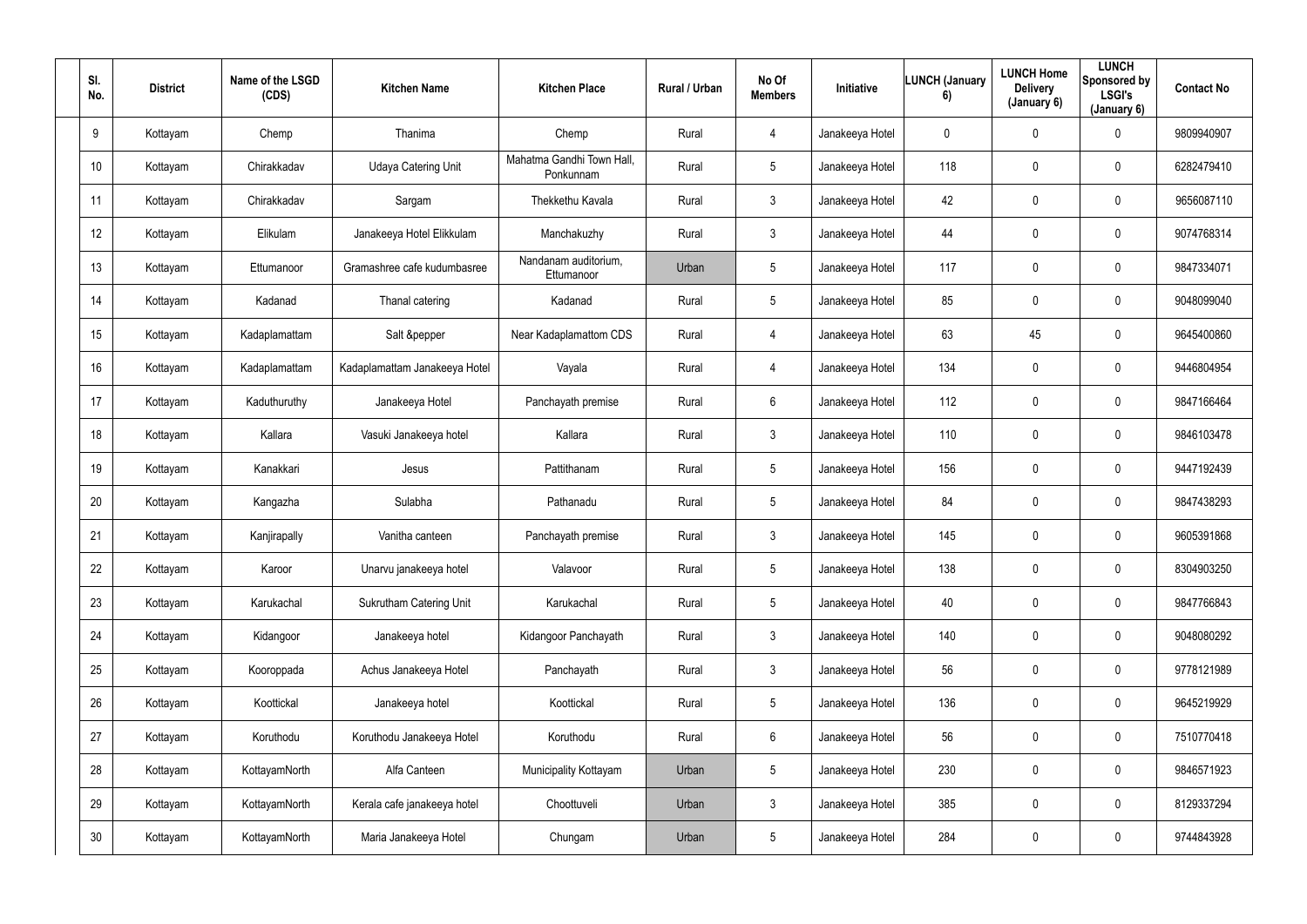|    | SI.<br>No. | <b>District</b> | Name of the LSGD<br>(CDS) | <b>Kitchen Name</b>             | <b>Kitchen Place</b>           | Rural / Urban | No Of<br><b>Members</b> | <b>Initiative</b> | <b>LUNCH (January</b><br>6) | <b>LUNCH Home</b><br><b>Delivery</b><br>(January 6) | <b>LUNCH</b><br>Sponsored by<br>LSGI's<br>(January 6) | <b>Contact No</b> |
|----|------------|-----------------|---------------------------|---------------------------------|--------------------------------|---------------|-------------------------|-------------------|-----------------------------|-----------------------------------------------------|-------------------------------------------------------|-------------------|
|    | 31         | Kottayam        | KottayamNorth             | Ambady Janakeeya Hotel          | Karapuzha                      | Urban         | 4                       | Janakeeya Hotel   | $\mathbf 0$                 | 0                                                   | $\mathbf 0$                                           | 9496374594        |
|    | 32         | Kottayam        | Kozhuvanal                | Rohini Janakeeya Hotel          | Vakkappulam                    | Rural         | $\mathbf{3}$            | Janakeeya Hotel   | $\mathbf 0$                 | 0                                                   | $\mathbf 0$                                           | 9400216885        |
|    | 33         | Kottayam        | Kuravilangadu             | kudumbashree janakeeya hotel    | kuravilangady by pass junction | Rural         | 5                       | Janakeeya Hotel   | 132                         | 0                                                   | $\mathbf 0$                                           | 7559022364        |
|    | 34         | Kottayam        | Kurichi                   | Swad Catering                   | Cheruvelippadi                 | Rural         | 4                       | Janakeeya Hotel   | 290                         | 0                                                   | $\mathbf 0$                                           | 9847891917        |
|    | 35         | Kottayam        | Madappally                | SR catering                     | Mammoodu                       | Rural         | $3\phantom{.0}$         | Janakeeya Hotel   | 65                          | 0                                                   | $\mathbf 0$                                           | 9747702203        |
|    | 36         | Kottayam        | Manimala                  | Vanitha canteen                 | Manimala                       | Rural         | $\mathbf{3}$            | Janakeeya Hotel   | 136                         | 0                                                   | $\mathbf 0$                                           | 9946318069        |
|    | 37         | Kottayam        | Manjoor                   | Oruma catering unit             | Kuruppanthara                  | Rural         | $5\phantom{.0}$         | Janakeeya Hotel   | 92                          | 63                                                  | $\overline{2}$                                        | 9349189590        |
|    | 38         | Kottayam        | Marangattupilly           | Marangattupilly Janakeeya Hotel | Marangattupilly                | Rural         | 4                       | Janakeeya Hotel   | 189                         | 0                                                   | $\mathbf 0$                                           | 9544416772        |
|    | 39         | Kottayam        | Maravanthuruth            | Changathi                       | Maravanthuruth                 | Rural         | 4                       | Janakeeya Hotel   | 75                          | 0                                                   | $\mathbf 0$                                           | 9744598169        |
|    | 40         | Kottayam        | Meenachil                 | Akshaya Janakeeya hotel         | Idamattam                      | Rural         | 4                       | Janakeeya Hotel   | 123                         | 0                                                   | $\overline{2}$                                        | 9747190979        |
| 82 | 41         | Kottayam        | Meenachil                 | Archana janakeeya Hotel         | Paika                          | Rural         | $5\overline{)}$         | Janakeeya Hotel   | 189                         | 0                                                   | $\mathbf 0$                                           | 9048759539        |
|    | 42         | Kottayam        | Meenadom                  | Nainus                          | Meenadom                       | Rural         | $3\phantom{.0}$         | Janakeeya Hotel   | 66                          | 0                                                   | $\mathbf 0$                                           | 9539752801        |
|    | 43         | Kottayam        | Melukavu                  | Seenayi Cafe centre             | Melukavumattam                 | Rural         | 5                       | Janakeeya Hotel   | $\mathbf 0$                 | 0                                                   | $\overline{0}$                                        | 9744546703        |
|    | 44         | Kottayam        | Moonnilav                 | Aiswarya                        | Moonnilav                      | Rural         | $\mathfrak{Z}$          | Janakeeya Hotel   | 94                          | $\mathbf 0$                                         | $\mathbf 0$                                           | 8281227689        |
|    | 45         | Kottayam        | Mulakkulam                | Janakeeya Hotel                 | Moorkkattilpadi                | Rural         | $\overline{4}$          | Janakeeya Hotel   | 64                          | $\mathbf 0$                                         | $\overline{0}$                                        | 9747856382        |
|    | 46         | Kottayam        | Mundakkayam               | Janakeeya Hotel Mundakkayam     | Mundakkayam                    | Rural         | $6\overline{6}$         | Janakeeya Hotel   | 136                         | 0                                                   | $\mathbf 0$                                           | 9495314979        |
|    | 47         | Kottayam        | Nedumkunnam               | Nanma Kudumbashree Unit         | Nedumkunnam                    | Rural         | $5\phantom{.0}$         | Janakeeya Hotel   | 52                          | $\mathbf 0$                                         | $\overline{1}$                                        | 7306791612        |
|    | 48         | Kottayam        | Neendoor                  | Gruhasree ME Unit               | Panchayath                     | Rural         | $3\phantom{.0}$         | Janakeeya Hotel   | 45                          | 0                                                   | $\mathbf 0$                                           | 9847756958        |
|    | 49         | Kottayam        | Njeezhoor                 | Annapoorna Janakeeya Hotel      | Panchayath                     | Rural         | $\overline{4}$          | Janakeeya Hotel   | 82                          | $\mathbf 0$                                         | $\overline{0}$                                        | 9745246839        |
|    | 50         | Kottayam        | Pala                      | Angel Janakeeya Hotel           | Pala Municipality              | Urban         | $\overline{4}$          | Janakeeya Hotel   | 187                         | 0                                                   | $\mathbf 0$                                           | 9745963125        |
|    | 51         | Kottayam        | Pala                      | Harithasree catering            | Chethimattam                   | Urban         | 5                       | Janakeeya Hotel   | 239                         | 0                                                   | $\mathbf 0$                                           | 9895154240        |
|    | 52         | Kottayam        | Pallickathodu             | Sangeetha                       | Pallickathodu Bus stand        | Rural         | 3 <sup>1</sup>          | Janakeeya Hotel   | 100                         | 0                                                   | $\overline{0}$                                        | 9633814381        |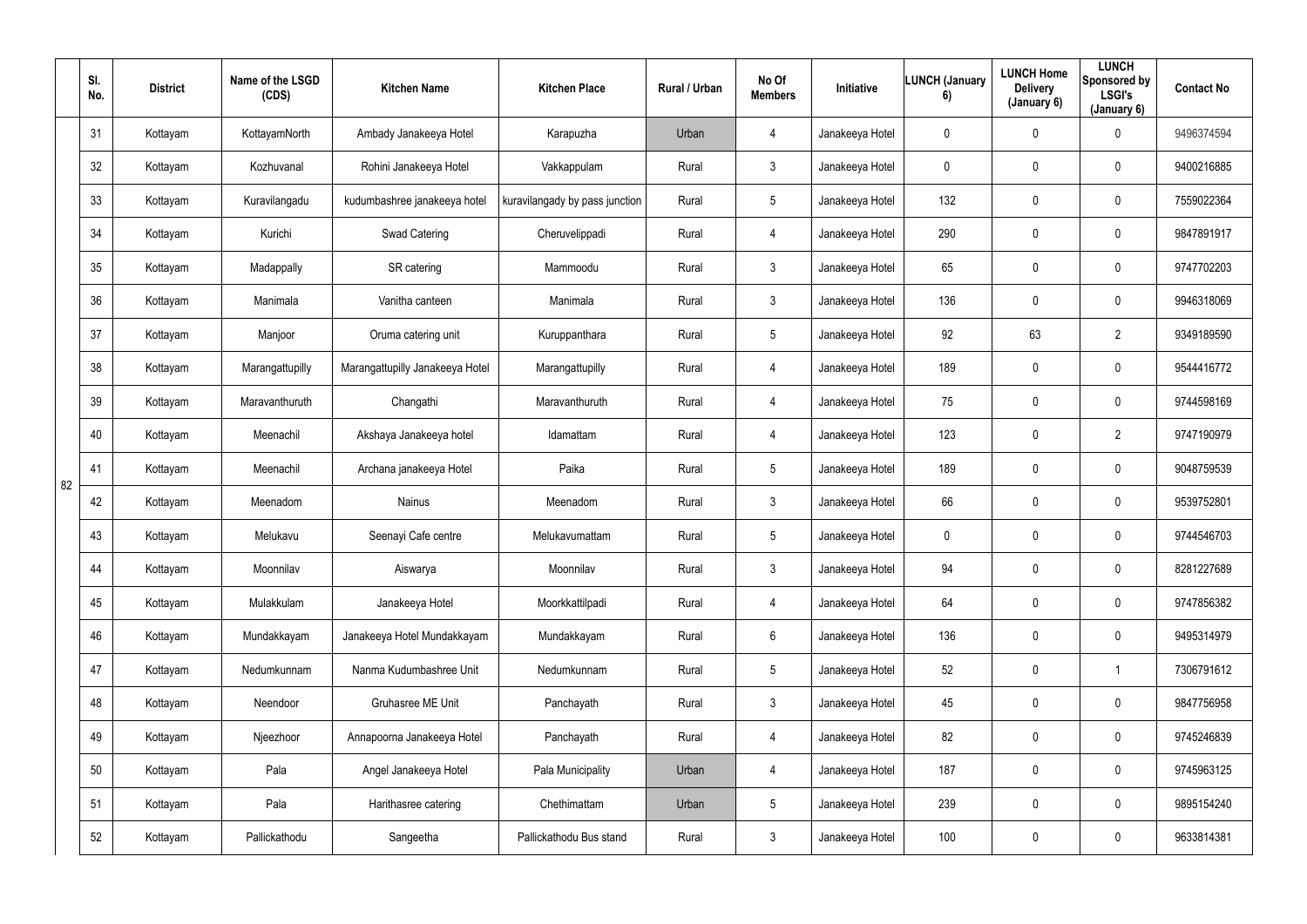| SI.<br>No. | <b>District</b> | Name of the LSGD<br>(CDS) | <b>Kitchen Name</b>          | <b>Kitchen Place</b>     | Rural / Urban | No Of<br><b>Members</b> | Initiative      | <b>LUNCH (January</b><br>6) | <b>LUNCH Home</b><br><b>Delivery</b><br>(January 6) | <b>LUNCH</b><br>Sponsored by<br>LSGI's<br>(January 6) | <b>Contact No</b> |
|------------|-----------------|---------------------------|------------------------------|--------------------------|---------------|-------------------------|-----------------|-----------------------------|-----------------------------------------------------|-------------------------------------------------------|-------------------|
| 53         | Kottayam        | Pampady                   | Thrupthi                     | Pampady Town             | Rural         | $5\overline{)}$         | Janakeeya Hotel | 13                          | 0                                                   | $\mathbf 0$                                           | 9633013622        |
| 54         | Kottayam        | Panachikkadu              | Ruchi Canteen                | Paruthumpara             | Rural         | $5\phantom{.0}$         | Janakeeya Hotel | 90                          | 0                                                   | $\overline{0}$                                        | 9656411494        |
| 55         | Kottayam        | Parathodu                 | Janakeeya Hotel Parathodu    | Panchayath               | Rural         | 4                       | Janakeeya Hotel | 66                          | 0                                                   | $\mathbf 0$                                           | 7907455541        |
| 56         | Kottayam        | Paippadu                  | Thejus                       | Paippadu                 | Rural         | $5\overline{)}$         | Janakeeya Hotel | 224                         | 0                                                   | $\mathbf 0$                                           | 7034621426        |
| 57         | Kottayam        | Poonjar                   | Haritham                     | Poonjar                  | Rural         | $5\overline{)}$         | Janakeeya Hotel | 106                         | 0                                                   | $\mathbf 0$                                           | 9495235348        |
| 58         | Kottayam        | poonjar south             | Sowbhagya Janakeeya Hotel    | poonjar south            | Rural         | 4                       | Janakeeya Hotel | 170                         | 0                                                   | $\mathbf 0$                                           | 9495151799        |
| 59         | Kottayam        | Ramapuram                 | Ruchi                        | Ramapuram                | Rural         | 4                       | Janakeeya Hotel | 167                         | 44                                                  | $\mathbf 0$                                           | 9495107277        |
| 60         | Kottayam        | T.V.Puram                 | Vijaya Janakeeya Hotel       | TV Puram                 | Rural         | 3 <sup>1</sup>          | Janakeeya Hotel | $\mathbf 0$                 | 0                                                   | $\mathbf 0$                                           | 9847614136        |
| 61         | Kottayam        | Teekkoy                   | Kairali                      | Vagamattom, Kallambhagam | Rural         | $\mathbf{3}$            | Janakeeya Hotel | 122                         | 0                                                   | $\mathbf 0$                                           | 7025702768        |
| 62         | Kottayam        | Thalanad                  | Nanma                        | Muttambhagam Kavala      | Rural         | $\mathbf{3}$            | Janakeeya Hotel | 28                          | 0                                                   | $\mathbf 0$                                           | 9961289547        |
| 63         | Kottayam        | Thalappalam               | Ameya                        | Thalappalam              | Rural         | 4                       | Janakeeya Hotel | 123                         | $\mathbf 0$                                         | $\mathbf 0$                                           | 7025932626        |
| 64         | Kottayam        | Thalayolaparambu          | kudumbashree janakeeya hotel | Thalayolaparambu         | Rural         | $\mathbf{3}$            | Janakeeya Hotel | 91                          | 0                                                   | $\mathbf 0$                                           | 7994830570        |
| 65         | Kottayam        | Thidanadu                 | Janani                       | Chemmlamattam            | Rural         | $6\phantom{.0}$         | Janakeeya Hotel | 172                         | 0                                                   | 0\$                                                   | 9562695545        |
| 66         | Kottayam        | Thidanadu                 | Krishna                      | Near Panchayath          | Rural         | $\overline{4}$          | Janakeeya Hotel | 170                         | $\mathbf 0$                                         | $\mathbf 0$                                           | 9605565960        |
| 67         | Kottayam        | Thiruvarppu               | Sreeparvathy food products   | Illickal                 | Rural         | 3                       | Janakeeya Hotel | 157                         | 0                                                   | $\mathbf 0$                                           | 9747289846        |
| 68         | Kottayam        | Thrikkodithanam           | Swanthanam                   | Thrikkodithanam          | Rural         | $5\overline{)}$         | Janakeeya Hotel | 75                          | 0                                                   | $\mathbf 0$                                           | 7902729237        |
| 69         | Kottayam        | Udayanapuram              | Uppum Mulakum                | Nerekadavu               | Rural         | 3 <sup>1</sup>          | Janakeeya Hotel | $\pmb{0}$                   | $\mathbf 0$                                         | $\mathbf 0$                                           | 8111850728        |
| 70         | Kottayam        | Udayanapuram              | Aiswarya Activity Group      | Vaikom Block Panchayath  | Rural         | $5\phantom{.0}$         | Janakeeya Hotel | 78                          | 0                                                   | $\mathbf 0$                                           | 9847437286        |
| 71         | Kottayam        | Uzhavoor                  | Uzhavoor Janakeeya Hotel     | Uzhavoor Town            | Rural         | 8                       | Janakeeya Hotel | 220                         | 82                                                  | 15                                                    | 9746074266        |
| 72         | Kottayam        | Vaikom                    | <b>Chanees Eats</b>          | Chalapparambu            | Urban         | $\overline{4}$          | Janakeeya Hotel | 86                          | $\pmb{0}$                                           | $\mathbf 0$                                           | 9446467389        |
| 73         | Kottayam        | Vakathanam                | Padheyam                     | Njaliakuzhi              | Rural         | $6\overline{6}$         | Janakeeya Hotel | 99                          | 0                                                   | $\mathbf 0$                                           | 9495010073        |
| 74         | Kottayam        | Vazhappally               | Udayam                       | Vazhappally              | Rural         | 4                       | Janakeeya Hotel | 96                          | $\pmb{0}$                                           | $\mathbf 0$                                           | 9562267564        |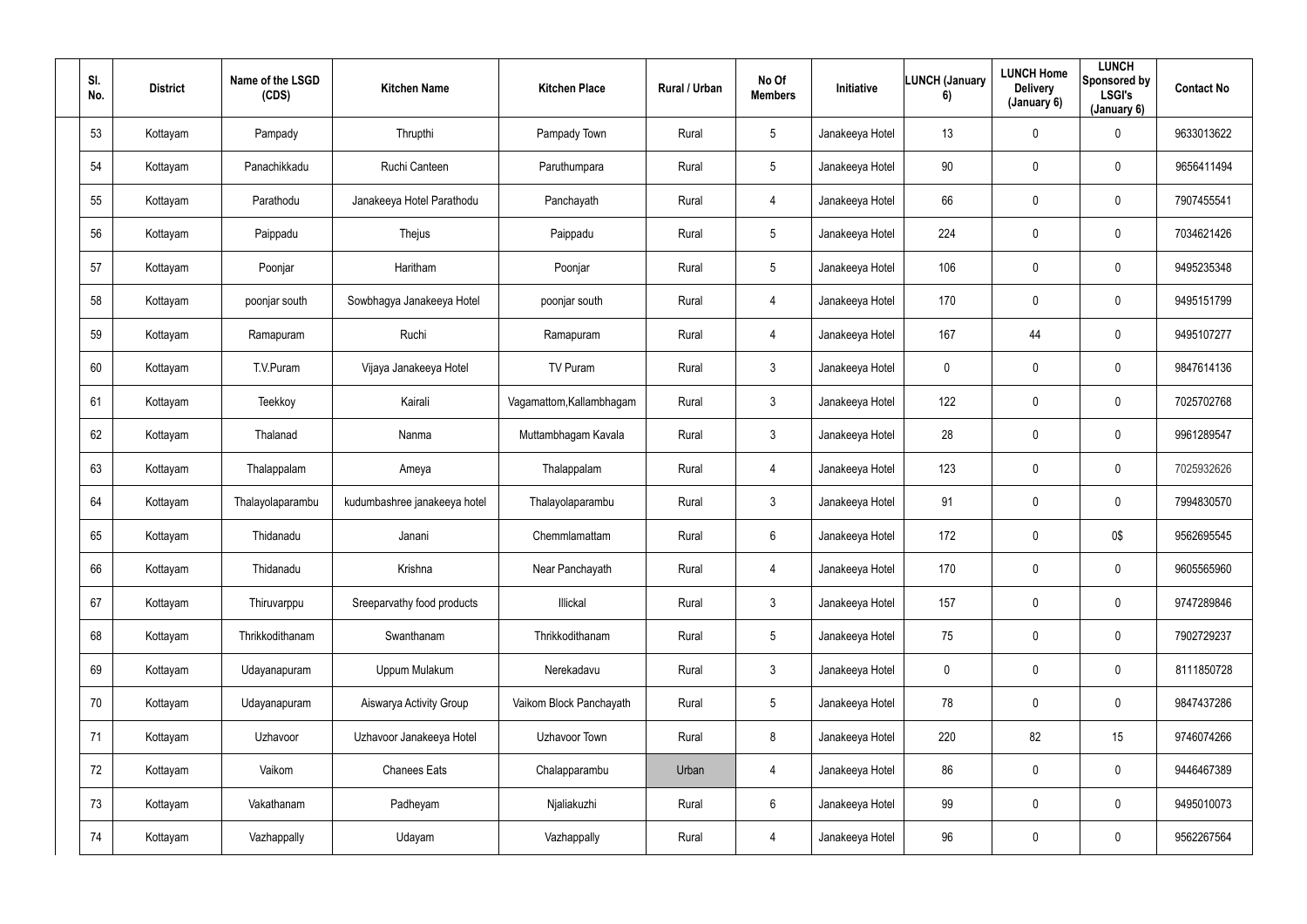|    | SI.<br>No.      | <b>District</b> | Name of the LSGD<br>(CDS) | <b>Kitchen Name</b>                                      | <b>Kitchen Place</b>                        | Rural / Urban | No Of<br><b>Members</b> | Initiative      | <b>LUNCH (January</b><br>6) | <b>LUNCH Home</b><br><b>Delivery</b><br>(January 6) | <b>LUNCH</b><br>Sponsored by<br>LSGI's<br>(January 6) | <b>Contact No</b> |
|----|-----------------|-----------------|---------------------------|----------------------------------------------------------|---------------------------------------------|---------------|-------------------------|-----------------|-----------------------------|-----------------------------------------------------|-------------------------------------------------------|-------------------|
|    | 75              | Kottayam        | Vazhoor                   | Kudumbashree Canteen Unit At<br>Vazhoor Grama Panchayath | Vazhoor Grama Panchayath<br><b>Building</b> | Rural         | 5 <sup>5</sup>          | Janakeeya Hotel | 50                          | $\mathbf 0$                                         | $\mathbf 0$                                           | 9544717796        |
|    | 76              | Kottayam        | Vazhoor                   | New India                                                | Nedumavu                                    | Rural         | $\mathfrak{Z}$          | Janakeeya Hotel | 26                          | 0                                                   | $\mathbf 0$                                           | 9744581242        |
|    | 77              | Kottayam        | Vechoor                   | Treeland Annapoorna                                      | <b>Bund Road</b>                            | Rural         | $\mathfrak{Z}$          | Janakeeya Hotel | 102                         | $\mathbf 0$                                         | $\mathbf 0$                                           | 8606814487        |
|    | 78              | Kottayam        | Veliyannoor               | Thanima foods                                            | Veliyannoor                                 | Rural         | $\mathfrak{Z}$          | Janakeeya Hotel | 63                          | $\mathbf 0$                                         | $\mathbf 0$                                           | 9744392147        |
|    | 79              | Kottayam        | Vellavoor                 | Uppum Mulakum Janakeeya Hotel                            | Panchayath premise                          | Rural         | $5\phantom{.0}$         | Janakeeya Hotel | 120                         | $\mathbf 0$                                         | $\mathbf 0$                                           | 9188317288        |
|    | 80              | Kottayam        | Velloor                   | Puzhayoram catering                                      | Near Velloor cds office                     | Rural         | 4                       | Janakeeya Hotel | 90                          | $\mathbf 0$                                         | $\mathbf 0$                                           | 9895522286        |
|    | 81              | Kottayam        | Vijayapuram               | Niravu                                                   | Iranjal                                     | Rural         | $\mathfrak{Z}$          | Janakeeya Hotel | 294                         | $\mathbf 0$                                         | $\mathbf 0$                                           | 9495245895        |
|    | 82              | Kottayam        | Vijayapuram               | Renown Janakeeya Hotel                                   | Vadavathoor                                 | Rural         | $5\phantom{.0}$         | Janakeeya Hotel | 96                          | $\mathbf 0$                                         | $\mathbf 0$                                           | 8606536302        |
| 82 |                 |                 |                           |                                                          |                                             |               | 336                     |                 | 9022                        | 234                                                 | 20                                                    |                   |
|    |                 | Kozhikode       | Balussery                 | Unarvu Janakeeya Hotel                                   | Balussery                                   | Rural         | 5                       | Janakeeya Hotel | 166                         | 0                                                   | $\mathbf 0$                                           | 95440 03929       |
|    | $\overline{2}$  | Kozhikode       | Panangad                  | Kairali Janakeeya Hotel                                  | Balussery mukku at KK<br>hospital           | Rural         | 3 <sup>1</sup>          | Janakeeya Hotel | 458                         | $\mathbf 0$                                         | $\mathbf 0$                                           | 97450 85782       |
|    | $\mathbf{3}$    | Kozhikode       | Koorachundu               | Koorachundu Janakeeya hotel                              | Koorachundu                                 | Rural         | 4                       | Janakeeya Hotel | 310                         | 0                                                   | $\mathbf 0$                                           | 94967 07886       |
|    | $\overline{4}$  | Kozhikode       | Koorachundu               | Koottayma Janakeeya Hotel                                | Kallanode                                   | Rural         | $5\phantom{.0}$         | Janakeeya Hotel | 358                         | $\mathbf 0$                                         | $\mathbf 0$                                           | 94967 26850       |
|    | $5\phantom{.0}$ | Kozhikode       | Kottur                    | Sneha Janakeeya Hotel                                    | Kottur                                      | Rural         | $5\phantom{.0}$         | Janakeeya Hotel | 240                         | $\mathbf 0$                                         | $\mathbf 0$                                           | 97456 72101       |
|    | $6^{\circ}$     | Kozhikode       | Naduvannur                | Naduvannur Janakeeya Hotel                               | Naduvannur                                  | Rural         | $\overline{7}$          | Janakeeya Hotel | 360                         | $\mathbf 0$                                         | $\mathbf 0$                                           | 8592-031802       |
|    | $\overline{7}$  | Kozhikode       | Naduvannur                | Kudumbashree Janakeeya Hotel                             | Anjolimukku                                 | Rural         | $\mathbf{3}$            | Janakeeya Hotel | 393                         | $\mathbf 0$                                         | $\mathbf 0$                                           | 9995947043        |
|    | 8               | Kozhikode       | Ulliyeri                  | Ulliyeri Janakeeya Hotel                                 | Ulliyeri                                    | Rural         | 4                       | Janakeeya Hotel | 356                         | $\overline{0}$                                      | $\mathbf 0$                                           | 89434 06681       |
|    | 9               | Kozhikode       | Unnikulam                 | Swad Janakeeya Hotel                                     | Ekarool Kaappil Road                        | Rural         | $\mathbf{3}$            | Janakeeya Hotel | 735                         | $\mathbf 0$                                         | $\mathbf 0$                                           | 85475 75474       |
|    | 10              | Kozhikode       | Unnikulam                 | Chaithanya Janakeeya Hotel                               | Opposite unnikulam<br>gramapanchayath       | Rural         | $\mathfrak{Z}$          | Janakeeya Hotel | 668                         | $\pmb{0}$                                           | $\mathbf 0$                                           | 87141 31460       |
|    | 11              | Kozhikode       | Nanminda                  | Akshaya vanitha hotel                                    | Nanminda panchayath building                | Rural         | 3 <sup>1</sup>          | Janakeeya Hotel | 134                         | $\mathbf 0$                                         | $\mathbf 0$                                           | 9961184212        |
|    | 12              | Kozhikode       | Thalakkulathur            | Thalakkulathur Janakeeya Hotel                           | Parambath                                   | Rural         | $\overline{4}$          | Janakeeya Hotel | 263                         | $\pmb{0}$                                           | $\mathbf 0$                                           | 7593067511        |
|    | 13              | Kozhikode       | Kakkodi                   | Kakkodi Janakeeya Hotel                                  | Kakkodi Bazar                               | Rural         | $\overline{7}$          | Janakeeya Hotel | 283                         | $\overline{0}$                                      | $\overline{0}$                                        | 8943123615        |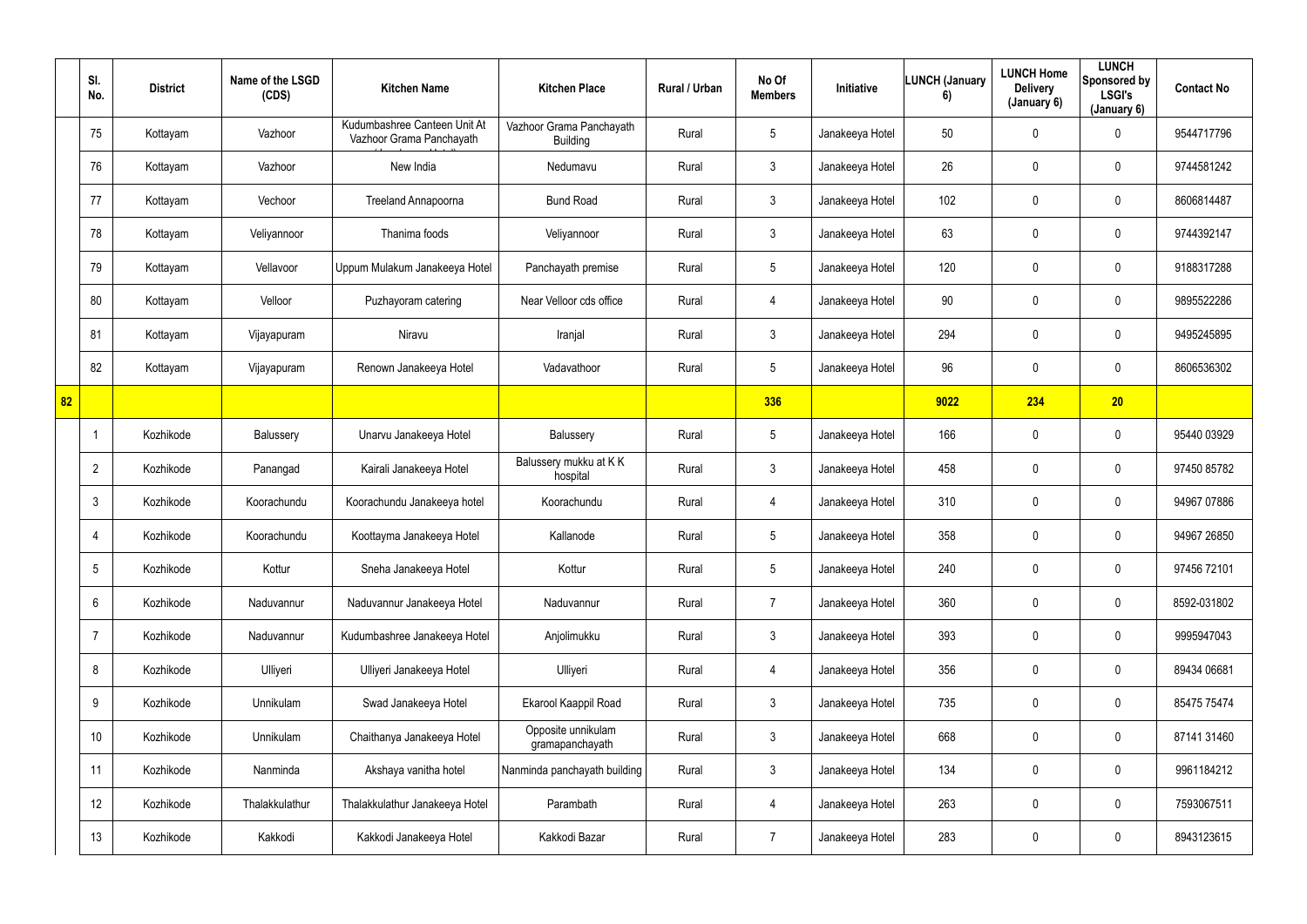| SI.<br>No. | <b>District</b> | Name of the LSGD<br>(CDS) | <b>Kitchen Name</b>                      | <b>Kitchen Place</b>      | Rural / Urban | No Of<br><b>Members</b> | Initiative      | <b>LUNCH (January</b><br>6) | <b>LUNCH Home</b><br><b>Delivery</b><br>(January 6) | <b>LUNCH</b><br>Sponsored by<br>LSGI's<br>(January 6) | <b>Contact No</b> |
|------------|-----------------|---------------------------|------------------------------------------|---------------------------|---------------|-------------------------|-----------------|-----------------------------|-----------------------------------------------------|-------------------------------------------------------|-------------------|
| 14         | Kozhikode       | Chelannur                 | Oottupura Janakeeya Hotel                | Ambalathukulangara        | Rural         | $\overline{7}$          | Janakeeya Hotel | 135                         | $\mathbf 0$                                         | $\overline{2}$                                        | 9846010528        |
| 15         | Kozhikode       | Narikkuni                 | Amma Janakeeya Hotel                     | Narikkuni                 | Rural         | $\mathbf{3}$            | Janakeeya Hotel | 169                         | 0                                                   | $\mathbf 0$                                           | 9645606562        |
| 16         | Kozhikode       | Kakkoor                   | Janakeeya Hotel Kakkoor                  | Kakkoor                   | Rural         | $5\phantom{.0}$         | Janakeeya Hotel | 99                          | 0                                                   | 10 <sup>1</sup>                                       | 8592050112        |
| 17         | Kozhikode       | Koduvally                 | Sadhya Janakeeya Hotel                   | G M L P School, Koduvally | Urban         | $5\phantom{.0}$         | Janakeeya Hotel | 512                         | 0                                                   | $\mathbf 0$                                           | 8593898831        |
| 18         | Kozhikode       | Koduvally                 | KKN Janakeeya Hotel Koduvally            | Nellamkandi               | Urban         | $\mathbf{3}$            | Janakeeya Hotel | 176                         | 0                                                   | $\mathbf 0$                                           | 9847650894        |
| 19         | Kozhikode       | Koduvally                 | Swad Janakeeya Hotel                     | Manipuram                 | Urban         | $5\phantom{.0}$         | Janakeeya Hotel | 270                         | 0                                                   | $\mathbf 0$                                           | 9946991995        |
| 20         | Kozhikode       | Madavoor                  | Madavoor Janakeeya Hotel                 | Near madavoor panchayath  | Rural         | $5\phantom{.0}$         | Janakeeya Hotel | 228                         | 0                                                   | $\mathbf 0$                                           | 8547590842        |
| 21         | Kozhikode       | Omasseri                  | Annapoornna Janakeeya Hotel              | Omasseri                  | Rural         | $\overline{4}$          | Janakeeya Hotel | 325                         | 0                                                   | $\mathbf 0$                                           | 9605102599        |
| 22         | Kozhikode       | Puthuppadi                | Ruchi Janakeeya Hotel                    | Puthupadi                 | Rural         | $5\phantom{.0}$         | Janakeeya Hotel | 300                         | 0                                                   | $\overline{0}$                                        | 7909113114        |
| 23         | Kozhikode       | Kizhakkoth                | Swad Janakeeya Hotel                     | Mariveettilthazham        | Rural         | $\overline{4}$          | Janakeeya Hotel | 163                         | 0                                                   | $\mathbf 0$                                           | 9847086665        |
| 24         | Kozhikode       | Thamarassery              | Pavithram Janakeeya hotel                | Thamarassery old stand    | Rural         | $6^{\circ}$             | Janakeeya Hotel | 282                         | 0                                                   | $\mathbf 0$                                           | 9048389661        |
| 25         | Kozhikode       | Kodenchery                | Kairali Janakeeya Hotel                  | Kodenchery                | Rural         | $\overline{4}$          | Janakeeya Hotel | 115                         | 0                                                   | $\mathbf 0$                                           | 9446037829        |
| 26         | Kozhikode       | Koodaranji                | Ruchikkoot Janakeeya Hotel               | Koodaranji                | Rural         | $6\phantom{.}6$         | Janakeeya Hotel | 279                         | 0                                                   | $\overline{0}$                                        | 9496439278        |
| 27         | Kozhikode       | Thiruvambadi              | Pulari Janakeeya Hotel                   | Thondimmal                | Rural         | $5\phantom{.0}$         | Janakeeya Hotel | 156                         | 0                                                   | $\mathbf 0$                                           | 7034264232        |
| 28         | Kozhikode       | Kattippara                | Ruchi Janakeeya Hotel                    | Chamal                    | Rural         | $6\phantom{.}$          | Janakeeya Hotel | 189                         | 0                                                   | $\mathbf 0$                                           | 7591974045        |
| 29         | Kozhikode       | Koyilandy North           | Naveena canteen                          | Near new bus stand        | Urban         | $\overline{7}$          | Janakeeya Hotel | 588                         | 0                                                   | $\overline{2}$                                        | 9544185262        |
| 30         | Kozhikode       | Koyilandy North           | Koyilandi Nagarasabha Janakeeya<br>Hotel | Near Kollamchira          | Urban         | 10                      | Janakeeya Hotel | 394                         | $\mathbf 0$                                         | $\mathbf 0$                                           | 8943191728        |
| 31         | Kozhikode       | Koyilandi South           | Snehadeepam Janakeeya Hotel              | Muthambi                  | Urban         | $6\phantom{.0}$         | Janakeeya Hotel | 74                          | 0                                                   | $\mathbf 0$                                           | 9188198658        |
| 32         | Kozhikode       | Koyilandi South           | Kudumbashree Janakeeya Hotel             | Koyilandi Market          | Urban         | $\mathbf{3}$            | Janakeeya Hotel | 288                         | $\mathbf 0$                                         | $\mathbf 0$                                           |                   |
| 33         | Kozhikode       | Chengottukavu             | Amma Janakeeya Hotel                     | Edakkulam                 | Rural         | $5\phantom{.0}$         | Janakeeya Hotel | 167                         | 0                                                   | $\mathbf 0$                                           | 9048235785        |
| 34         | Kozhikode       | Atholi                    | Atholi Janakeeya Hotel                   | Kodassery                 | Rural         | $\overline{4}$          | Janakeeya Hotel | 135                         | 0                                                   | $\mathbf 0$                                           | 9072499251        |
| $35\,$     | Kozhikode       | Moodadi                   | Ruchi Janakeeya Hotel                    | Moodadi                   | Rural         | $5\phantom{.0}$         | Janakeeya Hotel | 302                         | $\pmb{0}$                                           |                                                       | 8281226403        |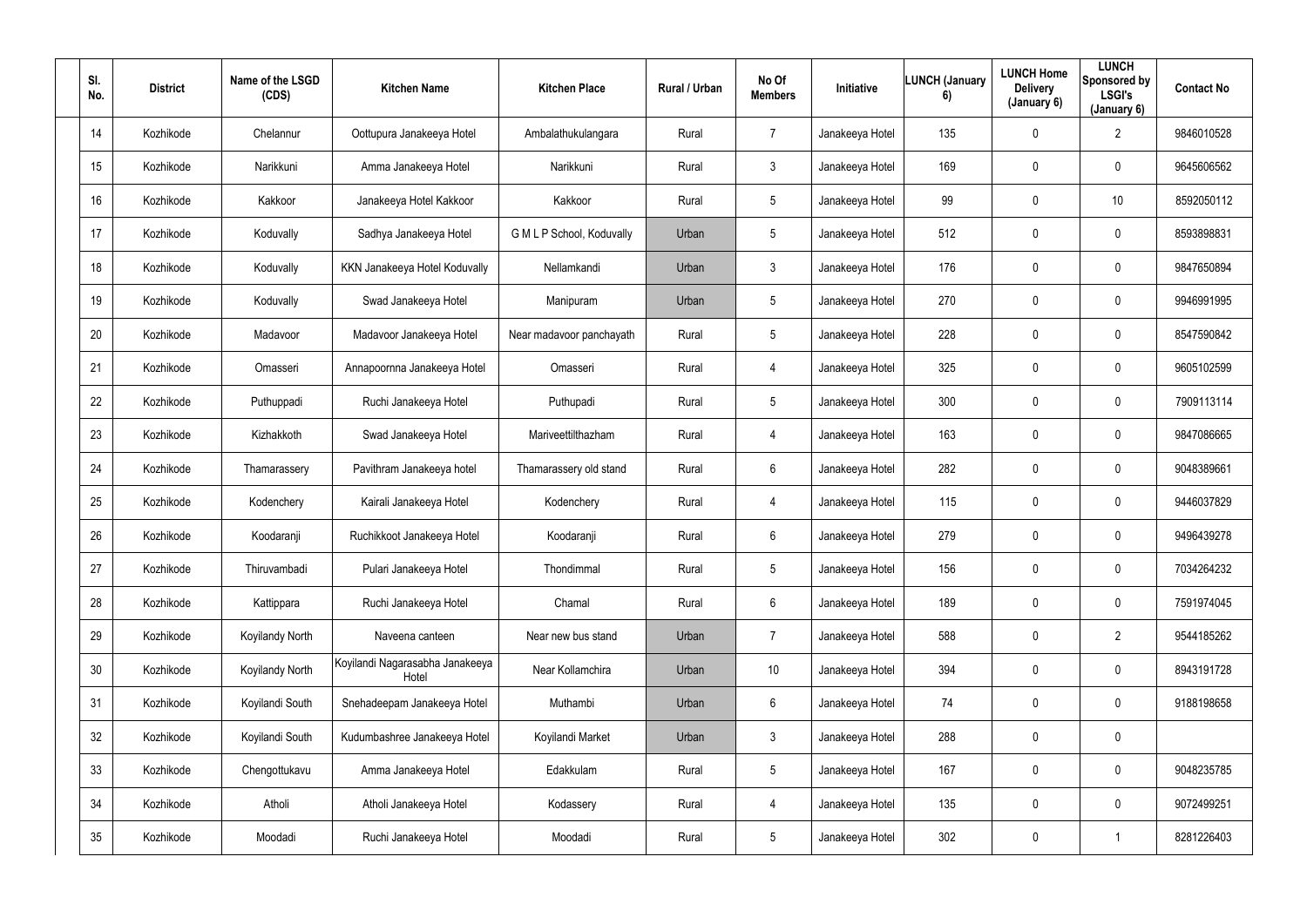|     | SI.<br>No. | <b>District</b> | Name of the LSGD<br>(CDS) | <b>Kitchen Name</b>         | <b>Kitchen Place</b>                        | Rural / Urban | No Of<br><b>Members</b> | Initiative      | <b>LUNCH (January</b><br>6) | <b>LUNCH Home</b><br><b>Delivery</b><br>(January 6) | <b>LUNCH</b><br>Sponsored by<br><b>LSGI's</b><br>(January 6) | <b>Contact No</b> |
|-----|------------|-----------------|---------------------------|-----------------------------|---------------------------------------------|---------------|-------------------------|-----------------|-----------------------------|-----------------------------------------------------|--------------------------------------------------------------|-------------------|
|     | 36         | Kozhikode       | Chemancheri               | Annapoornna Janakeeya Hotel | Pookkad                                     | Rural         | 5 <sup>5</sup>          | Janakeeya Hotel | 190                         | $\mathbf 0$                                         |                                                              | 9048235785        |
|     | 37         | Kozhikode       | Arikkulam                 | Thanima Janakeeya Hotel     | Kurudimukku                                 | Rural         | 4                       | Janakeeya Hotel | 147                         | 0                                                   | $\mathbf 0$                                                  | 9645137125        |
|     | 38         | Kozhikode       | Arikkulam                 | Ruchiyidam Janakeeya Hotel  | Arikkulam                                   | Rural         | 4                       | Janakeeya Hotel | 73                          | 0                                                   | $\mathbf 0$                                                  | 9048410803        |
|     | 39         | Kozhikode       | Kozhikode Central.        | Ruchikkoott                 | <b>District Veterinary Hospital</b>         | Urban         | $\mathfrak{Z}$          | Janakeeya Hotel | 976                         | 245                                                 | $\pmb{0}$                                                    | 7025774213        |
|     | 40         | Kozhikode       | Kozhikode Central         | Sneha Ruchikkoott           | Mankavu                                     | Urban         | 4                       | Janakeeya Hotel | 358                         | 80                                                  | $\mathbf 0$                                                  | 8921995031        |
|     | 41         | Kozhikode       | Kozhikode Central         | Tripthi Janakeeya Hotel     | Near AMLP School,<br>Moozhikkal             | Urban         | $\mathfrak{Z}$          | Janakeeya Hotel | 754                         | 102                                                 | $\mathbf 0$                                                  | 8129200288        |
|     | 42         | Kozhikode       | Kozhikode Central         | New Ganesh                  | Kovoor, near library                        | Urban         | $5\phantom{.0}$         | Janakeeya Hotel | 940                         | 120                                                 | $\overline{0}$                                               | 9349123701        |
|     | 43         | Kozhikode       | Kozhikode Central         | Ruchippura Janakeeya Hotel  | Near Focus mall, New bus<br>stand Kozhikode | Urban         | $\mathfrak{Z}$          | Janakeeya Hotel | 1165                        | 0                                                   | $\mathbf 0$                                                  | 9605602806        |
|     | 44         | Kozhikode       | Kozhikode Central         | Souparnika Janakeeya Hotel  | Medical college near chest<br>hospital      | Urban         | 6                       | Janakeeya Hotel | 476                         | 0                                                   | $\mathbf 0$                                                  | 8281709784        |
|     | 45         | Kozhikode       | Kozhikode North           | Udayam kudumbasree canteen  | Thadambattuthazham                          | Urban         | 5                       | Janakeeya Hotel | 600                         | 84                                                  | $\mathbf 0$                                                  | 7736850096        |
|     | 46         | Kozhikode       | Kozhikode North           | Ruchi                       | Elathoor, Chettikulam                       | Urban         | 4                       | Janakeeya Hotel | 312                         | $\mathbf 0$                                         | $\mathbf 0$                                                  | 9947743713        |
|     | 47         | Kozhikode       | Kozhikode North           | Tasty Janakeeya Hotel       | Butt road                                   | Urban         | 5 <sub>5</sub>          | Janakeeya Hotel | 572                         | 140                                                 | $\mathbf 0$                                                  | 9074462795        |
|     | 48         | Kozhikode       | Kozhikode North           | Oruma                       | Eranjikkal                                  | Urban         | 4                       | Janakeeya Hotel | 381                         | 14                                                  | $\mathbf 0$                                                  |                   |
|     | 49         | Kozhikode       | Feroke                    | Ruchi vanitha mess          | <b>Feroke Muncipality</b>                   | Urban         | $\overline{7}$          | Janakeeya Hotel | 362                         | 0                                                   | $\mathbf 0$                                                  | 9544468026        |
|     | 50         | Kozhikode       | Feroke                    | Mithra Janakeeya Hotel      | Ambalangadi                                 | Urban         | $5\phantom{.0}$         | Janakeeya Hotel | 334                         | 0                                                   | $\overline{0}$                                               | 9847657229        |
|     | 51         | Kozhikode       | Feroke                    | Chemmeen Janakeeya Hotel    | Karuvanthuruthi                             | Urban         | 4                       | Janakeeya Hotel | 286                         | $\pmb{0}$                                           | $\mathbf 0$                                                  |                   |
|     | 52         | Kozhikode       | Ramanattukara             | Tasty catering unit         | Ramanattukara                               | Urban         | $6\phantom{.}6$         | Janakeeya Hotel | 475                         | 0                                                   | $\overline{0}$                                               | 9961004004        |
| 106 | 53         | Kozhikode       | KozhikodeSouth            | Ushass cattering            | Meenchantha school                          | Urban         | $5\phantom{.0}$         | Janakeeya Hotel | 771                         | 0                                                   | $\overline{0}$                                               | 9645629224        |
|     | 54         | Kozhikode       | Kozhikode South           | Oruma                       | Naduvattam                                  | Urban         | 4                       | Janakeeya Hotel | 333                         | 0                                                   | $\overline{0}$                                               | 9747405960        |
|     | 55         | Kozhikode       | Kozhikode South           | Ruchi Janakeeya Hotel       | Kundayithode                                | Urban         | $5\phantom{.0}$         | Janakeeya Hotel | 564                         | 0                                                   | $\pmb{0}$                                                    | 9526521036        |
|     | 56         | Kozhikode       | Kozhikode South           | Five star                   | Palayam                                     | Urban         | 4                       | Janakeeya Hotel | 381                         | 0                                                   | $\mathbf 0$                                                  | 9744307041        |
|     | 57         | Kozhikode       | Olavanna                  | Kailamadam Janakeeya Hotel  | Pantheerankavu bypass                       | Rural         | $6\overline{6}$         | Janakeeya Hotel | 360                         | 192                                                 | $\boldsymbol{0}$                                             | 9526123535        |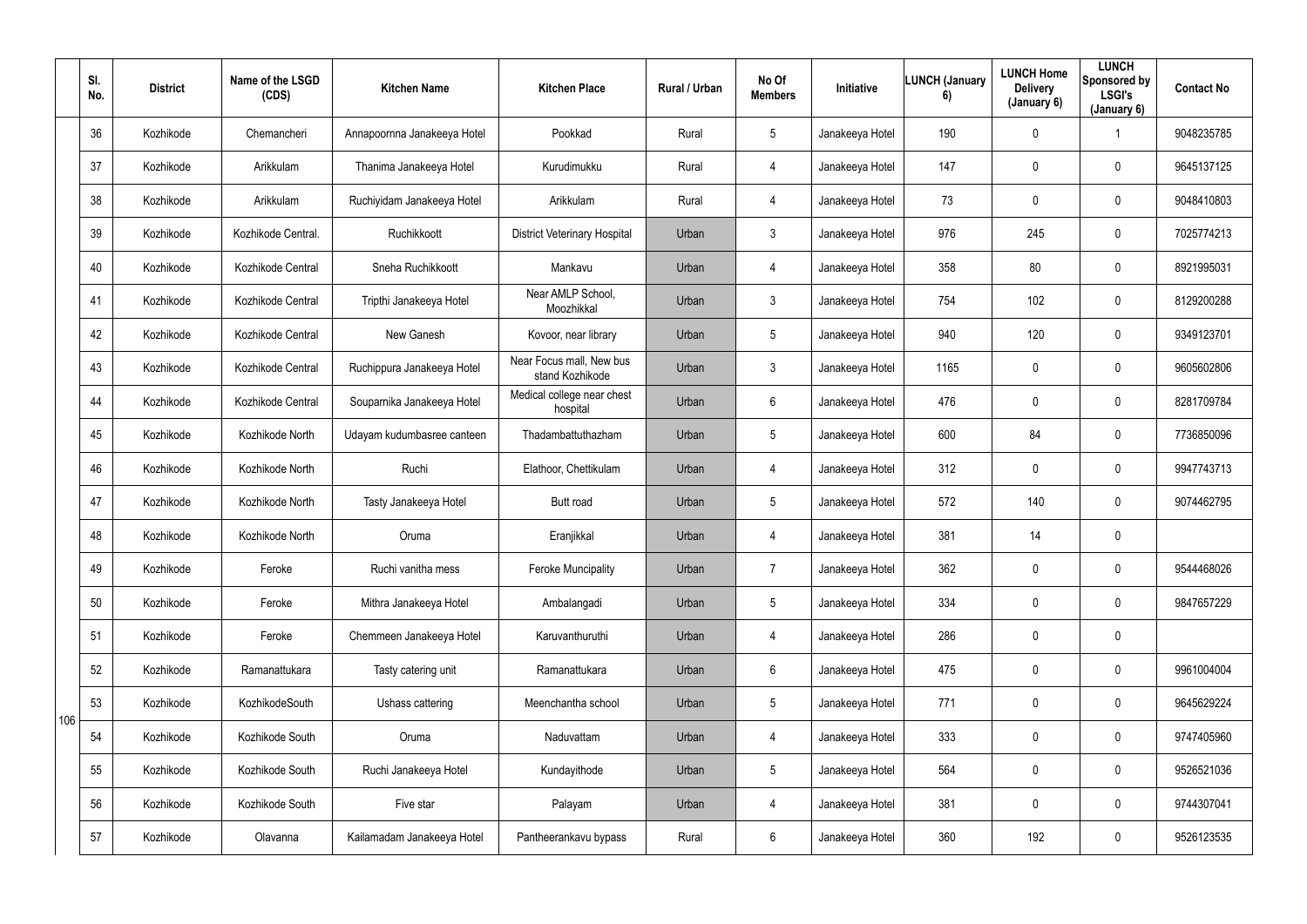| SI.<br>No. | <b>District</b> | Name of the LSGD<br>(CDS) | <b>Kitchen Name</b>                       | <b>Kitchen Place</b>               | Rural / Urban | No Of<br><b>Members</b> | Initiative      | <b>LUNCH (January</b><br>6) | <b>LUNCH Home</b><br><b>Delivery</b><br>(January 6) | <b>LUNCH</b><br>Sponsored by<br><b>LSGI's</b><br>(January 6) | <b>Contact No</b> |
|------------|-----------------|---------------------------|-------------------------------------------|------------------------------------|---------------|-------------------------|-----------------|-----------------------------|-----------------------------------------------------|--------------------------------------------------------------|-------------------|
| 58         | Kozhikode       | Olavanna                  | Snehitha Janakeeya Hotel                  | Kunnathupalam                      | Rural         | $6^{\circ}$             | Janakeeya Hotel | 331                         | 173                                                 | $\mathbf 0$                                                  | 9072771905        |
| 59         | Kozhikode       | Kadalundi                 | Kadambhari Janakeeya Hotel                | Mannoor valavil                    | Rural         | $6^{\circ}$             | Janakeeya Hotel | 290                         | 0                                                   | $\mathbf 0$                                                  | 9349923675        |
| 60         | Kozhikode       | Mukkam                    | Mukkam Friends Janakeeya hotel            | Mukkam                             | Urban         | $\overline{4}$          | Janakeeya Hotel | 423                         | 0                                                   | $\mathbf 0$                                                  | 9497215604        |
| 61         | Kozhikode       | Mukkam                    | Oottupura Janakeeya Hotel                 | Manassery                          | Urban         | 4                       | Janakeeya Hotel | 469                         | 0                                                   | $\mathbf 0$                                                  | 9645563417        |
| 62         | Kozhikode       | Chathamangalam            | Prakruthi                                 | Chathamangalam vipanana<br>kendram | Rural         | $5\overline{)}$         | Janakeeya Hotel | 95                          | 0                                                   | $\mathbf 0$                                                  | 9745828787        |
| 63         | Kozhikode       | Perumanna                 | Thushara Janakeeya Hotel                  | Vallikkunnu                        | Rural         | $5\overline{)}$         | Janakeeya Hotel | 198                         | 0                                                   | $\mathbf 0$                                                  | 8113873612        |
| 64         | Kozhikode       | Kodiyathur                | Kanivu                                    | Eranjimavu                         | Rural         | 4                       | Janakeeya Hotel | 201                         | 0                                                   | $\mathbf 0$                                                  | 9048094053        |
| 65         | Kozhikode       | Karassery                 | Karassery CDS Janakeeya Hotel             | Near karassery panchayath          | Rural         | 4                       | Janakeeya Hotel | 168                         | 0                                                   | $\mathbf 0$                                                  | 9645120636        |
| 66         | Kozhikode       | Kuruvattoor               | Nanma Janakeeya Hotel                     | Payambra                           | Rural         | 4                       | Janakeeya Hotel | 122                         | 0                                                   | $\mathbf 0$                                                  | 8547413299        |
| 67         | Kozhikode       | Mavoor                    | Koottayma Janakeeya Hotel                 | Mavoor                             | Rural         | 4                       | Janakeeya Hotel | 417                         | 0                                                   | $\mathbf 0$                                                  | 9961856227        |
| 68         | Kozhikode       | Peruvayal                 | Tripthi Janakeeya Hotel                   | Velliparambu                       | Rural         | $5\overline{)}$         | Janakeeya Hotel | 235                         | 0                                                   | $\mathbf 0$                                                  | 6238723687        |
| 69         | Kozhikode       | Kunnamangalam             | Snehapuram Janakeeya Hotel                | Karanthoor                         | Rural         | $\mathbf{3}$            | Janakeeya Hotel | $\mathbf 0$                 | 0                                                   | $\mathbf 0$                                                  | 9048545152        |
| 70         | Kozhikode       | Kuttiadi                  | Janakeeya Hotel                           | Kuttiadi Town                      | Rural         | 9                       | Janakeeya Hotel | 221                         | 0                                                   | $\overline{0}$                                               | 8606099575        |
| 71         | Kozhikode       | Kavilumpara               | Kavilumpara panchayath<br>Janakeeya Hotel | Thottilpalam                       | Rural         | $\overline{4}$          | Janakeeya Hotel | 308                         | 0                                                   | $\mathbf 0$                                                  | 8157900256        |
| 72         | Kozhikode       | Maruthonkara              | Thanima Janakeeya Hotel                   | Adukkath                           | Rural         | $5\phantom{.0}$         | Janakeeya Hotel | 401                         | 0                                                   | $\mathbf 0$                                                  | 9846974198        |
| 73         | Kozhikode       | Velom                     | Samridhi                                  | Kallumpuram - Theekkuni            | Rural         | $5\phantom{.0}$         | Janakeeya Hotel | 198                         | 0                                                   | $\mathbf 0$                                                  | 9846813401        |
| 74         | Kozhikode       | Kunnummal                 | Ruchi Janakeeya Hotel                     | Kakkattil                          | Rural         | 5 <sup>5</sup>          | Janakeeya Hotel | 343                         | 0                                                   | $\mathbf 0$                                                  | 9605800608        |
| 75         | Kozhikode       | Naripatta                 | Sthree sakthi Janakeeya Hotel             | Kaiveli                            | Rural         | $5\phantom{.0}$         | Janakeeya Hotel | 137                         | 0                                                   | $\mathbf 0$                                                  | 9645339232        |
| 76         | Kozhikode       | Kayakkodi                 | Samridhi Janakeeya Hotel                  | Kayakkodi                          | Rural         | $5\phantom{.0}$         | Janakeeya Hotel | 234                         | 0                                                   | $\mathbf 0$                                                  | 9495587551        |
| 77         | Kozhikode       | Thurayur                  | Cds coffee house                          | Thurayur                           | Rural         | $5\overline{)}$         | Janakeeya Hotel | 218                         | $\pmb{0}$                                           | $\mathbf 0$                                                  | 9048028293        |
| 78         | Kozhikode       | Payyoli                   | Mithra                                    | Payyoli Municipality               | Urban         | $5\overline{)}$         | Janakeeya Hotel | 240                         | 0                                                   | $\mathbf 0$                                                  | 8606505900        |
| 79         | Kozhikode       | Meppayur                  | Ruchi canteen                             | Meppayur                           | Rural         | $5\overline{)}$         | Janakeeya Hotel | 301                         | 0                                                   | $\mathbf 0$                                                  | 9447469729        |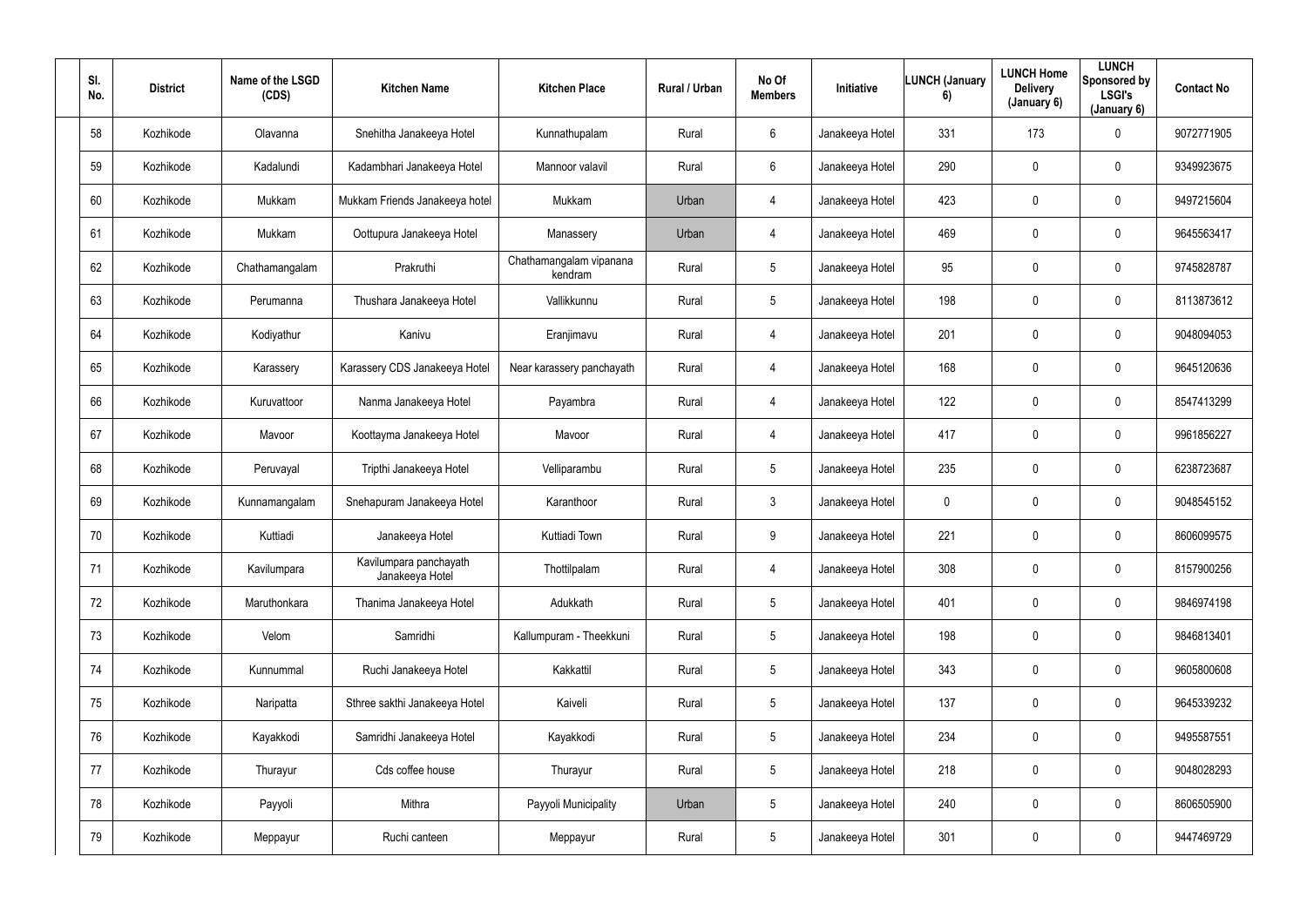| SI.<br>No. | <b>District</b> | Name of the LSGD<br>(CDS) | <b>Kitchen Name</b>                                  | <b>Kitchen Place</b>                               | Rural / Urban | No Of<br><b>Members</b> | Initiative      | <b>LUNCH (January</b><br>6) | <b>LUNCH Home</b><br><b>Delivery</b><br>(January 6) | <b>LUNCH</b><br>Sponsored by<br><b>LSGI's</b><br>(January 6) | <b>Contact No</b> |
|------------|-----------------|---------------------------|------------------------------------------------------|----------------------------------------------------|---------------|-------------------------|-----------------|-----------------------------|-----------------------------------------------------|--------------------------------------------------------------|-------------------|
| 80         | Kozhikode       | Thikkodi                  | Kaippunnyam Janakeeya Hotel                          | Thikkodi                                           | Rural         | $5\overline{)}$         | Janakeeya Hotel | 190                         | $\mathbf 0$                                         | $\mathbf 0$                                                  | 9526071250        |
| 81         | Kozhikode       | Keezhariyur               | Tripthi Janakeeya Hotel                              | Arayanattu para                                    | Rural         | 8                       | Janakeeya Hotel | 276                         | 0                                                   | $\overline{0}$                                               | 8592834034        |
| 82         | Kozhikode       | Chakkittappara            | Chakkittapara cds Hotel                              | Chakkittapara CDS                                  | Rural         | $\mathbf{3}$            | Janakeeya Hotel | 243                         | 0                                                   | $\overline{0}$                                               | 9526881089        |
| 83         | Kozhikode       | Cheruvannur               | Vanitha canteen                                      | near cheruvannur panchayath<br>office, Cheruvannur | Rural         | $5\phantom{.0}$         | Janakeeya Hotel | 211                         | 0                                                   | 0                                                            | 9400676505        |
| 84         | Kozhikode       | Koothali                  | Salkara stationary cum Coffee<br>house and photostat | Near Koothali panchayath<br>office                 | Rural         | $6^{\circ}$             | Janakeeya Hotel | 150                         | 0                                                   | $\mathbf 0$                                                  | 9847642496        |
| 85         | Kozhikode       | Changaroth                | Changorath Janakeeya Hotel                           | Near Vadakkumbad HSS                               | Rural         | 5 <sup>5</sup>          | Janakeeya Hotel | 107                         | 0                                                   | $\mathbf 0$                                                  | 9747353283        |
| 86         | Kozhikode       | Perambra                  | Perambra Janakeeya Hotel                             | Perambra                                           | Rural         | 4                       | Janakeeya Hotel | 300                         | 0                                                   | $\mathbf 0$                                                  | 6238677483        |
| 87         | Kozhikode       | Kayanna                   | Kudumbashree Janakeeya Hotel<br>Kayanna              | Kayanna Bazar                                      | Rural         | $\mathbf{3}$            | Janakeeya Hotel | 50                          | 0                                                   | $\overline{0}$                                               | 9496130121        |
| 88         | Kozhikode       | Nochad                    | Kudumbashree Janakeeya Hotel                         | Muliyangal                                         | Rural         | 5 <sub>5</sub>          | Janakeeya Hotel | 108                         | 0                                                   | $\overline{0}$                                               | 7034944936        |
| 89         | Kozhikode       | Ayenchery                 | Janakeeya Hotel Ayanchery                            | Ayanchery                                          | Rural         | 4                       | Janakeeya Hotel | 203                         | 0                                                   | $\overline{0}$                                               | 8078369520        |
| 90         | Kozhikode       | Maniyur                   | Ruchikoott Vanitha Hotel                             | Near maniyur panchayath<br>office, Navodaya stop   | Rural         | 4                       | Janakeeya Hotel | 152                         | 0                                                   | $\mathbf 0$                                                  | 9400097895        |
| 91         | Kozhikode       | Villiappally              | Janakeeya Hotel Villiappally                         | <b>Keezhal Mukku</b>                               | Rural         | 4                       | Janakeeya Hotel | 185                         | 0                                                   | $\mathbf 0$                                                  | 8086472039        |
| 92         | Kozhikode       | Thiruvallur               | Ruchi Janakeeya Hotel                                | Thiruvallur                                        | Rural         | $5\phantom{.0}$         | Janakeeya Hotel | 267                         | 0                                                   | $\overline{0}$                                               | 9400723619        |
| 93         | Kozhikode       | Edachery                  | Kudumbasree cafe and helpdesk                        | Edachery                                           | Rural         | $\overline{4}$          | Janakeeya Hotel | 244                         | 0                                                   | $\mathbf 0$                                                  | 7736287974        |
| 94         | Kozhikode       | Nadapuram                 | Uttupura canteen and catering                        | Kallachi                                           | Rural         | 6                       | Janakeeya Hotel | 450                         | 0                                                   | $\mathbf 0$                                                  | 9946448011        |
| 95         | Kozhikode       | Chekkyad                  | Ruchi vanitha hotel                                  | Puliyav                                            | Rural         | $\overline{4}$          | Janakeeya Hotel | 259                         | 0                                                   | $\mathbf 0$                                                  | 9048541152        |
| 96         | Kozhikode       | Valayam                   | Nanma Janakeeya Hotel                                | Valayam                                            | Rural         | $5\phantom{.0}$         | Janakeeya Hotel | 202                         | 0                                                   | $\mathbf 0$                                                  | 9207821783        |
| 97         | Kozhikode       | Purameri                  | Nanma Janakeeya Hotel                                | Purameri                                           | Rural         | $6\phantom{.}$          | Janakeeya Hotel | 303                         | 0                                                   | $\mathbf 0$                                                  | 9745393164        |
| 98         | Kozhikode       | Vanimel                   | Vanimel Janakeeya Hotel                              | Bhoomivathukkal                                    | Rural         | $5\phantom{.0}$         | Janakeeya Hotel | 145                         | 0                                                   | $\mathbf 0$                                                  | 9048163049        |
| 99         | Kozhikode       | Tuneri                    | Menma Oottupura Janakeeya Hotel                      | Tuneri                                             | Rural         | 3 <sup>1</sup>          | Janakeeya Hotel | 240                         | 0                                                   | $\mathbf 0$                                                  | 9745251928        |
| 100        | Kozhikode       | Onchiyam                  | Adukkala                                             | Kannookkara                                        | Rural         | 3                       | Janakeeya Hotel | $\mathbf 0$                 | 0                                                   | $\mathbf 0$                                                  | 8606115054        |
| 101        | Kozhikode       | Chorode                   | Janani Hotel and Catering Unit                       | Chorode                                            | Rural         | 4                       | Janakeeya Hotel | 298                         | 0                                                   | $\overline{0}$                                               | 9645426343        |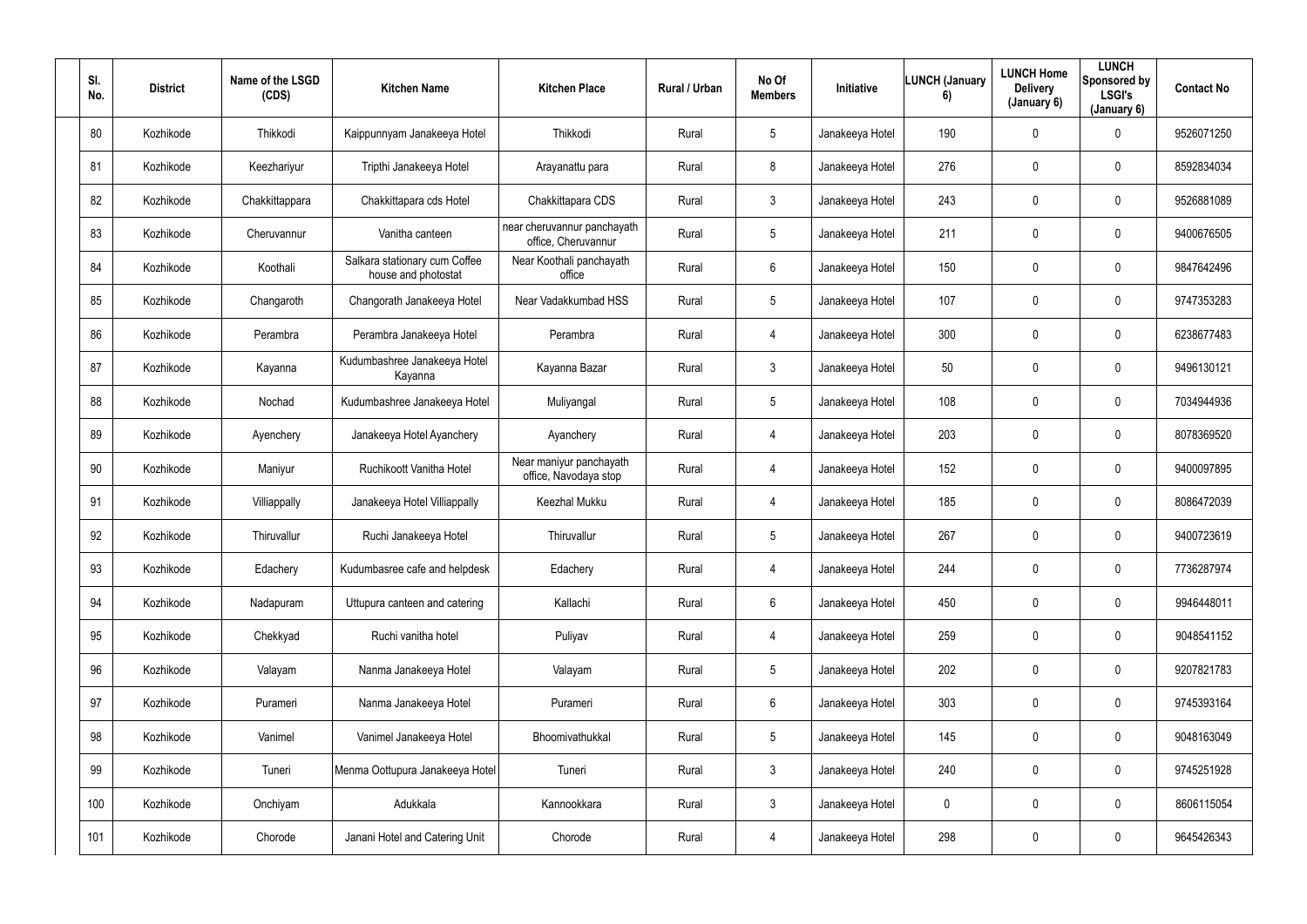|     | SI.<br>No.     | <b>District</b> | Name of the LSGD<br>(CDS) | <b>Kitchen Name</b>                      | <b>Kitchen Place</b>                            | Rural / Urban | No Of<br><b>Members</b> | Initiative      | <b>LUNCH (January</b><br>6) | <b>LUNCH Home</b><br><b>Delivery</b><br>(January 6) | <b>LUNCH</b><br>Sponsored by<br><b>LSGI's</b><br>(January 6) | <b>Contact No</b> |
|-----|----------------|-----------------|---------------------------|------------------------------------------|-------------------------------------------------|---------------|-------------------------|-----------------|-----------------------------|-----------------------------------------------------|--------------------------------------------------------------|-------------------|
|     | 102            | Kozhikode       | Eramala                   | Janakeeya Hotel - Eramala                | Orkkatteri                                      | Rural         | 8                       | Janakeeya Hotel | 119                         | $\mathbf 0$                                         | $\mathbf 0$                                                  | 9645239675        |
|     | 103            | Kozhikode       | Vadakara West             | Janakeeya Hotel - Vadakara west          | Vadakara                                        | Urban         | $\mathfrak{Z}$          | Janakeeya Hotel | $\mathbf 0$                 | 0                                                   | $\mathbf 0$                                                  | 8943703596        |
|     | 104            | Kozhikode       | Vadakara West             | Chithra Janakeeya Hotel                  | Vadakara New bus stand                          | Urban         | $\mathfrak{Z}$          | Janakeeya Hotel | 356                         | 0                                                   | $\mathbf 0$                                                  | 9387762939        |
|     | 105            | Kozhikode       | Vadakara East             | Janakeeya Hotel Vadakara<br>Municipality | Edodi                                           | Urban         | 6                       | Janakeeya Hotel | 452                         | 0                                                   | $\pmb{0}$                                                    | 9207604876        |
|     | 106            | Kozhikode       | Azhiyoor                  | Janakeeya Hotel Azhiyoor                 | Chombala near Block Office                      | Rural         | $\mathfrak{Z}$          | Janakeeya Hotel | 230                         | 0                                                   | $\mathbf 0$                                                  | 8086159250        |
| 106 |                |                 |                           |                                          |                                                 |               | 501                     |                 | 32170                       | 1150                                                | 16                                                           |                   |
|     |                | Malappuram      | Triprangode               | Vishista Vanitha Canteen                 | Ottumpuram                                      | Rural         | $5\phantom{.0}$         | Janakeeya Hotel | 242                         | 32                                                  | $\mathbf 0$                                                  | 9526951352        |
|     | $\overline{2}$ | Malappuram      | Kondotty-2                | Amrutham Janakeeya Hotel                 | Kondotty busstand                               | Urban         | 4                       | Janakeeya Hotel | 526                         | 0                                                   | 4                                                            | 7356582539        |
|     | 3              | Malappuram      | Ponmundam                 | Janakeeya hotel                          | Athanikkal                                      | Rural         | 4                       | Janakeeya Hotel | 135                         | 0                                                   | $\mathbf 0$                                                  | 9746986753        |
|     | 4              | Malappuram      | Ponnani-1                 | Samridhi                                 | Ponnani                                         | Urban         | $5\phantom{.0}$         | Janakeeya Hotel | 78                          | 0                                                   | $\pmb{0}$                                                    | 9526810552        |
|     | 5              | Malappuram      | Parappanangadi            | Thathoos janakeeya hotel                 | Parappanangadi                                  | Urban         | 3 <sup>1</sup>          | Janakeeya Hotel | 193                         | 163                                                 | $\mathbf 0$                                                  | 9048515158        |
|     | 6              | Malappuram      | Edayur                    | mathuraka vanita hotel                   | vattaparamb                                     | Rural         | $\mathfrak{Z}$          | Janakeeya Hotel | 268                         | 0                                                   | $\mathbf 0$                                                  | 9995857550        |
|     |                | Malappuram      | Kaladi                    | Thripthi Janakeeya Hotel                 | Naripparamb                                     | Rural         | 4                       | Janakeeya Hotel | 132                         | 0                                                   | $\pmb{0}$                                                    | 9048111134        |
|     | 8              | Malappuram      | Tavanur                   | Snehitha                                 | Ayankalam                                       | Rural         | $5\phantom{.0}$         | Janakeeya Hotel | 47                          | $\mathbf 0$                                         | $\mathbf 0$                                                  | 9995887155        |
|     | 9              | Malappuram      | Karulai                   | Janakeeya Hotel                          | Karulayi Town                                   | Rural         | 4                       | Janakeeya Hotel | 63                          | 26                                                  | $\overline{0}$                                               | 9388070564        |
|     | 10             | Malappuram      | Melattur                  | Melattur Janakeeya Hotel                 | Melattur                                        | Rural         | $5\overline{)}$         | Janakeeya Hotel | 269                         | 0                                                   | $\overline{0}$                                               | 9497644650        |
|     | 11             | Malappuram      | Vallikkunnu               | Ruchikootu                               | Anangadi                                        | Rural         | 4                       | Janakeeya Hotel | 177                         | 124                                                 | $\overline{0}$                                               | 9846828029        |
|     | 12             | Malappuram      | Parappanangadi            | Sobhika Janakeeya hotel                  | Parappanangadi                                  | Urban         | $5\phantom{.0}$         | Janakeeya Hotel | 448                         | 168                                                 | $\overline{0}$                                               | 9048220552        |
|     | 13             | Malappuram      | Vazhakkad                 | Ruchi hotel vazhakkad                    | Gup school vazhakkad                            | Rural         | $5\phantom{.0}$         | Janakeeya Hotel | 386                         | 184                                                 | $\overline{0}$                                               | 9656316072        |
|     | 14             | Malappuram      | Amarambalam               | Janakeeya Hotel                          | <b>Opposite Federal Bank</b><br>Pookkottumpadam | Rural         | 4                       | Janakeeya Hotel | 114                         | 8                                                   | $\mathbf{3}$                                                 | 8157060589        |
|     | 15             | Malappuram      | Marakkara                 | Famous Hotel                             | marakkara                                       | Rural         | 3 <sup>1</sup>          | Janakeeya Hotel | 90                          | 0                                                   | $\overline{0}$                                               | 6238909658        |
|     | 16             | Malappuram      | Ozhur                     | Archana Vanitha Canteen                  | Pulparambu                                      | Rural         | $2^{\circ}$             | Janakeeya Hotel | 170                         | 0                                                   | $\overline{0}$                                               | 9645906084        |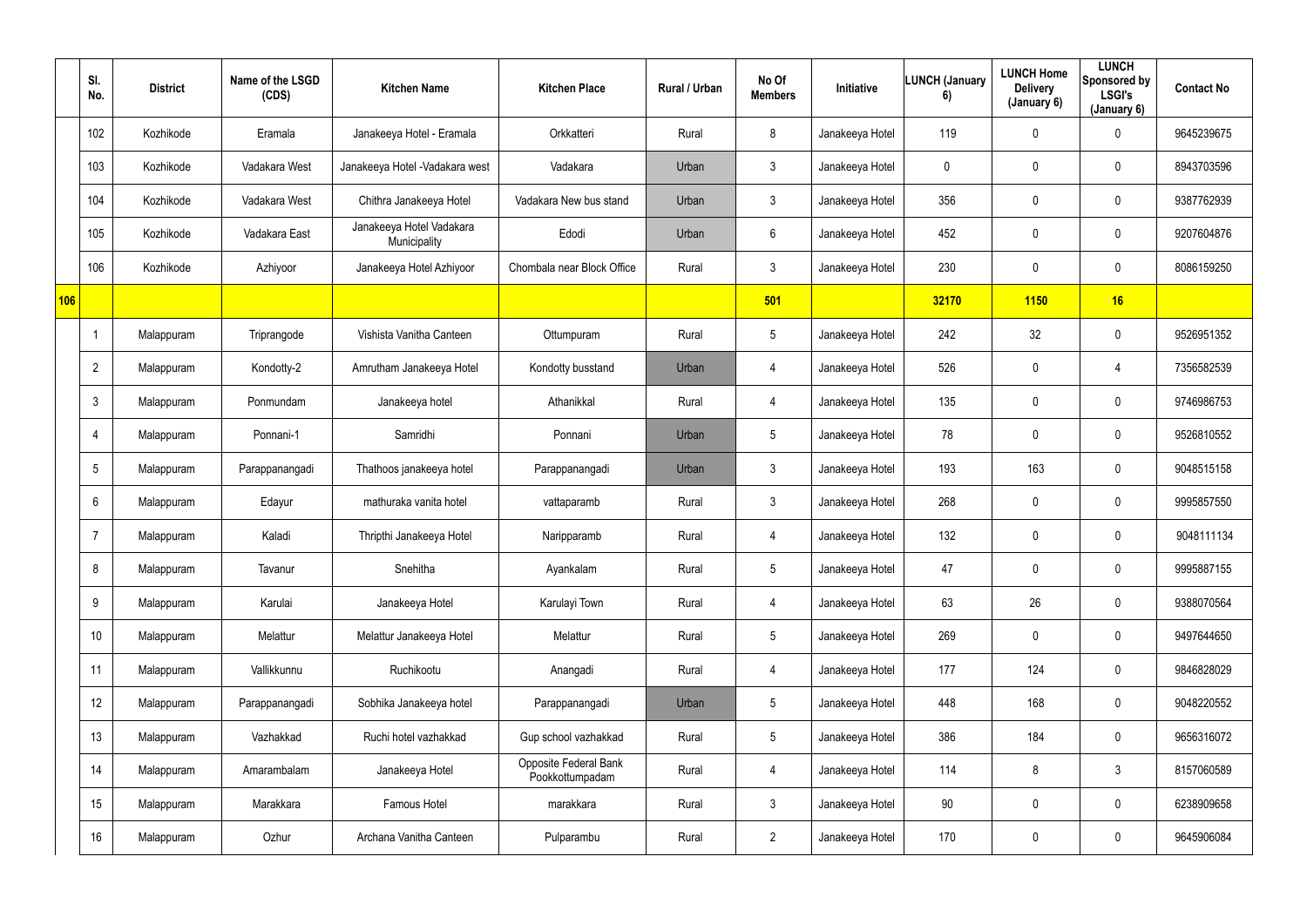| SI.<br>No.      | <b>District</b> | Name of the LSGD<br>(CDS) | <b>Kitchen Name</b>         | <b>Kitchen Place</b> | Rural / Urban | No Of<br><b>Members</b> | Initiative      | <b>LUNCH (January</b><br>6) | <b>LUNCH Home</b><br><b>Delivery</b><br>(January 6) | <b>LUNCH</b><br>Sponsored by<br><b>LSGI's</b><br>(January 6) | <b>Contact No</b> |
|-----------------|-----------------|---------------------------|-----------------------------|----------------------|---------------|-------------------------|-----------------|-----------------------------|-----------------------------------------------------|--------------------------------------------------------------|-------------------|
| 17              | Malappuram      | Keezhuparambu             | Sisiram hotel keezhuparambu | New bazar kuniyil    | Rural         | $5\overline{)}$         | Janakeeya Hotel | 155                         | 55                                                  | $\mathbf 0$                                                  | 8086830582        |
| 18              | Malappuram      | Irimbiliyam               | nandanam vanita hotel       | kotappuram           | Rural         | $5\overline{)}$         | janakeeya Hotel | 173                         | 0                                                   | $\mathbf 0$                                                  | 7306302029        |
| 19              | Malappuram      | Porur                     | Kudumbasree vanitha canteen | Cherukod             | Rural         | 4                       | Janakeeya Hotel | 190                         | 0                                                   | $\mathbf 0$                                                  | 9745425647        |
| 20              | Malappuram      | Tirunavaya                | Vibhava Cafesree            | Karathoor            | Rural         | 4                       | Janakeeya Hotel | 57                          | 13                                                  | $\overline{0}$                                               | 9645414837        |
| 21              | Malappuram      | Moothedam                 | Moothedam janakeeya hotel   | Karappuram           | Rural         | $\mathbf{3}$            | Janakeeya Hotel | 212                         | 0                                                   | $\mathbf 0$                                                  | 9447630154        |
| 22              | Malappuram      | Vazhayur                  | Three Star Janakeeya Hotel  | Karad                | Rural         | 4                       | Janakeeya Hotel | 326                         | 121                                                 | $\mathbf 0$                                                  | 9744305921        |
| 23              | Malappuram      | urngattiri                | Oottupura                   | Therattummal         | Rural         | $5\phantom{.0}$         | Janakeeya Hotel | 116                         | 90                                                  | $\mathbf 0$                                                  | 9562851125        |
| 24              | Malappuram      | Maranchery                | Janakeeya Hotel maranchey   | Panambad             | Rural         | $5\phantom{.0}$         | Janakeeya Hotel | 74                          | 93                                                  | $\mathbf 0$                                                  | 9048081621        |
| 25              | Malappuram      | Athavanad                 | Janakeeya Bhakshanasala     | Vettichira           | Rural         | 5 <sub>5</sub>          | Janakeeya Hotel | 179                         | 0                                                   | $\overline{0}$                                               | 9495291580        |
| 26              | Malappuram      | Pothukal                  | Vanitha Canteen             | Nettikulam           | Rural         | 6                       | Janakeeya Hotel | 160                         | 0                                                   | $\overline{0}$                                               | 9048501397        |
| 27              | Malappuram      | Mampad                    | <b>Bismi Cafe</b>           | Mampad               | Rural         | $\mathbf{3}$            | Janakeeya Hotel | 173                         | 0                                                   | $\mathbf 0$                                                  | 9961170251        |
| 28              | Malappuram      | Marakkara                 | Ruchikoottu                 | <b>AC Nirappu</b>    | Rural         | $5\overline{)}$         | Janakeeya Hotel | 40                          | 0                                                   | $\mathbf 0$                                                  | 9745625415        |
| 29              | Malappuram      | Alipparambu               | Oottupura                   | Alipparambu          | Rural         | $5\phantom{.0}$         | Janakeeya Hotel | 169                         | 0                                                   | $\overline{0}$                                               | 9847690941        |
| 30 <sup>°</sup> | Malappuram      | Valanchery                | Janakkeeya Hotel            | Valanchery           | Urban         | $5\phantom{.0}$         | Janakeeya Hotel | 206                         | 0                                                   | $\mathbf 0$                                                  | 8593812408        |
| 31              | Malappuram      | Chaliyar                  | Chaliyar Janakeeya Hotel    | Akambaadam           | Rural         | $\mathbf{3}$            | Janakeeya Hotel | 97                          | 32 <sub>2</sub>                                     | $\mathbf 0$                                                  | 9605274841        |
| 32              | Malappuram      | Kalikavu                  | Friends Janakeeya Hotel     | Kalikavu             | Rural         | 4                       | Janakeeya Hotel | 105                         | 6                                                   | $\mathbf 0$                                                  | 9745751684        |
| 33              | Malappuram      | Angadipuram               | Janakeeya Hotel             | Angadipuram          | Rural         | $\overline{4}$          | Janakeeya Hotel | 218                         | 0                                                   | $\mathbf 0$                                                  | 7902314724        |
| 34              | Malappuram      | Puzhakkattri              | Jasmin                      | Puzhakkattiri        | Rural         | $5\phantom{.0}$         | Janakeeya Hotel | 177                         | 126                                                 | $\mathbf 0$                                                  | 9495497872        |
| 35              | Malappuram      | Nannamukku                | Tanima                      | Nannamukku           | Rural         | $5\phantom{.0}$         | Janakeeya Hotel | 185                         | 159                                                 | $\mathbf 0$                                                  | 8943417885        |
| 36              | Malappuram      | Moorkkanad                | Oruma Janakeeya Hotel       | Moorkkanad           | Rural         | $5\overline{)}$         | Janakeeya Hotel | 87                          | 93                                                  | $\mathbf 0$                                                  | 9605728248        |
| 37              | Malappuram      | Edavanna                  | Souhrtham Janakeeya Hotel   | Edavanna             | Rural         | $5\phantom{.0}$         | Janakeeya Hotel | 321                         | 77                                                  | $\mathbf 0$                                                  | 9746986110        |
| 38              | Malappuram      | Tirur                     | Ruchi Janakeeya Hotel       | Tirur                | Urban         | 4                       | Janakeeya Hotel | 450                         | 34                                                  | $\mathbf 0$                                                  | 9895409528        |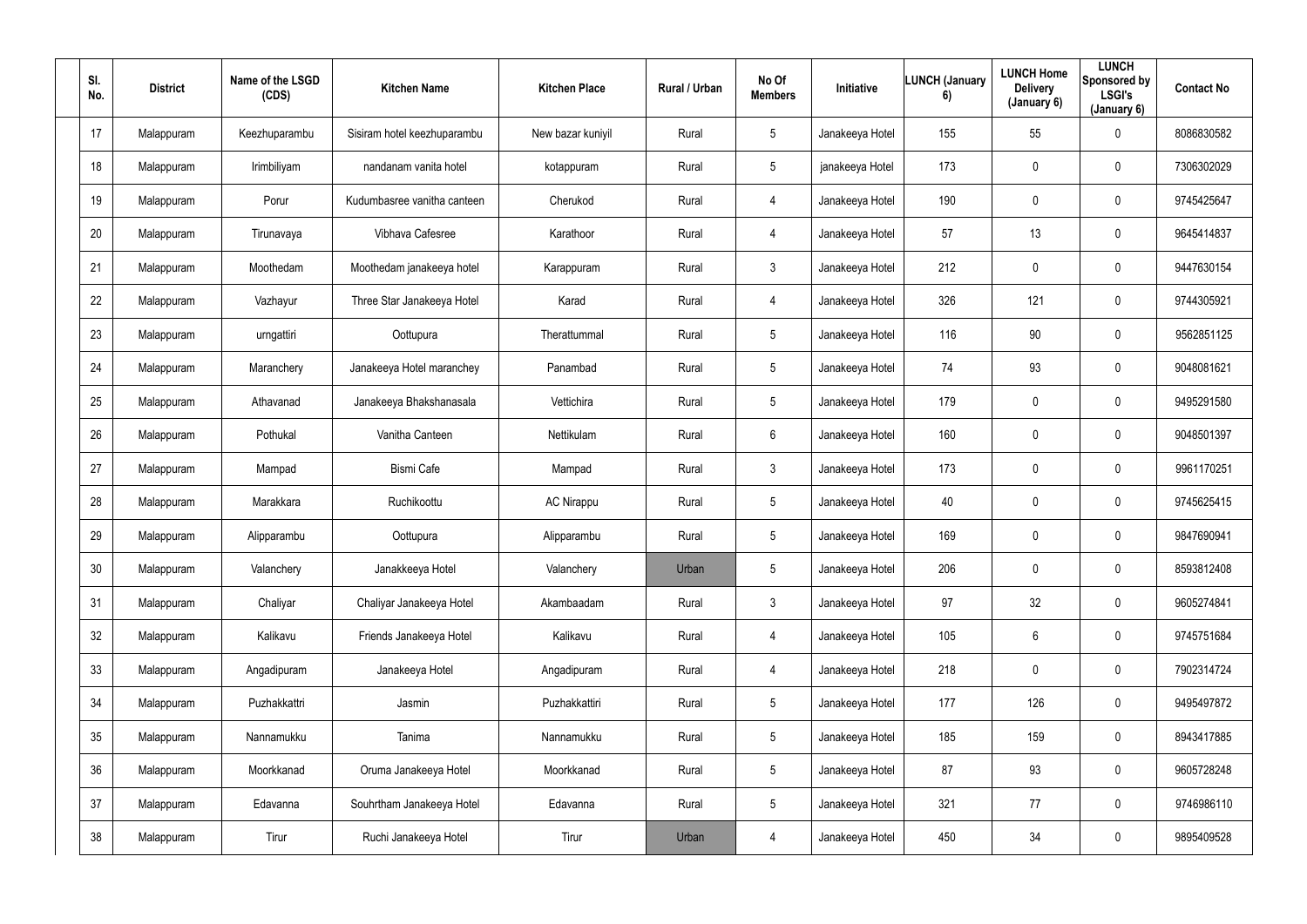| SI.<br>No. | <b>District</b> | Name of the LSGD<br>(CDS) | <b>Kitchen Name</b>                               | <b>Kitchen Place</b>   | Rural / Urban | No Of<br><b>Members</b> | Initiative      | <b>LUNCH (January</b><br>6) | <b>LUNCH Home</b><br><b>Delivery</b><br>(January 6) | <b>LUNCH</b><br>Sponsored by<br><b>LSGI's</b><br>(January 6) | <b>Contact No</b> |
|------------|-----------------|---------------------------|---------------------------------------------------|------------------------|---------------|-------------------------|-----------------|-----------------------------|-----------------------------------------------------|--------------------------------------------------------------|-------------------|
| 39         | Malappuram      | Tirur                     | Amrutham Janakeeya Hotel                          | Tirur                  | Urban         | $\overline{4}$          | Janakeeya Hotel | 286                         | 0                                                   | $\mathbf 0$                                                  | 9745074259        |
| 40         | Malappuram      | Edappal                   | Daya Cafesree                                     | Edappal                | Rural         | $5\phantom{.0}$         | Janakeeya Hotel | 163                         | 0                                                   | $\overline{0}$                                               | 9895439056        |
| 41         | Malappuram      | Koottilangadi             | Janakeeya Hotel                                   | Koottilangadi          | Rural         |                         | Janakeeya Hotel | 65                          | 25                                                  | $\overline{2}$                                               | 9539471939        |
| 42         | Malappuram      | Vattamkulam               | Vibhava Janakeeya Hotel                           | Edappal                | Rural         | 4                       | Janakeeya Hotel | 148                         | 0                                                   | $\overline{0}$                                               | 9744844512        |
| 43         | Malappuram      | Nilambur                  | Annapporna Janakeeya Hotel                        | Nilambur               | Urban         | 8                       | Janakeeya Hotel | 359                         | 148                                                 | $\mathbf 0$                                                  | 8547795364        |
| 44         | Malappuram      | Puzhakkattri              | PT Group                                          | Ramapuram              | Rural         | $\overline{4}$          | Janakeeya Hotel | 174                         | 63                                                  | $\mathbf 0$                                                  | 9745108676        |
| 45         | Malappuram      | Vazhikkadavu              | Vanitha Janakeeya Hotel                           | Manimooli              | Rural         | 4                       | Janakeeya Hotel | 169                         | 95                                                  | $\mathbf 0$                                                  | 8943046755        |
| 46         | Malappuram      | Chungathara               | Chungathara Annapoorna Vanitha<br>Janakeeya Hotel | Chalikkulam            | Rural         | $\mathbf{3}$            | Janakeeya Hotel | 65                          | 0                                                   | $\overline{0}$                                               | 9745674102        |
| 47         | Malappuram      | Vallikunnu                | Punathil Janakeeya Hotel                          | Vallikunnu             | Rural         | 4                       | Janakeeya Hotel | 109                         | 198                                                 | $\overline{0}$                                               | 9946051042        |
| 48         | Malappuram      | Tirurangadi               | Nirmalyam Janakeeya Hotel                         | Chanthappadi           | Urban         | $5\phantom{.0}$         | Janakeeya Hotel | 320                         | 204                                                 | $\overline{0}$                                               | 9895168511        |
| 49         | Malappuram      | Purathur                  | Purathur Janakeeya Hotel                          | Kavilakkad             | Rural         | $\mathbf{3}$            | Janakeeya Hotel | 118                         | 69                                                  | $\mathbf 0$                                                  | 9645170119        |
| 50         | Malappuram      | Kuruva                    | Swad                                              | Ambalaparamb           | Rural         | 4                       | Janakeeya Hotel | 69                          | 76                                                  | $\mathbf 0$                                                  | 9495993543        |
| 51         | Malappuram      | Perumanna Klari           | Perumanna Klari Janakeeya Hotel                   | Near Panjayathu office | Rural         | $\mathbf{3}$            | Janakeeya Hotel | 108                         | 0                                                   | $\overline{0}$                                               | 7306197556        |
| 52         | Malappuram      | Kuttippuram               | Janakeeya Hotel Kuttippurram                      | Kuttipuram             | Rural         | $5\phantom{.0}$         | Janakeeya Hotel | 311                         | 0                                                   | $\mathbf 0$                                                  | 8921459017        |
| 53         | Malappuram      | Niramaruthur              | Annapporna Janakeeya Hotel                        | Mangad                 | Rural         | $\mathbf{3}$            | Janakeeya Hotel | 105                         | $\pmb{0}$                                           | $\mathbf 0$                                                  | 9746334349        |
| 54         | Malappuram      | Veliyancode               | Cafe Kudumbashree                                 | Eramangalam            | Rural         | 3                       | Janakeeya Hotel | $\mathbf 0$                 | 0                                                   | $\mathbf 0$                                                  | 9567575145        |
| 55         | Malappuram      | Pulilkal                  | Ruchi Koottu Janakeeya Hotel                      | Pulikkal               | Rural         | $\overline{4}$          | Janakeeya Hotel | 194                         | 28                                                  | $\mathbf 0$                                                  | 9947039208        |
| 56         | Malappuram      | Karuvarakund              | Janakeeya Hotel                                   | Karuvarakund           | Rural         | $\overline{4}$          | Janakeeya Hotel | 210                         | 22                                                  | $\mathbf 0$                                                  | 9562233316        |
| 57         | Malappuram      | Thuvvur                   | Janakeeya Hotel                                   | Thuvvur                | Rural         | $5\phantom{.0}$         | Janakeeya Hotel | 124                         | 36                                                  | $\mathbf 0$                                                  | 8075365565        |
| 58         | Malappuram      | Kottakkal                 | Kottakkal Janakeeya Hotel                         | Kottakkal              | Urban         | $\mathbf{3}$            | Janakeeya Hotel | 369                         | 0                                                   | $\mathbf 0$                                                  | 9946216609        |
| 59         | Malappuram      | Kuzhimanna                | Mythri Janakkeeya Hotel                           | Cheruparamb            | Rural         | $\overline{4}$          | Janakeeya Hotel | 186                         | 112                                                 | $\mathbf 0$                                                  | 9961738543        |
| 60         | Malappuram      | Talakkad                  | Talakkad Janakeeya Hotel                          | <b>BP</b> Angadi       | Rural         | 4                       | Janakeeya Hotel | $\boldsymbol{0}$            | 0                                                   | $\overline{0}$                                               | 9447824517        |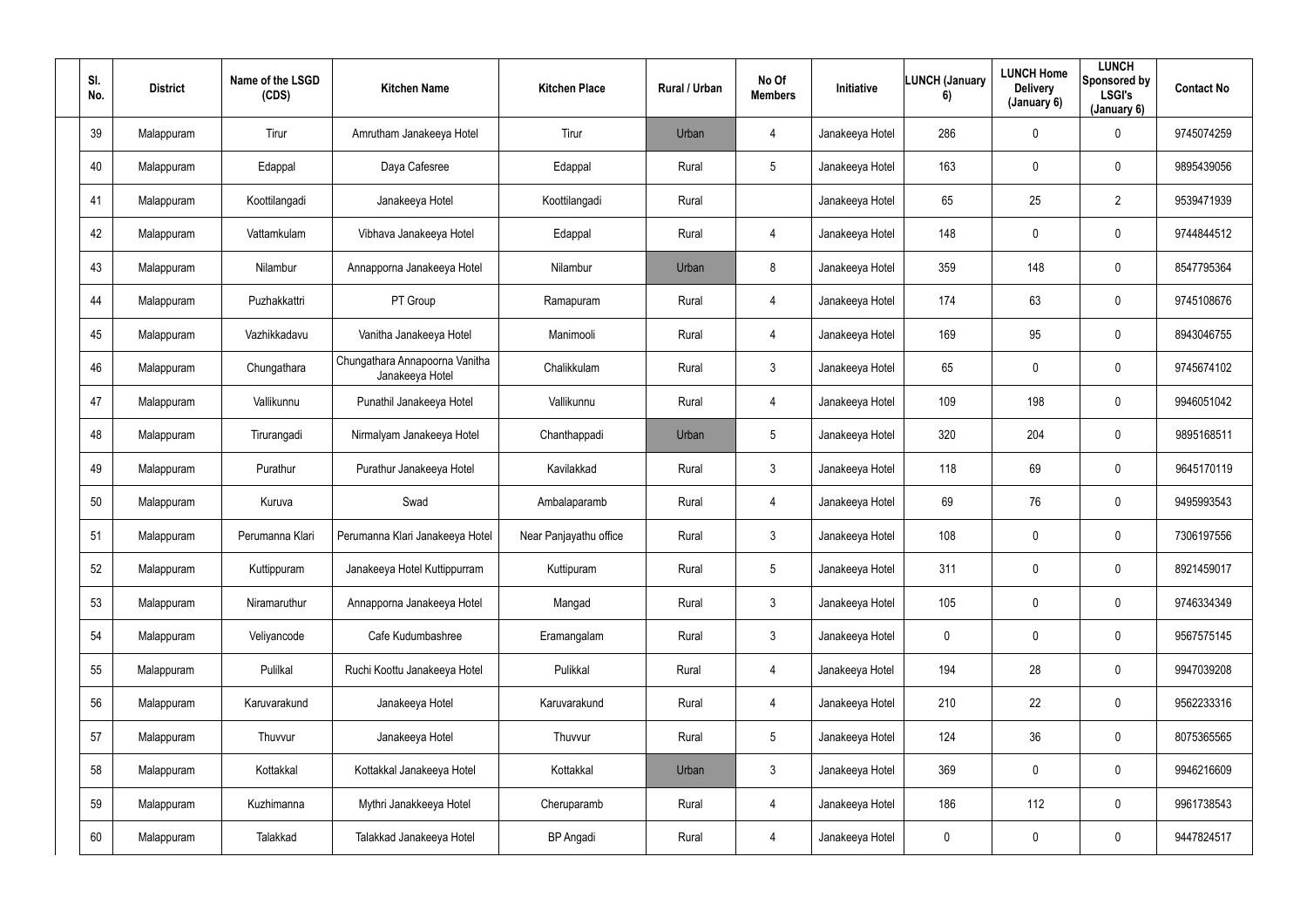|     | SI.<br>No. | <b>District</b> | Name of the LSGD<br>(CDS) | <b>Kitchen Name</b>          | <b>Kitchen Place</b> | Rural / Urban | No Of<br><b>Members</b> | Initiative      | <b>LUNCH (January</b><br>6) | <b>LUNCH Home</b><br><b>Delivery</b><br>(January 6) | <b>LUNCH</b><br>Sponsored by<br><b>LSGI's</b><br>(January 6) | <b>Contact No</b> |
|-----|------------|-----------------|---------------------------|------------------------------|----------------------|---------------|-------------------------|-----------------|-----------------------------|-----------------------------------------------------|--------------------------------------------------------------|-------------------|
|     | 61         | Malappuram      | Areecode                  | Haritha sree Janakeeya Hotel | Pookottuchola        | Rural         | 4                       | Janakeeya Hotel | 85                          | 25                                                  | $\mathbf 0$                                                  | 7025072558        |
| 126 | 62         | Malappuram      | Cherukkavu                | Kitchen Hut Janakeeya Hotel  | Chevayoor            | Rural         | 4                       | Janakeeya Hoel  | 186                         | 92                                                  | 4                                                            | 9895195887        |
|     | 63         | Malappuram      | Thiruvali                 | Janakeeya hotel              | Thiruvali            | Rural         | $5\phantom{.0}$         | Janakeeya Hotal | 244                         | 0                                                   | $\mathbf 0$                                                  | 9746385945        |
|     | 64         | Malappuram      | Alamcode                  | Janakeeya hotel              | Alamcode             | Rural         | $5\phantom{.0}$         | Janakeeya Hotal | 329                         | 322                                                 | $\overline{0}$                                               | 8129368109        |
|     | 65         | Malappuram      | Manjeri 1                 | Cafe Janakeeya hotel         | Manjeri              | Urban         | $6\phantom{.0}$         | Janakeeya Hotal | 250                         | 22                                                  | $\mathbf 0$                                                  | 7336671011        |
|     | 66         | Malappuram      | kalpakanchery             | Janakeeya HOTEL              | Kalpakanchery        | Rural         | 4                       | Janakeeya Hotel | 120                         | $\mathbf 0$                                         | $\overline{0}$                                               | 9048929947        |
|     | 67         | Malappuram      | Kodur                     | Janakeeya hotel              | vadakkemanna         | Rural         | $3\phantom{a}$          | Janakeeya hotel | 110                         | 68                                                  | $\mathbf 0$                                                  | 9605430938        |
|     | 68         | Malappuram      | Anakayam                  | janakeeya hotel              | Anakayam             | Rural         | $5\phantom{.0}$         | Janakeeya hotel | 276                         | 0                                                   | $\overline{0}$                                               | 7025840671        |
|     | 69         | Malappuram      | Malappuram                | Janakeeya Hotel              | Malappuram           | Urban         | $\mathbf{3}$            | Janakeeya Hotal | 198                         | 41                                                  | $\mathbf 0$                                                  | 8281125864        |
|     | 70         | Malappuram      | Tanur                     | Azhimukham Janakeeya hotel   | tanur                | Urban         | $\mathbf{3}$            | Janakeeya Hotel | 218                         | 0                                                   | $\mathbf 0$                                                  | 7594914843        |
|     | 71         | Malappuram      | Elamkulam                 | Janapriya                    | Kunnakav             | Rural         | 4                       | Janakeeya Hotel | 168                         | $\mathbf 0$                                         | $\overline{0}$                                               | 9496725446        |
|     | 72         | Malappuram      | Wandoor                   | Janakeeya Hotel              | wandoor              | Rural         | 4                       | Janakeeya Hotel | 143                         | 0                                                   | $\overline{0}$                                               | 8086064498        |
|     | 73         | Malappuram      | Perinthalmanna            | samrthi janakeeya hotei      | Perinthalmanna       | Urban         | $5\phantom{.0}$         | Janakeeya hotel | 172                         | 0                                                   | $\mathbf 0$                                                  | 7994259773        |
|     | 74         | Malappuram      | Munniyur                  | Oottupura                    | Munniyur             | Rural         | $5\phantom{.0}$         | Janakeeya Hotel | 210                         | 160                                                 |                                                              |                   |
|     | 75         | Malappuram      | AR Nagar                  | Aiswarya                     | AR Nagar             | Rural         | $\mathbf{3}$            | Janakeeya Hotel | 210                         | $\mathbf 0$                                         | $\overline{0}$                                               |                   |
|     | 76         | Malappuram      | Thenjippalam              | Nanma                        | Thenjippalam         | Rural         |                         | Janakeeya Hotel | $\mathbf 0$                 | $\mathbf 0$                                         | $\overline{0}$                                               |                   |
|     | 77         | Malappuram      | Peruvallur                | Anugraha                     | Super bazar          | Rural         | 5 <sub>5</sub>          | Jankeeya Hotel  | 182                         | 130                                                 | $\overline{2}$                                               | 9747037665        |
|     | 78         | Malappuram      | Muthuvallur               | Nanma janakeeya hotel        | Muthuparambu         | Rural         | 3 <sup>1</sup>          | Janakeeya hotel | 437                         | $\mathbf 0$                                         | $\overline{0}$                                               | 9744406501        |
|     | 79         | Malappuram      | mankada                   | janakeeya hatel              | Aryiranazhipadi      | Rural         | $\mathbf{3}$            | janakeeya hotel | 218                         | 124                                                 | $\overline{0}$                                               | 9539855520        |
|     | 80         | Malappuram      | Vengara                   | Ponnoos hotel                | Vengara              | Rural         | 4                       | Janakeeya hotel | 264                         | 0                                                   | $\overline{0}$                                               | 9947424618        |
|     | 81         | Malappuram      | Pulpatta                  | Santhwanam Janakeeya hotel   | Padikkal parambil    | Rural         | 5 <sub>5</sub>          | Janakeeya hotel | 381                         | 356                                                 | $\overline{0}$                                               | 9526367569        |
|     | 82         | Malappuram      | Keezhattur                | Keezhattur Janakeeya hotel   | Keezhattur           | Rural         | 4                       | Janakeeya hotel | 86                          | $\pmb{0}$                                           | $\pmb{0}$                                                    | 9539209640        |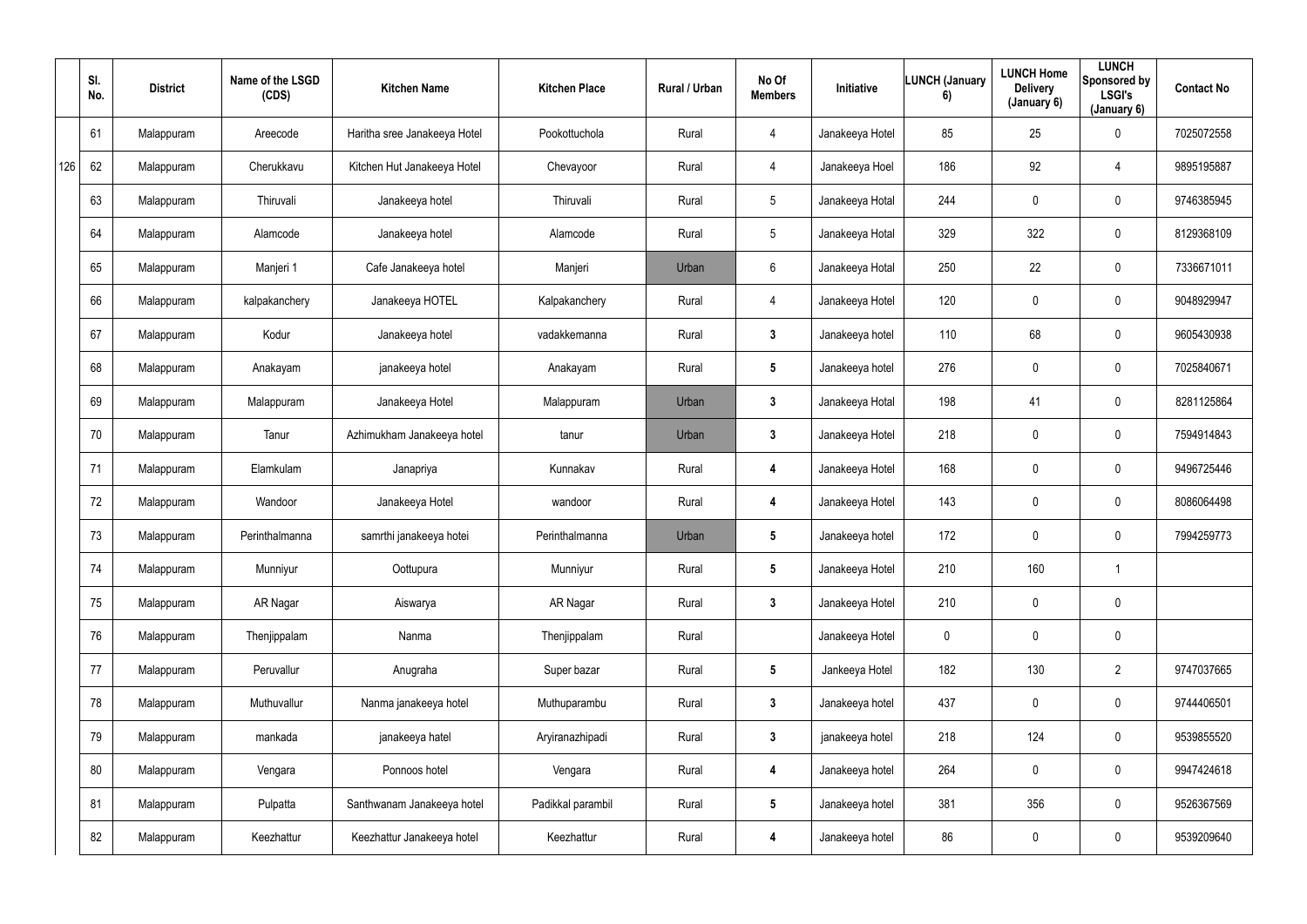| SI.<br>No. | <b>District</b> | Name of the LSGD<br>(CDS) | <b>Kitchen Name</b>      | <b>Kitchen Place</b> | Rural / Urban | No Of<br><b>Members</b> | Initiative      | <b>LUNCH (January</b><br>6) | <b>LUNCH Home</b><br><b>Delivery</b><br>(January 6) | <b>LUNCH</b><br>Sponsored by<br><b>LSGI's</b><br>(January 6) | <b>Contact No</b> |
|------------|-----------------|---------------------------|--------------------------|----------------------|---------------|-------------------------|-----------------|-----------------------------|-----------------------------------------------------|--------------------------------------------------------------|-------------------|
| 83         | Malappuram      | Cherumundam               | Nanma janakeeya hotel    | Manchingapara        | Rural         | 4                       | Janakeeya hotel | 98                          | 0                                                   | $\mathbf 0$                                                  | 9496048689        |
| 84         | Malappuram      | Chelambre                 | Soorya Janakeeya hotel   | Pulluparamb          | Rural         | $\mathbf{3}$            | Janakeeya hotel | 112                         | 89                                                  | $\overline{0}$                                               | 7994179285        |
| 85         | Malappuram      | Ponmala                   | Janakeeya hotel          | Chappangadi          | Rural         | 4                       | Janakeeya hotel | 238                         | 0                                                   | $\mathbf 0$                                                  | 9605811748        |
| 86         | Malappuram      | Thennala                  | <b>Bismi Hotel</b>       | Pookkiparamb         | Rural         | 4                       | Jankeeya Hotel  | 252                         | 0                                                   | $\mathbf 0$                                                  | 9995757092        |
| 87         | Malappuram      | Tanalur                   | Janakeeya Hotel          | Tanalur              | Rural         |                         | Jankeeya Hotel  | 260                         | 0                                                   | $\mathbf 0$                                                  |                   |
| 88         | Malappuram      | Parappur                  | Janakeeya Hotel          | chullipparambu       | Rural         | $5\phantom{.0}$         | Janakeeya Hotel | 324                         | 0                                                   | $\mathbf 0$                                                  | 9961091317        |
| 89         | Malappuram      | Edarikkode                | Janakeeya Hotel          | Edarikkod            | Rural         | $\mathbf{3}$            | Janakeeya Hotel | $\mathbf 0$                 | 0                                                   | $\mathbf 0$                                                  | 8089003770        |
| 90         | Malappuram      | Oorakam                   | Ammoos                   | Panchayath padi      | Rural         | $3\phantom{a}$          | Janakeeya Hotel | 296                         | 0                                                   | $\mathbf 0$                                                  | 9526449294        |
| 91         | Malappuram      | Nannambra                 | Veeturuchi               | Kundoor Athani       | Rural         | 4                       | Janakeeya Hotel | 41                          | 309                                                 | $\overline{0}$                                               | 9400618659        |
| 92         | Malappuram      | Pandikkad                 | Janakeeya Hotel          | Pandikkad            | Rural         | 4                       | Janakeeya Hotel | 205                         | 0                                                   | $\mathbf 0$                                                  | 9995504081        |
| 93         | Malappuram      | Chokkad                   | Natturuchi               | Chokkad              | Rural         |                         | Janakeeya Hotel | 40                          | 84                                                  | $\mathbf 0$                                                  |                   |
| 94         | Malappuram      | Cheekode                  | Cheekode Janakeeya Hotel | Cheekode             | Rural         |                         | Janakeeya Hotel | 80                          | $50\,$                                              | $\mathbf 0$                                                  |                   |
| 95         | Malappuram      | Makkarapparamb            | Subiksha                 | Makkarapparamb       | Rural         | $\mathbf{3}$            | Janakeeya Hotel | 80                          | 23                                                  | $\overline{0}$                                               | 8089003770        |
| 96         | Malappuram      | Ponnani-1                 | Devi Janakeeya Hotel     | Ponnani              | Urban         | $5\phantom{.0}$         | Janakeeya Hotel | $\pmb{0}$                   | $\mathbf 0$                                         | $\mathbf 0$                                                  | 9961919097        |
| 97         | malappuram      | mangalam                  | Soubagya                 | mangalam             | Rural         | $5\phantom{.0}$         | janakeeya hotel | 111                         | 37                                                  | $\overline{0}$                                               |                   |
| 98         | Malappuram      | Trikkalangode             | janakeeya hotel          | karakkunnu           | Rural         | $6\phantom{.}6$         | Janakeeya Hotel | 236                         | 0                                                   | $\mathbf 0$                                                  |                   |
| 99         | Malppuram       | Morayoor                  | Janakeeya hotel          | Valanchery           | Rural         | 3 <sup>1</sup>          | Janakeeya hotel | 102                         | $\mathbf 0$                                         | $\mathbf 0$                                                  |                   |
| 100        | Malappuram      | Perumbadapp               | Janakeeya hotel          | Perumbadapp          | Rural         | 4                       | Janakeeya hotel | $\boldsymbol{0}$            | 0                                                   | $\mathbf 0$                                                  |                   |
| 101        | Malappuram      | Tirur                     | Samruthi Janakeeya Hotel | Vettom               | <b>RURAL</b>  |                         | Janakeeya hotel | 163                         | 195                                                 | $\mathbf 0$                                                  |                   |
| 102        | Malappuram      | Kondotty                  | Janakeeya hotel          | vazhakad             | <b>RURAL</b>  |                         | janakeeya hotel | 292                         | 203                                                 | $\mathbf 0$                                                  |                   |
| 103        | Malappuram      | Perinthalmanna            | Janakeeya hotel          | pulamanthole         | <b>RURAL</b>  | 4                       | Janakeeya hotel | 182                         | 0                                                   | $\mathbf 0$                                                  |                   |
| 104        | Malappuram      | Tanur                     | Jankeeya hotel           | Valavannur           | <b>RURAL</b>  |                         | Janakeeya hotel | 185                         | $\pmb{0}$                                           | $\mathbf 0$                                                  |                   |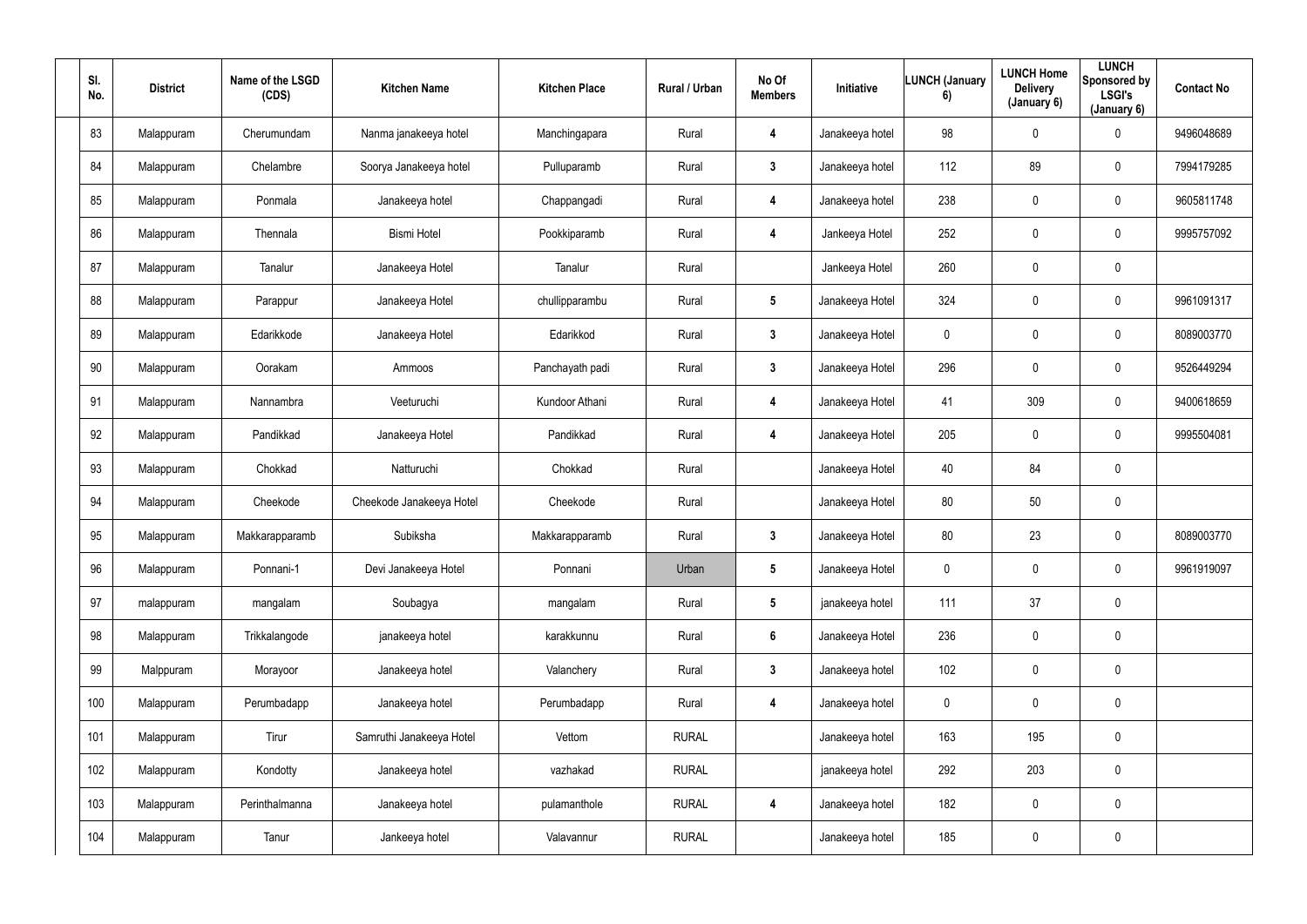| SI.<br>No. | <b>District</b> | Name of the LSGD<br>(CDS) | <b>Kitchen Name</b>       | <b>Kitchen Place</b> | Rural / Urban | No Of<br><b>Members</b> | Initiative      | <b>LUNCH (January</b><br>6) | <b>LUNCH Home</b><br><b>Delivery</b><br>(January 6) | <b>LUNCH</b><br>Sponsored by<br><b>LSGI's</b><br>(January 6) | <b>Contact No</b> |
|------------|-----------------|---------------------------|---------------------------|----------------------|---------------|-------------------------|-----------------|-----------------------------|-----------------------------------------------------|--------------------------------------------------------------|-------------------|
| 105        | Malappuram      | kottakkal                 | Janakeeya hotel           | kotakkal             | <b>URBAN</b>  |                         | Janakeeya hotel | 340                         | $\mathbf 0$                                         | $\pmb{0}$                                                    |                   |
| 106        | Malappuram      | Vettom                    | Thripthi Janakeeya Hotel  | vettom               | <b>RURAL</b>  |                         | Janakeeya hotel | 162                         | 22                                                  | $\overline{0}$                                               |                   |
| 107        | Malappuram      | Nilambur                  | Janakeeya hotel           | nilambur             | <b>URBAN</b>  |                         | Janakeeya hotel | 248                         | 32                                                  | $\overline{0}$                                               |                   |
| 108        | Malappuram      | Nilambur                  | Janakeeya hotel           | nilambur             | <b>URBAN</b>  |                         | Janakeeya hotel | 258                         | 53                                                  | $\mathbf 0$                                                  |                   |
| 109        | Malappuram      | Vallikkunn                | Rasakkut                  |                      | Rural         |                         | janakeeyahotel  | 161                         | 116                                                 | $\overline{0}$                                               |                   |
| 110        | Malappuram      | kuruva                    | Ruchi                     |                      | Rural         | $5\phantom{.0}$         | Janakeeyahotel  | 140                         | 30                                                  | $\overline{0}$                                               | 9745414800        |
| 111        | Malappuram      | Kannamangalam             |                           |                      | Rural         |                         | Janakeeya Hotel | 454                         | $\overline{0}$                                      | $\overline{0}$                                               |                   |
| 112        | Malappuram      | Othungal                  | janakeeya hotel           | Othukkungal          | Rural         | $5\phantom{.0}$         | Janakeeya Hotel | 290                         | $\mathbf 0$                                         | $\overline{0}$                                               | 9656716066        |
| 113        | Malappuram      | Pookkottur                | janakeeya hotel           | valluvambram         | Rural         | 4                       | Janakeeya Hotel | 266                         | $\mathbf 0$                                         | $\mathbf 0$                                                  | 9447334084        |
| 114        | Malappuram      | Edakkara                  | Edakkara janakeeya hotel  |                      | Rural         |                         | janakeeya hotel | 217                         | $\mathbf 0$                                         | $\pmb{0}$                                                    |                   |
| 115        | Malappuram      | porur                     | Thanima Janakeeya Hotel   |                      | Rural         |                         | janakeeya hotel | 125                         | $\pmb{0}$                                           | $\mathbf 0$                                                  | 9539928567        |
| 116        | Malappuram      | pulikkal                  | Janakeeya Hotel           | pulikkal             | Rural         |                         | Janakeeya Hotel | 122                         | $90\,$                                              | $\overline{0}$                                               |                   |
| 117        | malappuram      | thanur                    | amma janakeeyahottel      |                      | Rural         | $5\phantom{.0}$         | janakeeyahottel | 322                         | $\mathbf 0$                                         | $\boldsymbol{0}$                                             |                   |
| 118        | malappuram      | pallikkal                 | padheyam janakeeyahottel  |                      | Rural         | $5\phantom{.0}$         | janakeeyahotel  | 47                          | 67                                                  | $\mathbf 0$                                                  |                   |
| 119        | Malappuram      | chelembra                 | janakeeyahotel2           |                      | Rural         |                         | janakeeyahotel  | 189                         | 79                                                  | $\mathbf 0$                                                  |                   |
| 120        | Malappuram      | Purathur                  | Safa Janakeeya Hotel      | Paravanna            | Rural         | $5\phantom{.0}$         | Janakeeya Hotel | 105                         | 80                                                  | $\mathbf 0$                                                  |                   |
| 121        | malappuram      | vazhayur                  | puthuma janakeeyahotel    |                      | Rural         |                         | janakeeyahotel  | 142                         | $30\,$                                              | $\mathbf 0$                                                  |                   |
| 122        | malappuram      | mangalam                  | janakeeyahotel2           |                      | Rural         |                         | janakeeyahotel  | 246                         | 99                                                  | $\bm{0}$                                                     |                   |
| 123        | malappuram      | kuttippuram               | nilayoram janakeeya hotel |                      |               | $\overline{\mathbf{4}}$ | janakeeyahotel  | 129                         | $\pmb{0}$                                           | $\mathbf 0$                                                  |                   |
| 124        | malapluram      | thazhekode                |                           |                      | Rural         |                         |                 | 499                         | $\pmb{0}$                                           | $\mathbf 0$                                                  |                   |
| 125        | malappuram      | munniyur                  | my kitchen                | Alinchuvad           | Rural         | $5\phantom{.0}$         | janakeeya hotel | 175                         | 187                                                 | $\overline{2}$                                               | 8589809765        |
| 126        | Malappuram      | Mangalam                  | Ruchikkoottu              | Mangalam             | Rural         | 4                       | Janakeeya hotel | 143                         | 47                                                  | $\bm{0}$                                                     |                   |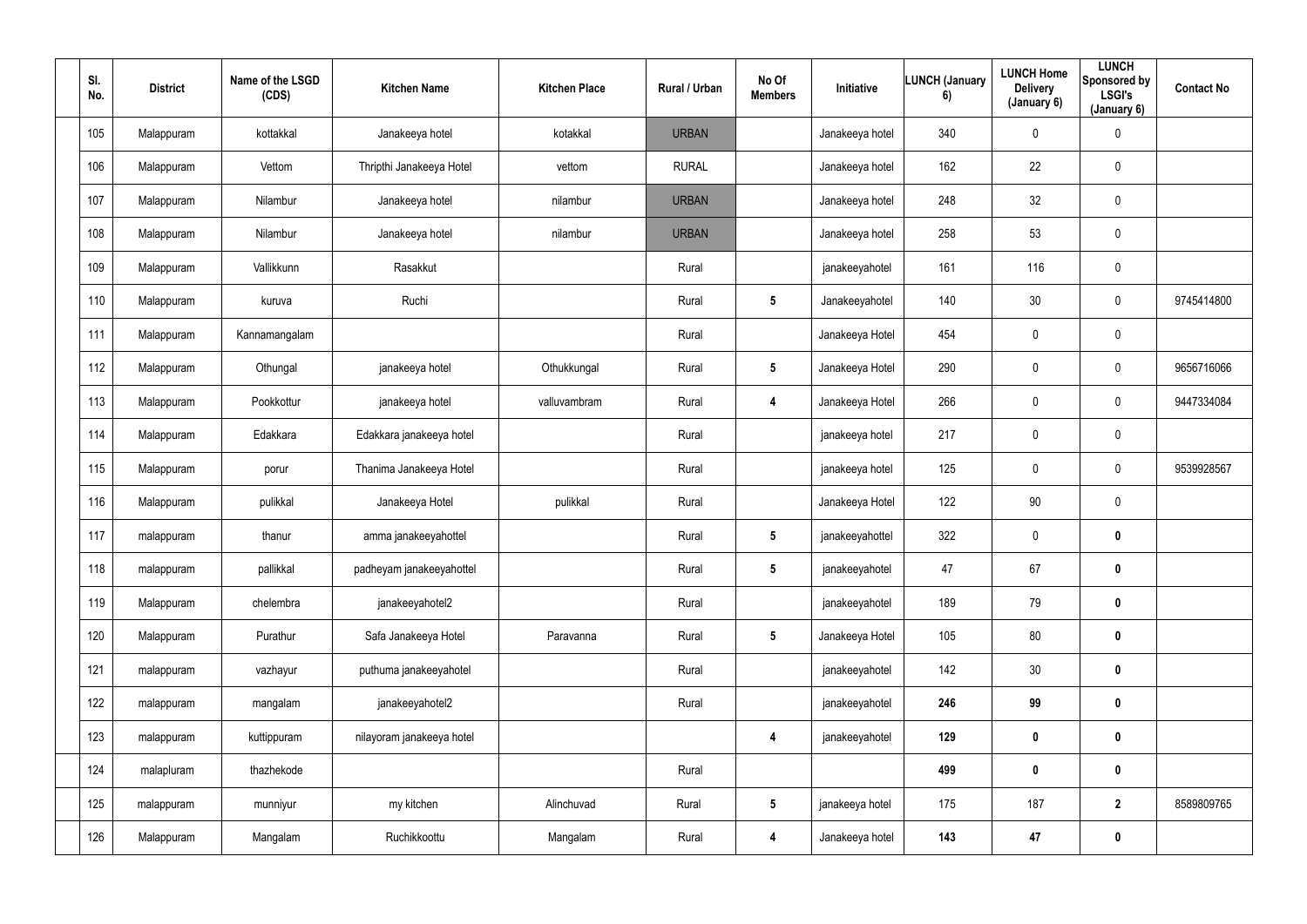|     | SI.<br>No.      | <b>District</b> | Name of the LSGD<br>(CDS) | <b>Kitchen Name</b>             | <b>Kitchen Place</b>                      | Rural / Urban | No Of<br><b>Members</b> | <b>Initiative</b> | <b>LUNCH (January</b><br>6) | <b>LUNCH Home</b><br><b>Delivery</b><br>(January 6) | <b>LUNCH</b><br>Sponsored by<br><b>LSGI's</b><br>(January 6) | <b>Contact No</b> |
|-----|-----------------|-----------------|---------------------------|---------------------------------|-------------------------------------------|---------------|-------------------------|-------------------|-----------------------------|-----------------------------------------------------|--------------------------------------------------------------|-------------------|
| 126 |                 |                 |                           |                                 |                                           |               |                         |                   | 23424                       | 5942                                                | 18                                                           |                   |
|     |                 | Palakkad        | Elapully                  | Nakshathra Vanitha canteen      | Canteen                                   | Rural         | 4                       | Janakeeya Hotel   | 230                         | $\mathbf 0$                                         | $\pmb{0}$                                                    | 8547384972        |
|     | $\overline{2}$  | Palakkad        | Nalleppilly               | Vanitha Canteen                 | Canteen                                   | Rural         | 4                       | Janakeeya Hotel   | 162                         | 0                                                   | $\mathbf 0$                                                  | 9656232569        |
|     | $\mathbf{3}$    | Palakkad        | Chittur                   | Thanal vanitha Canteen          | Thathamangalam, Mettuvalavu               | Urban         | 3                       | Janakeeya Hotel   | 351                         | 0                                                   | $\pmb{0}$                                                    | 9447105400        |
|     | $\overline{4}$  | Palakkad        | chittur                   | urapp janakeeya hotel           | Anicode junction                          | urban         | $5\overline{)}$         | Janakeeya hotel   | 181                         | $\mathbf 0$                                         | $\mathbf 0$                                                  | 9349930549        |
|     | $5\phantom{.0}$ | Palakkad        | polpully                  | subiksha janakeeya hotel        | kallootiyal                               | Rural         | $5\overline{)}$         | Janakeeya hotel   | 165                         | $\mathbf 0$                                         | $\pmb{0}$                                                    | 9495197498        |
|     | 6               | Palakkad        | Eruthenpathy              | Nila janakeeya hotel            | Mooniilmada muniyappan<br>kshethram near  | Rural         | $5\phantom{.0}$         | Janakeeya hotel   | 132                         | $\mathbf 0$                                         | $\mathbf 0$                                                  | 9037290925        |
|     | $\overline{7}$  | Palakkad        | Perumatty                 | Nanam Janakeeya hotel           | kannimari                                 | Rural         | $3\phantom{a}$          | Janakeeya hotel   | 135                         | $\mathbf 0$                                         | $\mathbf 0$                                                  | 9605529657        |
|     | 8               | Palakkad        | Vadakarapathy             | soubhagya janakeeya hotel       | vadakarapathy panchayath                  | Rural         | $5\phantom{.0}$         | Janakeeya hotel   | 167                         | 0                                                   | $\pmb{0}$                                                    | 9633578756        |
|     | 9               | Palakkad        | Kozhinjampara             | Sreesakthi Janakeeya hotel      | Kozhinjampara<br>gramapanchayth, near bus | Rural         | $5\phantom{.0}$         | Janakeeya hotel   | 195                         | 0                                                   | $\pmb{0}$                                                    | 9847121105        |
|     | 10              | Palakkad        | Vadakkenchery             | Oottupura Vanitha Canteen       | Panchayath building,<br>Vadakkenchery     | Rural         | 4                       | Janakeeya Hotel   | 260                         | $\mathbf 0$                                         | $\mathbf 0$                                                  | 9656360141        |
|     | 11              | Palakkad        | PKD North                 | Cafesree                        | opp. ksrtc bus stand,<br>Manjakulam road  | Urban         | $5\phantom{.0}$         | Janakeeya Hotel   | $\mathbf 0$                 | $\mathbf 0$                                         | $\pmb{0}$                                                    | 9037332005        |
|     | 12              | Palakkad        | Ongallur                  | Amma canteen                    | Ongallur vipanana kendram                 | Rural         | 4                       | Janakeeya Hotel   | 97                          | $\mathbf 0$                                         | $\pmb{0}$                                                    | 7560924507        |
|     | 13              | Palakkad        | Muthuthala                | Sreelakshmi vanitha canteen     | Muthuthala panchayath                     | Rural         | 4                       | Janakeeya Hotel   | 119                         | 0                                                   | $\overline{0}$                                               | 7558865485        |
|     | 14              | Palakkad        | Koppam                    | Natturuchi kudumbashree cafe    | Near koppam village                       | Rural         | $5\phantom{.0}$         | Janakeeya Hotel   | 161                         | 0                                                   | $\overline{0}$                                               | 8075779172        |
|     | 15              | Palakkad        | Paruthur                  | Mamatty vanitha canteen         | Near panchayath                           | Rural         | $5\phantom{.0}$         | Janakeeya Hotel   | 50                          | 0                                                   | $\overline{0}$                                               | 9544847874        |
|     | 16              | Palakkad        | Vilayur                   | Souhritha caffesree (Ruchipura) | Near Vilayur Panchayath                   | Rural         | $6\phantom{.}$          | Janakeeya Hotel   | 175                         | 0                                                   | $\overline{0}$                                               | 9747342046        |
|     | 17              | palakkad        | Kulukkallur               | Snehitha Janakeeya hotel        | Kulukkallur panchayath                    | Rural         | $5\phantom{.0}$         | Janakeeya hotel   | 85                          | 0                                                   | $\overline{0}$                                               | 9746701454        |
|     | 18              | Palakkad        | Pattambi                  | Janakeeya hotel                 | near Govt samskritha college,<br>Pattambi | Urban         | $\boldsymbol{4}$        | Janakeeya hotel   | $\mathbf 0$                 | 0                                                   | $\overline{0}$                                               | 9562043428        |
|     | 19              | Palakkad        | Erimayur                  | Thanima Vanitha Canteen         | Panchayath building, Erimayur             | Rural         | $5\phantom{.0}$         | Janakeeya Hotel   | 45                          | 0                                                   | $\overline{2}$                                               | 9746440633        |
|     | 20              | Palakkad        | Kizhekkencheri            | Vanitha Canteen                 | Panchayath Building,<br>Kizhakkenchery    | Rural         | 4                       | Janakeeya Hotel   | 112                         | 0                                                   | $\mathbf{1}$                                                 | 9747923418        |
|     | 21              | Palakkad        | Peringottukkurrissi       | Aiswarya Vanitha canteen        | Panchayth building                        | Rural         | 3                       | Janakeeya Hotel   | 66                          | 0                                                   | $\pmb{0}$                                                    | 9048665884        |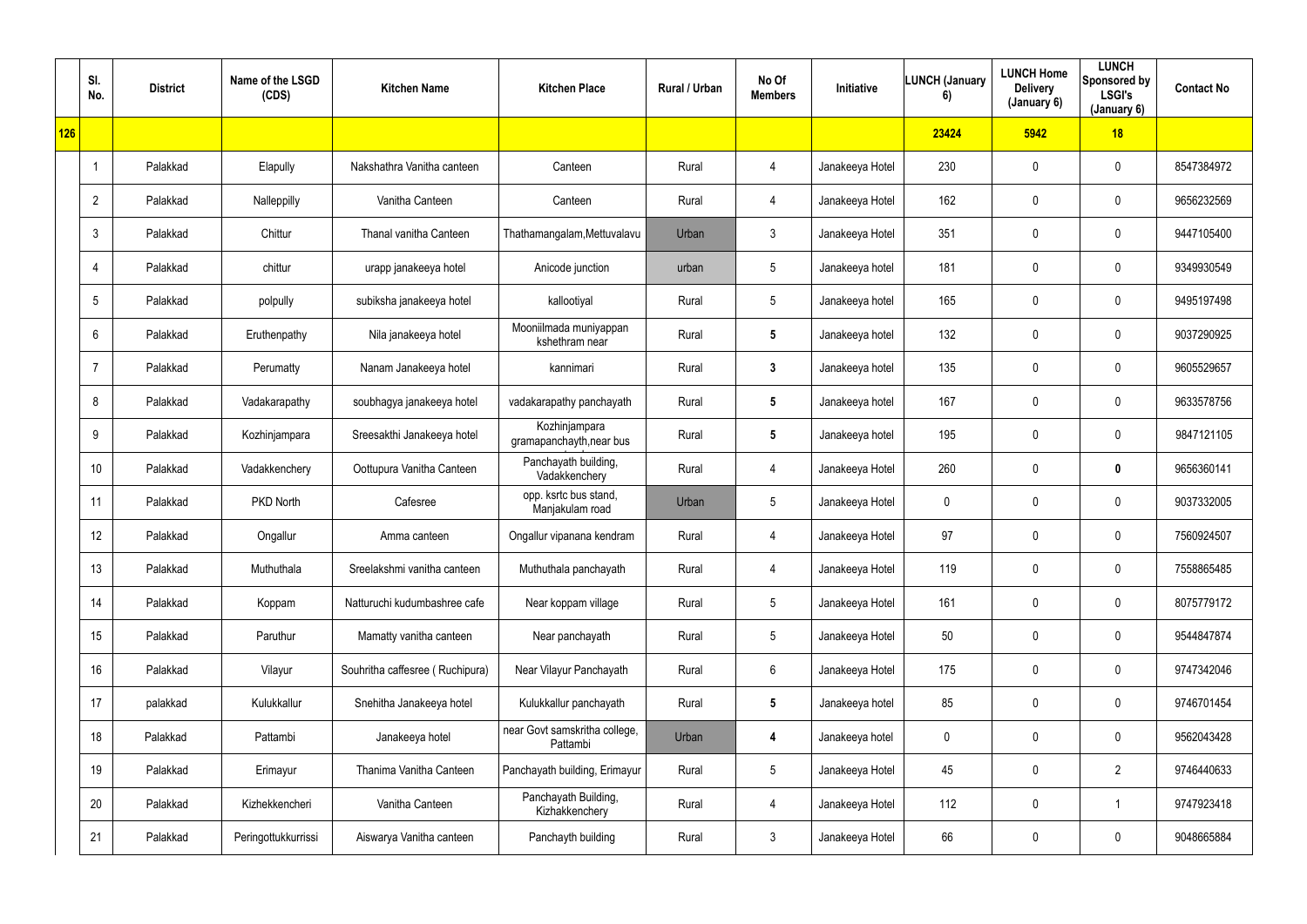| SI.<br>No. | <b>District</b> | Name of the LSGD<br>(CDS) | <b>Kitchen Name</b>                      | <b>Kitchen Place</b>                   | Rural / Urban | No Of<br><b>Members</b> | Initiative       | <b>LUNCH (January</b><br>6) | <b>LUNCH Home</b><br><b>Delivery</b><br>(January 6) | <b>LUNCH</b><br>Sponsored by<br>LSGI's<br>(January 6) | <b>Contact No</b> |
|------------|-----------------|---------------------------|------------------------------------------|----------------------------------------|---------------|-------------------------|------------------|-----------------------------|-----------------------------------------------------|-------------------------------------------------------|-------------------|
| 22         | Palakkad        | Mundoor                   | Bharath vanitha canteen                  | Panchayath building                    | Rural         | 3 <sup>1</sup>          | Janakeeya Hotel  | 182                         | $\mathbf 0$                                         | $\overline{0}$                                        | 8592830607        |
| 23         | Palakkad        | Kodumbu                   | kripa                                    | kodumb panchayath                      | Rural         | 4                       | Janakeeya HoteL  | 45                          | 0                                                   | $\mathbf 0$                                           | 9048682860        |
| 24         | Palakkad        | Thirumittakode            | Thirumuttam Janakeeya Hotel              | Karukaputhur                           | Rural         | $6\overline{6}$         | Janakeeya Hotel  | 124                         | 0                                                   | $\mathbf 0$                                           | 9072841599        |
| 25         | Palakkad        | Akathethara               | Nanma canteen                            | kalyanamandapam                        | Rural         | $\mathfrak{Z}$          | Janakeeya Hotel  | 120                         | 0                                                   | $\mathbf 0$                                           | 7025563510        |
| 26         | Palakkad        | Marutharoad               | flavours cantteen                        | panchayath                             | Rural         | 5 <sup>5</sup>          | Janakeeya Hotela | 124                         | 0                                                   | $\mathbf 0$                                           | 9746227966        |
| 27         | Palakkad        | Trithala                  | Kairali Vanitha Hotel                    | Thirthala                              | Rural         | 5 <sup>5</sup>          | Janakeeya Hotel  | 127                         | $\mathbf 0$                                         | $\mathbf 0$                                           | 9048710155        |
| 28         | Palakkad        | Kongad                    | Annapoorna vanitha canteen               | Near Kongad village office             | Rural         | $5\phantom{.0}$         | Janakeeya Hotel  | 102                         | 0                                                   | $\mathbf 0$                                           | 9645425774        |
| 29         | Palakkad        | Sreekrishnapuram          | Subiksha canteen                         | Near panchayath office                 | Rural         | 3 <sup>1</sup>          | Janakeeya Hotel  | 124                         | 0                                                   | $\mathbf 0$                                           | 8086697226        |
| 30         | Palakkad        | Pallassana                | dhanalakshmi vanitha canteen             | pallassana panchayath<br>building      | Rural         | 5 <sup>5</sup>          | Janakeeya Hotel  | 196                         | 0                                                   | $\mathbf 0$                                           | 8943225892        |
| 31         | Palakkad        | Nenmmara                  | Nemmara Janakeeya hotel                  | Nemmara junction                       | Rural         | 4                       | Janakeeya hotel  | 280                         | 0                                                   | $\mathbf 0$                                           | 8157850935        |
| 32         | Palakkad        | Ayilur                    | Janakeeya hotel                          | Thalavettanpara, Ayilur                | Rural         | 3 <sup>1</sup>          | Janakeeya hotel  | 196                         | 0                                                   | $\mathbf 0$                                           | 9539517856        |
| 33         | Palakkad        | Melarkode                 | Janakeeya Hotel                          | near Melarkode panchayath              | Rural         | 4                       | Janakeeya hotel  | 164                         | $\mathbf 0$                                         | $\mathbf 0$                                           | 8606193918        |
| 34         | Palakkad        | Vandazhi                  | janakeeya hotel                          | Kaniyamangalam                         | Rural         | $\mathbf{3}$            | Janakeeya hotel  | 62                          | 0                                                   | $\mathbf 0$                                           | 9645919937        |
| 35         | Palakkad        | Nelliayampathy            | Janakeeya hotel                          | near Panchayat, kaikaty                | Rural         | 4                       | Janakeeya hotel  | $\mathbf 0$                 | 0                                                   | $\mathbf 0$                                           | 9497123529        |
| 36         | Palakkad        | Elavanchery               | Snehatheeram                             | Near GUPS, Vattekkad                   | Rural         | $5\overline{)}$         | Janakeeya Hotel  | 156                         | 0                                                   | $\mathbf 0$                                           | 9744195274        |
| 37         | Palakkad        | Kollemkode                | Priya Vanitha Canteen                    | Block Panchayath Office,<br>Kollengode | Rural         | $\overline{4}$          | Janakeeya Hotel  | 210                         | 0                                                   | $\mathbf 0$                                           | 9745456764        |
| 38         | Palakkad        | Koduvayur                 | Samridhi Kudumbashree Vanitha<br>Canteen | Panchayath Building                    | Rural         | $5\overline{)}$         | Janakeeya Hotel  | 194                         | 0                                                   | $\mathbf 0$                                           | 8086263595        |
| 39         | Palakkad        | Pattanchery               | Sreelakshmi vanitha canteen              | Panchayath Building                    | Rural         | $\overline{4}$          | Janakeeya Hotel  | 38                          | 0                                                   | $\mathbf 0$                                           | 8086916932        |
| 40         | Palakkad        | Pudunagaram               | Janakeeya Hotel                          | Near KSEB, Pudunagaram                 | Rural         | 4                       | Janakeeya hotel  | 190                         | 0                                                   | $\mathbf 0$                                           | 9497241598        |
| 41         | Palakkad        | Vadavanoor                | Sree Muruka Janakeeya Hotel              | Vydhyasala, Vadavanoor                 | Rural         | $5\overline{)}$         | Janakeeya hotel  | 180                         | 0                                                   | $\mathbf 0$                                           | 9567011729        |
| 42         | Palakkad        | Peruvemba                 | Samridi Janakeeya Hotel                  | Peruvemba Junction                     | Rural         | 4                       | Jankeeya hotel   | 26                          | 0                                                   | $\mathbf 0$                                           | 918089611261      |
| 43         | Palakkad        | Muthalamada               | Janakeeya Hotel                          | Chulliyarmedu                          | Rural         | 4                       | Jankeeya hotel   | 290                         | 0                                                   | $\overline{0}$                                        | 9633730067        |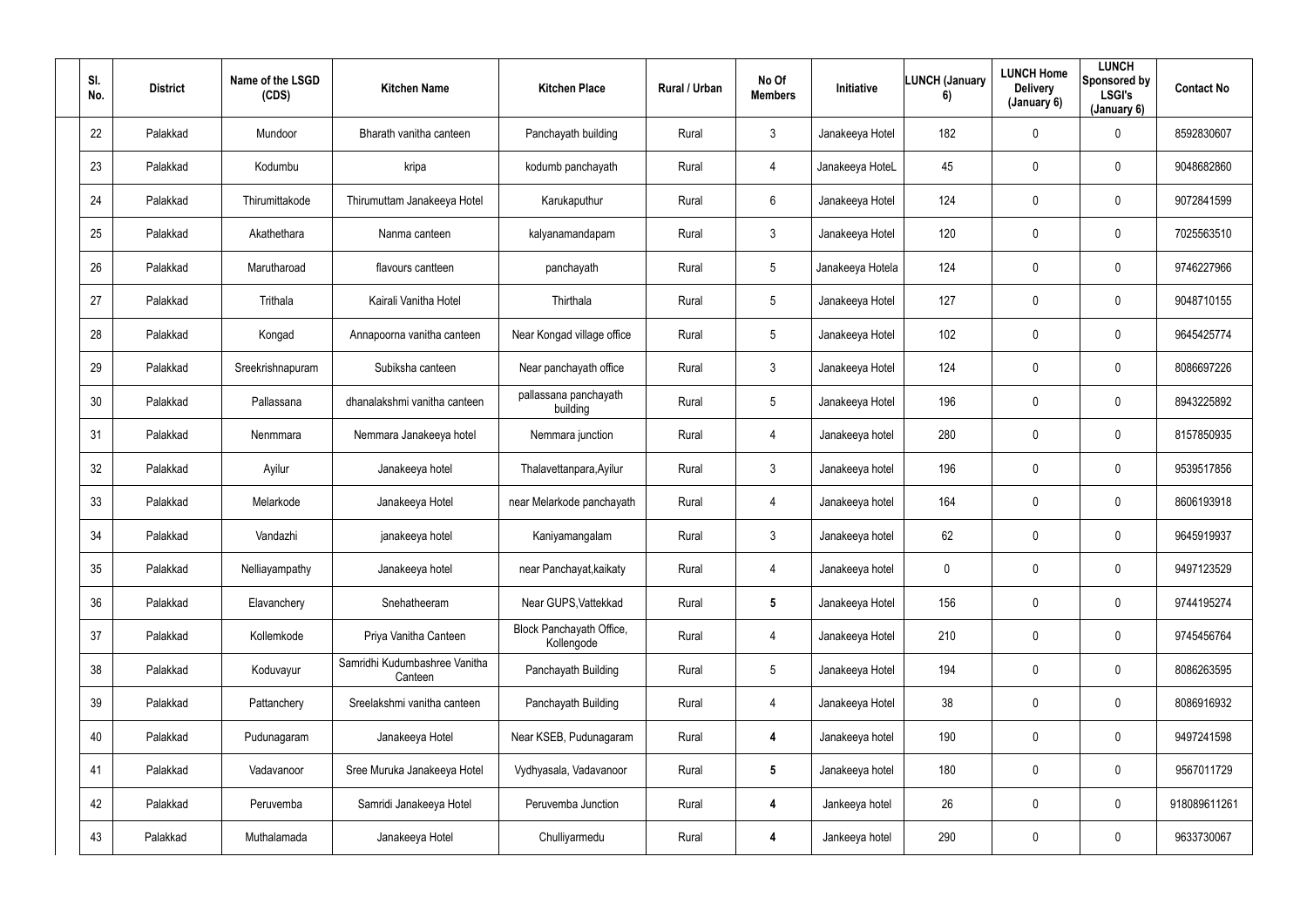|     | SI.<br>No. | <b>District</b> | Name of the LSGD<br>(CDS) | <b>Kitchen Name</b>                         | <b>Kitchen Place</b>                            | Rural / Urban | No Of<br><b>Members</b> | Initiative       | <b>LUNCH (January</b><br>6) | <b>LUNCH Home</b><br><b>Delivery</b><br>(January 6) | <b>LUNCH</b><br>Sponsored by<br>LSGI's<br>(January 6) | <b>Contact No</b> |
|-----|------------|-----------------|---------------------------|---------------------------------------------|-------------------------------------------------|---------------|-------------------------|------------------|-----------------------------|-----------------------------------------------------|-------------------------------------------------------|-------------------|
|     | 44         | Palakkad        | Cherppalasseri            | Swad Janakiyahotel, CPY                     | Scheduled caste coperative<br>society hall, cpy | Urban         | $5\phantom{.0}$         | Janakeeya Hotel  | 144                         | 0                                                   | $\mathbf 0$                                           | 9447746082        |
|     | 45         | Palakkad        | Vellinezhi                | Aiswarya kudumbashree                       | Adakkaputhur                                    | Rural         | $\mathfrak{Z}$          | Janakeeya Hotel  | 104                         | 0                                                   | $\mathbf 0$                                           | 9747730588        |
|     | 46         | Palakkad        | Keralasseri               | Bhagyasree janakeeya hotel                  | Near village office                             | Rural         | $\mathbf{3}$            | Janakeeya Hotel  | 55                          | 0                                                   | $\mathbf 0$                                           | 8606125128        |
|     | 47         | Palakkad        | Kottayi                   | Kudumbashree Vanitha canteen                | Near Kottayi Panchayath                         | Rural         | 4                       | Jankeeya hotel   | 100                         | $\boldsymbol{0}$                                    | $\mathbf 0$                                           | 9605699847        |
|     | 48         | Palakkad        | anakkara                  | udayasurya vanitha canteen                  | kumbidi                                         | rural         | $5\phantom{.0}$         | Janakeeya Hotel  | 160                         | 0                                                   | $\mathbf 0$                                           | 9895947614        |
|     | 49         | Palakkad        | kappur                    | jeevanam hotel                              | kumaranellur                                    | rural         | $6\phantom{.}$          | Janakeeya Hotel  | 199                         | 0                                                   | $\mathbf 0$                                           | 9605308385        |
| 102 | 50         | Palakkad        | Malampauzha               | Nandhanam canteen                           | near fantasy park                               | Rural         | $5\phantom{.0}$         | Janakeeya HotelT | 186                         | 0                                                   | $\mathbf 0$                                           | 807587062         |
|     | 51         | Palakkad        | Puduppariyaram            | Anaswara Canteen                            | Panchayath                                      | Rural         | 4                       | Janakeeya Hotel  | 78                          | 0                                                   | $\mathbf 0$                                           | 9526677781        |
|     | 52         | Palakkad        | kadambazhipuram           | Reshmi janakeeya hotel                      | 16 mail                                         | Rural         | $5\phantom{.0}$         | Janakeeya Hotel  | 135                         | 0                                                   | $\mathbf 0$                                           | 9048375891        |
|     | 53         | Palakkad        | Kadambazhipuram           | Ardhram Janakeeya hotel                     | Pulapatta                                       | Rural         | $\mathfrak{Z}$          | Janakeeya Hotel  | 71                          | 0                                                   | $\mathbf 0$                                           | 9495775246        |
|     | 54         | Palakkad        | Kannambra                 | Sree kurumba canteen                        | kannambra                                       | Rural         | 4                       | Janakeeya Hotel  | 204                         | 0                                                   | $\mathbf 0$                                           | 8157815819        |
|     | 55         | Palakkad        | karakkurissi              | Janakiya hotel                              | Near ammus auditorium,<br>Ayappankavu           | Rural         | $\mathfrak{Z}$          | Janakeeya Hotel  | 125                         | 0                                                   | $\mathbf 0$                                           | 6238788932        |
|     | 56         | Palakkad        | Thenkara                  | Subiksham janakeeya hotel                   | Ayurveda hospital compound<br>Then kara         | Rural         | 5                       | Janakeeya Hotel  | 80                          | 0                                                   | $\overline{0}$                                        | 9747557333        |
|     | 57         | Palakkad        | Alanallur                 | Keerthi vanitha canteen and<br>catering     | Near panchayath Alanallur                       | Rural         | $5\phantom{.0}$         | Janakeeya hotel  | 105                         | $\mathbf 0$                                         | $\mathbf 0$                                           | 9495447569        |
|     | 58         | Palakkad        | Pudur                     | Asil canteen                                | Pudur panchayath                                | Rural         | 4                       | Janakeeya hotel  | 52                          | $\pmb{0}$                                           | $\mathbf 0$                                           | 8086968050        |
|     | 59         | Palakkad        | Parali                    | Annasree Janakeeya hotel                    | Near parali panchayath                          | Rural         | $\overline{4}$          | Janakeeya hotel  | 120                         | $\pmb{0}$                                           | $\mathbf 0$                                           | 8281829238        |
|     | 60         | Palakkad        | Mannur                    | Kudumbasree janakeeya hotel                 | Mannur panchayath                               | Rural         | $5\phantom{.0}$         | Janakeeya hotel  | 97                          | $\mathbf 0$                                         | $\mathbf 0$                                           | 9495771095        |
|     | 61         | Palakkad        | Kuzhalmannam              | Janasree jankeeya hotel                     | Kuzhalmannam block<br>panchayth                 | Rural         | $\mathbf{3}$            | Jankeeya hotel   | 190                         | 0                                                   | $\mathbf 0$                                           | 9847364980        |
|     | 62         | Palakkad        | Kavassery                 | samridhi Janakeeya Hotel                    | Alathur road, kavasheery                        | Rural         | $6\phantom{.}6$         | Janakeeya hotel  | 115                         | $\mathbf 0$                                         | $\mathbf 0$                                           | 9747570761        |
|     | 63         | palakkad        | chalissery                | Thanal janakeeya hotel                      | chalissery panchayath building                  | Rural         | $\mathfrak{Z}$          | Janakeeya hotel  | 50                          | 0                                                   | $\mathbf 0$                                           | 9562702284        |
|     | 64         | palakkad        | Kottopadam                | Iva canteen and catering janakeeya<br>hotel | Block building, Near<br>aryambavu junction      | Rural         | $\overline{4}$          | Janakeeya hotel  | 160                         | 0                                                   | $\mathbf 0$                                           | 9074818126        |
|     | 65         | palakkad        | kumaramputhur             | Ruchi cafe janakeeya hotel                  | Panchayath kumaramputhur                        | Rural         | $\mathbf{3}$            | Janakeeya hotel  | 312                         | 0                                                   | $\mathbf 0$                                           | 8589968705        |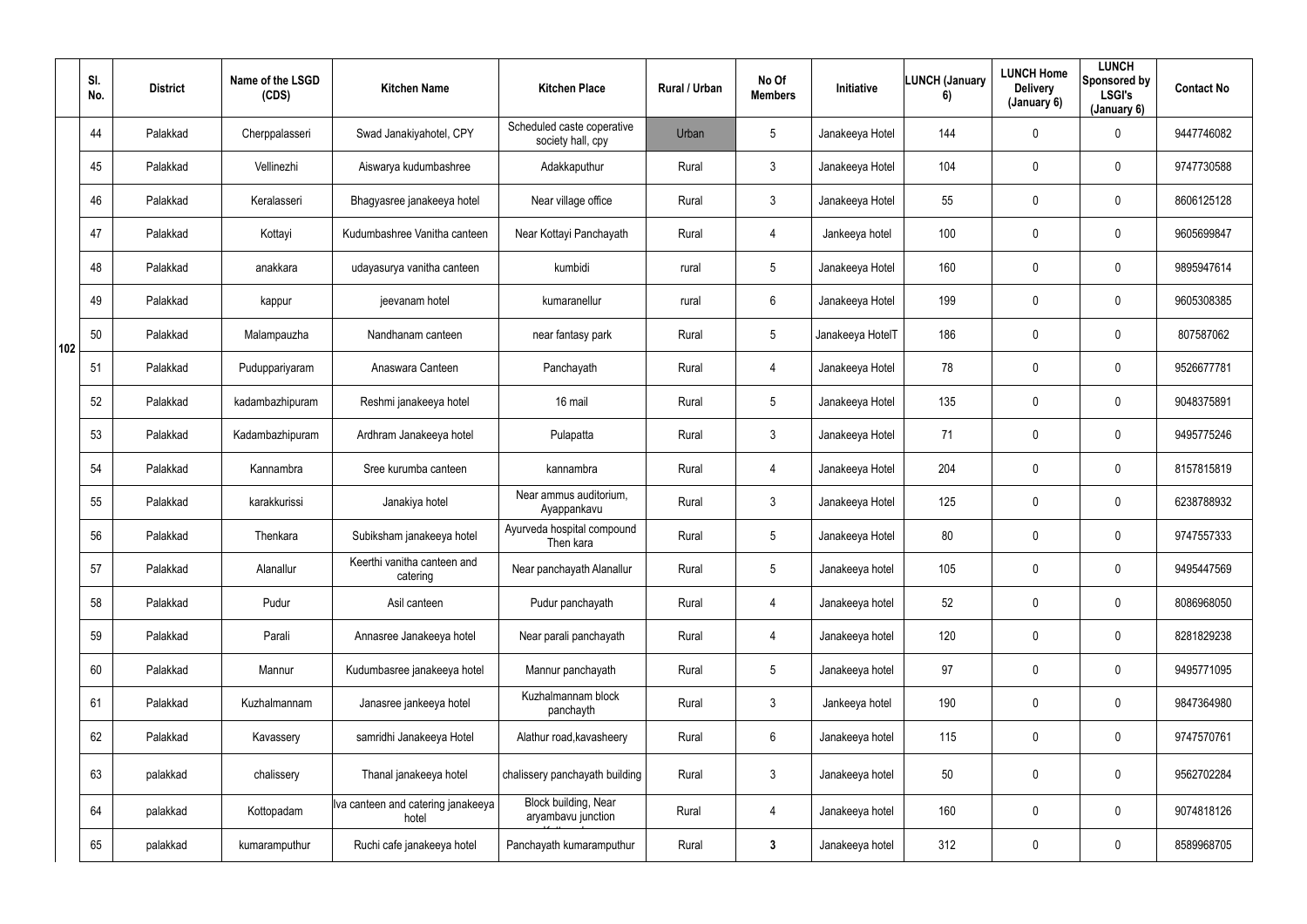| SI.<br>No. | <b>District</b> | Name of the LSGD<br>(CDS) | <b>Kitchen Name</b>         | <b>Kitchen Place</b>                | Rural / Urban | No Of<br><b>Members</b> | Initiative      | <b>LUNCH (January</b><br>6) | <b>LUNCH Home</b><br><b>Delivery</b><br>(January 6) | <b>LUNCH</b><br>Sponsored by<br><b>LSGI's</b><br>(January 6) | <b>Contact No</b> |
|------------|-----------------|---------------------------|-----------------------------|-------------------------------------|---------------|-------------------------|-----------------|-----------------------------|-----------------------------------------------------|--------------------------------------------------------------|-------------------|
| 66         | palakkad        | Malampuzha                | Amma janakeeya hotel        | kadukkamkunnu, Malampuzha           | Rural         | $\mathbf{3}$            | Janakeeya hotel | 405                         | $\mathbf 0$                                         | $\mathbf 0$                                                  | 9446521664        |
| 67         | palakkad        | Alathur                   | Rich Janakeeya hotel        | Near bus stand, Alathur             | Rural         | 4                       | Janakeeya hotel | 315                         | 0                                                   | $6\overline{6}$                                              | 9947030779        |
| 68         | palakkad        | Karimpuzha                | Janakeeya hotel             | Karimpuzha panchayath               | Rural         | $\mathbf{3}$            | Janakeeya hotel | 92                          | 0                                                   | $\overline{0}$                                               | 9961502739        |
| 69         | Palakkad        | Thenkurissi               | Eyeshee janakeeya hotel     | Panchayth building,<br>Thenkurissi  | Rural         | 4                       | Jankeeya hotel  | 89                          | 0                                                   | $\mathbf 0$                                                  | 9995662723        |
| 70         | Palakkad        | Agali                     | Janakeeya Hotel             | Block Panchayath building,<br>Agali | Rural         | $5\phantom{.0}$         | Jankeeya hotel  | 147                         | 0                                                   | $\mathbf 0$                                                  | 9037878897        |
| 71         | Palakkad        | Sholayur                  | Powrnami janakeeya hotel    | anakkatty bus stand                 | Rural         | 4                       | Jankeeya hotel  | $\overline{0}$              | 0                                                   | $\mathbf 0$                                                  | 9159556404        |
| 72         | Palakkad        | Puthushery                | Janakeeya hotel             | Puthushery panchayath               | Rural         | $5\overline{)}$         | Janakeeya hotel | 128                         | 0                                                   | $\mathbf 0$                                                  | 9562772723        |
| 73         | Palakkad        | Karimba                   | Janakeeya hotel             | Panchayath premise                  | Rural         | $\mathbf{3}$            | Janakeeya Hotel | 112                         | 0                                                   | $\mathbf 0$                                                  | 9562163979        |
| 74         | Palakkad        | Nagalasseri               | Janakeeya hotel             | near koottanad bus stand            | Rural         | $5\phantom{.0}$         | Janakeeya hotel | 250                         | 0                                                   | $\mathbf 0$                                                  | 8921928291        |
| 75         | Palakkad        | Mathur                    | Nila janakeeya Hotel        | Near Panchayth, Mathur              | Rural         | 4                       | Jankeeya hotel  | $\mathbf 0$                 | 0                                                   | $\mathbf 0$                                                  | 9562356483        |
| 76         | Palakkad        | Chalavara                 | Janakeeya hotel             | Chalavara panchayath                | Rural         | $5\overline{)}$         | Janakeeya hotel | 116                         | 0                                                   | $\mathbf 0$                                                  | 9544659942        |
| 77         | Palakkad        | Ananganadi                | vanitha cateen              | near Ananganadi panchayath          | Rural         | $\mathbf{3}$            | Janakeeya Hotel | 68                          | 0                                                   | $\mathbf 0$                                                  | 8921410495        |
| 78         | Palakkad        | Lakkidiperur              | Janakeeya hotel             | Lekkidi perur panchayath            | Rural         | $5\phantom{.0}$         | Jankeeya hotel  | 110                         | 0                                                   | $\mathbf 0$                                                  | 6238921903        |
| 79         | Palakkad        | Nellaya                   | Janakeeya hotel             | Nellaya panchayath                  | Rural         | 4                       | Janakeeya hotel | 66                          | 0                                                   | $\mathbf 0$                                                  | 9562432883        |
| 80         | Palakkad        | Shornur                   | Oottupura Janakeeya hotel   | near bus stand, Shoranur            | Urban         | $5\phantom{.0}$         | Janakeeya hotel | 252                         | 0                                                   | $\mathbf 0$                                                  | 9747102377        |
| 81         | Palakkad        | Shornur                   | Snehadeepam Janakeeya hotel | Shoranur municipality               | Urban         | 4                       | Janakeeya hotel | 164                         | 0                                                   | $\mathbf 0$                                                  | 6238755729        |
| 82         | Palakkad        | Thrikkadiri               | Janakeeya hotel             | Samskarika nilayam                  | Rural         | 4                       | Janakeeya hotel | 50                          | 0                                                   | $\mathbf 0$                                                  | 9544806032        |
| 83         | palakkad        | Vaniyamkulam              | Janakeeya hotel             | near PK DAS hospital                | Rural         | $3\phantom{a}$          | Janakeeya hotel | 238                         | 0                                                   | 3                                                            | 9947408415        |
| 84         | Palakkad        | Ambalappara               | Janakiya hotel              | ambalappara<br>kalyanamandapam      | Rural         | $5\phantom{.0}$         | Janakeeya Hotel | 66                          | 0                                                   | $\mathbf 0$                                                  | 8129562289        |
| 85         | Palakkad        | Vallappuzha               | Janakeeya hotel             | Hayath Complex, Vallappuzha         | Rural         | 5 <sub>5</sub>          | Janakeeya Hotel | 219                         | 0                                                   | $\mathbf 0$                                                  | 8086406897        |
| 86         | Palakkad        | Shoranur                  | Ela janakeeya hotel         | Vpc market, kulappully              | Urban         | $\mathbf{3}$            | Janakeeya hotel | 172                         | 0                                                   | $\mathbf 0$                                                  | 8129769113        |
| 87         | Palakkad        | Mankara                   | Subiksha Janakeeya hotel    | Near Mankara Panchayath             | Rural         | $5\phantom{.0}$         | Janakeeya hotel | 88                          | 0                                                   | $\mathbf 0$                                                  | 8549045637        |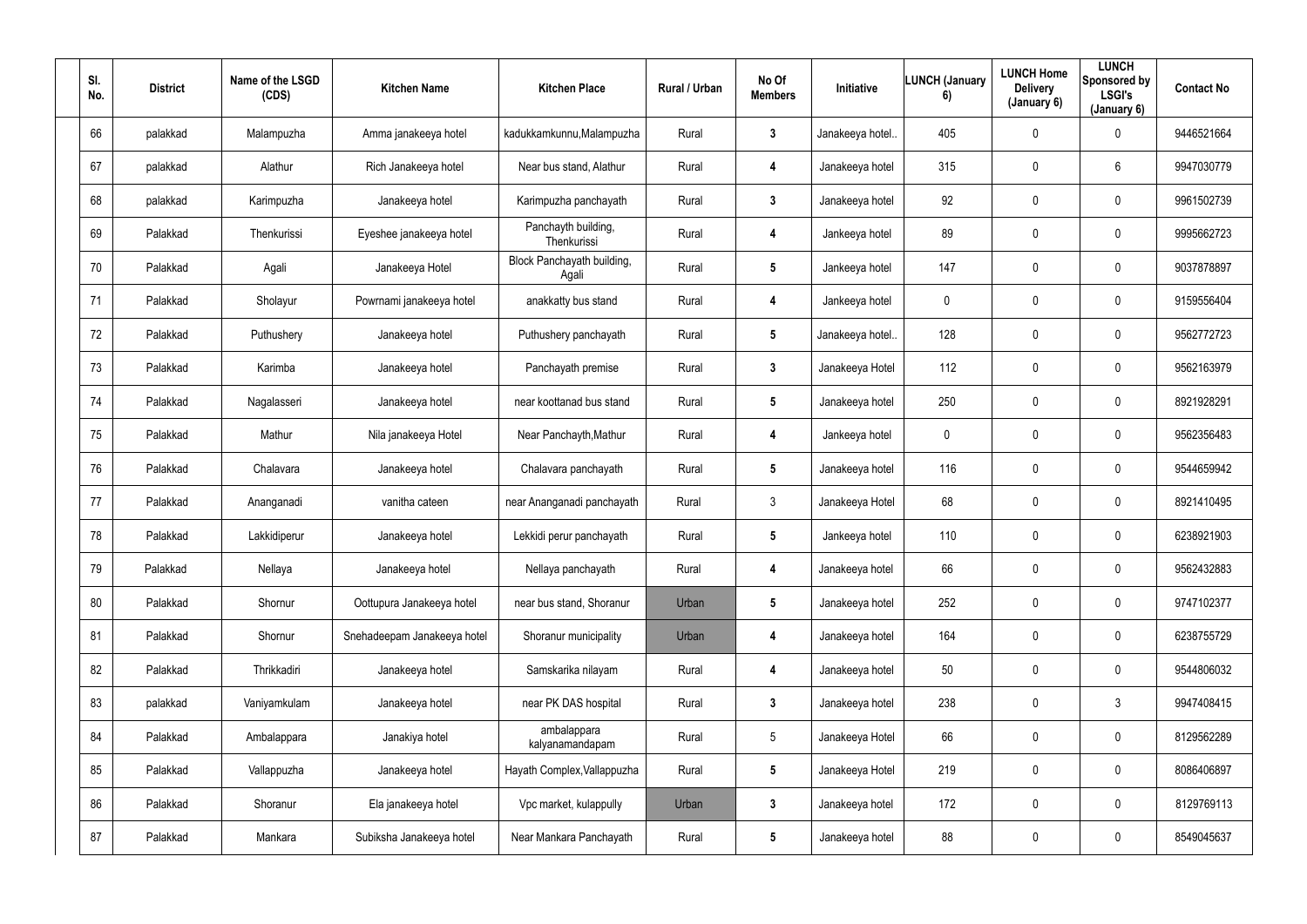|    | SI.<br>No.               | <b>District</b> | Name of the LSGD<br>(CDS) | <b>Kitchen Name</b>             | <b>Kitchen Place</b>                       | Rural / Urban | No Of<br><b>Members</b> | Initiative      | <b>LUNCH (January</b><br>6) | <b>LUNCH Home</b><br><b>Delivery</b><br>(January 6) | <b>LUNCH</b><br><b>Sponsored by</b><br><b>LSGI's</b><br>(January 6) | <b>Contact No</b> |
|----|--------------------------|-----------------|---------------------------|---------------------------------|--------------------------------------------|---------------|-------------------------|-----------------|-----------------------------|-----------------------------------------------------|---------------------------------------------------------------------|-------------------|
|    | 88                       | Palakkad        | Kanjirapuzha              | Surya Janakeeya hotel           | Kanjirapuzha, panchayath                   | Rural         | $5\phantom{.0}$         | Janakeeya hotel | 136                         | $\overline{0}$                                      | $\mathbf 0$                                                         | 9048698194        |
|    | 89                       | Palakkad        | Thachanattukara           | Haritham janakeeya hotel        | 53 mile, Thachanattukara                   | Rural         | $3\phantom{a}$          | Janakeeya hotel | 36                          | $\mathbf 0$                                         | $\overline{0}$                                                      | 9605097810        |
|    | 90                       | Palakkad        | Puthukode                 | Puthuma jankeeya hotel          | Thachanadi junction                        | Rural         | 6                       | Janakeeya hotel | 305                         | $\mathbf 0$                                         | $\boldsymbol{0}$                                                    | 9744459080        |
|    | 91                       | Palakkad        | Tarur                     | Jankeeya Hotel                  | Infront of vilage office, Tarurk           | Rural         | 4                       | Janakeeya hotel | 99                          | $\mathbf 0$                                         | $\overline{0}$                                                      | 8606780959        |
|    | 92                       | Palakkad        | Pirayiri                  | Janakeeya hotel                 | Near Panchayath office                     | Rural         | $5\phantom{.0}$         | Janakeeya hotel | 88                          | $\overline{0}$                                      | $\overline{0}$                                                      | 9037495586        |
|    | 93                       | Palakkad        | Palakkad ulb              | Ruchi                           | Near Balaji hospital, Fort<br>Maidan       | Urban         | 4                       | Janakeeya hotel | 278                         | $\mathbf 0$                                         | $\mathbf 0$                                                         | 7994185687        |
|    | 94                       | Palakkad        | Pookkottukavu             | Punya                           | Pookkottukavu Centre                       | Rural         | 4                       | Janakeeya Hotel | 111                         | $\mathbf 0$                                         | $\pmb{0}$                                                           | 9745511432        |
|    | 95                       | Palakkad        | Kuthanoor                 | Suryodayam jankeeya hotel       | Kalapara, kuthanoor                        | Rural         | $5\phantom{.0}$         | Jankeeya hotel  | 55                          | $\mathbf 0$                                         | $\mathbf 0$                                                         | 9995159738        |
|    | 96                       | Palakkad        | Thiruvegappura            | Janakeeya Hotel                 | Kaippuram                                  | Rural         | $5\phantom{.0}$         | Jankeeya hotel  | 162                         | $\mathbf 0$                                         | $\overline{0}$                                                      | 8921882903        |
|    | 97                       | Palakkad        | Thachampara               | Vanitha canteen Janakeeya Hotel | Thachampara town                           | Rural         | 4                       | Jankeeya hotel  | 153                         | $\boldsymbol{0}$                                    | $\mathbf 0$                                                         | 9497826216        |
|    | 98                       | Palakkad        | Kannadi                   | Sweet jankeeya hotel            | Yakkara junction                           | Rural         | $3\phantom{a}$          | Jankeeya hotel  | 201                         | $\mathbf 0$                                         | $\overline{0}$                                                      | 9846918028        |
|    | 99                       | Palakkad        | Pattithara                | Bavana janakeeya hotel          | kottappadam                                | Rural         | $5\phantom{.0}$         | Janakeeya hotel | $\mathbf 0$                 | $\overline{0}$                                      | $\pmb{0}$                                                           | 9074163402        |
|    | 100                      | Palakkad        | Mannarkkad                | Janakeeya Hotel                 | muncipal building, busstand,<br>mannarkkad | Urban         | 4                       | Janakeeya hotel | 162                         | $\mathbf 0$                                         | $\pmb{0}$                                                           |                   |
|    | 101                      | Palakkad        | Pirayiri                  | Kudumbashree janakeeya hotel    | Kallekkad Block Panchayath                 | Rural         | $5\phantom{.0}$         | janakeeya hotel | 65                          | $\pmb{0}$                                           | $\overline{0}$                                                      | 8137940343        |
|    | 102                      | Palakkad        | Marutharoad               | Sreelakshmi janakeeya hotel     | Pirivusala                                 | Rural         | 4                       | janakeeya hotel | 248                         | $\overline{0}$                                      | $\overline{0}$                                                      | 9048636162        |
| 99 |                          |                 |                           |                                 |                                            |               | 434                     |                 | 14106                       | $\overline{0}$                                      | 12                                                                  |                   |
|    | $\overline{\phantom{a}}$ | Pathanamthitta  | Anicadu                   | Janatha janakeeya hotel         | Nooromave                                  | Rural         | $\mathbf{3}$            | Janakeeya Hotel | 128                         | $\pmb{0}$                                           | $\overline{0}$                                                      | 6282875679        |
|    | $\overline{2}$           | Pathanamthitta  | Kaviyoor                  | Janakeeya Hotel                 | Manakkachira                               | Rural         | $\overline{4}$          | Janakeeya Hotel | 173                         | $\pmb{0}$                                           | $\overline{0}$                                                      | 9747886172        |
|    | $\mathfrak{Z}$           | Pathanamthitta  | Kottanadu                 | Janakeeya Hotel                 | Kottanadu                                  | Rural         | 4                       | Janakeeya Hotel | 180                         | $\pmb{0}$                                           | $\overline{0}$                                                      | 6282382608        |
|    | $\overline{4}$           | Pathanamthitta  | Kalloopara                | Janakeeya Hotel                 | Kalloopara                                 | Rural         | $5\overline{)}$         | Janakeeya Hotel | $90\,$                      | $\pmb{0}$                                           | $\overline{0}$                                                      | 9947471024        |
|    | $5\phantom{.0}$          | Pathanamthitta  | Kunnamthanam              | Thripthi Hotel                  | Kunnamthanam                               | Rural         | $\mathbf{3}$            | Janakeeya Hotel | 88                          | $\pmb{0}$                                           | $\overline{0}$                                                      | 6235908328        |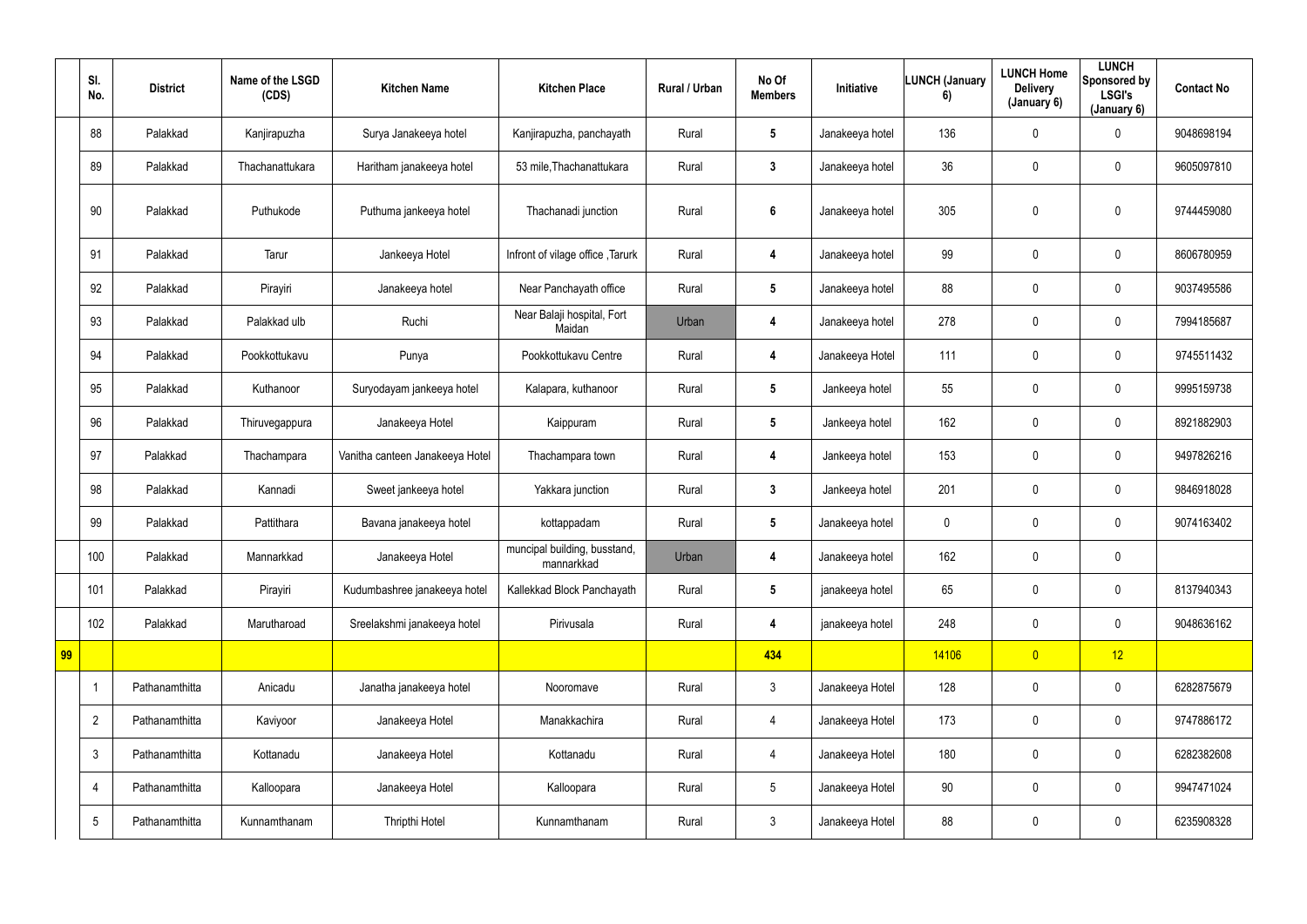| SI.<br>No.      | <b>District</b> | Name of the LSGD<br>(CDS) | <b>Kitchen Name</b>             | <b>Kitchen Place</b>        | Rural / Urban | No Of<br><b>Members</b> | Initiative      | <b>LUNCH (January</b><br>6) | <b>LUNCH Home</b><br><b>Delivery</b><br>(January 6) | <b>LUNCH</b><br>Sponsored by<br><b>LSGI's</b><br>(January 6) | <b>Contact No</b> |
|-----------------|-----------------|---------------------------|---------------------------------|-----------------------------|---------------|-------------------------|-----------------|-----------------------------|-----------------------------------------------------|--------------------------------------------------------------|-------------------|
| $6\overline{6}$ | pathanamthitta  | mallappally               | janakeeya hotel                 | mallappally                 | Rural         | $\mathbf{3}$            | janakeeya hotel | 136                         | $\mathbf 0$                                         | $\mathbf 0$                                                  | 9744194830        |
| $\overline{7}$  | Pathanamthitta  | kottangal                 | janakeeya hotel                 | kottangal                   | Rural         | $\mathbf{3}$            | Janakeeya Hotel | 113                         | 0                                                   | $\mathbf 0$                                                  | 9526690541        |
| 8               | Pathanamthitta  | Nedumpuram                | Nedumpram Janakeeya Hotel       | Podiyadi                    | Rural         | $5\phantom{.0}$         | Janakeeya Hotel | $\pmb{0}$                   | 0                                                   | $\overline{0}$                                               | 919188291409      |
| 9               | Pathanamthitta  | Niranam                   | Sakhi cafe                      | Niranam                     | Rural         | $\mathfrak{Z}$          | Janakeeya Hotel | 66                          | 0                                                   | $\mathbf 0$                                                  | 919526423710      |
| 10              | Pathanamthitta  | Peringara                 | Haritha samrudhi Catering       | <b>PMVHS Pringara</b>       | Rural         | $\overline{4}$          | Janakeeya Hotel | 129                         | 0                                                   | $\mathbf 0$                                                  | 919961219550      |
| 11              | Pathanamthitta  | Peringara                 | Pulari janakeeya Hotel          | swamipalam                  | Rural         | $\overline{4}$          | Janakeeya hotel | 50                          | 0                                                   | $\mathbf 0$                                                  | 919656132036      |
| 12              | Pathanamthitta  | Kuttor                    | Nanma Catering                  | <b>GHS Kuttoor</b>          | Rural         | $\mathbf{3}$            | Janakeeya Hotel | 89                          | 0                                                   | $\mathbf 0$                                                  | 919526323212      |
| 13              | Pathanamthitta  | Kadapra                   | Niradeepam janakeeya hotel      | Kadapra                     | Rural         | $\overline{4}$          | Janakeeya Hotel | $\overline{0}$              | 0                                                   | $\mathbf 0$                                                  | 9656512066        |
| 14              | Pathanamthitta  | Eraviperoor               | Avi cafe                        | Avi cafe                    | Rural         | $\mathbf{3}$            | Janakeeya Hotel | $\mathbf 0$                 | 0                                                   | $\mathbf 0$                                                  | 6238013293        |
| 15              | Pathanamthitta  | Koipuram                  | Ammas kudumbashree cafe         | Muttamon                    | Rural         | $5\phantom{.0}$         | Janakeeya Hotel | 100                         | 0                                                   | $\overline{0}$                                               | 9961485931        |
| 16              | Pathanamthitta  | Thottappuzhassery         | Thottapuzhassery Jankeeya Hotel | Thottapuzhassery            | Rural         | $\overline{4}$          | Janakeeya Hotel | $\mathbf 0$                 | 0                                                   | $\mathbf 0$                                                  | 9656403054        |
| 17              | Pathanamthitta  | Puramattom                | Top N Taste                     | Puramattom                  | Rural         | $\mathbf{3}$            | Janakeeya Hotel | 50                          | 0                                                   | $\mathbf 0$                                                  | 9526728230        |
| 18              | Pathanamthitta  | Ayroor                    | Janakeeya Hotel                 | Ayroor                      | Rural         | 6                       | Janakeeya Hotel | 48                          | 0                                                   | $\overline{0}$                                               | 8086653951        |
| 19              | Pathanamthitta  | Ezhumattor                | Swad Hotel                      | Thadiyoor                   | Rural         | $\mathbf{3}$            | Janakeeya Hotel | 58                          | $\mathbf 0$                                         | $\mathbf 0$                                                  | 9526857335        |
| 20              | Pathanamthitta  | Kozhencherry              | Ruchi Janakeeya hotel           | Community hall, kozhenchery | Rural         | $\overline{4}$          | Janakeeya Hotel | 111                         | $\mathbf 0$                                         | $\mathbf 0$                                                  | 9947387912        |
| 21              | Pathanamthitta  | Mallappuzhassery          | Snehadeepam                     | Paramootil                  | Rural         | $6\overline{6}$         | Janakeeya Hotel | 43                          | 0                                                   | $\mathbf 0$                                                  | 9847170052        |
| 22              | Pathanamthitta  | Chennerkara               | Thanal Kudumbasree Cafe         | Nallanikunnu                | Rural         | $5\overline{)}$         | Janakeeya Hotel | 35                          | 0                                                   | $\mathbf 0$                                                  | 9747469562        |
| 23              | Pathanamthitta  | Cherukole                 | Janakeeya Hotel                 | Cherukole                   | Rural         | $\mathbf{3}$            | Janakeeya Hotel | 65                          | 0                                                   | $\mathbf 0$                                                  | 7907811728        |
| 24              | Pathanamthitta  | Elanthoor                 | Janakeeya Hotel                 | Vary                        | Rural         | $\overline{4}$          | Janakeeya Hotel | 30                          | 0                                                   | $\mathbf 0$                                                  | 9946047385        |
| 25              | Pathanamthitta  | naranganam                | janakeeya hotel                 | kadammanitta                | Rural         | $\mathbf{3}$            | janakeeya hotel | 65                          | 0                                                   | $\mathbf 0$                                                  | 9744478962        |
| 26              | Pathanamthitta  | Omalloor                  | Janakeeya Hotel                 | Omalloor                    | Rural         |                         | Janakeeya Hotel | $\pmb{0}$                   | 0                                                   | $\mathbf 0$                                                  |                   |
| 27              | Pathanamthitta  | Chittar                   | Chittar janakiya hotel          | Koothattukulam              | Rural         | $\mathbf{3}$            | Janakeeya Hotel | 195                         | 0                                                   | $\mathbf 0$                                                  | 9072374618        |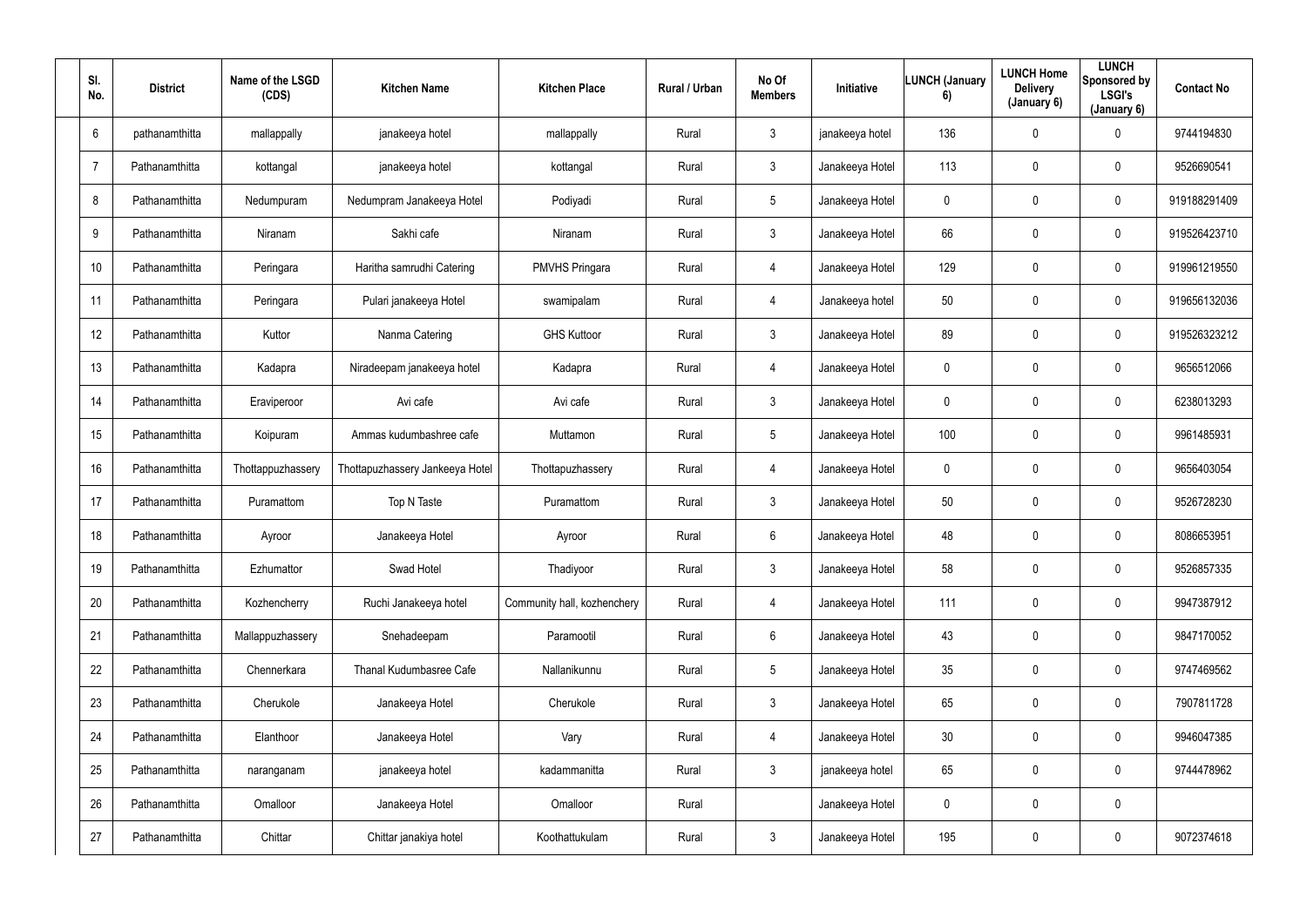|    | SI.<br>No. | <b>District</b> | Name of the LSGD<br>(CDS) | <b>Kitchen Name</b>        | <b>Kitchen Place</b>   | Rural / Urban | No Of<br><b>Members</b> | Initiative      | <b>LUNCH (January</b><br>6) | <b>LUNCH Home</b><br><b>Delivery</b><br>(January 6) | <b>LUNCH</b><br>Sponsored by<br><b>LSGI's</b><br>(January 6) | <b>Contact No</b> |
|----|------------|-----------------|---------------------------|----------------------------|------------------------|---------------|-------------------------|-----------------|-----------------------------|-----------------------------------------------------|--------------------------------------------------------------|-------------------|
|    | 28         | Pathanamthitta  | Naranammoozhi             | Thanima                    | Arakkamon              | Rural         | $\mathbf{3}$            | Janakeeya Hotel | $\mathbf 0$                 | $\mathbf 0$                                         | $\overline{0}$                                               | 9605021278        |
|    | 29         | Pathanamthitta  | Perunadu                  | Perunadu Janakeeya Hotel   | Perunadu               | Rural         | $5\phantom{.0}$         | Janakeeya Hotel | $\mathbf 0$                 | $\mathbf 0$                                         | $\mathbf 0$                                                  |                   |
| 58 | 30         | Pathanamthitta  | Ranni-Angadi              | Angadi Janakeeya Hotel     | Thoodathil church hall | Rural         | $5\phantom{.0}$         | Janakeeya Hotel | 98                          | $\mathbf 0$                                         | $\mathbf 0$                                                  | 9961190622        |
|    | 31         | Pathanamthitta  | Ranni-Pazhavangadi        | Navami Hotel               | Makkappuzha            | Rural         | 4                       | Janakeeya Hotel | 178                         | $\mathbf 0$                                         | $\mathbf 0$                                                  | 9562135824        |
|    | 32         | Pathanamthitta  | Seethathodu               | Thanima catering unit      | Seethathodu            | Rural         | $5\phantom{.0}$         | Janakeeya Hotel | 62                          | 73                                                  | $\overline{0}$                                               | 9747622310        |
|    | 33         | Pathanamthitta  | Ranni                     | Janakeeya Hotel            | Ranni                  | Rural         | 4                       | Janakeeya Hotel | 65                          | 0                                                   | $\mathbf 0$                                                  | 99462338752       |
|    | 34         | Pathanamthitta  | Vechhoochira              | Annapoorneswary hotel      | Venkurinji             | Rural         | 4                       | Janakeeya Hotel | 194                         | $\mathbf 0$                                         | $\overline{0}$                                               | 8547264134        |
|    | 35         | Pathanamthitta  | Vadasserikara             | Thannal Janakeeya Hotel    | Vadasserikara          | Rural         | $5\phantom{.0}$         | Janakeeya Hotel | 87                          | $\mathbf 0$                                         | $\mathbf 0$                                                  | 8590107684        |
|    | 36         | Pathanamthitta  | Vallickodu                | Janakeeya Hotel            | Vallicodu              | Rural         | 5                       | Janakeeya Hotel | 147                         | 0                                                   | $\bf{0}$                                                     | 8547121591        |
|    | 37         | Pathanamthitta  | Pramadom                  | Aishwarya Janakeeya Hotel  | Pramadom               | Rural         | $\mathbf{3}$            | Janakeeya Hotel | 70                          | $\mathbf 0$                                         | $\mathbf 0$                                                  | 9495312020        |
|    | 38         | Pathanamthitta  | Aruvappulam               | Janakeeya Hotel            | Kallely                | Rural         | $\mathbf{3}$            | Janakeeya Hotel | 89                          | $\mathbf 0$                                         | $\mathbf 0$                                                  | 9656700499        |
|    | 39         | Pathanamthitta  | mylapra                   | Manna janakeeya hotel      | mylapra                | Rural         | $\mathbf{3}$            | janakeeya hotel | $\overline{0}$              | $\mathbf 0$                                         | $\mathbf 0$                                                  | 9961750470        |
|    | 40         | Pathanamthitta  | Thannithodu               | Flowers janakeeya hotel    | Thannithodu            | Rural         | $\mathfrak{Z}$          | Janakeeya hotel | 147                         | $\mathbf 0$                                         | $\mathbf 0$                                                  | 9061295035        |
|    | 40         | Pathanamthitta  | Malayappuzha              | Janakeeya Hotel            | Malayappuzha           | Rural         | $\mathfrak{Z}$          | Janakeeya Hotel | 189                         | $\pmb{0}$                                           | $\mathbf 0$                                                  |                   |
|    | 41         | Pathanamthitta  | Konni                     | Janakeeya Hotel            | Konni                  | Rural         | $\mathbf{3}$            | Janakeeya Hotel | $\mathbf 0$                 | $\pmb{0}$                                           | $\overline{0}$                                               |                   |
|    | 43         | Pathanamthitta  | Kalanjoor                 | Kalanjoor janakeeya Hotel  | Kalanjoor              | Rural         | 4                       | Janakeeya Hotel | 205                         | $\pmb{0}$                                           | $\overline{0}$                                               | 6238045066        |
|    | 44         | Pathanamthitta  | Ezhamkulam                | Swad Catering Unit         | Enathu                 | Rural         | $5\phantom{.0}$         | Janakeeya Hotel | 140                         | 0                                                   | $\overline{0}$                                               | 9747243317        |
|    | 45         | Pathanamthitta  | Kodumon                   | Ruchiyidam Janakeeya Hotel | Kodumon                | Rural         | $\overline{7}$          | Janakeeya Hotel | 66                          | 0                                                   | $\overline{0}$                                               | 75611017112       |
|    | 46         | Pathanamthitta  | Erathu                    | Janakeeya Hotel            | Erathu                 | Rural         | 4                       | Janakeeya Hotel | 230                         | $\pmb{0}$                                           | $\overline{0}$                                               | 9645102262        |
|    | 47         | Pathanamthitta  | Enadimangalam             | Janakeeya Hotel            | Elamannoor             | Rural         | 4                       | Janakeeya Hotel | 120                         | $\pmb{0}$                                           | $\overline{0}$                                               |                   |
|    | 48         | Pathanamthitta  | Kadampanadu               | Janakeeya Hotel            | Mannady                | Rural         | $\mathbf{3}$            | Janakeeya Hotel | 79                          | 0                                                   | $\overline{0}$                                               |                   |
|    | 49         | Pathanamthitta  | Pallickal                 |                            |                        | Rural         |                         | Janakeeya Hotel | 186                         | 0                                                   | $\overline{0}$                                               |                   |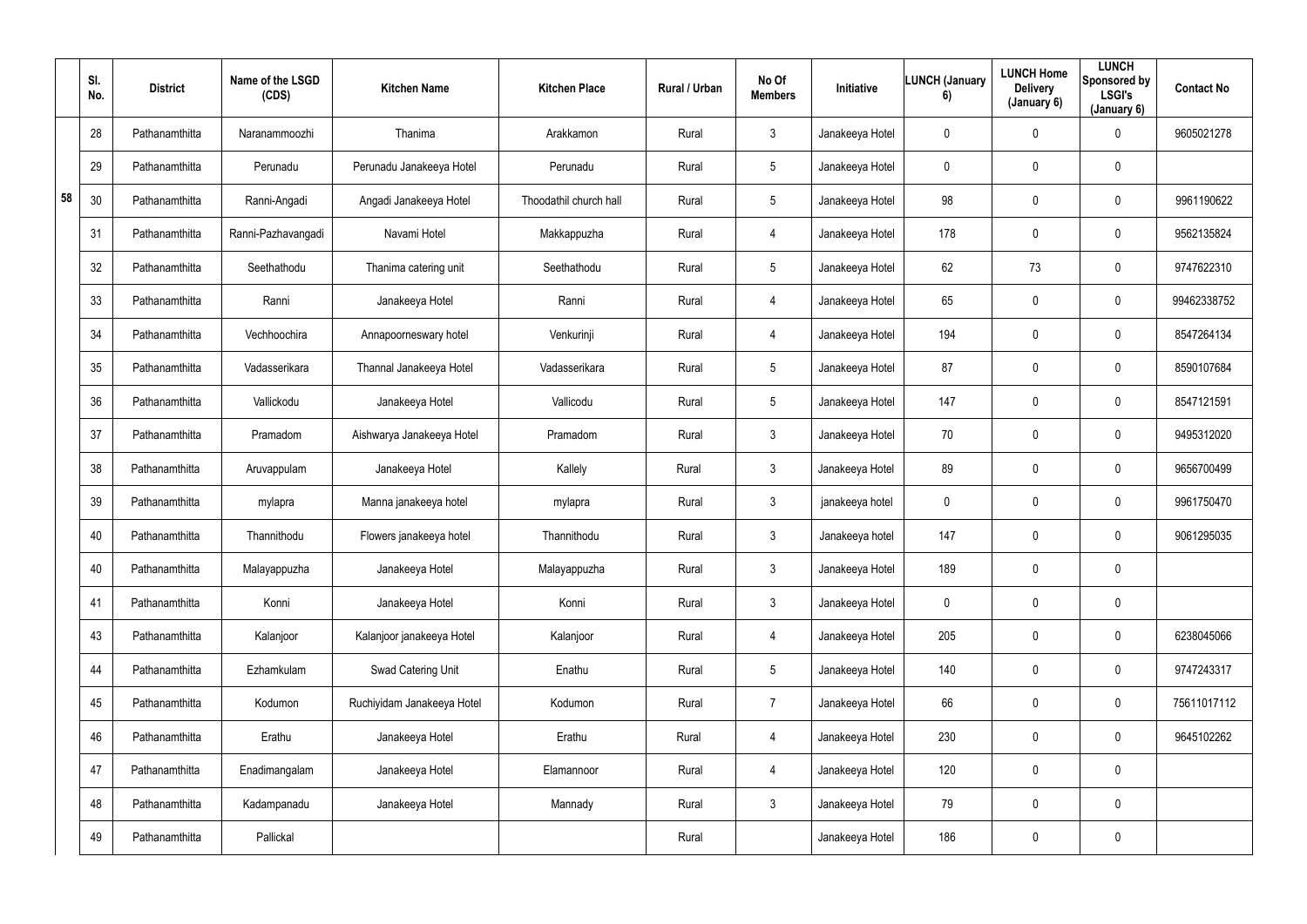|    | SI.<br>No.      | <b>District</b>    | Name of the LSGD<br>(CDS) | <b>Kitchen Name</b>           | <b>Kitchen Place</b>                 | Rural / Urban | No Of<br><b>Members</b> | Initiative      | <b>LUNCH (January</b><br>6) | <b>LUNCH Home</b><br><b>Delivery</b><br>(January 6) | <b>LUNCH</b><br>Sponsored by<br><b>LSGI's</b><br>(January 6) | <b>Contact No</b> |
|----|-----------------|--------------------|---------------------------|-------------------------------|--------------------------------------|---------------|-------------------------|-----------------|-----------------------------|-----------------------------------------------------|--------------------------------------------------------------|-------------------|
|    | 50              | Pathanamthitta     | Thumpamon                 | Ruchi Cafe                    | Mampilali                            | Rural         | $5\phantom{.0}$         | Janakeeya Hotel | 205                         | $\mathbf 0$                                         | $\overline{0}$                                               | 9188300026        |
|    | 51              | Pathanamthitta     | Kulanada                  | Bhagyalekshmi cafe unit       | Kaipuzha                             | Rural         | $\mathbf{3}$            | Janakeeya Hotel | 75                          | $\mathbf 0$                                         | $\mathbf 0$                                                  |                   |
|    | 52              | Pathanamthitta     | Pandalam Thekkekara       | Pandalam Thekkekara           | Thatta                               | Rural         | 3 <sup>1</sup>          | Janakeeya Hotel | 154                         | $\mathbf 0$                                         | $\mathbf 0$                                                  | 9526224922        |
|    | 53              | Pathanamthitta     | Aranmula                  | Janakeeya Hotel               | Aranmula                             | Rural         | $5\phantom{.0}$         | Janakeeya Hotel | $\mathbf 0$                 | $\mathbf 0$                                         | $\bf{0}$                                                     | 9656296503        |
|    | 54              | Pathanamthitta     | Mezhuveli                 | Thripthi Janakeeya Hotel      | Mezhuveli                            | Rural         | $\mathfrak{Z}$          | Janakeeya Hotel | 20                          | $\mathbf 0$                                         | $\mathbf 0$                                                  | 9495265971        |
|    | 55              | Pathanamthitta     | Adoor                     | Amma Catering Unit            | Adoor                                | Urban         | $5\phantom{.0}$         | Janakeeya Hotel | $\mathbf 0$                 | $\mathbf 0$                                         | $\mathbf 0$                                                  | 8606887490        |
|    | 56              | Pathanamthitta     | Pandalam                  | Ruchi catering                | Sivarenjini Auditorium               | Urban         | $5\phantom{.0}$         | Janakeeya Hotel | $\mathbf 0$                 | $\mathbf 0$                                         | $\bf{0}$                                                     | 9846212739        |
|    | 57              | Pathanamthitta     | <b>Thiruvalla East</b>    | janakeeya hotel               | near private bus stand<br>thiruvalla | Urban         | $5\phantom{.0}$         | Janakeeya Hotel | 338                         | 0                                                   | $\bf{0}$                                                     | 919847729416      |
|    | 58              | Pathanamthitta     | Thiruvalla West           | janakeeya hotel               | kizhakkan muthoor                    | Urban         | $5\phantom{.0}$         | Janakeeya Hotel | 115                         | $\mathbf 0$                                         | $\overline{0}$                                               | 919656132036      |
|    | 59              | Pathanamthitta     | Pathanamthitta            | Janakeeya Hotel               | <b>Near Municipality Office</b>      | Urban         | $5\phantom{.0}$         | Janakeeya Hotel | 40                          | 0                                                   | $\bf{0}$                                                     |                   |
| 58 |                 |                    |                           |                               |                                      |               | 229                     |                 | 5341                        | 73                                                  | $\bullet$                                                    |                   |
|    | -1              | Thiruvananthapuram | Parassala                 | Bhagyalekshmi janakeeya hotel | Mundaplavila                         | Rural         | $5\phantom{.0}$         | Janakeeya Hotel | 382                         | 0                                                   | $\bf{0}$                                                     | 9895463718        |
|    | $\overline{2}$  | Thiruvananthapuram | Karode                    | Karode janakeeya hotel        | Paavaara,<br>pazhaya uchakkada       | Rural         | $5\phantom{.0}$         | Janakeeya Hotel | 344                         | $\mathbf 0$                                         | $\overline{0}$                                               | 9605122139        |
|    | $\mathbf{3}$    | Thiruvananthapuram | Thirupuram                | Thirupuram janakeeya hotel    | Pazhayakada                          | Rural         | $5\phantom{.0}$         | Janakeeya Hotel | 176                         | $\mathbf 0$                                         | $\bf{0}$                                                     | 7034723987        |
|    | $\overline{4}$  | Thiruvananthapuram | Chenkal                   | Karuna janakeeya hotel        | Udiyankulangara                      | Rural         | $5\phantom{.0}$         | Janakeeya Hotel | 300                         | 0                                                   | $\overline{0}$                                               | 9746726109        |
|    | $\overline{5}$  | Thiruvananthapuram | Kulathoor                 | Nakshatra janakeeya hotel     | Attapuram                            | Rural         | $5\phantom{.0}$         | Janakeeya Hotel | 436                         | 0                                                   | $\overline{0}$                                               | 8301924221        |
|    | $6\phantom{.}6$ | Thiruvananthapuram | Neyyattinkara 1           | Oottupura                     | Neyyattinkara                        | Urban         | $5\phantom{.0}$         | Janakeeya Hotel | 329                         | 0                                                   | $\pmb{0}$                                                    | 8129192485        |
|    | $\overline{7}$  | Thiruvananthapuram | Neyyattinkara 1           | Cafesree Janakeeya Hotel      | Vazhimukku                           | Urban         | $5\phantom{.0}$         | Janakeeya Hotel | 505                         | 0                                                   | $\boldsymbol{0}$                                             | 9995604997        |
|    | 8               | Thiruvananthapuram | Neyyattinkara 1           | Thripthi janakeeya Hotel      | perumpazhuthoor                      | urban         | 4                       | janakeeya Hotel | 200                         | 0                                                   | $\overline{0}$                                               | 6282944199        |
|    | 9               | Thiruvananthapuram | Neyyattinkara 2           | Harsha catering unit          | Neyyattinkara                        | Urban         | $5\phantom{.0}$         | Janakeeya Hotel | 310                         | 0                                                   | $\boldsymbol{0}$                                             | 9048822770        |
|    | 10              | Thiruvananthapuram | Neyyattinkara 2           | Devarose Janakeeya Hotel      | Amaravila                            | Urban         | $5\phantom{.0}$         | Janakeeya Hotel | 141                         | 0                                                   | $\overline{0}$                                               | 9995028659        |
|    | 11              | Thiruvananthapuram | Kollayil                  | ems janakeeya hotel           | Dhanuvachapuram                      | Rural         | $5\phantom{.0}$         | Janakeeya Hotel | 423                         | 0                                                   | $\pmb{0}$                                                    | 8157880624        |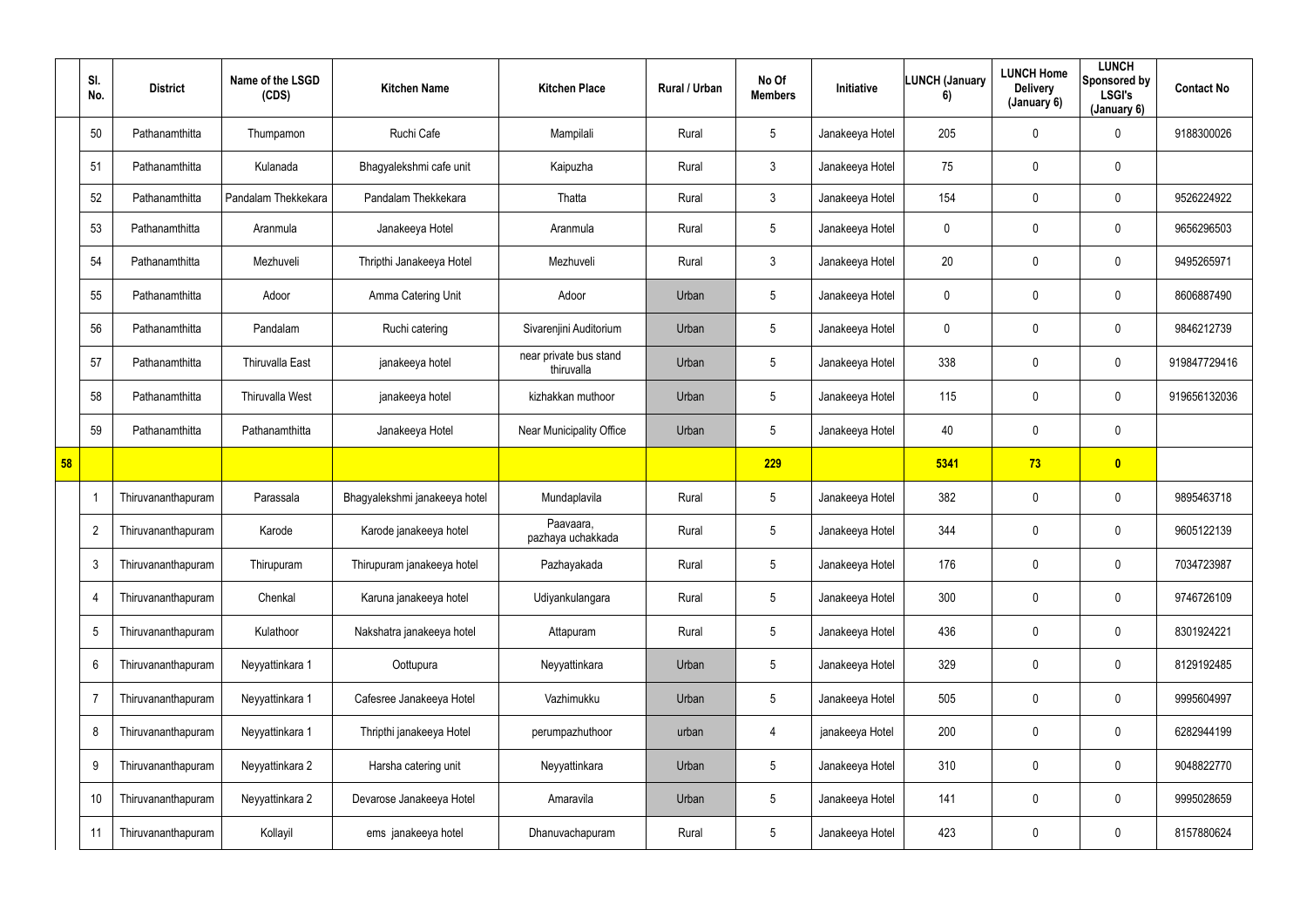| SI.<br>No. | <b>District</b>    | Name of the LSGD<br>(CDS) | <b>Kitchen Name</b>                       | <b>Kitchen Place</b>                       | Rural / Urban | No Of<br><b>Members</b> | Initiative      | <b>LUNCH (January</b><br>6) | <b>LUNCH Home</b><br><b>Delivery</b><br>(January 6) | <b>LUNCH</b><br>Sponsored by<br><b>LSGI's</b><br>(January 6) | <b>Contact No</b> |
|------------|--------------------|---------------------------|-------------------------------------------|--------------------------------------------|---------------|-------------------------|-----------------|-----------------------------|-----------------------------------------------------|--------------------------------------------------------------|-------------------|
| 12         | Thiruvananthapuram | Kunnathukal               | Aiswarya Janakeeya Hotel -<br>Kunnathukal | Kuruwad, paliyodu                          | Rural         | $\mathbf{3}$            | Janakeeya Hotel | $\mathbf 0$                 | 0                                                   | 0                                                            | 9539549507        |
| 13         | Thiruvananthapuram | Vellarada                 | Eden Janakeeya Hotel                      | Panachamoodu, Vellarada                    | Rural         | 5                       | Janakeeya Hotel | 673                         | 0                                                   | $\mathbf 0$                                                  | 8547973305        |
| 14         | Thiruvananthapuram | Vellarada                 | Chandrika Janakeeya Hotel -<br>Vellarada  | Vellarada                                  | Rural         | $6\overline{6}$         | Janakeeya Hotel | 114                         | 0                                                   | $\mathbf 0$                                                  | 9539366295        |
| 15         | Thiruvananthapuram | Aryankode                 | Aryan Janakeeya Hotel -<br>Aryankode      | Aryankode                                  | Rural         | 5                       | Janakeeya Hotel | 168                         | 0                                                   | $\mathbf 0$                                                  | 9746905408        |
| 16         | Thiruvananthapuram | Aryankode                 | stree souhritha jh                        | chemboor                                   | Rural         | 5                       | Janakeeya Hotel | 153                         | 0                                                   | $\mathbf 0$                                                  |                   |
| 17         | Thiruvananthapuram | Ottashekharamangala<br>m  | Minnaram Janakeeya Hotel                  | Kuravara, Near<br>Ottashekharamangalam UPS | Rural         | $\overline{4}$          | Janakeeya Hotel | 192                         | 0                                                   | $\mathbf 0$                                                  | 9567553161        |
| 18         | Thiruvananthapuram | Kollayil                  | Janakeeya Hotel                           | Mylakkara                                  | Rural         | 5                       | Janakeeya Hotel | 131                         | 0                                                   | $\mathbf 0$                                                  | 9605076268        |
| 19         | Thiruvananthapuram | perunkadavila             | shankholi janakeeya hotel                 | perunkadavila                              | rural         | $3\phantom{.0}$         | Janakeeya Hotel | 141                         | 0                                                   | $\mathbf 0$                                                  |                   |
| 20         | Thiruvananthapuram | Amboori                   | Janakeeya Hotel                           | Amboori                                    | Rural         | $5\phantom{.0}$         | Janakeeya Hotel | $\overline{0}$              | 0                                                   | $\mathbf 0$                                                  | 9747169098        |
| 21         | Thiruvananthapuram | Athiyanoor                | Kudumbashree janakeeya hotel              | Venpakal                                   | Rural         | $\overline{4}$          | Janakeeya Hotel | 326                         | 0                                                   | $\mathbf 0$                                                  | 919562752580      |
| 22         | Thiruvananthapuram | Kottukal                  | Vismaya janakeeya hotel                   | Uchakkada                                  | Rural         | $5\phantom{.0}$         | Janakeeya Hotel | 325                         | 0                                                   | $\mathbf 0$                                                  | 6282447041        |
| 23         | Thiruvananthapuram | Kanjiramkulam             | Padaswaram unit                           | Kanjiramkulam                              | Rural         | $\overline{4}$          | Janakeeya Hotel | $\mathbf 0$                 | 0                                                   | $\mathbf 0$                                                  | 919072899432      |
| 24         | Thiruvananthapuram | Karumkulam                | Alil Janakeeya Hotel                      | Pallam                                     | Rural         | 5                       | Janakeeya Hotel | 85                          | $\mathbf 0$                                         | $\mathbf 0$                                                  | 917736513673      |
| 25         | Thiruvananthapuram | Venganoor                 | Venganoor Ruchi janakeeya hotel           | Peringamala                                | Rural         | $10$                    | Janakeeya Hotel | 79                          | 0                                                   | $\mathbf 0$                                                  | 9656309710        |
| 26         | Thiruvananthapuram | Vilavoorkkal              | Priyam Janakeeya Hotel                    | Chanthamukku, Peyadu Jn                    | Rural         | $5\phantom{.0}$         | Janakeeya Hotel | 299                         | 0                                                   | $\overline{0}$                                               | 7902504494        |
| 27         | Thiruvananthapuram | Vilavoorkal               | Vilavoorkal janakeeya hotel               | Pottayil                                   | Rural         | $5\phantom{.0}$         | Janakeeya Hotel | 278                         | 0                                                   | $\mathbf 0$                                                  | 9497883130        |
| 28         | Thiruvananthapuram | Kalliyoor                 | Stree Shakthi Janakeeya Hotel             | Kalliyoor                                  | Rural         | $5\phantom{.0}$         | Janakeeya Hotel | $\pmb{0}$                   | $\mathbf 0$                                         | $\mathbf 0$                                                  | 9074998782        |
| 29         | Thiruvananthapuram | Maranalloor               | Mayooram Janakeeya Hotel                  | Mannadikkonam                              | Rural         | $\overline{4}$          | Janakeeya Hotel | 175                         | 0                                                   | $\mathbf 0$                                                  | 9847371025        |
| 30         | Thiruvananthapuram | Pallichal                 | Vandhanam Janakeeya hotel                 | Naruvamoodu                                | Rural         | $\overline{4}$          | Janakeeya Hotel | 232                         | $\mathbf 0$                                         | $\overline{0}$                                               | 9562636222        |
| 31         | Thiruvananthapuram | Vilappil                  | Sreebhadra janakeey a hotel               | peyad                                      | Rural         | $5\phantom{.0}$         | Janakeeya Hotel | 243                         | 0                                                   | $\overline{0}$                                               | 919496194745      |
| 32         | Thiruvananthapuram | Malayinkeezhu             | Thapasya janakeeya hotel                  | Aruvacode                                  | Rural         | $5\phantom{.0}$         | Janakeeya Hotel | 173                         | 0                                                   | $\mathbf 0$                                                  | 9074329707        |
| 3,3        | Thiruvananthapuram | balaramapuram             | Karunya                                   | balaramapuram                              | rural         | $5\phantom{.0}$         | Janakeeya Hotel | 178                         | $\pmb{0}$                                           | $\overline{0}$                                               |                   |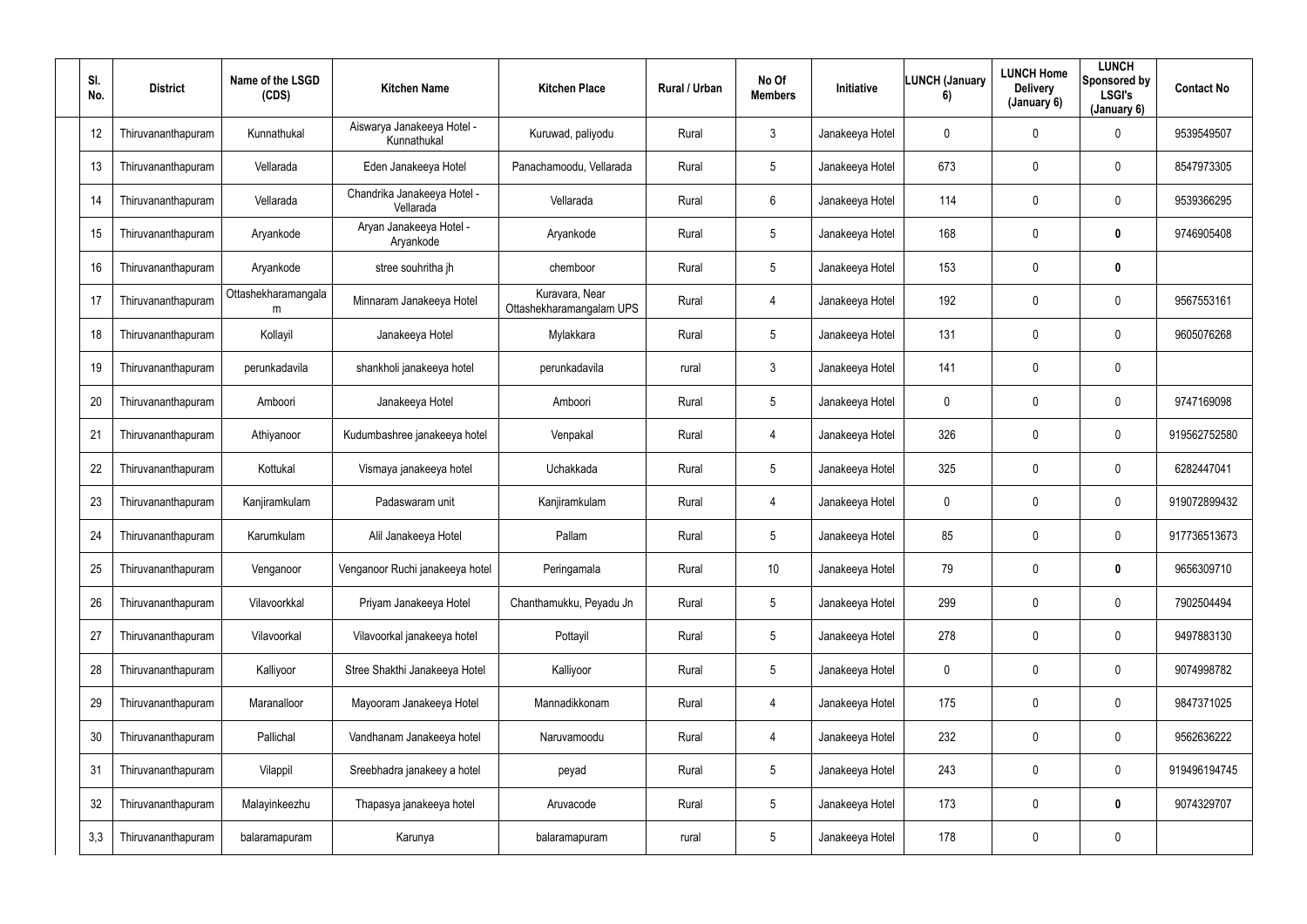|     | SI.<br>No. | <b>District</b>    | Name of the LSGD<br>(CDS)  | <b>Kitchen Name</b>                           | <b>Kitchen Place</b>                              | Rural / Urban | No Of<br><b>Members</b> | <b>Initiative</b> | <b>LUNCH (January</b><br>6) | <b>LUNCH Home</b><br><b>Delivery</b><br>(January 6) | <b>LUNCH</b><br>Sponsored by<br><b>LSGI's</b><br>(January 6) | <b>Contact No</b> |
|-----|------------|--------------------|----------------------------|-----------------------------------------------|---------------------------------------------------|---------------|-------------------------|-------------------|-----------------------------|-----------------------------------------------------|--------------------------------------------------------------|-------------------|
|     | 34         | Thiruvananthapuram | Andoorkonam                | Thiruvathira janakeeya hotel                  | Kaniyapuram                                       | Rural         | $\mathfrak{Z}$          | Janakeeya Hotel   | 180                         | 0                                                   | $\mathbf 0$                                                  | 8921698989        |
|     | 35         | Thiruvananthapuram | Kadinamkulam               | Sabarmathi janakeeya hotel                    | Chitattumukku                                     | Rural         | 4                       | Janakeeya Hotel   | 90                          | 0                                                   | $\overline{0}$                                               |                   |
|     | 36         | Thiruvananthapuram | Azhoor                     | Kudumbadsree janakeeya hotel                  | Azhoor                                            | Rural         | 4                       | Janakeeya Hotel   | 90                          | 0                                                   | $\overline{0}$                                               | 8129060294        |
|     | 37         | Thiruvanathapuram  | Pothencode                 | Pothencode Kudumbashree<br>Janakeeya hotel    | Pothencode ayiroorppara<br>Farmers centre         | Rural         | 5                       | Janakeeya Hotel   | 150                         | 0                                                   | $\overline{0}$                                               | 9037832338        |
|     | 38         | Thiruvananthapuram | Mangalapuram               | Mangalapuram Kudumbashree<br>Janakeeya Hotel  | Managalapuram Junction,<br>Near Panchayath Office | Rural         | 5                       | Janakeeya Hotel   | 220                         | 0                                                   | $\overline{0}$                                               | 9995459534        |
|     | 39         | Thiruvananthapuram | Mangalapuram               | Swad Kudumbashree Janakeeya<br>hotel          | Murukkumpuzha                                     | Rural         | $\mathbf{3}$            | Janakeeya Hotel   | 210                         | 0                                                   | $\mathbf 0$                                                  | 8281624670        |
|     | 40         | Thiruvananthapuram | Mangalapuram               | Ruchisagaram Kudumbashree<br>Janakeeya Hotel  | Chembakamangalam                                  | Rural         | $5\phantom{.0}$         | Janakeeya Hotel   | 320                         | 0                                                   | $\mathbf 0$                                                  | 8139079929        |
|     | 41         | Thiruvanathapuram  | <b>TVM Corporation CDS</b> | Krishnakripa Janakeeya hotel                  | Anayara                                           | Urban         | 5                       | Janakeeya Hotel   | 455                         | 0                                                   | $\mathbf 0$                                                  | 9745823832        |
|     | 42         | Thiruvanathapuram  | <b>TVM Corporation CDS</b> | Vanitha Janakeeya Hotel                       | Manvila                                           | Urban         | 4                       | Janakeeya Hotel   | 420                         | 0                                                   | $\mathbf 0$                                                  | 8129412369        |
|     | 43         | Thiruvanathapuram  | <b>TVM Corporation CDS</b> | Bhagyalekshmi Kudumbashree<br>Janakeeya Hotel | EK Nayanar Trust, Medical<br>College              | Urban         | $6\phantom{.}$          | Janakeeya Hotel   | 223                         | 0                                                   | $\mathbf 0$                                                  |                   |
|     | 44         | Thiruvanathapuram  | <b>TVM Corporation CDS</b> | Tripthi Janakeeya Hotel                       | Pallithura                                        | Urban         | $\mathbf{3}$            | Janakeeya Hotel   | 210                         | 0                                                   | $\mathbf 0$                                                  | 9387738568        |
|     | 45         | Thiruvanathapuram  | <b>TVM Corporation CDS</b> | soubhagya janakeeya Hotel                     | kazhakoottam                                      | Urban         | $\mathbf{3}$            | janakeeya Hotel   | 350                         | 0                                                   | $\overline{0}$                                               | 8921555192        |
|     | 46         | Thiruvanathapuram  | <b>TVM Corporation CDS</b> | Uthradam Janakeeya Hotel                      | Pattom                                            | Urban         | $\mathbf{3}$            | janakeeya Hotel   | 420                         | 0                                                   | $\overline{0}$                                               | 8281062575        |
|     | 47         | Thiruvananthapuram | <b>TVM Corporation CDS</b> | Janakeeya hotel                               | Mannarakonam                                      | Urban         | $3\phantom{.0}$         | Janakeeya Hotel   | 650                         | 0                                                   | $\mathbf 0$                                                  | 8281088923        |
|     | 48         | Thiruvananthapuram | <b>TVM Corporation CDS</b> | Kismath Janakeeya Hotel                       | Pottakuzhi                                        | Urban         | $\mathfrak{Z}$          | Janakeeya Hotel   | 421                         | 0                                                   | $\mathbf 0$                                                  | 8129179622        |
|     | 49         | Thiruvananthapuram | <b>TVM Corporation CDS</b> | Salt and Pepper                               | Poomalliyoorkkonam                                | Urban         | $3\phantom{.0}$         | Janakeeya Hotel   | 325                         | 0                                                   | $\mathbf 0$                                                  | 8593986935        |
|     | 50         | Thiruvananthapuram | <b>TVM Corporation CDS</b> | Sreebhadra Janakeeya Hotel                    | Pettah                                            | Urban         | $\overline{4}$          | Janakeeya Hotel   | 322                         | 0                                                   | $\mathbf 0$                                                  | 9847227647        |
|     | 51         | Thiruvananthapuram | <b>TVM Corporation CDS</b> | kalavara Janakeeya Hotel                      | vattiyoorkavu                                     | Urban         | $3\phantom{.0}$         | Janakeeya Hotel   | 311                         | 0                                                   | $\mathbf 0$                                                  | 9847655426        |
|     | 52         | Thiruvananthapuram | <b>TVM Corporation CDS</b> | punartham kudumbashree                        | kudappanakunnu                                    | Urban         | 3 <sup>1</sup>          | Janakeeya Hotel   | 169                         | 0                                                   | $\overline{0}$                                               | 9747115789        |
|     | 53         | Thiruvananthapuram | <b>TVM Corporation CDS</b> | peroor JH                                     | Palayam                                           | Urban         | 3 <sup>1</sup>          | Janakeeya Hotel   | 342                         | 0                                                   | $\mathbf 0$                                                  | 8086119633        |
|     | 54         | Thiruvananthapuram | Aryanadu                   | Aryanad Janakeeya Hotel                       | Aryanad                                           | Rural         | 6                       | Janakeeya Hotel   | 289                         | 0                                                   | $\mathbf 0$                                                  | 9207447839        |
| 109 | 55         | Thiruvananthapuram | Kuttichal                  | Kutichal Janakeeya Hotel                      | Kuttichal                                         | Rural         | $5\phantom{.0}$         | Janakeeya Hotel   | 258                         | 0                                                   | $\overline{0}$                                               | 9446331479        |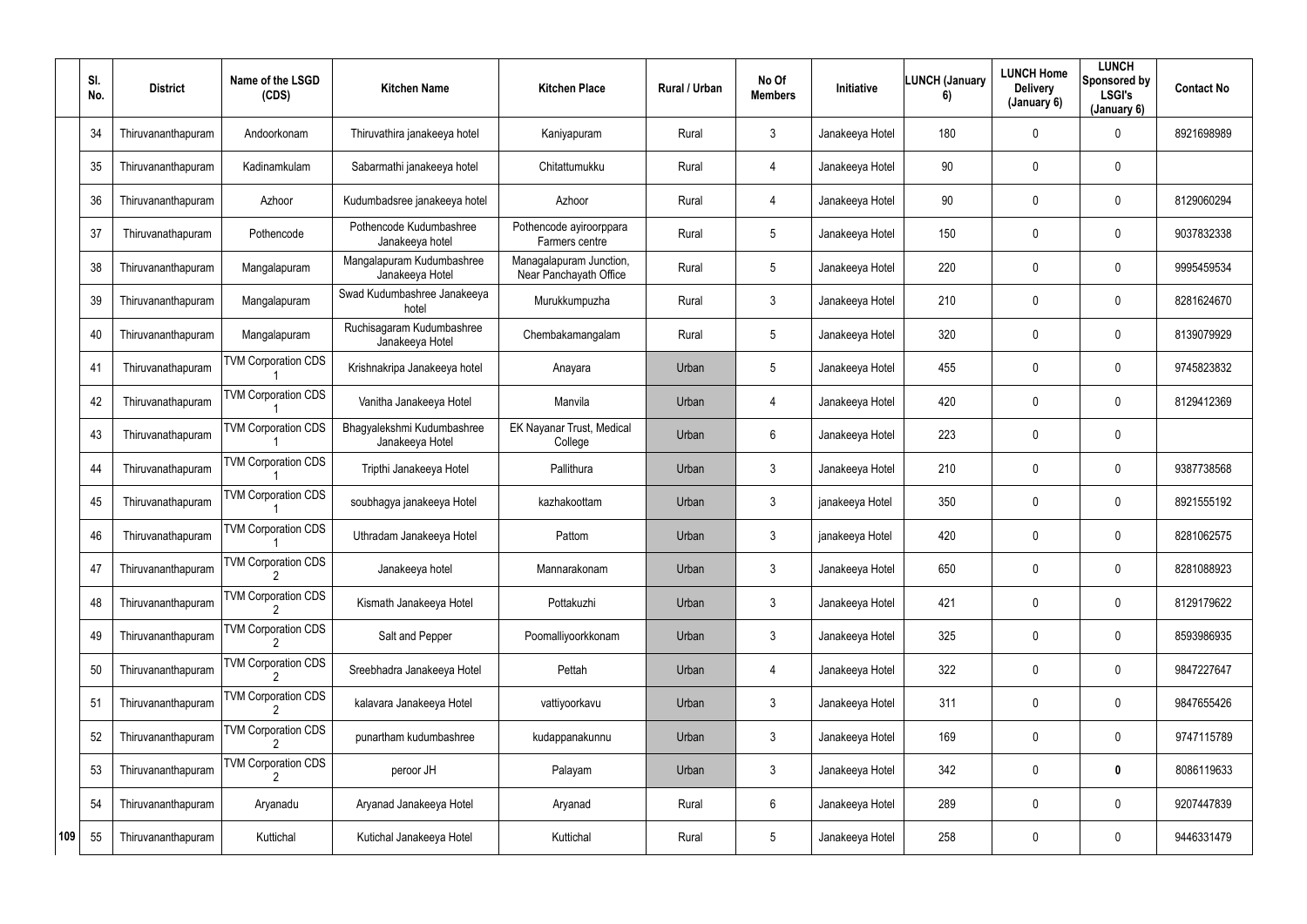| SI.<br>No. | <b>District</b>    | Name of the LSGD<br>(CDS) | <b>Kitchen Name</b>                     | <b>Kitchen Place</b>                              | Rural / Urban | No Of<br><b>Members</b> | Initiative      | <b>LUNCH (January</b><br>6) | <b>LUNCH Home</b><br><b>Delivery</b><br>(January 6) | <b>LUNCH</b><br>Sponsored by<br><b>LSGI's</b><br>(January 6) | <b>Contact No</b> |
|------------|--------------------|---------------------------|-----------------------------------------|---------------------------------------------------|---------------|-------------------------|-----------------|-----------------------------|-----------------------------------------------------|--------------------------------------------------------------|-------------------|
| 56         | Thiruvananthapuram | Poovachal                 | Poovachal Janakeeya Hotel               | Poovachal Panchayath                              | Rural         | $5\phantom{.0}$         | Janakeeya Hotel | 162                         | 0                                                   | $\mathbf 0$                                                  | 9495225046        |
| 57         | Thiruvananthapuram | Vithura                   | Navodaya Janakeeya hotel                | Koppam, Vithura                                   | Rural         | $\overline{4}$          | Janakeeya Hotel | $\mathbf 0$                 | 0                                                   | $\mathbf 0$                                                  | 9946837014        |
| 58         | Thiruvananthapuram | Tholicode                 | Tholicode Janakeeya Hotel               | Pulimoodu, Near Bharath<br>Petrol Pump, Tholicode | Rural         | $\overline{4}$          | Janakeeya Hotel | $\pmb{0}$                   | 0                                                   | $\overline{0}$                                               | 9539995862        |
| 59         | Thiruvananthapuram | Vellanad                  | vellanad JH                             | kulacode vellanad                                 | Rural         | $\mathfrak{Z}$          | Janakeeya Hotel | $\mathbf 0$                 | 0                                                   | $\overline{0}$                                               | 9048295005        |
| 60         | Thiruvananthapuram | uzhamalackal              | mazhavil jh                             | Puthukulangara                                    | Rural         | $5\phantom{.0}$         | Janakeeya Hotel | 290                         | 0                                                   | $\mathbf 0$                                                  | 96457 54988       |
| 61         | Thiruvananthapuram | <b>TVPM Corpn CDS 4</b>   | Maithri Janakeeya Hotel                 | Poozhyakkunnu, Nemom, TVM                         | Urban         | $5\phantom{.0}$         | Janakeeya Hotel | $\mathbf 0$                 | 0                                                   | $\mathbf 0$                                                  | 9846905594        |
| 62         | Thiruvananthapuram | TVPM. Corpn. CDS III      | Janatha hotel                           | Over bridge                                       | Urban         | 9                       | Janakeeya Hotel | $\mathbf 0$                 | 0                                                   | $\mathbf 0$                                                  | 919746149160      |
| 63         | Thiruvananthapuram | TVPM. Corpn. CDS III      | Asraya Janakeeya Hotel                  | <b>DPI</b>                                        | Urban         | $\overline{4}$          | Janakeeya Hotel | 945                         | 0                                                   | $\mathbf 0$                                                  | 918113008306      |
| 64         | Thiruvananthapuram | TVPM. Corpn. CDS III      | Ruchikkoott                             | Mudavanmukal                                      | Urban         | $\overline{4}$          | Janakeeya Hotel | 100                         | 0                                                   | $\mathbf 0$                                                  | 917907579424      |
| 65         | Thiruvananthapuram | TVPM. Corpn. CDS IV       | Janakeeya hotel tvm corporation<br>cds4 | Vallakkadavu                                      | Urban         | $5\phantom{.0}$         | Janakeeya Hotel | 288                         | 0                                                   | $\overline{0}$                                               | 8129795072        |
| 66         | Thiruvananthapuram | TVPM. Corpn. CDS IV       | Karuna Janakeeya Hotel                  | Avaduthura                                        | Urban         | $5\overline{)}$         | Janakeeya Hotel | 304                         | 0                                                   | $\mathbf{3}$                                                 | 9567523799        |
| 67         | Thiruvananthapuram | Anadu                     | Nanma anad                              | Govt LPS Anad                                     | Rural         | $\overline{4}$          | Janakeeya Hotel | $\mathbf 0$                 | 0                                                   | $\mathbf 0$                                                  | 9645709754        |
| 68         | Thiruvananthapuram | Vembayam                  | Liya canteen                            | Perumboor near panchayath<br>office               | Rural         | $5\phantom{.0}$         | Janakeeya Hotel | $\mathbf 0$                 | 0                                                   | $\overline{0}$                                               | 9544337362        |
| 69         | Thiruvananthapuram | Vembayam                  | Four's Janakeeya Hotel                  | Naduveli Konchira                                 | Rural         | $\overline{4}$          | Janakeeya Hotel | 236                         | 0                                                   | $\mathbf 0$                                                  | 9526253578        |
| 70         | Thiruvananthapuram | Nedumangad 1              | Subhiksham                              | Irinjayam                                         | Urban         | $\overline{4}$          | Janakeeya Hotel | 237                         | 0                                                   | $\mathbf 0$                                                  | 9745606588        |
| 71         | Thiruvananthapuram | Nedumangad 1              | Ootupura                                | Pazhakutty                                        | Urban         | $6\phantom{.0}$         | Janakeeya Hotel | 437                         | 0                                                   | $\mathbf 0$                                                  | 7510910614        |
| 72         | Thiruvananthapuram | Nedumangad 2              | Niravu                                  | Near ksrtc bus stand                              | Urban         | $\overline{4}$          | Janakeeya Hotel | 517                         | 0                                                   | $\mathbf 0$                                                  | 9645958207        |
| 73         | Thiruvananthapuram | Nedumangad 2              | Ruchiyidam                              | <b>Near Municipality</b>                          | Urban         | $\overline{0}$          | Janakeeya Hotel | 406                         | 0                                                   | $\mathbf 0$                                                  | 9846371353        |
| 74         | Thiruvananthapuram | Karakulam                 | Karakulam Vanitha hotel                 | Karakulam Junction                                | Rural         | $\overline{4}$          | Janakeeya Hotel | 356                         | 0                                                   | $\overline{0}$                                               | 9747176668        |
| 75         | Thiruvananthapuram | Panavoor                  | Kudumbashree vanitha hotel              | HI auditorium near panavoor<br>panchayath         | Rural         | $6\phantom{.0}$         | Janakeeya Hotel | 237                         | 0                                                   | 4                                                            | 9526740817        |
| 76         | Thiruvananthapuram | Aruvikara                 | Nanma                                   | Aruvikara junction                                | Rural         | $\mathbf{3}$            | Janakeeya hotel | $\overline{0}$              | 0                                                   | $\mathbf 0$                                                  | 8606524464        |
| 77         | Thiruvananthapuram | Pullampara                | Janakeeya Hotel                         | Kalumkinmukham                                    | Rural         | $5\phantom{.0}$         | Janakeeya Hotel | $\overline{0}$              | 0                                                   | $\mathbf 0$                                                  |                   |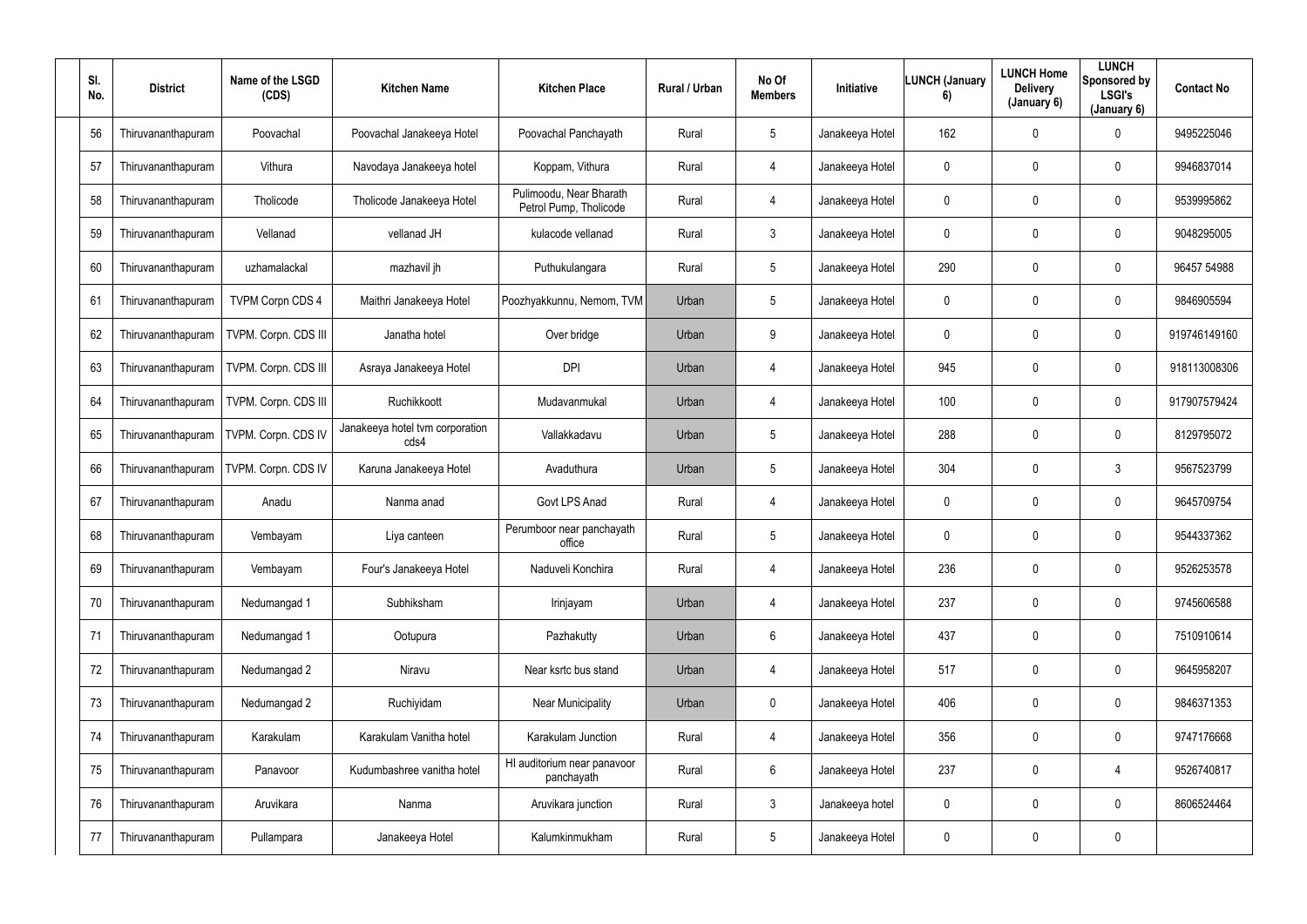| SI.<br>No. | <b>District</b>    | Name of the LSGD<br>(CDS) | <b>Kitchen Name</b>                    | <b>Kitchen Place</b>     | Rural / Urban | No Of<br><b>Members</b> | Initiative      | <b>LUNCH (January</b><br>6) | <b>LUNCH Home</b><br><b>Delivery</b><br>(January 6) | <b>LUNCH</b><br>Sponsored by<br><b>LSGI's</b><br>(January 6) | <b>Contact No</b> |
|------------|--------------------|---------------------------|----------------------------------------|--------------------------|---------------|-------------------------|-----------------|-----------------------------|-----------------------------------------------------|--------------------------------------------------------------|-------------------|
| 78         | Thiruvananthapuram | Pangode                   | Bhagyalekshmi janakeeya hotel          | Pangodu Panchayath Hall  | Rural         | $5\phantom{.0}$         | Janakeeya Hotel | $\mathbf 0$                 | 0                                                   | $\overline{0}$                                               |                   |
| 79         | Thiruvananthapuram | Manickal                  | Janakeeya hotel                        | Pirappancode             | Rural         | $6^{\circ}$             | Janakeeya Hotel | $\mathbf 0$                 | 0                                                   | $\mathbf 0$                                                  | 9745874522        |
| 80         | Thiruvananthapuram | Vamanapuram               | Pournami Kalamachal                    | Kalamachal               | Rural         | $5\phantom{.0}$         | Janakeeya Hotel | 224                         | 0                                                   | $\mathbf 0$                                                  | 9846825964        |
| 81         | Thiruvananthapuram | kallara                   | Amma janakeeya hotel                   | kallara                  | rural         | $\overline{4}$          | Janakeeya Hotel | $\mathbf 0$                 | 0                                                   | $\mathbf 0$                                                  | 8111891405        |
| 82         | Thiruvananthapuram | nellanad                  | Nellanad janakeeya hotel               | keezhayikkonam           | rural         | $6\phantom{.}$          | Janakeeya Hotel | 289                         | 0                                                   | $\mathbf 0$                                                  | 9946994811        |
| 83         | Thiruvananthapuram | Pazhayakunnummel          | Chaitanya janakeeya hotel              | Pazhayakunnumel          | Rural         | $5\phantom{.0}$         | Janakeeya Hotel | $\overline{0}$              | 0                                                   | $\mathbf 0$                                                  | 9496997201        |
| 84         | Thiruvananthapuram | Karavaram                 | Takkolam, Karavaram janakeeya<br>hotel | Pullurmukk, kallambalam  | Rural         | $5\phantom{.0}$         | Janakeeya Hotel | 152                         | 0                                                   | $\overline{0}$                                               | 9539723288        |
| 85         | Thiruvananthapuram | Kilimanoor                | Tanima vanitha canteen                 | Kilimanoor               | Rural         | $\overline{4}$          | Janakeeya Hotel | 182                         | 0                                                   | $\mathbf 0$                                                  | 9846657166        |
| 86         | Thiruvananthapuram | Pulimath                  | Iswarya catering unit                  | Pulimath, Karet          | Rural         | $\overline{4}$          | Janakeeya Hotel | 255                         | 0                                                   | $\mathbf 0$                                                  | 9645514593        |
| 87         | Thiruvananthapuram | Navaikkulam               | Kudumbashree janakeeya hotel           | Kadambaattukonam         | Rural         | $5\phantom{.0}$         | Janakeeya Hotel | 103                         | 0                                                   | $\overline{0}$                                               | 9400619476        |
| 88         | Thiruvananthapuram | Nagaroor                  | Janakeeya Hotel                        | Altharamoodu             | Rural         | $5\overline{)}$         | Janakeeya Hotel | 159                         | 0                                                   | $\mathbf 0$                                                  | 7034964806        |
| 89         | Thiruvananthapuram | Pallikal                  | pallikkal janakeeya hotel              | pakalkkuri               | rural         | 4                       | Janakeeya Hotel | 95                          | 0                                                   | $\mathbf 0$                                                  | 9447886364        |
| 90         | Thiruvananthapuram | Madavoor                  | Madavoor janakeeya hotel               | madavoor                 | rural         | $5\phantom{.0}$         | Janakeeya Hotel | 149                         | 0                                                   | $\overline{0}$                                               | 9526206002        |
| 91         | Thiruvananthapuram | Chirayinkeezh             | Sevenstar Janakeeya Hotel              | Sarkkara                 | Rural         | $5\phantom{.0}$         | Janakeeya Hotel | 125                         | 0                                                   | $\mathbf 0$                                                  | 8921556636        |
| 92         | Thiruvananthapuram | Kadaykkavoor              | Karmalamatha Janakeeya Hotel           | Kadakkavoor              | Rural         | $5\overline{)}$         | Janakeeya Hotel | 114                         | $\mathbf 0$                                         | $\mathbf 0$                                                  | 9645405591        |
| 93         | Thiruvananthapuram | Mudakkal                  | Sarovaram Janakeeya Hotel              | Valakkadu                | Rural         | $\mathfrak{Z}$          | Janakeeya Hotel | 135                         | 0                                                   | $\mathbf 0$                                                  | 8086240900        |
| 94         | Thiruvananthapuram | Vakkom                    | Jananai Janakeeya Hotel                | SN Junction, Jeeva Dhara | Rural         | $5\phantom{.0}$         | Janakeeya Hotel | 147                         | 0                                                   | $\mathbf 0$                                                  | 8137014724        |
| 95         | Thiruvananthapuram | Vakkom                    | Diya Janakeeya Hotel                   | Panayile Kadavu          | Rural         | $5\phantom{.0}$         | Janakeeya Hotel | 112                         | 0                                                   | $\mathbf 0$                                                  | 8590439391        |
| 96         | Thiruvananthapuram | Kizhuvilam                | Kudumbashree vanitha canteen           | Kizhuvillam              | Rural         | $\overline{4}$          | Janakeeya Hotel | 98                          | 0                                                   | $\mathbf 0$                                                  | 9747361312        |
| 97         | Thiruvananthapuram | Anchuthengu               | Swad Janakeeya Hotel                   | Anchuthengu              | Rural         | $5\phantom{.0}$         | Janakeeya Hotel | 103                         | 0                                                   | $\mathbf 0$                                                  |                   |
| 98         | Thiruvananthapuram | Attingal                  | Bhagyashree janakeeya hotel            | Attingal                 | Urban         | $5\overline{)}$         | Janakeeya Hotel | 144                         | 0                                                   | $\mathbf 0$                                                  | 9539968503        |
| 99         | Thiruvananthapuram | Cherunniyoor              | Lekshmi janakeeya hotel                | Dhalavapuram             | Rural         | $\mathbf{3}$            | Janakeeya Hotel | 94                          | 0                                                   | $\overline{2}$                                               | 9995391999        |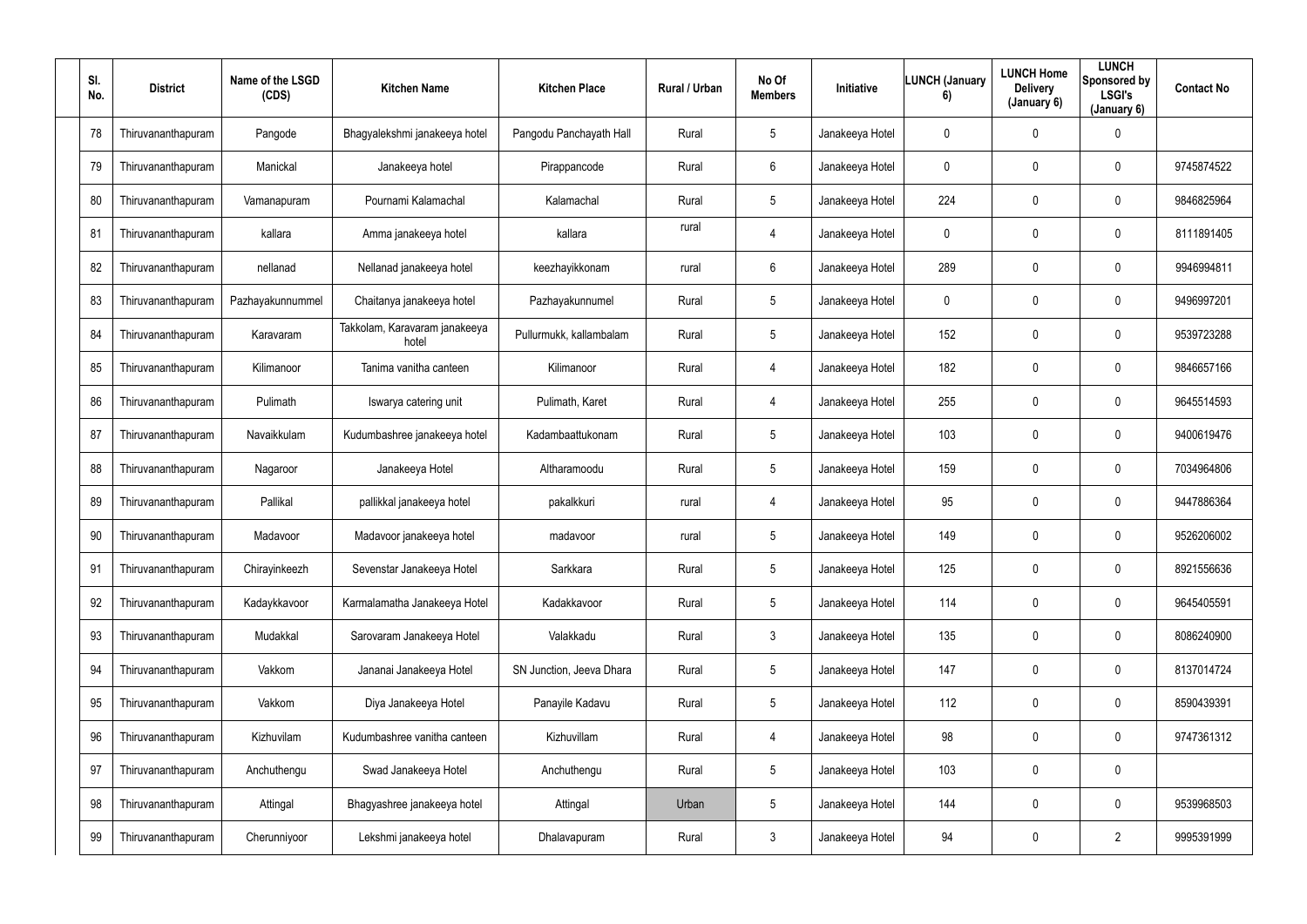|     | SI.<br>No.      | <b>District</b>    | Name of the LSGD<br>(CDS) | <b>Kitchen Name</b>                        | <b>Kitchen Place</b>                             | Rural / Urban | No Of<br><b>Members</b> | Initiative      | <b>LUNCH (January</b><br>6) | <b>LUNCH Home</b><br><b>Delivery</b><br>(January 6) | <b>LUNCH</b><br>Sponsored by<br><b>LSGI's</b><br>(January 6) | <b>Contact No</b> |
|-----|-----------------|--------------------|---------------------------|--------------------------------------------|--------------------------------------------------|---------------|-------------------------|-----------------|-----------------------------|-----------------------------------------------------|--------------------------------------------------------------|-------------------|
|     | 100             | Thiruvananthapuram | Chemmaruthi               | Dreams janakeeya hotel                     | Mavinmoodu, muthana                              | Rural         | 5                       | Janakeeya Hotel | 281                         | $\mathbf 0$                                         | $\mathbf 0$                                                  | 8129240185        |
|     | 101             | Thiruvananthapuram | Chemmaruthi               | Natturuchi janakeeya hotel                 | Panayara&sivapuram                               | Rural         | $5\phantom{.0}$         | Janakeeya Hotel | 221                         | $\mathbf 0$                                         | $\pmb{0}$                                                    | 8129240185        |
|     | 102             | Thiruvananthapuram | Chemmaruthi               | Bhanusree                                  | Chavadimukku                                     | Rural         | 4                       | Janakeeya Hotel | 183                         | 0                                                   | $\mathbf 0$                                                  | 8129240185        |
|     | 103             | Thiruvananthapuram | Manamboor                 | Manamboor janakeeya hotel                  | Kavalayoor                                       | Rural         | 4                       | Janakeeya Hotel | 136                         | 41                                                  | 2\$                                                          | 9074388684        |
|     | 104             | Thiruvananthapuram | Edava                     | Sreenandha janakeeyahotel                  | Kaappil                                          | Rural         | 5                       | Janakeeya Hotel | 183                         | 0                                                   | $\mathbf 0$                                                  | 9895337334        |
|     | 105             | Thiruvananthapuram | Elakamon                  | Sreenarayana janakeeya hotel               | Elakamon                                         | Rural         | $\overline{7}$          | Janakeeya Hotel | 44                          | $\mathbf{0}$                                        | $\mathbf 0$                                                  | 8086637798        |
|     | 106             | Thiruvananthapuram | Elakamon                  | kudumbashree janakeeya hotel               | Elakamon                                         | Rural         | $5\phantom{.0}$         | janakeeya hotel | 60                          | $\mathbf 0$                                         | $\mathbf 0$                                                  | 8590725126        |
|     | 107             | Thiruvananthapuram | Vettoor                   | Kashi janakeeya hotel                      | Vettoor                                          | Rural         | 4                       | Janakeeya Hotel | 35                          | $\mathbf 0$                                         | $\pmb{0}$                                                    | 9061547396        |
|     | 108             | Thiruvananthapuram | Ottoor                    | Kudumbashree Janakeeya hotel               | ottoor                                           | rural         | $\mathfrak{Z}$          | Janakeeya Hotel | 40                          | 0                                                   | $\pmb{0}$                                                    | 8590570561        |
|     | 109             | Thiruvanathapuram  | Varkala                   | Janakeeya hotel                            | Varkala municipality                             | Urban         | 5                       | Janakeeya Hotel | 29                          | $\mathbf 0$                                         | $\overline{2}$                                               | 8943261611        |
| 107 |                 |                    |                           |                                            |                                                  |               | 495                     |                 | 22343                       | 41                                                  | 13                                                           |                   |
|     |                 | Thrissur           | Kadangodu                 | Janakeeya Hotel Kadangod                   | Kadangod                                         | Rural         | 4                       | Janakeeya Hotel | 49                          | 40                                                  |                                                              |                   |
|     | $\overline{2}$  | Thrissur           | Chalakudy                 | Thripthy Janakeeya Hotel<br>Chalakudy      | North Busstand Chalakudy                         | Urban         | 4                       | Janakeeya Hotel | 248                         | 147                                                 | $\mathbf 0$                                                  | 9544048190        |
|     | $\mathbf{3}$    | Thrissur           | Pananchery                | Pananchery Janakeeya Hotel                 | Pattikkad                                        | Rural         | 5 <sup>5</sup>          | Janakeeya Hotel | 109                         | 80                                                  | $\mathbf 1$                                                  | 9746354118        |
|     | $\overline{4}$  | Thrissur           | Kadavallur                | Janakeeya Hotel Kadavalloor                | Panjayath Compound                               | Rural         | $\overline{4}$          | Janakeeya Hotel | 43                          | 76                                                  | $\overline{0}$                                               | 8943983995        |
|     | $5\phantom{.0}$ | Thrissur           | Kattoor                   | Janakeeya Hotel Kattoor                    | Kudumbashree Vipanana<br>Kendram, Katoor Bazzar, | Rural         | $5\overline{)}$         | Janakeeya Hotel | $\mathbf 0$                 | 0                                                   | $\overline{0}$                                               |                   |
|     | $6\overline{6}$ | Thrissur           | Elavally                  | Janakeeya Hotel Elavally                   | <b>Elavally Panchayath</b><br>Compound           | Rural         | 4                       | Janakeeya Hotel | $\mathbf 0$                 | $\mathbf 0$                                         | $\overline{0}$                                               | 9744738247        |
|     |                 | Thrissur           | Paralam                   | Paralam Janakeeya Hotel                    | Nanma Kudumbashree<br>canteen                    | Rural         | $\mathfrak{Z}$          | Janakeeya Hotel | 27                          | 32                                                  | $\overline{0}$                                               | 9744441594        |
|     | 8               | Thrissur           | Kadukutty                 | Uppum Mulakum Janakeeya Hotel<br>Kadukutty | Kottamuri Junction                               | Rural         | $5\overline{)}$         | Janakeeya Hotel | 57                          | 65                                                  | $\overline{0}$                                               | 9846634710        |
|     | 9               | Thrissur           | Thrissur 2                | Kuttanellur Janakeeya Hotel                | Kuttanellur                                      | Urban         | $5\phantom{.0}$         | Janakeeya Hotel | 90                          | 0                                                   | $\overline{0}$                                               | 8330800498        |
|     | 10              | Thrissur           | Pazhayannur               | Janakeeya Hotel, Pazhayanoor               | Pazhayannur Panchayath                           | Rural         | 4                       | Janakeeya Hotel | 257                         | 0                                                   | $\overline{0}$                                               | 9400257329        |
|     | 11              | Thrissur           | Aloor                     | Aloor Janakeeya Hotel                      | Aloor                                            | Rural         | $5\phantom{.0}$         | Janakeeya Hotel | $\mathbf 0$                 | 172                                                 | $\overline{0}$                                               | 9946922936        |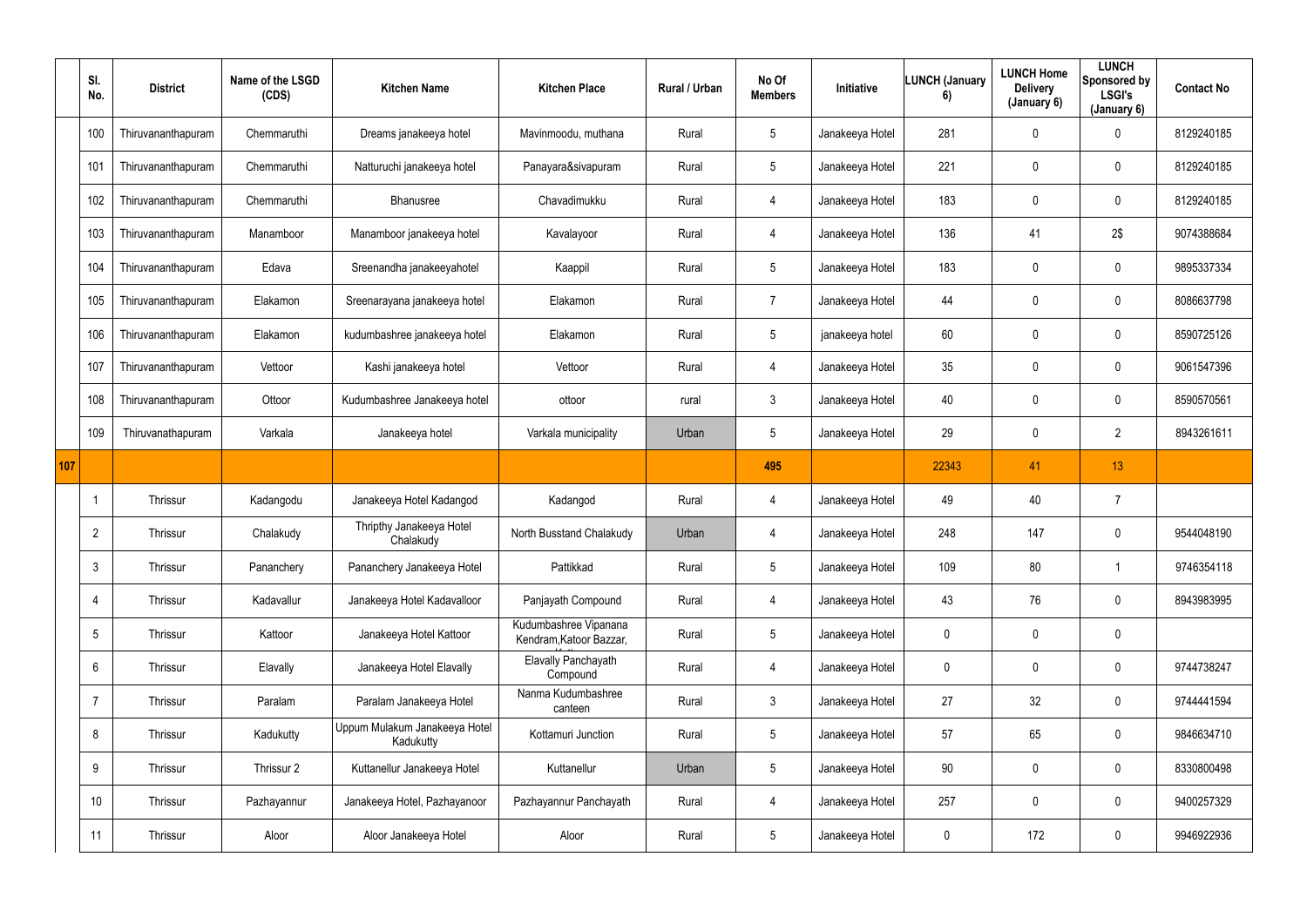| SI.<br>No. | <b>District</b> | Name of the LSGD<br>(CDS) | <b>Kitchen Name</b>                             | <b>Kitchen Place</b>                         | Rural / Urban | No Of<br><b>Members</b> | Initiative      | <b>LUNCH (January</b><br>6) | <b>LUNCH Home</b><br><b>Delivery</b><br>(January 6) | <b>LUNCH</b><br>Sponsored by<br><b>LSGI's</b><br>(January 6) | <b>Contact No</b> |
|------------|-----------------|---------------------------|-------------------------------------------------|----------------------------------------------|---------------|-------------------------|-----------------|-----------------------------|-----------------------------------------------------|--------------------------------------------------------------|-------------------|
| 12         | Thrissur        | Muriyad                   | Jankeeya Hotel, Muriyad                         | Karuna Canteen, Muriyad                      | Rural         | $5\overline{)}$         | Janakeeya Hotel | 91                          | $\mathbf 0$                                         | $\mathbf 0$                                                  | 9961920358        |
| 13         | Thrissur        | Valapad                   | Janakeeya Hotel Valapad                         | Valapad Chanthapadi                          | Rural         | $6\phantom{.}6$         | Janakeeya Hotel | 150                         | 0                                                   | 8                                                            |                   |
| 14         | Thrissur        | Kaipamangalam             | Kaipamngalam Janakeeya Hotel                    | Kaipamangalam Panchayath                     | Rural         | $\mathfrak{Z}$          | Janakeeya Hotel | 191                         | 0                                                   | $\overline{2}$                                               |                   |
| 15         | Thrissur        | Annamanada                | Snehitha Catering                               | Annamanada                                   | Rural         | $5\overline{)}$         | Janakeeya Hotel | $\mathbf 0$                 | 42                                                  | $\mathbf 0$                                                  | 9747712615        |
| 16         | Thrissur        | Vellangallur              | Janakeeya Hotel Vellangallur                    | Panchayath Community Hall                    | Rural         | $6\overline{6}$         | Janakeeya Hotel | 57                          | 47                                                  | $\mathbf 0$                                                  | 9947462258        |
| 17         | Thrissur        | Pavaratty                 | Janakeeya Hotel Pavaratty                       | Akashaya Vanitha Canteen                     | Rural         | 3 <sup>1</sup>          | Janakeeya Hotel | 156                         | 0                                                   | $\overline{0}$                                               |                   |
| 18         | Thrissur        | Edathiruthy               | Janakeeya Hotel Edathuruthi<br>(Nalinam Stores) | Opposite of GLPS,<br>Chenthrappinni Centre   | Rural         | 4                       | Janakeeya Hotel | 142                         | 0                                                   | $\overline{2}$                                               |                   |
| 19         | Thrissur        | Adatt                     | Janakeeya Hotel Adat                            | Muthuvara                                    | Rural         | $\overline{7}$          | Janakeeya Hotel | 94                          | 79                                                  | $\mathbf 0$                                                  | 6235203703        |
| 20         | Thrissur        | Irinjalakuda 1            | Janakeeya Hotel Irinjalakuda Cds1               | Irinjalakuda Muncipality                     | Urban         | 4                       | Janakeeya Hotel | 71                          | 0                                                   | $\overline{0}$                                               | 9526912506        |
| 21         | Thrissur        | Parapookkara              | Janakeeya Hotel, Parapookkara                   | Panchayath Canteen                           | Rural         | $5\overline{)}$         | Janakeeya Hotel | 60                          | 0                                                   | $\mathbf 0$                                                  | 9605428611        |
| 22         | Thrissur        | Puthanchira               | Annapoorna Janakeeya Hotel<br>Puthenchira       | Panchayath Community Hall                    | Rural         | $5\overline{)}$         | Janakeeya Hotel | 19                          | 16                                                  | $\mathbf 0$                                                  | 9383421350        |
| 23         | Thrissur        | SreeNarayanapuram         | Sree Narayana Puram Janakeeya<br>Hotel          | Sreenarayanapuram<br>Panchayath              | Rural         | $5\phantom{.0}$         | Janakeeya Hotel | 167                         | 0                                                   | 1\$                                                          |                   |
| 24         | Thrissur        | Nadathara                 | Nadathara Janakeeya Hotel                       | Moorkanikkara                                | Rural         | $5\phantom{.0}$         | Janakeeya Hotel | 66                          | 82                                                  | $\mathbf{3}$                                                 | 9744611176        |
| 25         | Thrissur        | Vallachira                | Vallachira Janakeeya Hotel                      | Vallachira Gramapanchayath                   | Rural         | $\overline{4}$          | Janakeeya Hotel | 42                          | $\mathbf 0$                                         | $\mathbf 0$                                                  | 9744804256        |
| 26         | Thrissur        | Poyya                     | Janakeeya Hotel, Poyya                          | Poyya Junction                               | Rural         | $5\phantom{.0}$         | Janakeeya Hotel | $\pmb{0}$                   | 0                                                   | $\mathbf 0$                                                  | 7902318250        |
| 27         | Thrissur        | Wadakanchery 1            | Vrindavan Janakeeya Hotel                       | Ottupara                                     | Urban         | $5\overline{)}$         | Janakeeya Hotel | 200                         | 0                                                   | $\mathbf 0$                                                  |                   |
| 28         | Thrissur        | Varandarappilly           | Janakeeya Hotel                                 | Varandarappilly Panchayath                   | Rural         | $5\phantom{.0}$         | Janakeeya Hotel | 127                         | 34                                                  | $\mathbf 0$                                                  | 9048283463        |
| 29         | Thrissur        | Nenmanikkara              | Vanitha Janakeeya Hotel                         | Paliyekkara, Nenmanikkara<br>Gramapanchayath | Rural         | $5\overline{)}$         | Janakeeya Hotel | 85                          | 30 <sup>°</sup>                                     | $\mathbf 0$                                                  | 9747494386        |
| 30         | Thrissur        | Kodakara                  | Nanma Janakeeya Hotel                           | Kodakara Bus Stand                           | Rural         | $5\phantom{.0}$         | Janakeeya Hotel | 235                         | 221                                                 | $\mathbf 0$                                                  | 9946283762        |
| 31         | Thrissur        | Thekkumkkara              | Janakeeya Hotel Thekkumkara                     | Vanitha Canteen, Thekkumkara                 | Rural         | $\overline{4}$          | Janakeeya Hotel | 100                         | 0                                                   | $\mathbf 0$                                                  |                   |
| 32         | Thrissur        | Alagappa Ngar             | Janakeeya Hotel                                 | Amballur                                     | Rural         | 5 <sup>5</sup>          | Janakeeya Hotel | 173                         | 80                                                  | $\mathbf 0$                                                  | 8606553521        |
| 33         | Thrissur        | Kolazhy                   | Janakeeya Hotel Kolazhy                         | <b>ZMLP School</b>                           | Rural         | 4                       | Janakeeya Hotel | $\boldsymbol{0}$            | 116                                                 | $\mathbf 0$                                                  | 9645535725        |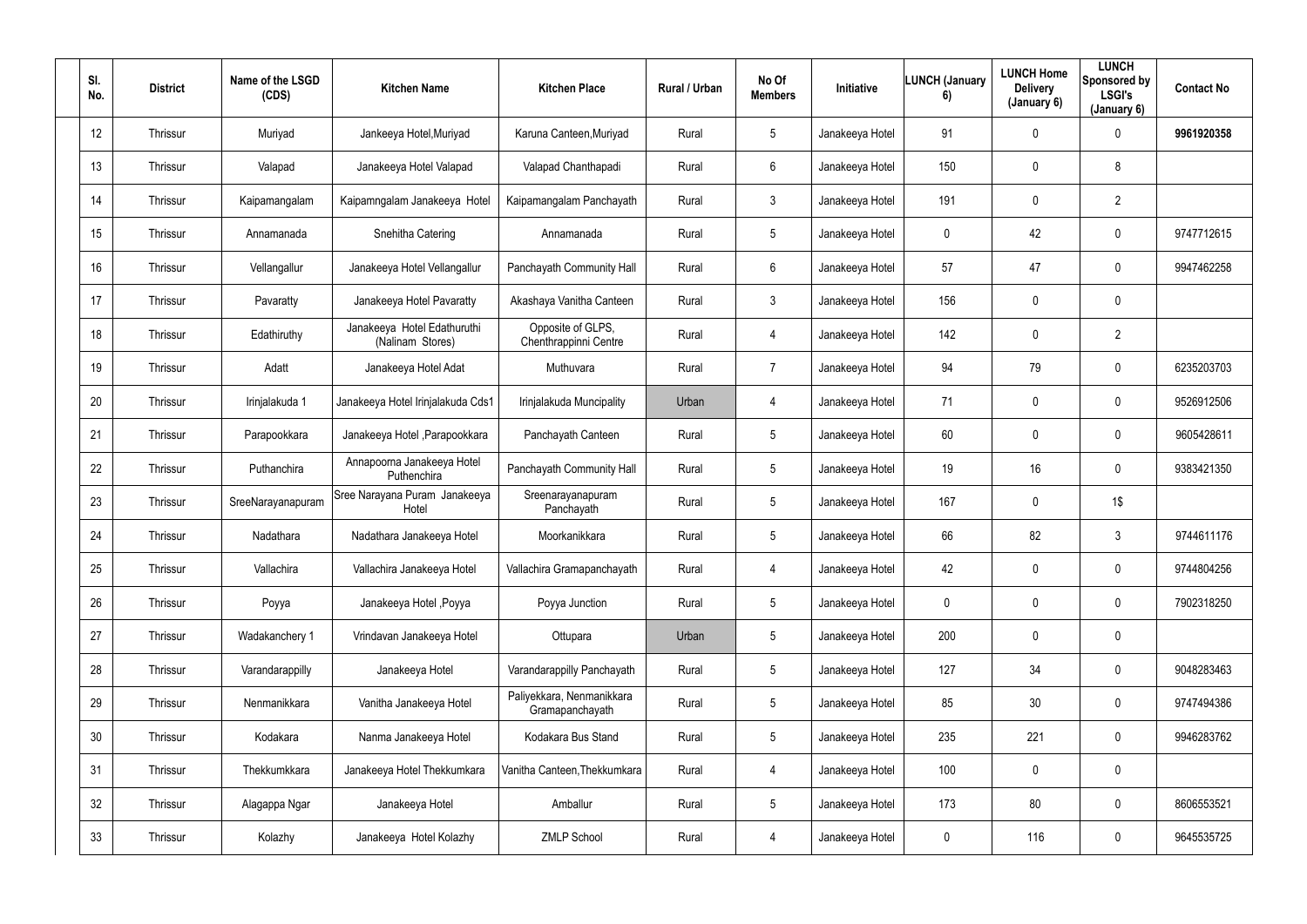|    | SI.<br>No. | <b>District</b> | Name of the LSGD<br>(CDS) | <b>Kitchen Name</b>                        | <b>Kitchen Place</b>                     | Rural / Urban | No Of<br><b>Members</b> | Initiative      | <b>LUNCH (January</b><br>6) | <b>LUNCH Home</b><br><b>Delivery</b><br>(January 6) | <b>LUNCH</b><br>Sponsored by<br><b>LSGI's</b><br>(January 6) | <b>Contact No</b> |
|----|------------|-----------------|---------------------------|--------------------------------------------|------------------------------------------|---------------|-------------------------|-----------------|-----------------------------|-----------------------------------------------------|--------------------------------------------------------------|-------------------|
|    | 34         | Thrissur        | Manalur                   | Janakeeya Hotel Manalur                    | Govt High School, Manaloor               | Rural         | 6                       | Janakeeya Hotel | 46                          | 19                                                  |                                                              | 9446619441        |
|    | 35         | Thrissur        | Arimpur                   | Janakeeya Hotel Arimbur                    | Kudumbashree Vanitha<br>Canteen, Arimbur | Rural         | $5\phantom{.0}$         | Janakeeya Hotel | 213                         | 35                                                  | $\mathbf 0$                                                  | 9946789338        |
|    | 36         | Thrissur        | Thanniyam                 | Thannyam Janakeeya Hotel                   | Peringottukara                           | Rural         | $\overline{4}$          | Janakeeya Hotel | 60                          | 11                                                  | $\mathbf 0$                                                  | 9048570194        |
|    | 37         | Thrissur        | Madakkathara              | Madakkathara Annapoorna<br>Janakeeya Hotel | Madakkathara                             | Rural         | $6\phantom{.}$          | Janakeeya Hotel | 93                          | 75                                                  | $2^{\circ}$                                                  | 9388431507        |
|    | 38         | Thrissur        | Athirappilly              | Panchayath Kudumbashree<br>Canteen         | Athirappilly                             | Rural         | $\mathfrak{Z}$          | Janakeeya Hotel | $\mathbf 0$                 | $\mathbf 0$                                         | $\mathbf 0$                                                  | 9496151187        |
|    | 39         | Thrissur        | Kodassery                 | Five Star Janakeeya Hotel                  | Kodassery                                | Rural         | $\overline{4}$          | Janakeeya Hotel | 122                         | 58                                                  | $\mathbf 0$                                                  | 9846464927        |
|    | 40         | Thrissur        | Mattathur                 | Karunya<br>kudumbShree                     | Vellikkulangara                          | Rural         | 4                       | Janakeeya Hotel | 208                         | 147                                                 | $\overline{0}$                                               | 9539102486        |
|    | 41         | Thrissur        | Koratty                   | Ruchi Janakeeya Hotel                      | Koratty                                  | Rural         | 4                       | Janakeeya Hotel | 56                          | 43                                                  | 0.00\$                                                       | 9496527583        |
|    | 42         | Thrissur        | Thrikkoor                 | Susthira Janakeeya Hotel                   | Alengaad                                 | Rural         | $\mathfrak{Z}$          | Janakeeya Hotel | 132                         | 48                                                  | 4                                                            | 8111847055        |
|    | 43         | Thrissur        | Venkitangu                | Ottupura<br>Janakeeya Hotel Vengidangu     | Vengidangu Panchayath                    | Rural         | $\mathfrak{Z}$          | Janakeeya Hotel | 232                         | 67                                                  | $\mathbf 0$                                                  | 8156981840        |
|    | 44         | Thrissur        | Padiyoor                  | Padiyoor<br>Janakeya Hotel                 | HDC School, Kakkathuruthy                | Rural         | $5\phantom{.0}$         | Janakeeya Hotel | 54                          | 41                                                  | $\mathbf 0$                                                  | 9048817359        |
|    | 45         | Thrissur        | Pariyaram                 | Samridhi Janakeeya Hotel                   | Pariyaram                                | Rural         | $5\phantom{.0}$         | Janakeeya Hotel | 103                         | 79                                                  | $\mathbf 0$                                                  | 7025950795        |
|    | 46         | Thrissur        | Wadakanchery cds2         | Janakeeya Hotel, Wadakanchery<br>cds2      | Minaloor                                 | Urban         | 3                       | Janakeeya Hotel | 113                         | $\mathbf 0$                                         | $\mathbf 0$                                                  |                   |
|    | 47         | Thrissur        | Kodungaloor cds2          | Jathikka Janakeeya Hotel                   | Arakkulam                                | Urban         | 4                       | Janakeeya Hotel | 103                         | $\mathbf 0$                                         | $\overline{0}$                                               | 9745397171        |
|    | 48         | Thrissur        | Punnayur                  | Kaipunnyam Janakeeya Hotel                 | Edakazhiyur                              | Rural         | $5\phantom{.0}$         | Janakeeya Hotel | 80                          | 63                                                  | $\overline{0}$                                               | 9744680885        |
| 96 | 49         | Thrissur        | Velookkara                | Velookkara Janakeeya Hotel                 | Panchayath shopping complex              | Rural         | $\mathfrak{Z}$          | Janakeeya Hotel | 35                          | 0                                                   | $\overline{0}$                                               | 9048756685        |
|    | 50         | Thrissur        | Meloor                    | Thanima Janakeeya Hotel Meloor             | Meloor centre                            | Rural         | $\overline{4}$          | Janakeeya Hotel | 102                         | 37                                                  | $\overline{0}$                                               | 7902354039        |
|    | 51         | Thrissur        | Vallathol Nagar           | Janakeeya Hotel, Vallathol Nagar           | near youth welfare center                | rural         | $5\phantom{.0}$         | Janakeeya Hotel | 189                         | 0                                                   | $\overline{0}$                                               | 9961296574        |
|    | 52         | Thrissur        | Eriyad                    | janakeeya Hotel, eriyad                    | community hall                           | Rural         | 4                       | Janakeeya Hotel | $\mathbf 0$                 | 0                                                   | $\overline{0}$                                               |                   |
|    | 53         | Thrissur        | Edavilangu                | Janakeeya Hotel, Edavilangu                | Edavilangu Center                        | Rural         | $\overline{4}$          | Janakeeya Hotel | 314                         | 0                                                   | $\overline{0}$                                               |                   |
|    | 54         | Thrissur        | Avanoor                   | Janakeeya Hotel, Avanoor                   | near panchayath office,<br>Avanoor       | Rural         | $5\phantom{.0}$         | Janakeeya Hotel | 58                          | 54                                                  | $\overline{0}$                                               | 9447343516        |
|    | 55         | Thrissur        | Mala                      | Janakeeya hotel Mala                       | Near panchayath office, Mala             | Rural         | $\overline{4}$          | Janakeeya Hotel | $\mathbf 0$                 | 156                                                 | $\pmb{0}$                                                    | 9946442260        |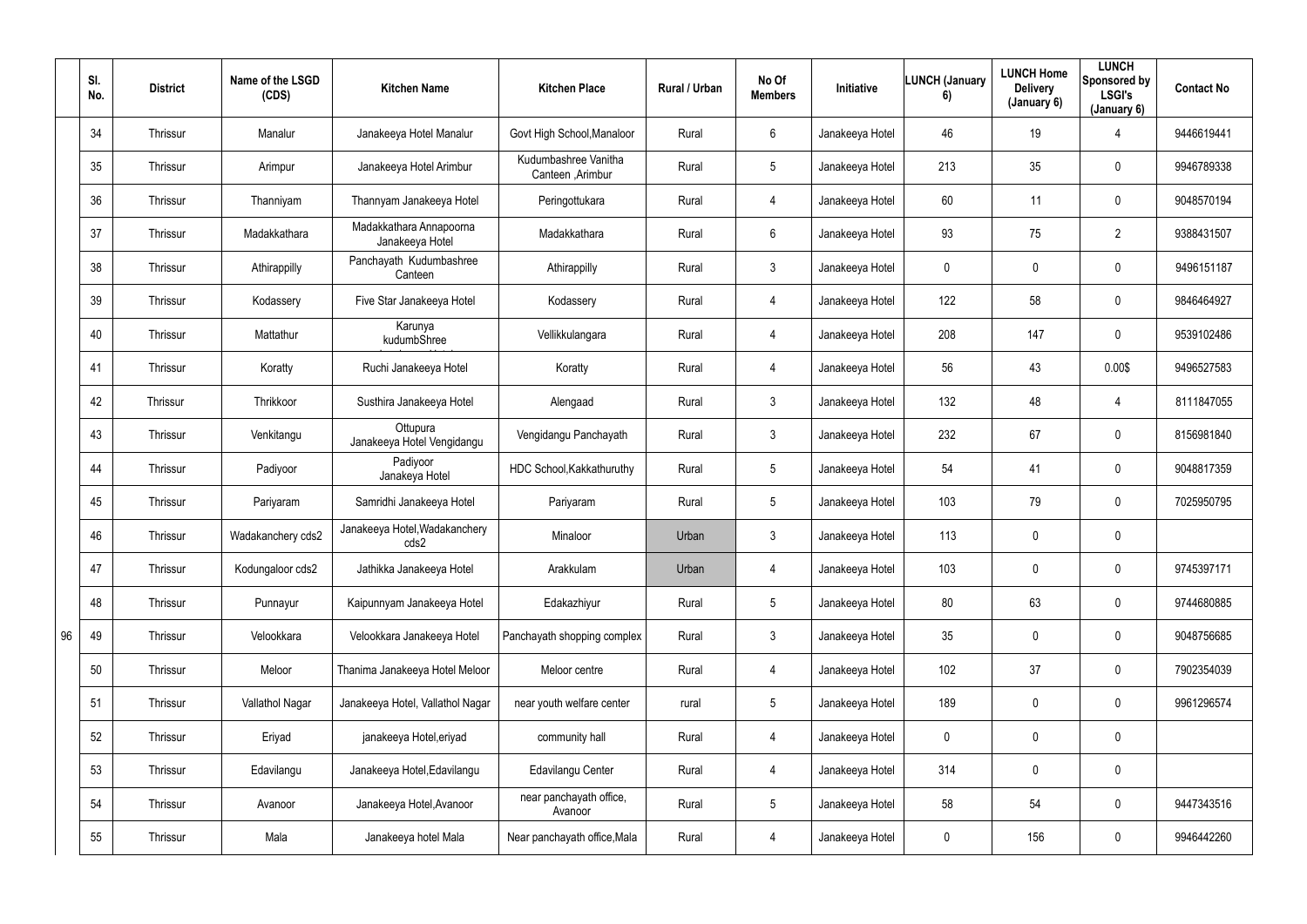| SI.<br>No. | <b>District</b> | Name of the LSGD<br>(CDS) | <b>Kitchen Name</b>               | <b>Kitchen Place</b>              | Rural / Urban | No Of<br><b>Members</b> | Initiative      | <b>LUNCH (January</b><br>6) | <b>LUNCH Home</b><br><b>Delivery</b><br>(January 6) | <b>LUNCH</b><br>Sponsored by<br><b>LSGI's</b><br>(January 6) | <b>Contact No</b> |
|------------|-----------------|---------------------------|-----------------------------------|-----------------------------------|---------------|-------------------------|-----------------|-----------------------------|-----------------------------------------------------|--------------------------------------------------------------|-------------------|
| 56         | Thrissur        | Guruvayur1                | Guruvayur Janakeeya Hotel         | Guruvayur                         | Urban         | 3 <sup>1</sup>          | Janakeeya Hotel | 444                         | 309                                                 | $\mathbf 0$                                                  | 9961227858        |
| 57         | Thrissur        | Vadakkekad                | Kudumbasree janakeeya hotel       | Nalam kallu                       | Rural         | 4                       | Janakeeya Hotel | 98                          | 35                                                  | $\mathbf 0$                                                  | 9645190166        |
| 58         | Thrissur        | Kadappuram                | Kadappuram janakeeya hotel        | Kadappuram panchayath<br>building | Rural         | $\overline{4}$          | Janakeeya Hotel | 87                          | 34                                                  | $\mathbf 0$                                                  | 8156984319        |
| 59         | Thrissur        | Chavakkad                 | Chavakkad Janakeeya hotel         | Chavakkad, near bus stand         | Urban         | 5                       | Janakeeya Hotel | 177                         | 67                                                  | $\mathbf 0$                                                  | 7560874804        |
| 60         | Thrissur        | Engadiyoor                | pavithra janikeeya hotel          | Pokulangara                       | Rural         | $5\phantom{.0}$         | Janakeeya Hotel | 85                          | 0                                                   | $\mathbf 0$                                                  | 9562239618        |
| 61         | Thrissur        | Varavoor                  | Friends janakeeya hotel, Varavoor | Thichur                           | Rural         | $3\phantom{.0}$         | Janakeeya Hotel | 113                         | 0                                                   | $\mathbf 0$                                                  |                   |
| 62         | Thrisssur       | Punnayurkulam             | Punnayurkkulam janakeeya hotel    | Althara centre                    | Rural         | $5\phantom{.0}$         | Janakeeya Hotel | 94                          | 43                                                  | $\mathbf 0$                                                  | 8086093454        |
| 63         | Thrissur        | Thiruwilamala             | Villuadry Janakeeya hotel         | Thiruwilamala                     | Rural         | $5\phantom{.0}$         | Janakeeya Hotel | 118                         | 0                                                   | $\mathbf 0$                                                  | 9846174729        |
| 64         | Thrissur        | Kattakampal               | Janakeeya Hotel Kattakampal       | Chirakkal                         | Rural         | 4                       | Janakeeya Hotel | 49                          | 0                                                   | $\mathbf 0$                                                  |                   |
| 65         | Thrissur        | Kandanassery              | kandanassery janakeeya hotel      | kandanassery                      | Rural         | $5\phantom{.0}$         | Janakeeya Hotel | 43                          | 31                                                  | $\mathbf 0$                                                  |                   |
| 66         | Thrissur        | Kaiparambu                | Janakeeya Hotel Kaiparambu        | Near mundoor health center        | Rural         | $5\overline{)}$         | janakeeya hotel | 111                         | 19                                                  | $\mathbf 0$                                                  | 9645828069        |
| 67         | Thrissur        | Thrissur 2(new)           | kitchen girls janakeeya hotel     | Olari                             | urban         | 4                       | janakeeya hotel | 117                         | 76                                                  | $\mathbf 0$                                                  | 9388828112        |
| 68         | Thrissur        | Kuzhur                    |                                   | kuzhur                            | Rural         | 4                       | janakeeya hotel | $\mathbf 0$                 | 0                                                   | $\overline{0}$                                               | 9526566073        |
| 69         | Thrissur        | Chazhur                   | Chazur Janakeeya Hotel            | Pazhuvil Center                   | Rural         | 4                       | janakeeya hotel | 89                          | 19                                                  | $\mathbf 0$                                                  | 9061946216        |
| 70         | Thrissur        | Nattika                   | uttupura                          | Thriprayar                        | Rural         | $5\phantom{.0}$         | janakeeya hotel | 188                         | $\pmb{0}$                                           | $\overline{0}$                                               | 9544055637        |
| 71         | Thrissur        | Thalikulam                | Nidhi janakeeya hotel             | Puthenthodu                       | Rural         | $5\phantom{.0}$         |                 | 181                         | $\pmb{0}$                                           | $\mathbf 0$                                                  | 8606213960        |
| 72         | Thrissur        | Vadanapilly               | vadanappilly janakeeya hotel      | vadanapilly                       | Rural         | $5\phantom{.0}$         | janakeeya hotel | 200                         | 0                                                   | $\mathbf 0$                                                  | 9947728948        |
| 73         | Thrissur        | orumanayur                | orumanayur janakeeya hotel        | orumanayur                        | rural         | $5\phantom{.0}$         | janakeeya hotel | 98                          | 22                                                  | $\overline{0}$                                               | 9995588758        |
| 74         | Thrissur        | Panjal                    | Five-star Janakeeya hotel         | Panjal                            | Rural         | $5\phantom{.0}$         | janakeeya hotel | 152                         | $\pmb{0}$                                           | $\overline{0}$                                               | 9746847353        |
| 75         | Thrissur        | veloor                    | Veloor Janakeeya hotel            | veloor                            | Rural         | $5\phantom{.0}$         | janakeeya hotel | 71                          | 24                                                  | $\overline{0}$                                               | 9447724685        |
| 76         | Thrissur        | Chowanoor                 | Chowanoor Janakeeya hotel         | Chowanoor                         | Rural         | $3\phantom{.0}$         | janakeeya hotel | 90                          | 25                                                  | $\mathbf 0$                                                  | 9,526,340,307     |
| 77         | Thrissur        | Puthur                    | Puthur janakeeyahotel             | puthur                            | Rural         | $5\phantom{.0}$         | janakeeya hotel | 56                          | 59                                                  | $\overline{0}$                                               | 6238101595        |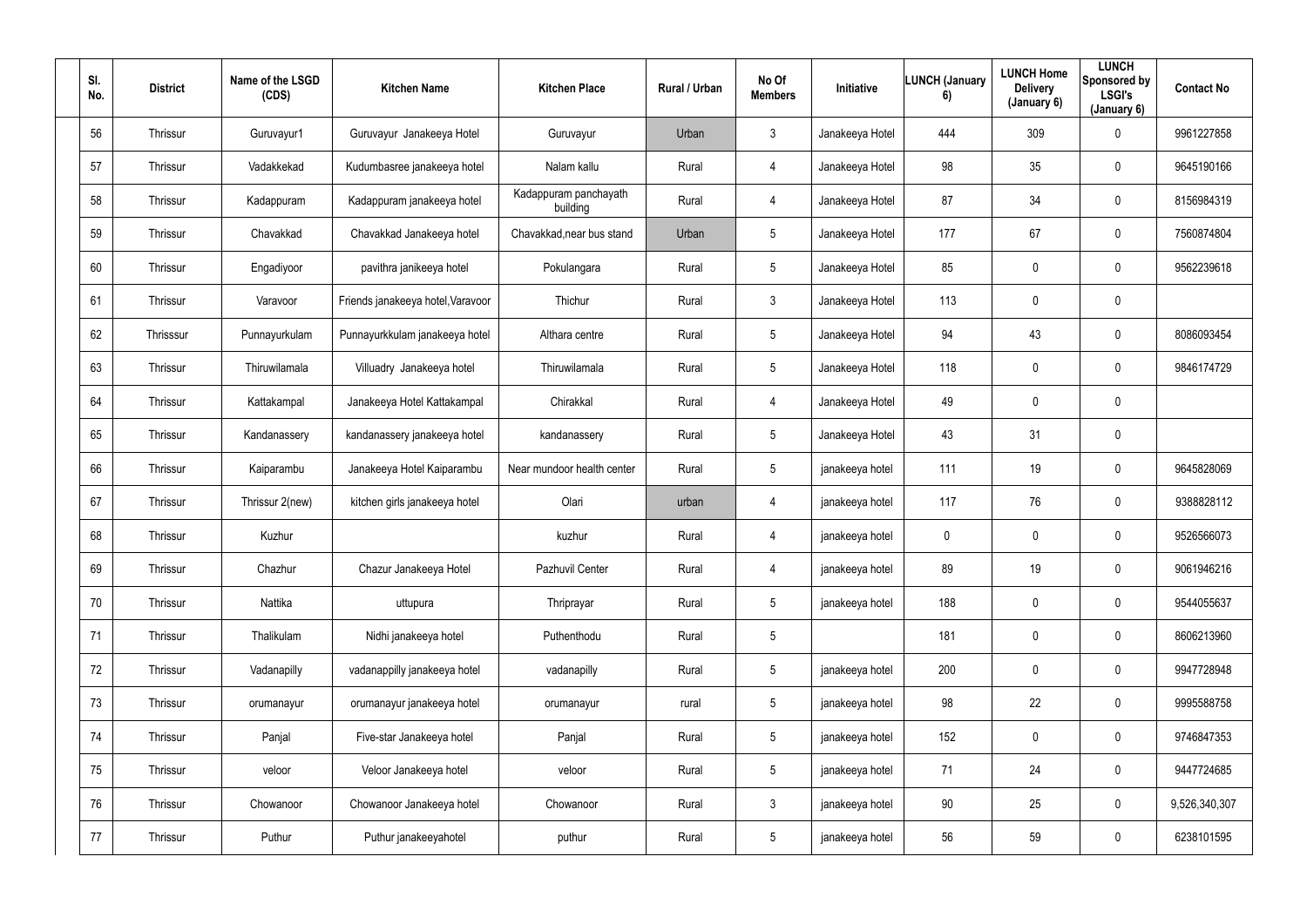| SI.<br>No.     | <b>District</b> | Name of the LSGD<br>(CDS) | <b>Kitchen Name</b>         | <b>Kitchen Place</b>                   | Rural / Urban | No Of<br><b>Members</b> | Initiative      | <b>LUNCH (January</b><br>6) | <b>LUNCH Home</b><br><b>Delivery</b><br>(January 6) | <b>LUNCH</b><br>Sponsored by<br><b>LSGI's</b><br>(January 6) | <b>Contact No</b> |
|----------------|-----------------|---------------------------|-----------------------------|----------------------------------------|---------------|-------------------------|-----------------|-----------------------------|-----------------------------------------------------|--------------------------------------------------------------|-------------------|
| 78             | Thrissur        | Erumapetty                | subhiksha janakeeya hotel   | Erumapetty                             | Rural         | $5\phantom{.0}$         | janakeeya hotel | 124                         | 31                                                  | $\mathbf 0$                                                  | 9207201880        |
| 79             | Thrissur        | Kondazhy                  | Santhwanam Janakeeya Hotel  | Kondazhy                               | Rural         | 4                       | janakeeya hotel | 31                          | $\mathbf 0$                                         | $\mathbf 0$                                                  | 9526401759        |
| 80             | Thrissur        | Mullurkkara               | Kaniv Janakeeya Hotel       | Atoor                                  | Rural         | 4                       | janakeeya hotel | $\pmb{0}$                   | $\mathbf 0$                                         | $\overline{0}$                                               |                   |
| 81             | Thrissur        | Porkkulam                 | Porkulam janakeeya hotel    | Parempadam                             | Rural         | 5                       | Janakeeya hotel | 0                           | 55                                                  | $\overline{2}$                                               | 8129017841        |
| 82             | Thrissur        | Puthukkad                 | Puthukkad Janakeeya Hotel   | Puthukkad                              | Rural         | $5\phantom{.0}$         | Janakeeya hotel | 83                          | 36                                                  | $\overline{0}$                                               | 7356668644        |
| 83             | Thrissur        | Choondal                  | Choondal Janakeeya Hotel    | <b>Kechery Centre</b>                  | Rural         | 8                       | Janakeeya Hotel | 87                          | 30                                                  | $\overline{0}$                                               |                   |
| 84             | Thrissur        | Cherpu                    | Cherpu Janakeeya Hotel      | Cherpu                                 | Rural         | $\mathfrak{Z}$          | Janakeeya Hotel | $\mathbf 0$                 | $\mathbf 0$                                         | $\mathbf 0$                                                  | 9605375648        |
| 85             | Thrissur        | Mathilakam                | Mathilakam Janakeeya hotel  | Mathilakam gramapanchayath<br>compound | Rural         | $\mathfrak{Z}$          | Janakeeya hotel | 25                          | $\mathbf 0$                                         | $\mathbf 0$                                                  | 9995986808        |
| 86             | Thrissur        | Anthikad                  | Anthikad Janakeeya hotel    | Anthikad                               | Rural         | 4                       | Janakeeya hotel | $\mathbf 0$                 | $\mathbf 0$                                         | $\mathbf 0$                                                  |                   |
| 87             | Thrissur        | Mullassery                | Mullassery Janakeeya Hotel  | Mullassery centre                      | Rural         | 5                       | Janakeeya hotel | 146                         | 88                                                  | $\overline{0}$                                               |                   |
| 88             | Thrissur        | Karalam                   | Karalam Janakeeya Hotel     |                                        | Rural         | 4                       | Janakeeya hotel | 109                         | $\overline{0}$                                      | $\overline{0}$                                               | 6282924636        |
| 89             | Thrissur        | Poomangalam               | Poomangalam Janakeeya Hotel | Edakkulam                              | Rural         | $\mathfrak{Z}$          | Janakeeya hotel | 70                          | 22                                                  | $\overline{0}$                                               |                   |
| 90             | Thrissur        | MG Kavu                   | Annapoorna Janakeeya Hotel  | <b>MG Kavu</b>                         | Rural         | 4                       | Janakeeya hotel | 180                         | 36                                                  | $\pmb{0}$                                                    | 7558080131        |
| 91             | Thrissur        | chelakkara                | Nila janakeeya hotel        | chelakkara                             | rural         | $5\phantom{.0}$         | janakeeya hotel | 116                         | $\mathbf 0$                                         | $\pmb{0}$                                                    |                   |
| 92             | Thrissur        | Avinissery                | Avinissery Janakeeya Hotel  | Palakkal                               | Rural         | 4                       | janakeeya hotel | $\mathbf 0$                 | $\pmb{0}$                                           | $\overline{0}$                                               | 9446800192        |
| 93             | Thrissur        | Nadathara 2               | Grandmaas Janakeeya hotel   | Nadathara                              | Rural         | $5\phantom{.0}$         | Janakeeya Hotel | 142                         | 187                                                 | $\overline{0}$                                               |                   |
| 94             | Thrissur        | Chavakkad                 | Janakeeya hotel             | Chavakkad                              | Urban         | $5\overline{)}$         | Janakeeya hotel | 196                         | 39                                                  | $\mathbf 0$                                                  | 7034752180        |
| 95             | Thrissur        | Mala 2                    | Janakeeya hotel             |                                        | Rural         | $5\phantom{.0}$         | janakeeya hotel | $\mathbf 0$                 | 168                                                 | $\overline{0}$                                               |                   |
| 96             | Thrissur        | Thrissur1                 | Janakeeya hotel             | <b>Mannuthy</b>                        | Urban         | $5\phantom{.0}$         | janakeeya hotel | 120                         | 48                                                  | $\overline{2}$                                               | 919746287281      |
| 96             |                 |                           |                             |                                        |               | 430                     |                 | 9509                        | 3795                                                | 38                                                           |                   |
|                | Wayanad         | Vellamunda                | Thanima mess                | 8/4 vellamuda                          | Rural         | $\overline{4}$          | janakeeya Hotel | 228                         | $\pmb{0}$                                           | $\overline{0}$                                               | 7025659685        |
| $\overline{2}$ | Wayanad         | Thavinjal                 | Sobhagya Vanitha mess       | Thalappuzha<br>chungam                 | Rural         | 4                       | janakeeya Hotel | 191                         | $\pmb{0}$                                           | $\mathbf 0$                                                  | 9497247541        |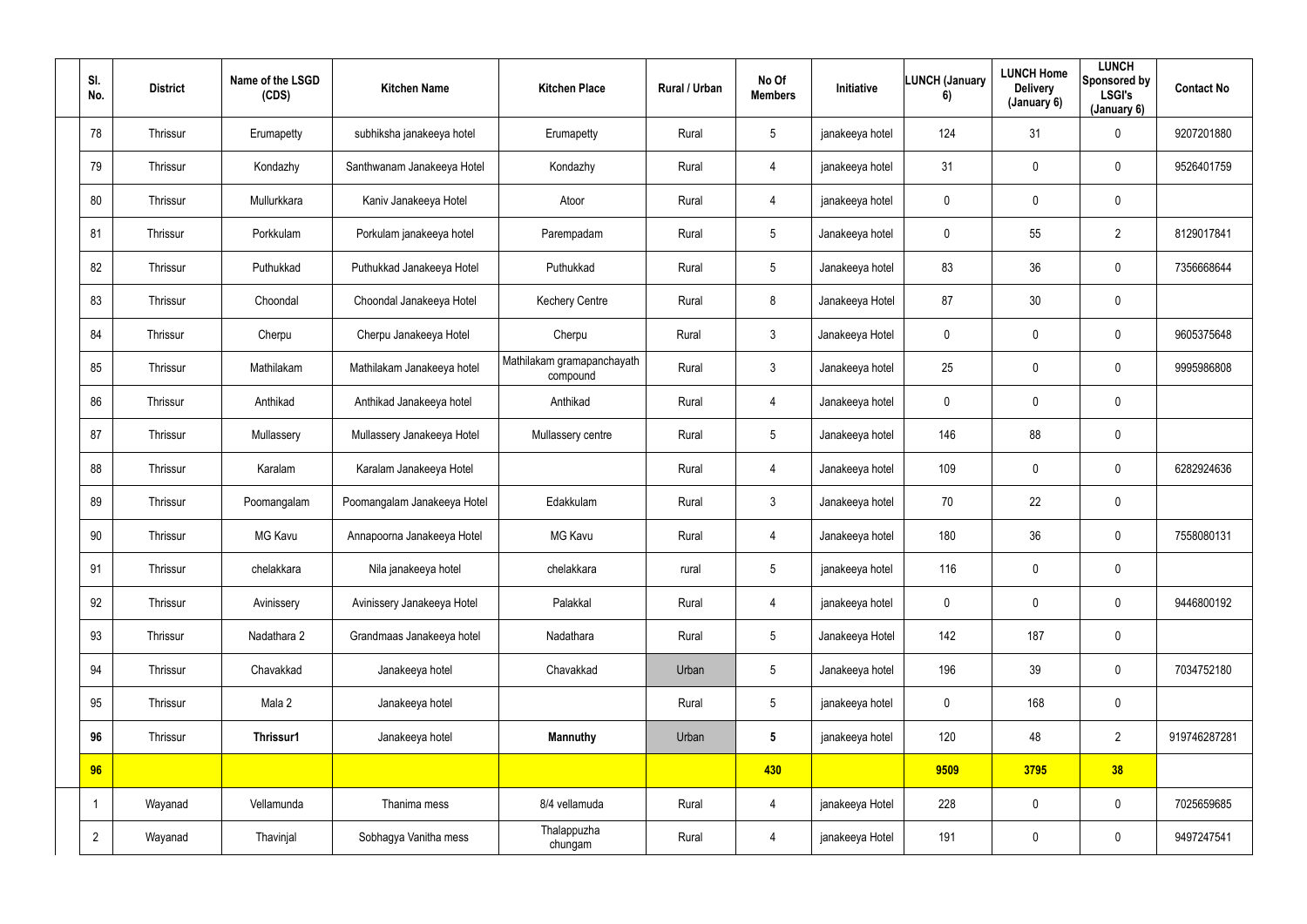|    | SI.<br>No.      | <b>District</b> | Name of the LSGD<br>(CDS) | <b>Kitchen Name</b>                 | <b>Kitchen Place</b>                   | Rural / Urban | No Of<br><b>Members</b> | Initiative      | LUNCH (January<br>6) | <b>LUNCH Home</b><br><b>Delivery</b><br>(January 6) | <b>LUNCH</b><br>Sponsored by<br><b>LSGI's</b><br>(January 6) | <b>Contact No</b> |
|----|-----------------|-----------------|---------------------------|-------------------------------------|----------------------------------------|---------------|-------------------------|-----------------|----------------------|-----------------------------------------------------|--------------------------------------------------------------|-------------------|
|    | $\mathbf{3}$    | Wayanad         | Vythiri                   | Dharshana catering                  | Vythiri                                | Rural         | 4                       | janakeeya Hotel | 175                  | 0                                                   | $\mathbf 0$                                                  | 9074598184        |
|    | 4               | Wayanad         | Mullankolly               | Kairali catering group              | Mullankolli                            | Rural         | $3\phantom{.0}$         | janakeeya Hotel | 160                  | 0                                                   | $\mathbf 0$                                                  | 9526706627        |
|    | $5\phantom{.0}$ | Wayanad         | Poothadi                  | Mary matha mess                     | Kenichira                              | Rural         | $5\phantom{.0}$         | janakeeya Hotel | 182                  | 0                                                   | $\mathbf 0$                                                  | 9526376970        |
|    | $6\phantom{.}$  | Wayanad         | Meppadi                   | Cafe Kudumbashree                   | Meppadi                                | Rural         | $5\phantom{.0}$         | janakeeya Hotel | 217                  | 0                                                   | $\mathbf 0$                                                  | 9207935764        |
|    | $\overline{7}$  | Wayanad         | Pozhuthana                | Dhanya mess                         | Pozhuthana                             | Rural         | $3\phantom{.0}$         | janakeeya Hotel | 216                  | 0                                                   | $\mathbf 0$                                                  | 8111838165        |
|    | 8               | Wayanad         | Thondernad                | Thanima canteen                     | Korom                                  | Rural         | $\mathbf{3}$            | janakeeya Hotel | 93                   | 0                                                   | $\mathbf 0$                                                  | 8943476943        |
|    | 9               | Wayanad         | Meenangady                | Haritham Janakeeya Hotel            | Opposite police station,<br>Meenangadi | Rural         | $6^{\circ}$             | janakeeya Hotel | $\mathbf 0$          | 0                                                   | $\mathbf 0$                                                  | 9526895975        |
|    | 10 <sup>°</sup> | Wayanad         | Nenmeni                   | Minnaram Mess and Chappathi<br>Unit | Cheeral                                | Rural         | $5\phantom{.0}$         | janakeeya Hotel | 164                  | 0                                                   | $\mathbf 0$                                                  | 8086835886        |
|    | 11              | Wayanad         | Thirunelli                | Adigamanai Mess and Catering        | Kartikulam                             | Rural         | $5\phantom{.0}$         | janakeeya Hotel | 152                  | 0                                                   | $\mathbf 0$                                                  | 9207406211        |
|    | 12              | Wayanad         | Mananthavady              | Dhanasree canteen                   | Mananthavadi                           | Urban         | $5\overline{)}$         | janakeeya Hotel | 382                  | 0                                                   | $\mathbf 0$                                                  | 9496997382        |
|    | 13              | Wayanad         | Ambalavayal               | <b>Ruchi Catering</b>               | kalathuvayal                           | Rural         | $5\overline{)}$         | janakeeya Hotel | 293                  | 0                                                   | $\mathbf 0$                                                  | 9495084437        |
| 28 | 14              | Wayanad         | Kaniyambetta              | sree Vinayaka                       | millumukk                              | rural         | $5\phantom{.0}$         | janakeeya Hotel | 189                  | 0                                                   | $\mathbf 0$                                                  | 9061486938        |
|    | 15              | Wayanad         | Pulpally                  | Vinayaka catering                   | Pulpally                               | Rural         | $5\phantom{.0}$         | janakeeya Hotel | 240                  | 0                                                   | $\mathbf 0$                                                  | 9947319307        |
|    | 16 <sup>°</sup> | Wayanad         | Noolpuzha                 | Friends catering                    | Naikketty                              | Rural         | $5\phantom{.0}$         | janakeeya Hotel | 227                  | $\mathbf 0$                                         | $\mathbf 0$                                                  | 7558019388        |
|    | 17              | Wayanad         | Panamaram                 | Testy mess                          | Panamaram                              | Rural         | $\overline{4}$          | janakeeya Hotel | 271                  | 0                                                   | $\mathbf 0$                                                  | 9605814620        |
|    | 18              | wayanad         | Moopainad                 | vanitha mess                        | vaduvanchal                            | Rural         | $5\phantom{.0}$         | janakeeya Hotel | 268                  | 0                                                   | $\mathbf 0$                                                  | 974596708         |
|    | 19              | wayanad         | Edavaka                   | <b>Teasty Mess</b>                  | Irumbupalam                            | Rural         | $\overline{4}$          | janakeeya Hotel | 168                  | 0                                                   | $\mathbf 0$                                                  | 9847842390        |
|    | 20              | wayanad         | kalpetta                  | shiya catering                      | pallithazhe, kalpetta town             | urban         | $3\phantom{.0}$         | janakeeya Hotel | 354                  | 0                                                   | $\mathbf 0$                                                  | 6282822890        |
|    | 21              | wayanad         | sulthan bathery           | preethis                            | near telephone exchange                | urban         | $5\phantom{.0}$         | janakeeya Hotel | 281                  | 0                                                   | $\overline{0}$                                               | 9961088393        |
|    | 22              | wayanad         | Muttil                    | swad cattering                      | Muttil bus stand                       | Rural         | 5 <sub>5</sub>          | janakeeya Hotel | 218                  | 0                                                   | $\mathbf 0$                                                  | 9074461322        |
|    | 23              | wayanad         | padinjarathara            | oruma                               | padinjarathara town                    | Rural         | 5 <sub>5</sub>          | janakeeya Hotel | $\mathbf 0$          | 0                                                   | $\mathbf 0$                                                  | 9495814542        |
|    | 24              | wayanad         | kalpetta                  | Anjuse cattering                    | kalpetta town                          | Urban         | 5 <sub>5</sub>          | janakeeya Hotel | 354                  | 0                                                   | $\mathbf 0$                                                  | 9745883809        |
|    | 25              | wayanad         | Thariyode                 | Haritham                            | kavumadham town                        | Rural         | 3 <sup>7</sup>          | janakeeya Hotel | 109                  | 0                                                   | $\mathbf 0$                                                  | 9074095457        |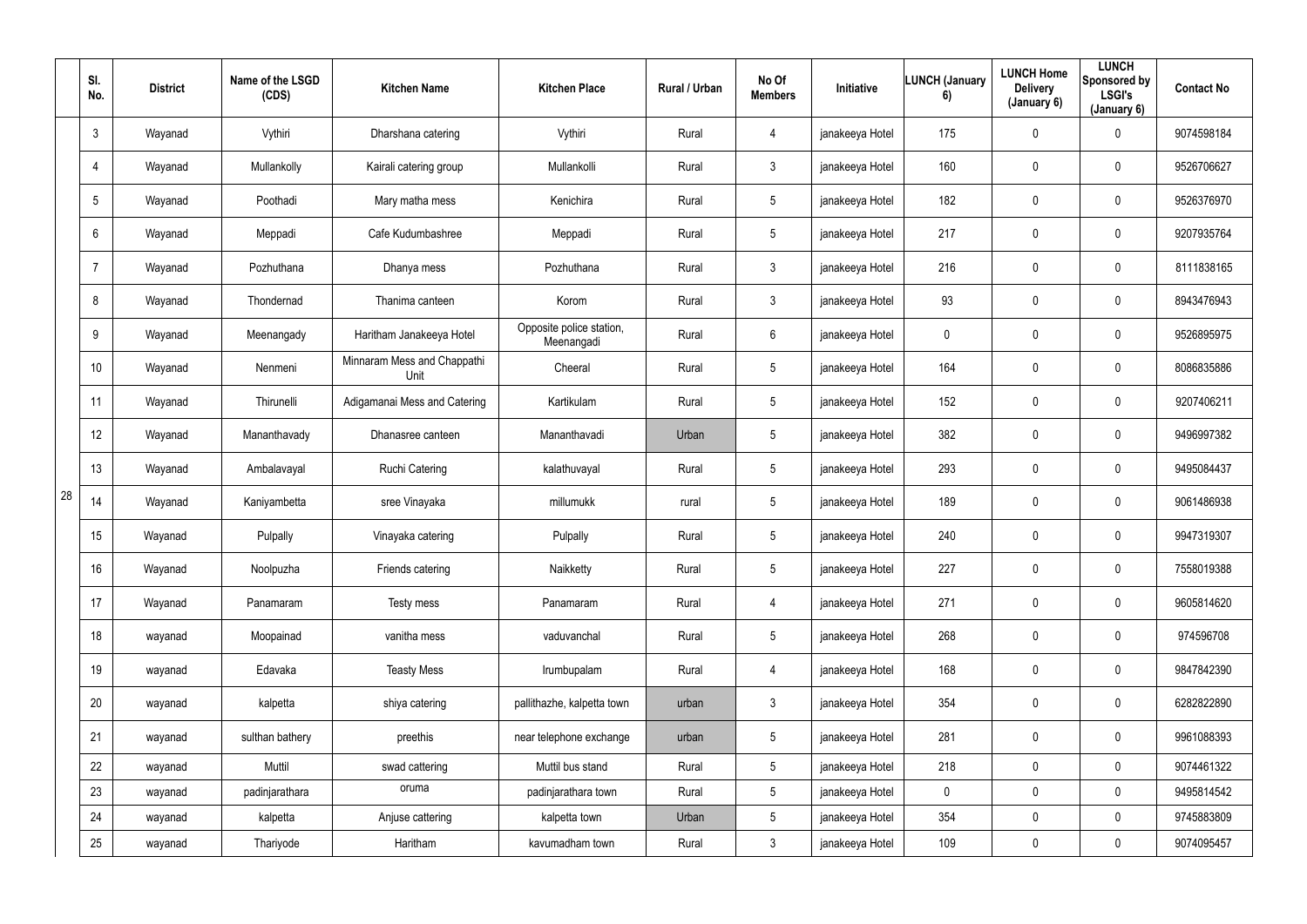|              | SI.<br>No. | <b>District</b> | Name of the LSGD<br>(CDS) | <b>Kitchen Name</b> | <b>Kitchen Place</b>            | <b>Rural / Urban</b> | No Of<br><b>Members</b> | <b>Initiative</b> | <b>LUNCH (January</b><br>6) | <b>LUNCH Home</b><br><b>Delivery</b><br>(January 6) | <b>LUNCH</b><br>Sponsored by<br><b>LSGI's</b><br>(January 6) | <b>Contact No</b> |
|--------------|------------|-----------------|---------------------------|---------------------|---------------------------------|----------------------|-------------------------|-------------------|-----------------------------|-----------------------------------------------------|--------------------------------------------------------------|-------------------|
|              | 26         | wayanad         | Mananthavady              | chothis mess        | Kozhikode road,<br>Mananthavady | Urban                |                         | janakeeya Hotel   | 210                         |                                                     |                                                              | 9947376596        |
|              | 27         | wayanad         | vengapalli                | Annapoorna          | vengapalli town                 | Rural                |                         | janakeeya Hotel   | 381                         |                                                     |                                                              | 7592831851        |
|              | 28         | Wayanad         | Kottathara                | Jyothi vanitha mess | Venniyod                        | Rural                |                         | janakeeya Hotel   | 341                         |                                                     |                                                              | 9961844026        |
| $\boxed{28}$ |            |                 |                           | 945                 |                                 |                      | 122                     |                   | 6064                        |                                                     |                                                              |                   |
|              |            |                 |                           |                     |                                 | <b>TOTAL</b>         | 4638                    |                   | 11900                       | 13600                                               |                                                              |                   |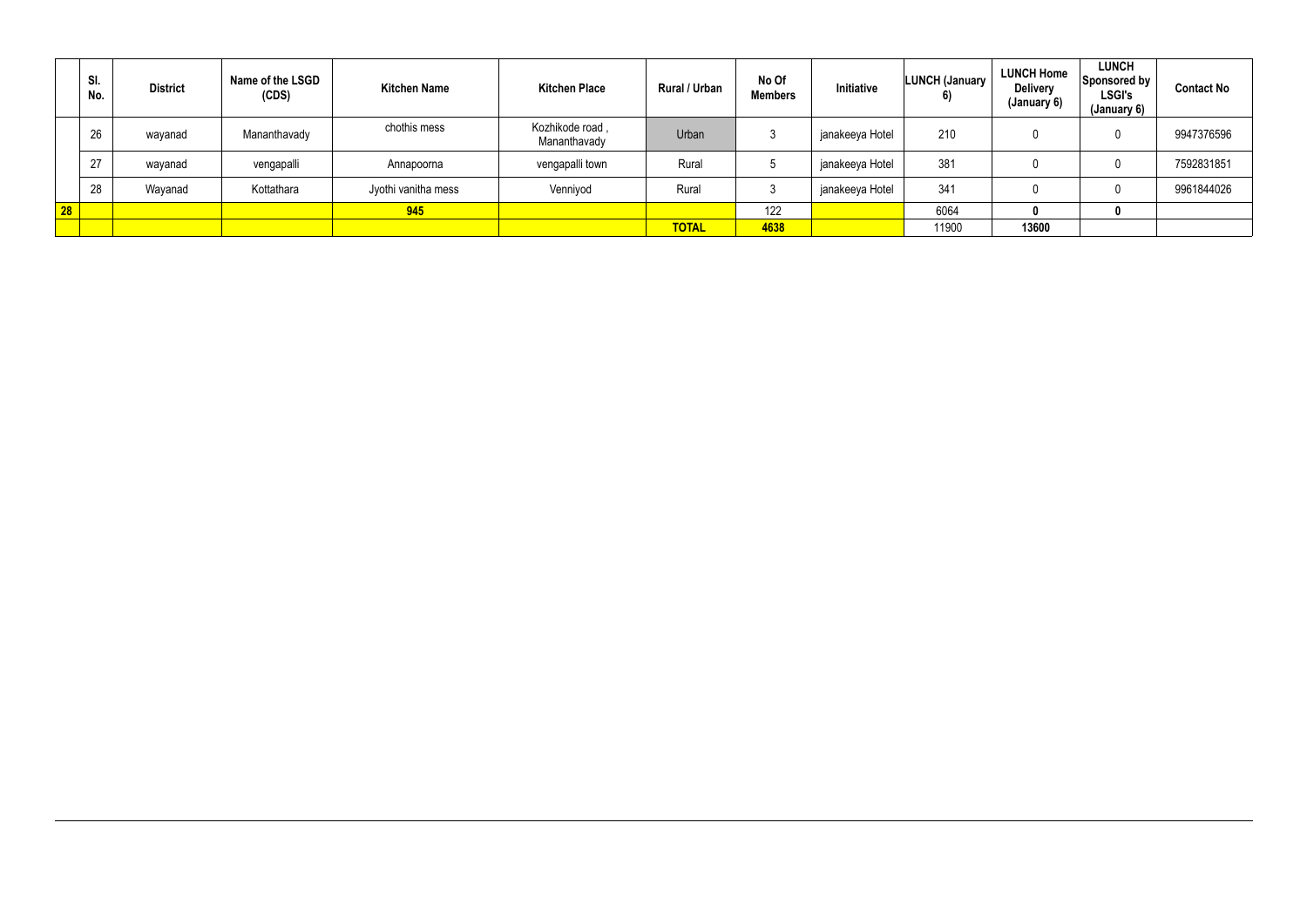| SI.<br>No. | <b>District</b> | Name of the LSGD<br>(CDS)                                                                        | <b>Kitchen Name</b>                                | <b>Kitchen Place</b>  | Rural / Urban                   | No Of<br><b>Members</b> | Initiative                                                           | LUNCH (January<br>6)                     | <b>LUNCH Home</b><br><b>Delivery</b><br>(January 6) | <b>LUNCH</b><br><b>Sponsored by</b><br><b>LSGI's</b><br>(January 6) | <b>Contact No</b> |
|------------|-----------------|--------------------------------------------------------------------------------------------------|----------------------------------------------------|-----------------------|---------------------------------|-------------------------|----------------------------------------------------------------------|------------------------------------------|-----------------------------------------------------|---------------------------------------------------------------------|-------------------|
|            |                 |                                                                                                  | STATUS OF JANAKEEYA HOTELS FUNCTIONING IN DISTRICT |                       |                                 |                         | STATUS OF FOOD DISTRIBUTED THROUGH JANAKEEYA HOTELS AS ON 06.01.2022 |                                          |                                                     |                                                                     |                   |
|            | <b>District</b> | <b>Total</b><br>Janakeeya Hotels                                                                 | <b>Rural Units</b>                                 | <b>Urban</b><br>units | <b>STATUS OF</b><br><b>FOOD</b> | Home<br><b>Delivery</b> | Food Sponsored<br>by LSGIs                                           | <b>TOTAL Meals</b><br><b>Distributed</b> |                                                     |                                                                     |                   |
|            | <b>TVM</b>      | 108                                                                                              | 78                                                 | 30                    | 22,343                          | 41                      | 13                                                                   | 22,397                                   |                                                     |                                                                     |                   |
|            | <b>KLM</b>      | 82                                                                                               | 72                                                 | 10 <sup>°</sup>       | 12672                           | $\overline{0}$          | $\boldsymbol{\delta}$                                                | 12,680                                   |                                                     |                                                                     |                   |
|            | PTA             | 59                                                                                               | 54                                                 | 5 <sub>5</sub>        | 5341                            | 73                      | $\overline{0}$                                                       | 5,414                                    |                                                     |                                                                     |                   |
|            | <b>ALP</b>      | 88                                                                                               | 79                                                 | 9                     | 6344                            | 4014                    | 47                                                                   | 10,405                                   |                                                     |                                                                     |                   |
|            | <b>KTM</b>      | 82                                                                                               | 73                                                 | $\overline{9}$        | 9022                            | 234                     | 20                                                                   | 9,276                                    |                                                     |                                                                     |                   |
|            | <b>IDK</b>      | 51                                                                                               | 50                                                 |                       | 7251                            | $\overline{0}$          | $\overline{2}$                                                       | 7,253                                    |                                                     |                                                                     |                   |
|            | <b>EKM</b>      | 114                                                                                              | 81                                                 | 33                    | 20753                           | 2146                    | 10 <sup>°</sup>                                                      | 22,909                                   |                                                     |                                                                     |                   |
|            | <b>TSR</b>      | 96                                                                                               | 85                                                 | 11 <sub>1</sub>       | 9,509                           | 3,795                   | 38                                                                   | 13,342                                   |                                                     |                                                                     |                   |
|            | PGT             | 102                                                                                              | 92 <sub>1</sub>                                    | 10 <sub>1</sub>       | 14,106                          | $\overline{0}$          | 12                                                                   | 14,118                                   |                                                     |                                                                     |                   |
|            | <b>MLP</b>      | 126                                                                                              | 107                                                | 19 <sup>°</sup>       | 23,424                          | 5942                    | 18                                                                   | 29,384                                   |                                                     |                                                                     |                   |
|            | <b>WYD</b>      | 28                                                                                               | 23                                                 | 5 <sub>1</sub>        | 6064                            | $\overline{0}$          | $\pmb{0}$                                                            | 6,064                                    |                                                     |                                                                     |                   |
|            | <b>KKD</b>      | 106                                                                                              | 75                                                 | 31                    | 32,170                          | 1150                    | 16 <sup>°</sup>                                                      | 33,336                                   |                                                     |                                                                     |                   |
|            | <b>KNR</b>      | 88                                                                                               | 74                                                 | 14 <sub>1</sub>       | 19,505                          | $\overline{0}$          | 10 <sup>°</sup>                                                      | 19,515                                   |                                                     |                                                                     |                   |
|            | <b>KSG</b>      | 42                                                                                               | 36                                                 | 6 <sub>1</sub>        | 7167                            | $\overline{0}$          | $\overline{0}$                                                       | 7,167                                    |                                                     |                                                                     |                   |
|            | <b>Total</b>    | 1172                                                                                             | 979                                                | 193                   | 195,671                         | 17,395                  | 194                                                                  | 213,260                                  |                                                     |                                                                     |                   |
|            |                 |                                                                                                  | 2236                                               |                       |                                 | 213,260                 |                                                                      |                                          |                                                     |                                                                     |                   |
|            | <b>Date</b>     | <b>Grand Total of meals</b><br><b>Distributed through</b><br>Janakeeya hotel as<br>on 06.01.2022 | Urban<br>units                                     | <b>Total</b><br>units | Rs. 20 /Lunch<br><b>Parcel</b>  | Home<br><b>Delivery</b> | <b>LUNCH</b><br>sponsored by<br><b>LSGIs</b>                         | <b>Total Meals</b>                       |                                                     |                                                                     |                   |
|            | 06.01.2022      | 979                                                                                              | 193                                                | 1172                  | 195,671                         | 17,395                  | 194                                                                  | 213,260                                  |                                                     |                                                                     |                   |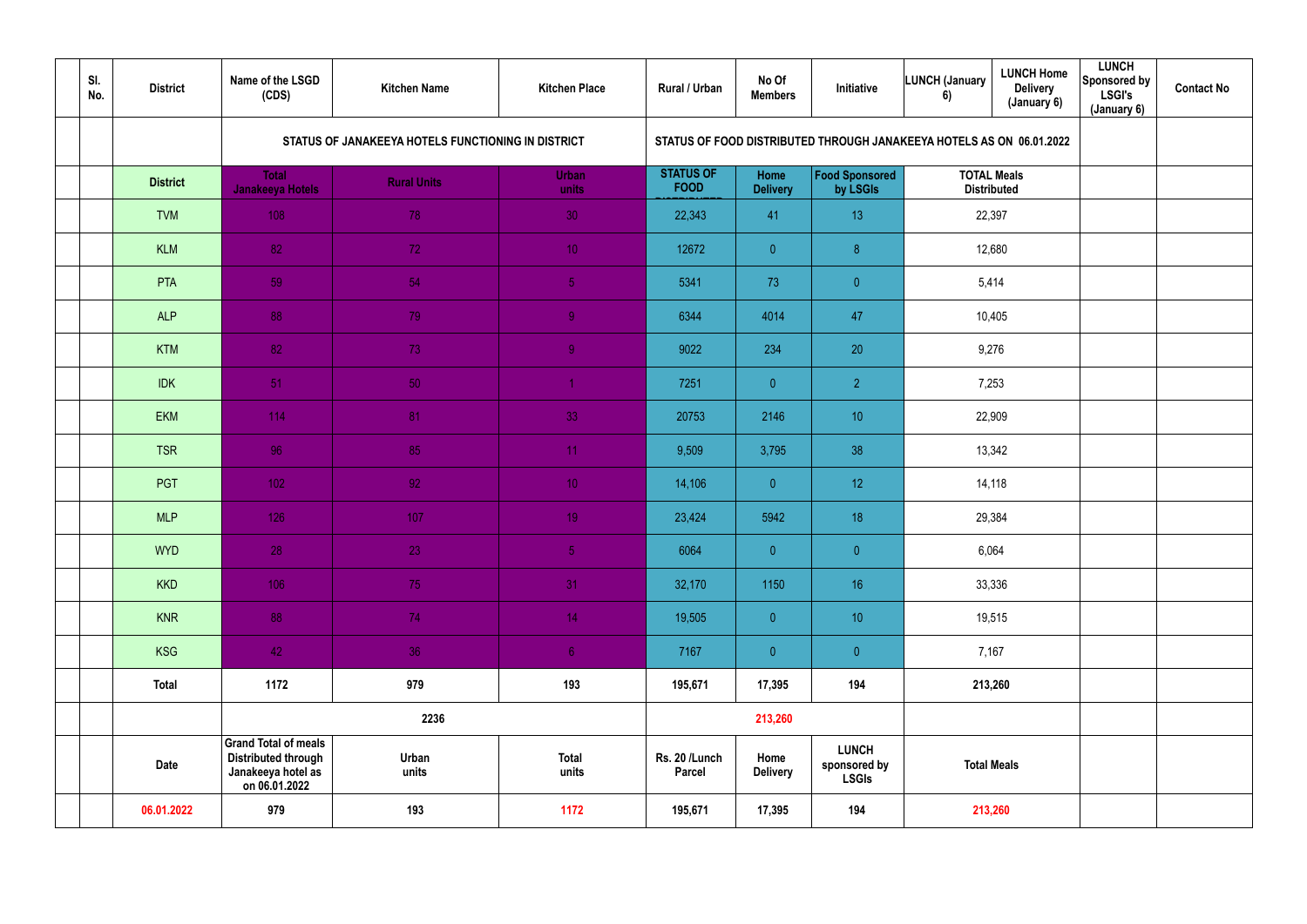| וט.<br>No. | <b>District</b> | Name of the LSGD<br>(CDS) | <b>Kitchen Name</b> | <b>Kitchen Place</b> | Rural / Urban | No Of<br><b>Members</b> | <b>Initiative</b> | <b>LUNCH (January</b><br>$\bullet$ | <b>LUNCH Home</b><br><b>Delivery</b><br>(January 6) | LUNCH<br>Sponsored by<br><b>LSGI's</b><br>(January 6) | <b>Contact No</b> |
|------------|-----------------|---------------------------|---------------------|----------------------|---------------|-------------------------|-------------------|------------------------------------|-----------------------------------------------------|-------------------------------------------------------|-------------------|
|------------|-----------------|---------------------------|---------------------|----------------------|---------------|-------------------------|-------------------|------------------------------------|-----------------------------------------------------|-------------------------------------------------------|-------------------|

| Districts with same number of hotels                         | tvm                                                                                                                                                                                                                                                                                                                                                                                | Wayanad                                                                                                                                                                 | Alappuzha                                                                            | Malappuram                         | Kozhikode      | Thrissur      | Kollam     |  |
|--------------------------------------------------------------|------------------------------------------------------------------------------------------------------------------------------------------------------------------------------------------------------------------------------------------------------------------------------------------------------------------------------------------------------------------------------------|-------------------------------------------------------------------------------------------------------------------------------------------------------------------------|--------------------------------------------------------------------------------------|------------------------------------|----------------|---------------|------------|--|
| (Each district use seperate cell for filling the<br>details) | Kannur                                                                                                                                                                                                                                                                                                                                                                             | Kasaragod                                                                                                                                                               | Kottayam                                                                             | Palakkad                           | Pathanamthitta | Ernakulam     | Kasaragod  |  |
| Districts with number of hotels increased                    |                                                                                                                                                                                                                                                                                                                                                                                    |                                                                                                                                                                         |                                                                                      |                                    |                |               |            |  |
| (Each district use seperate cell for filling the<br>details) |                                                                                                                                                                                                                                                                                                                                                                                    |                                                                                                                                                                         |                                                                                      |                                    |                |               |            |  |
| Districts with number of hotels with zero entry of<br>meals  | Thrissur(10)                                                                                                                                                                                                                                                                                                                                                                       | Kasargod (1)                                                                                                                                                            | Kottayam(7)                                                                          | Alappuzha<br>(443)                 | malappuram (6) | Kozhikode(09) | Kannur-(2) |  |
| (Each district use seperate cell for filling the<br>details) | pathanamthitta(12)                                                                                                                                                                                                                                                                                                                                                                 | Trivandrum (17)                                                                                                                                                         | ERNAKULAM (19)                                                                       | Palakkad(6)                        | Wayanad (2)    | Idukki(4)     | Kollam(9)  |  |
| New hotels started (numbers)                                 |                                                                                                                                                                                                                                                                                                                                                                                    |                                                                                                                                                                         |                                                                                      |                                    |                |               |            |  |
| New hotels started at (location)                             |                                                                                                                                                                                                                                                                                                                                                                                    |                                                                                                                                                                         |                                                                                      |                                    |                |               |            |  |
|                                                              | TVM- vellanadu, Tholicode, vithura, Tvm cds 4Iltvm cds 2malayinkeezhukanjiramkulam janathaKunnathukal, Amboori Pullampara, KallaraAnad, vembayam liya, aruvikkara kalliyoorpazhakunnumel                                                                                                                                                                                           |                                                                                                                                                                         |                                                                                      |                                    |                |               |            |  |
|                                                              |                                                                                                                                                                                                                                                                                                                                                                                    |                                                                                                                                                                         | Kottayam-Chembu, Kottayam north, kozhuvanal, melukav, TVPuram, Udayanapuram, Aymanam |                                    |                |               |            |  |
|                                                              | Alappuzha - Alappuzha South Arattupuzha Arookutty Aroor Budhanoor Chennam Pallippuram Chennithala Cherthala Municipality Cherthala Municipality Cherthala South Ezhupunna Kadakkarappally<br>Kainakary Kanjikuzhy Karuvatta Kavalam Kodamthurath Kuthiyathode Mannar Mavelikara Municipality Mavelikkara Thekkekara Mavelikkara Thekkekara Mulakkuzha Muttar Nedumudy Neelamperoor | Panavally Pattanakkad Perumbalam Pulincunnu Punnapra North Ramankary Thaicattussery Thakazhy Thalavady Thannermukkom Thazhakkara Thuravoor Vayalar Veeyapuram Veliyanad |                                                                                      |                                    |                |               |            |  |
|                                                              | Ernakulam: Amballoor ,Assamannoor,Cheranalloor,Karumalloor,Kochi East, Kochi South,Kochi South,Kumbalangy,Kuttampuzha,Kuzhippilly, Maradu, Mudakkuzha,Piravam, Pootrikka, Thirumarady,                                                                                                                                                                                             |                                                                                                                                                                         | Thrikkakkara East, Vadavukode Puthancruz, Valakom, Vengoor                           |                                    |                |               |            |  |
|                                                              |                                                                                                                                                                                                                                                                                                                                                                                    |                                                                                                                                                                         |                                                                                      | Wayanad -meenagadi, padinjarathara |                |               |            |  |
|                                                              |                                                                                                                                                                                                                                                                                                                                                                                    |                                                                                                                                                                         | Kozhikode- Kunnamangalam, Vadakara west, Onchiyam (Today off)                        |                                    |                |               |            |  |
|                                                              |                                                                                                                                                                                                                                                                                                                                                                                    | Malappuram                                                                                                                                                              | Perumbadapp, Ponnani1, Edarikkode, Talakkad, Veliamcode, Thenjippalam (Today off)    |                                    |                |               |            |  |
|                                                              |                                                                                                                                                                                                                                                                                                                                                                                    |                                                                                                                                                                         | Idukki - Edavetty, mariyapuram, Senapathy, Vathikduy (mahima)(Today off)             |                                    |                |               |            |  |
|                                                              |                                                                                                                                                                                                                                                                                                                                                                                    | Kollam:-Ittiva, Oachira, Thrikkaruva, Karunagapally, Perayam, Kunnathoor, Kalluvathukkal, Kottamkara, Panayam JHs not opened today."                                    |                                                                                      |                                    |                |               |            |  |

| Kollam                                                                                                                                                       |                                                      |
|--------------------------------------------------------------------------------------------------------------------------------------------------------------|------------------------------------------------------|
| Kasaragod                                                                                                                                                    |                                                      |
|                                                                                                                                                              |                                                      |
|                                                                                                                                                              |                                                      |
| Kannur-(2)                                                                                                                                                   |                                                      |
| Kollam(9)                                                                                                                                                    |                                                      |
|                                                                                                                                                              |                                                      |
| ad, vembayam liya, aruvikkara kalliyoorpazhakunnumel                                                                                                         |                                                      |
| าam                                                                                                                                                          |                                                      |
| unicipality Cherthala South Ezhupunna Kadakkarappally<br>hekkekara Mulakkuzha Muttar Nedumudy Neelamperoor<br>hakkara Thuravoor Vayalar Veeyapuram Veliyanad |                                                      |
|                                                                                                                                                              | Maradu, Mudakkuzha, Piravam, Pootrikka, Thirumarady, |
|                                                                                                                                                              |                                                      |
|                                                                                                                                                              |                                                      |
| Today off)                                                                                                                                                   |                                                      |
|                                                                                                                                                              |                                                      |
| JHs not opened today."                                                                                                                                       |                                                      |